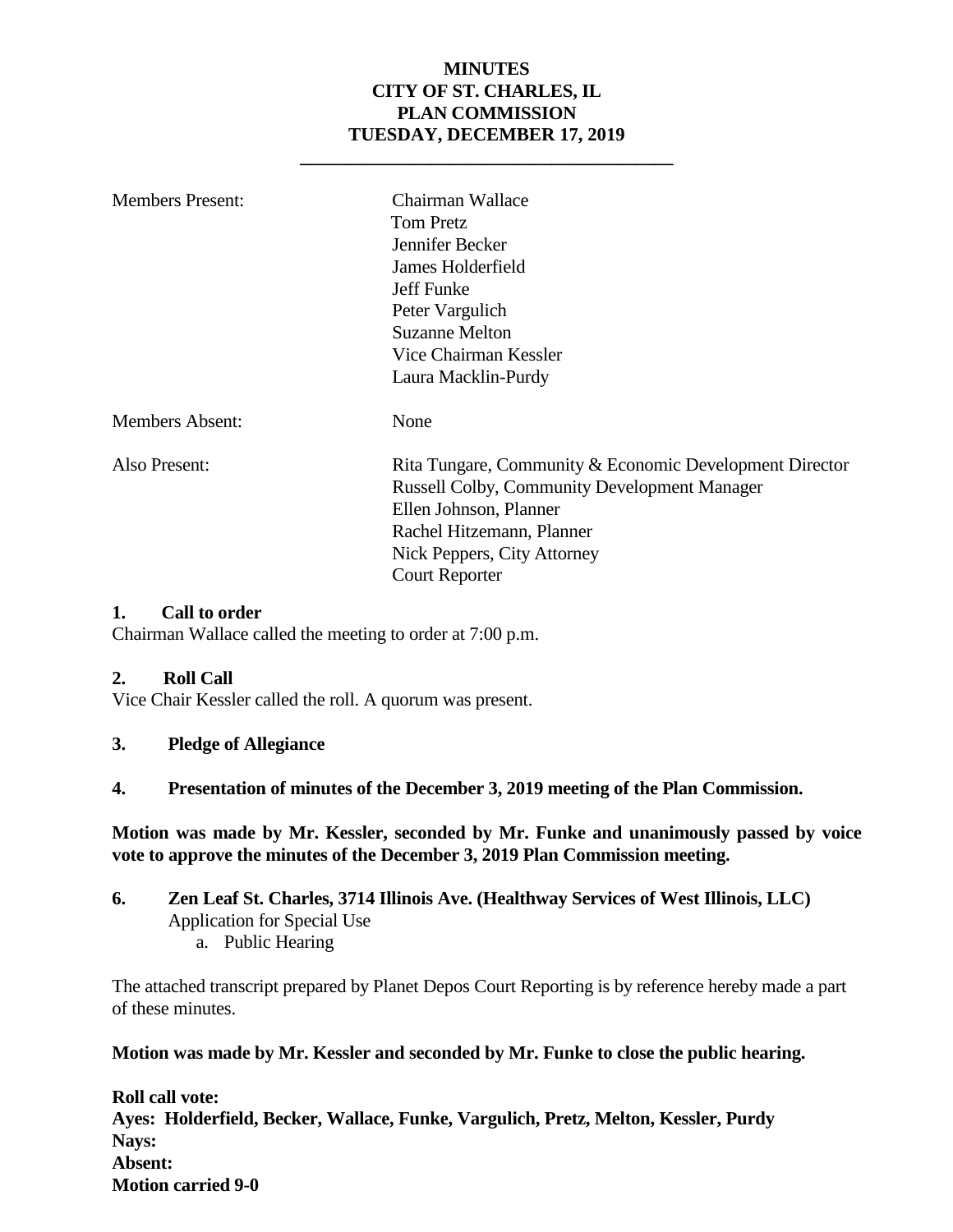#### **5. General Amendment (Healthway Services of West Illinois, LLC)**  Ch. 17.16 "Office/Research, Manufacturing and Public Land Districts" to add Recreational Cannabis Dispensing Organization as a Special Use in the M-2 District. a. Discussion & Recommendation

The attached transcript prepared by Planet Depos Court Reporting is by reference hereby made a part of these minutes.

**Motion was made by Mr. Kessler and seconded by Ms. Becker to approve the General Amendment to Ch. 17.16 "Office/Research, Manufacturing and Public Land Districts" to add Recreational Cannabis Dispensing Organization as a Special Use in the M-2 District.**

**Roll call vote: Ayes: Wallace, Vargulich, Melton, Kessler, Purdy Nays: Becker, Funke, Pretz, Holderfield Absent: Motion carried 5-4**

**6. Zen Leaf St. Charles, 3714 Illinois Ave. (Healthway Services of West Illinois, LLC)** Application for Special Use b. Discussion & Recommendation

The attached transcript prepared by Planet Depos Court Reporting is by reference hereby made a part of these minutes.

**Motion was made by Mr. Kessler and seconded by Ms. Purdy to recommend approval of the application for Special Use for Zen Leaf St. Charles, 3714 Illinois Ave.** 

**Motion was made by Mr. Vargulich to amend the original motion by adding the following conditions: A) Parking lot lighting shall be upgraded to meet IES standards for retail parking; B) Additional security cameras shall be installed to monitor the parking lot; and C) Additional signage regarding prohibition of on-site consumption shall be posted. Seconded by Ms. Purdy.** 

**Roll call vote (on motion to amend): Ayes: Holderfield, Becker, Wallace, Vargulich, Pretz, Melton, Kessler, Purdy Nays: Funke Absent: Motion to amend passed 8-1**

**Roll call vote (on main motion, as amended): Ayes: Wallace, Vargulich, Melton, Kessler, Purdy Nays: Becker, Funke, Pretz, Holderfield Absent: Motion passed 5-4**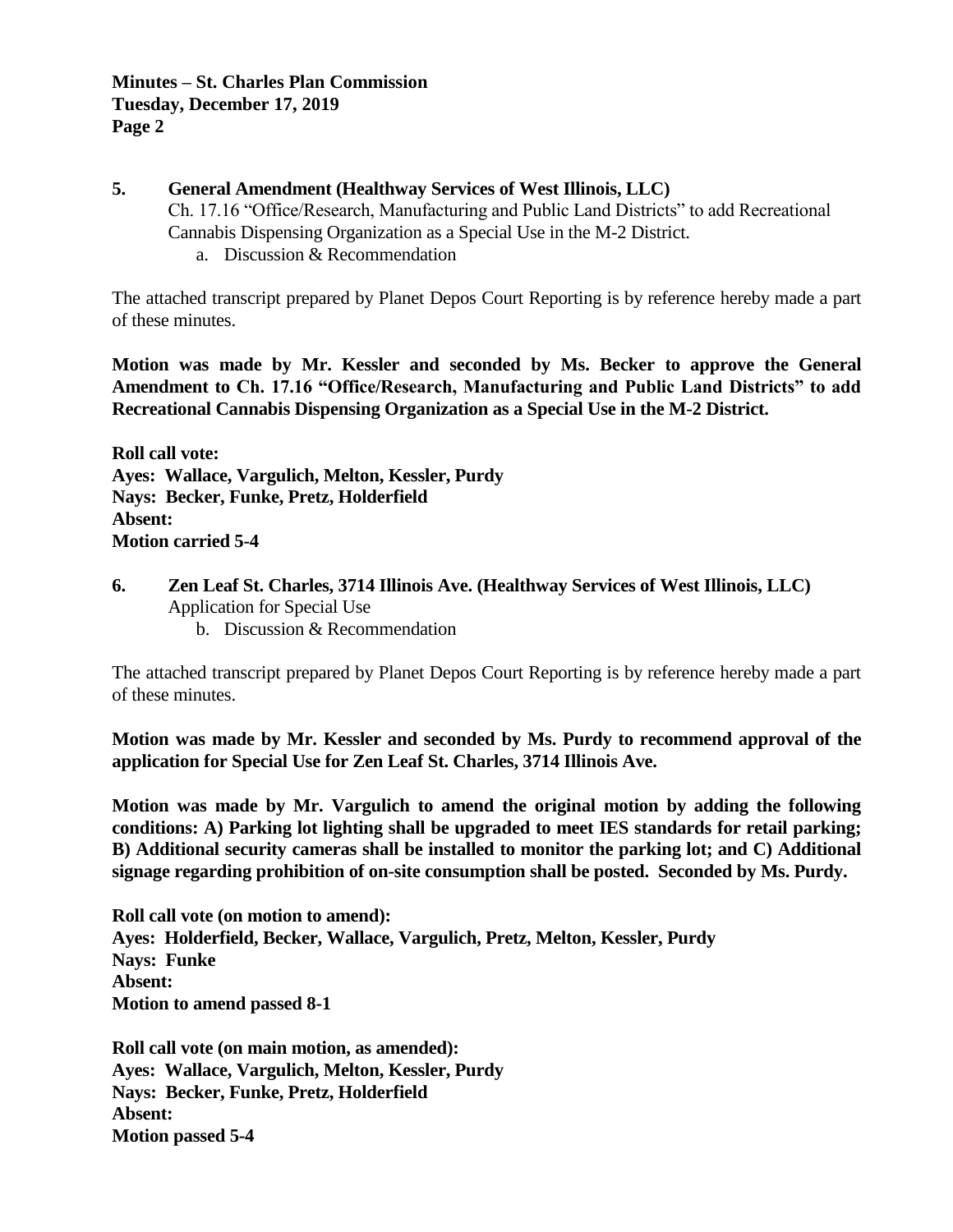**Minutes – St. Charles Plan Commission Tuesday, December 17, 2019 Page 3**

- **7. Additional Business from Plan Commission Members or Staff- None**
- **8. Weekly Development Report**

#### **9. Meeting Announcements**

- a. Plan Commission Tuesday, January 7, 2020 at 7:00pm Council Chambers Tuesday, January 21, 2020 at 7:00pm Century Station Training Room Tuesday, February 4, 2020 at 7:00pm Council Chambers
- b. Planning & Development Committee Monday, January 13, 2020 at 7:00pm Council Chambers Monday, February 10, 2020 at 7:00pm Council Chambers

#### **10. Public Comment- None**

**11. Adjournment at 8:50pm**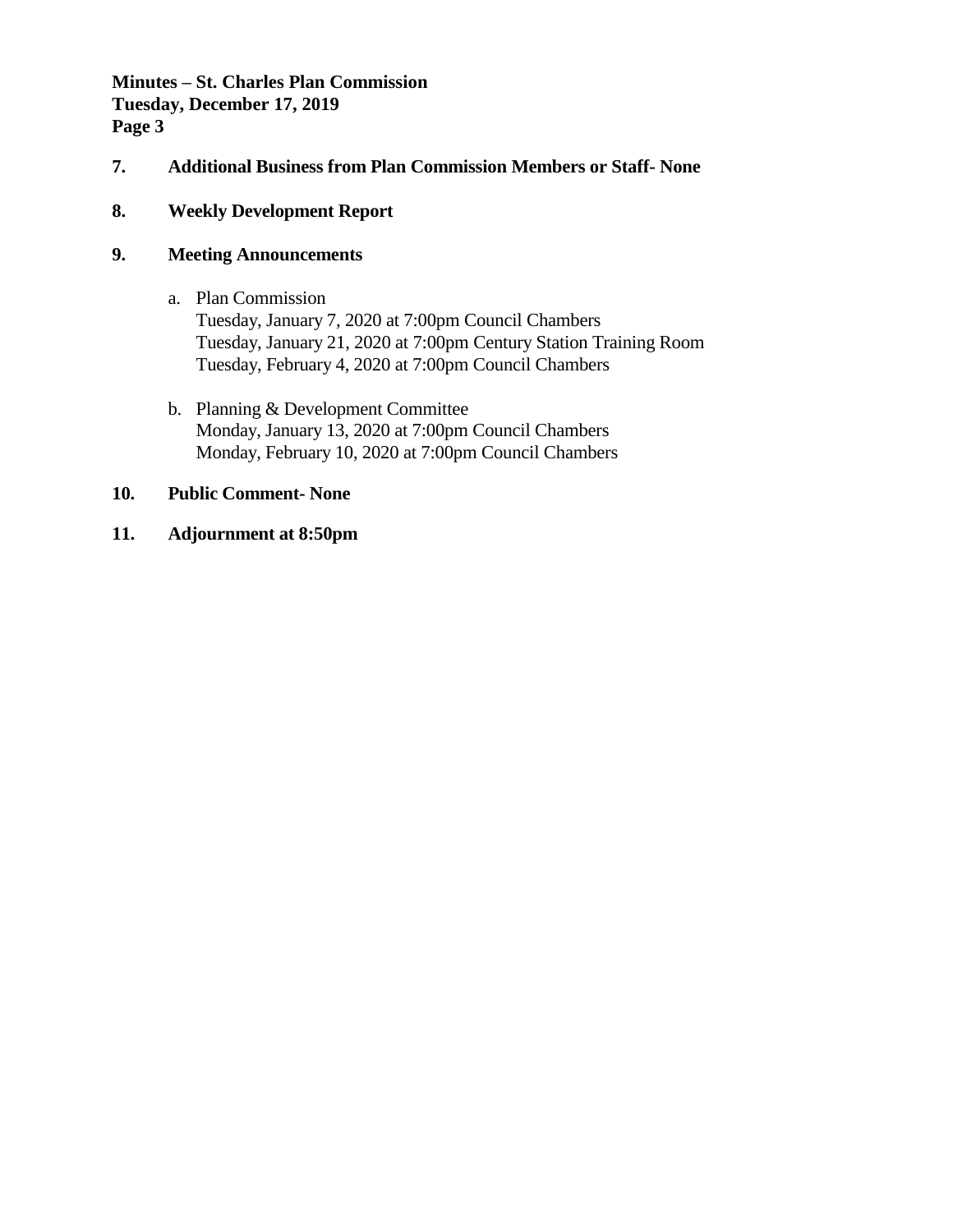

# **Transcript of Hearing - Volume II**

**Date:** December 17, 2019 **Case:** St. Charles Plan Commission

**Planet Depos Phone:** 888.433.3767 **Email::** [transcripts@planetdepos.com](mailto:transcripts@planetdepos.com) **www.planetdepos.com**

WORLDWIDE COURT REPORTING & LITIGATION TECHNOLOGY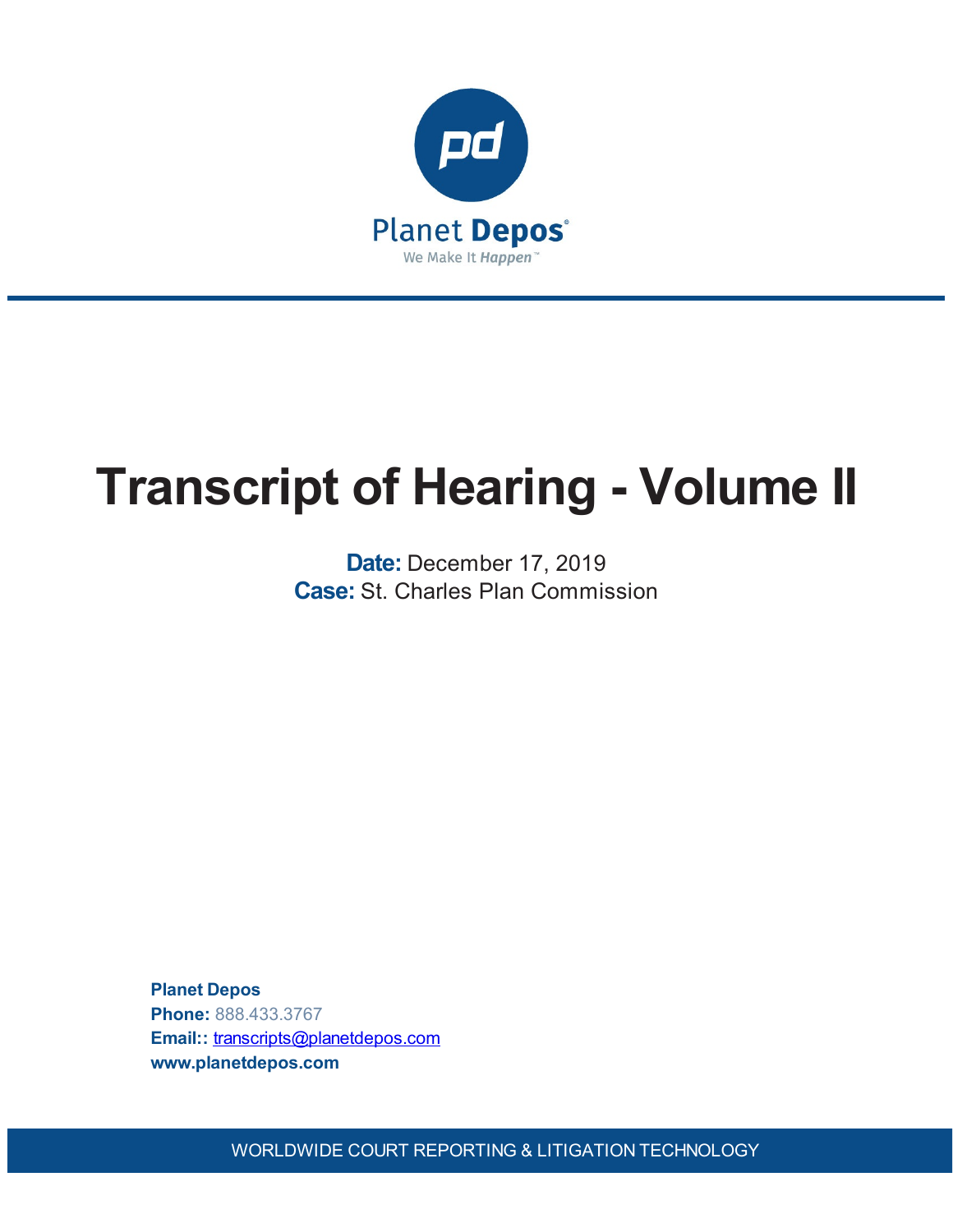BEFORE THE PLAN COMMISSION OF THE CITY OF ST. CHARLES -----------------------------x In Re: Special Use, : Zen Leaf St. Charles : -----------------------------x HEARING, VOLUME II St. Charles, Illinois 60174 Tuesday, December 17, 2019 7:01 p.m. Job No.: 218478A Pages: 105 - 194 Reported by: Melanie L. Humphrey-Sonntag, CSR, RDR, CRR, CRC, FAPR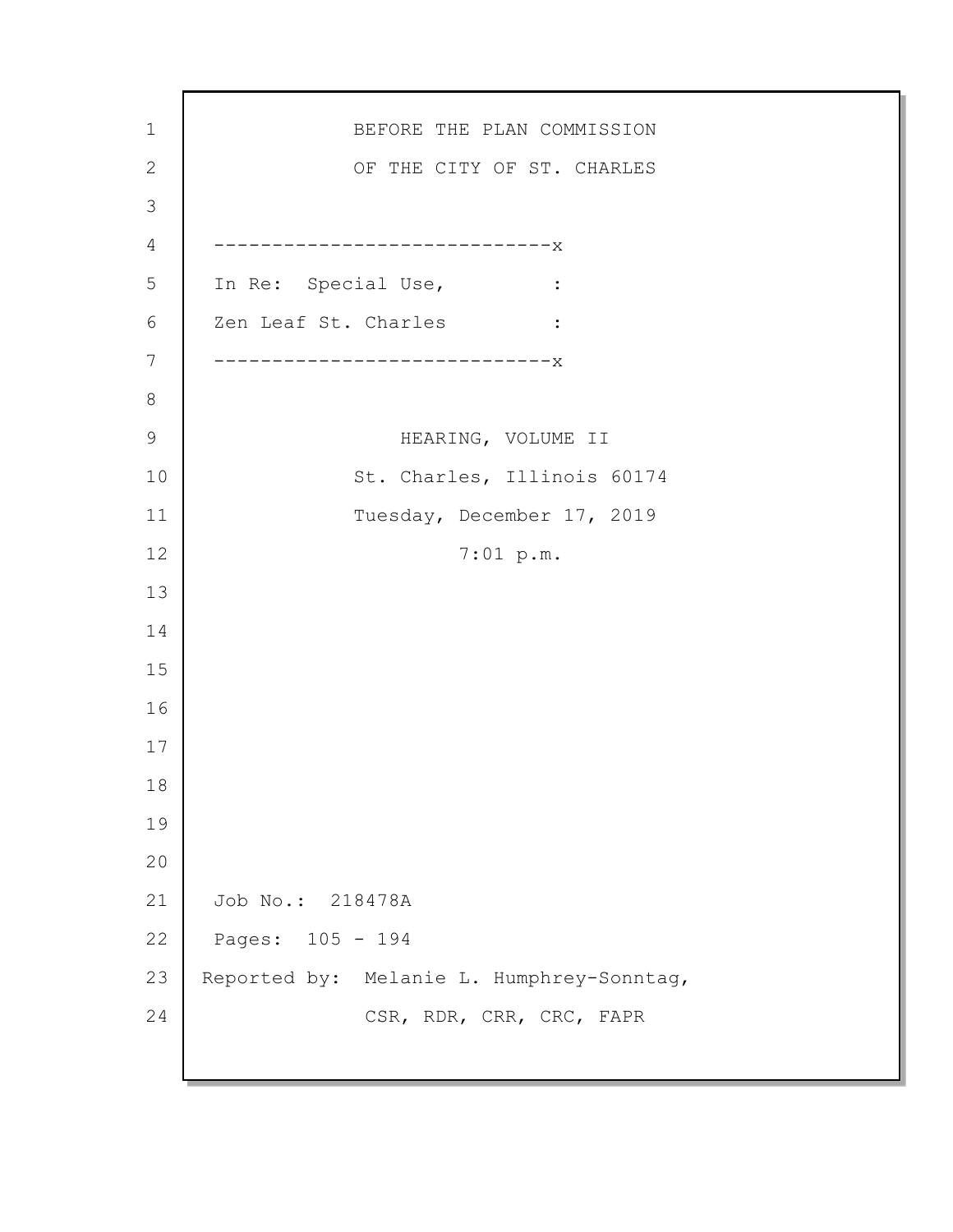| $\mathbf 1$  | HEARING, held at the location of:                  |
|--------------|----------------------------------------------------|
| $\mathbf{2}$ |                                                    |
| 3            |                                                    |
| 4            | ST. CHARLES CITY HALL                              |
| 5            | 2 East Main Street                                 |
| $6\,$        | St. Charles, Illinois 60174                        |
| 7            | $(630)$ $377 - 4400$                               |
| $8\,$        |                                                    |
| $\mathsf 9$  |                                                    |
| 10           |                                                    |
| 11           |                                                    |
| 12           |                                                    |
| 13           | Before Melanie L. Humphrey-Sonntag, a Certified    |
| 14           | Shorthand Reporter, Registered Diplomate Reporter, |
| 15           | Certified Realtime Reporter, and a Notary Public   |
| 16           | in and for the State of Illinois.                  |
| 17           |                                                    |
| $18\,$       |                                                    |
| 19           |                                                    |
| 20           |                                                    |
| 21           |                                                    |
| 22           |                                                    |
| 23           |                                                    |
| 24           |                                                    |
|              |                                                    |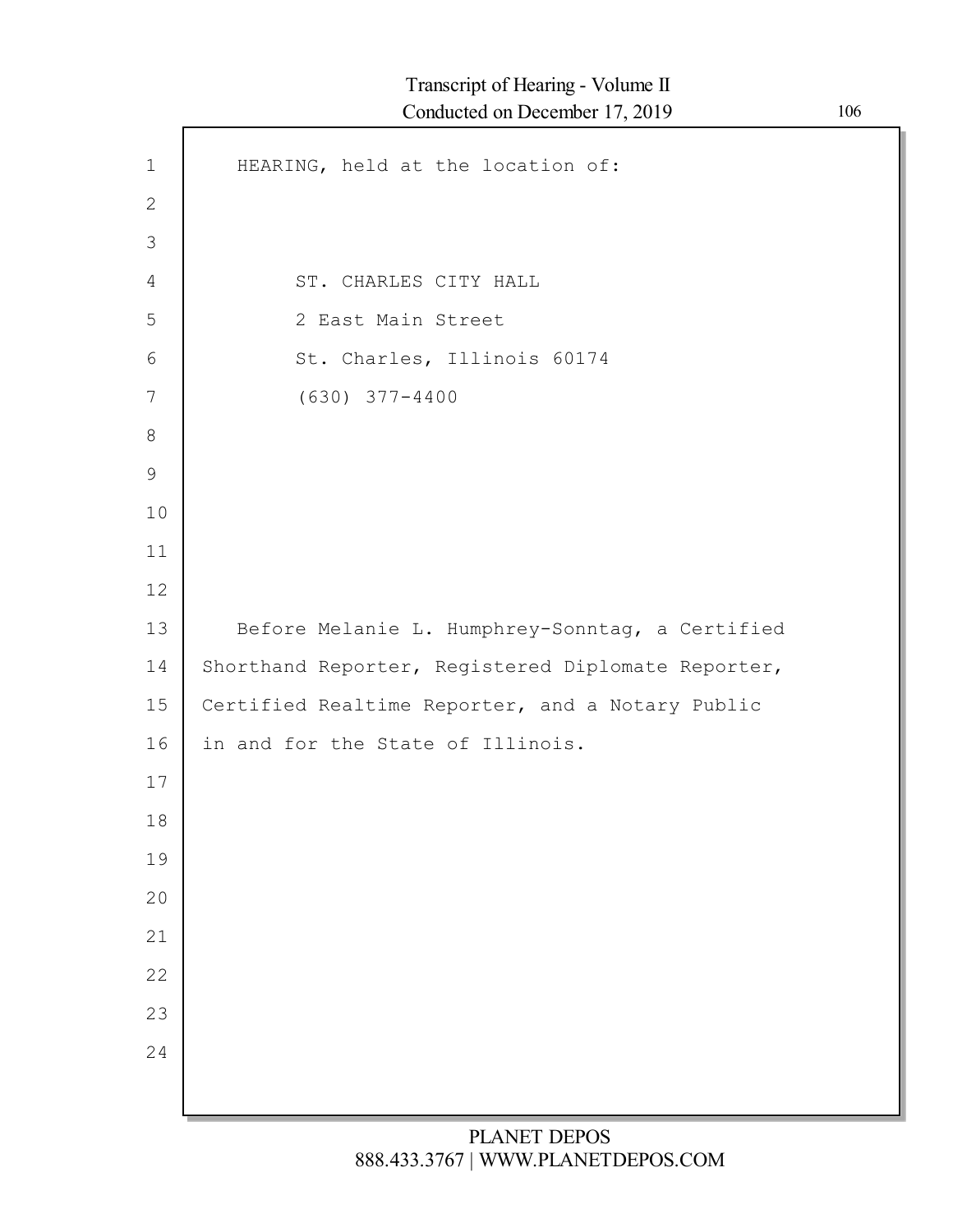| $\mathbf 1$   | PRESENT:                                  |
|---------------|-------------------------------------------|
| $\mathbf{2}$  | TODD WALLACE, Chairman                    |
| 3             | TIM KESSLER, Vice Chairman                |
| 4             | JENNIFER BECKER, Member                   |
| 5             | JEFFREY FUNKE, Member                     |
| 6             | JIM HOLDERFIELD, Member                   |
| 7             | SUE MELTON, Member                        |
| 8             | LAURA MACKLIN-PURDY, Member               |
| $\mathcal{G}$ | TOM PRETZ, Member                         |
| 10            | PETER VARGULICH, Member                   |
| 11            |                                           |
| 12            | ALSO PRESENT:                             |
| 13            | RUSS COLBY, Community Development Manager |
| 14            | ELLEN JOHNSON, Planner                    |
| 15            | RACHEL HITZEMANN, Planner                 |
| 16            | RITA TUNGARE, Community & Economic        |
| 17            | Development Director                      |
| 18            |                                           |
| 19            |                                           |
| 20            |                                           |
| 21            |                                           |
| 22            |                                           |
| 23            |                                           |
| 24            |                                           |
|               |                                           |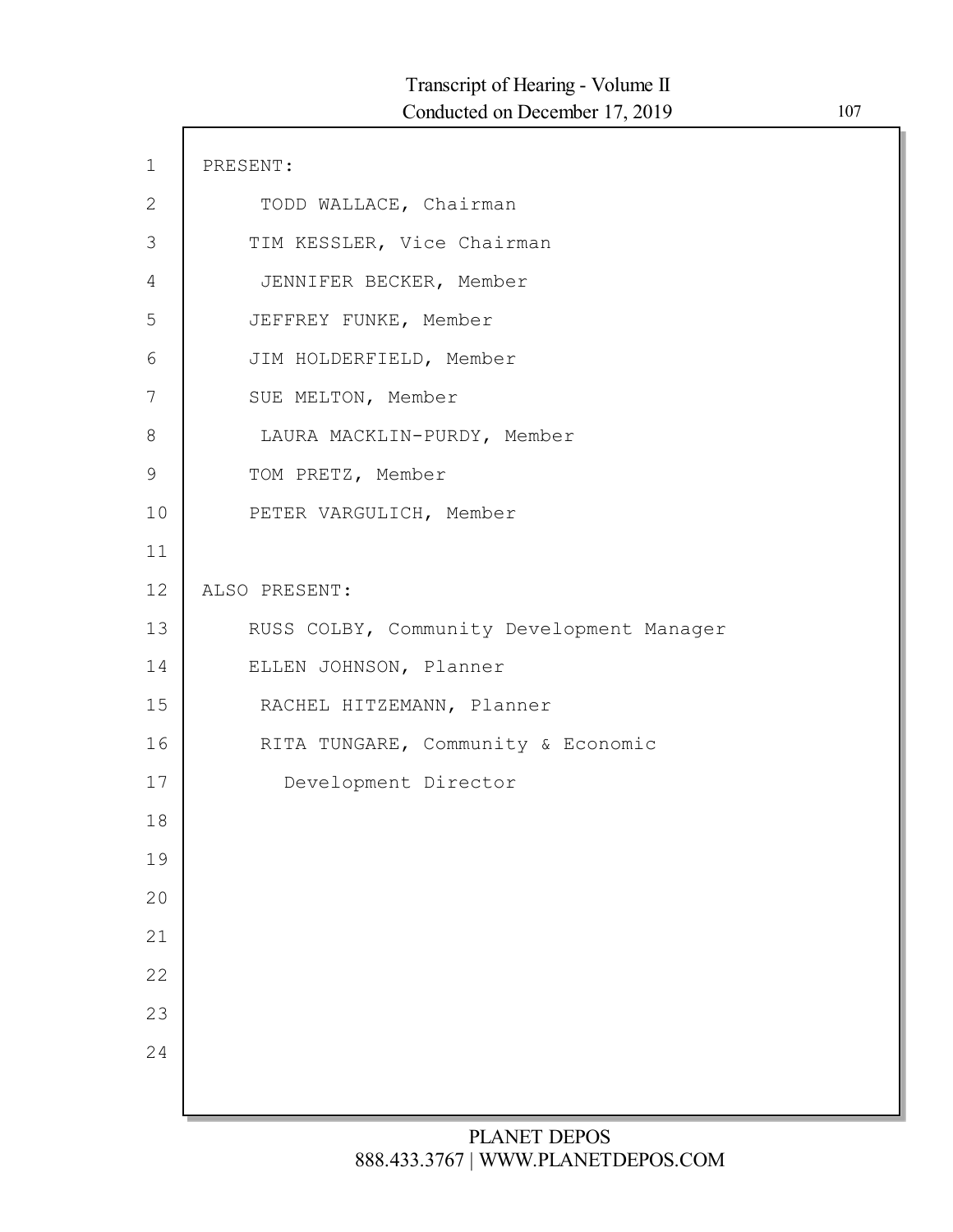| $\mathbf{1}$  | PROCEEDINGS                                     |
|---------------|-------------------------------------------------|
| 2             | CHAIRMAN WALLACE: This meeting of the           |
| 3             | St. Charles Plan Commission will come to order. |
| 4             | Tim, roll call.                                 |
| 5             | VICE CHAIRMAN KESSLER: Becker.                  |
| 6             | MEMBER BECKER: Here.                            |
| 7             | VICE CHAIRMAN KESSLER: Funke.                   |
| 8             | MEMBER FUNKE: Here.                             |
| $\mathcal{G}$ | VICE CHAIRMAN KESSLER: Pretz.                   |
| 10            | MEMBER PRETZ: Here.                             |
| 11            | VICE CHAIRMAN KESSLER: Holderfield.             |
| 12            | MEMBER HOLDERFIELD: Here.                       |
| 13            | VICE CHAIRMAN KESSLER: Vargulich.               |
| 14            | MEMBER VARGULICH: Here.                         |
| 15            | VICE CHAIRMAN KESSLER: Purdy.                   |
| 16            | MEMBER PURDY: Here.                             |
| 17            | VICE CHAIRMAN KESSLER: Melton.                  |
| 18            | MEMBER MELTON: Here.                            |
| 19            | VICE CHAIRMAN KESSLER: Wallace.                 |
| 20            | CHAIRMAN WALLACE: Here.                         |
| 21            | VICE CHAIRMAN KESSLER: Kessler, here.           |
| 22            | CHAIRMAN WALLACE: All right.                    |
| 23            | Everyone who wishes to, please rise for         |
| 24            | the Pledge of Allegiance.                       |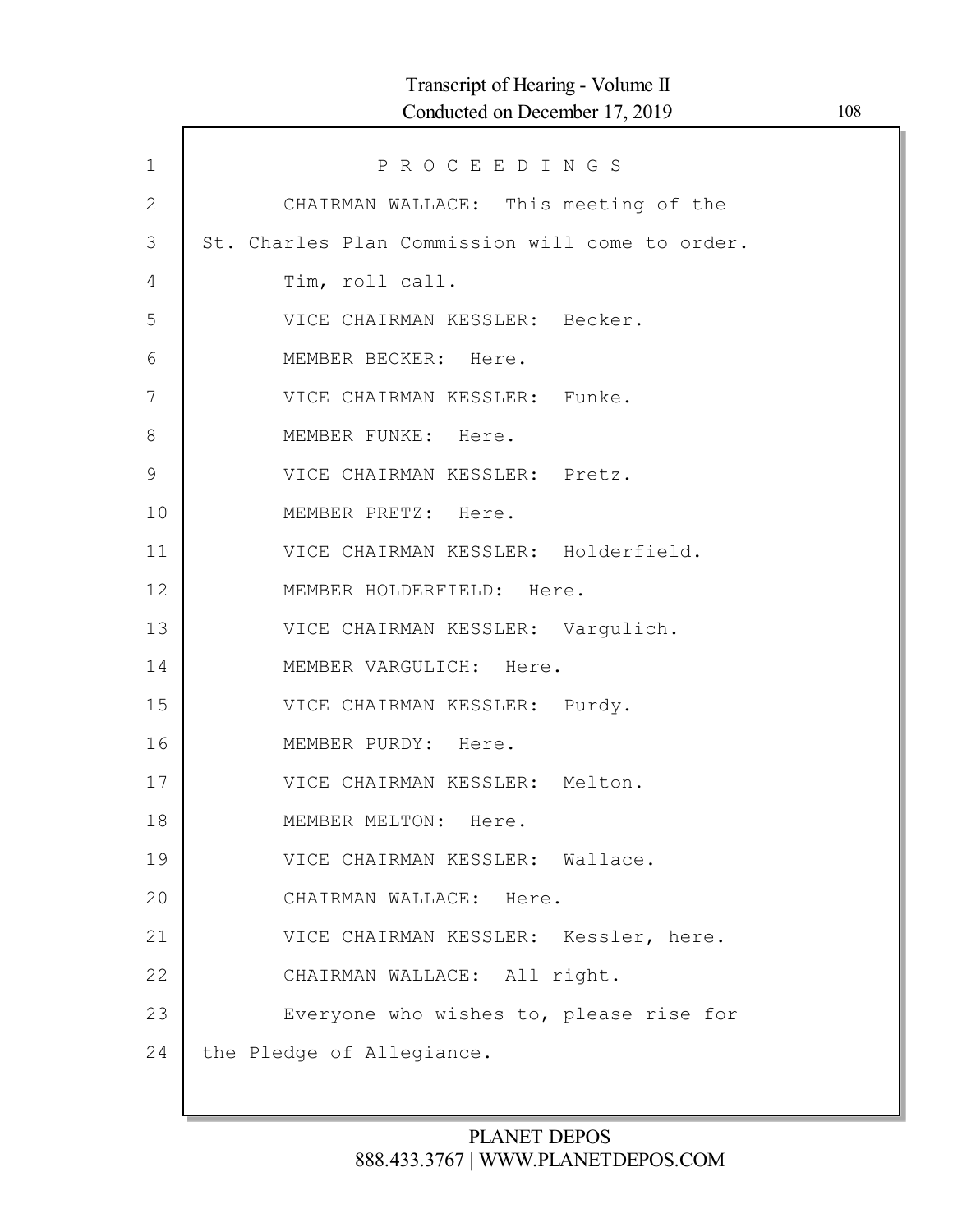| (The Pledge of Allegiance was recited.)          |
|--------------------------------------------------|
| CHAIRMAN WALLACE: All right.                     |
| Item 4, presentation of minutes of the           |
| December 3rd, 2019, meeting of the Plan          |
| Commission. Is there a motion to approve?        |
| VICE CHAIRMAN KESSLER: So moved.                 |
| MEMBER FUNKE: Second.                            |
| CHAIRMAN WALLACE: It's been moved and            |
| seconded.                                        |
| All in favor?                                    |
| (Ayes heard.)                                    |
| CHAIRMAN WALLACE: Opposed?                       |
| (No response.)                                   |
| CHAIRMAN WALLACE: That motion passes.            |
| Item $5$ is $--$ well, $5$ and $6.$ $5$ is a     |
| general amendment for Healthway Services of West |
| Illinois, LLC. 6 is Zen Leaf St. Charles,        |
| 3714 Illinois Avenue, Healthway Services of West |
| Illinois, LLC.                                   |
| Hold on one second.                              |
| All right. For Item No. 5 the public             |
| hearing was closed at our last meeting.<br>The   |
| public hearing for Item 6 is still open.         |
| I would suggest, if there is not an              |
|                                                  |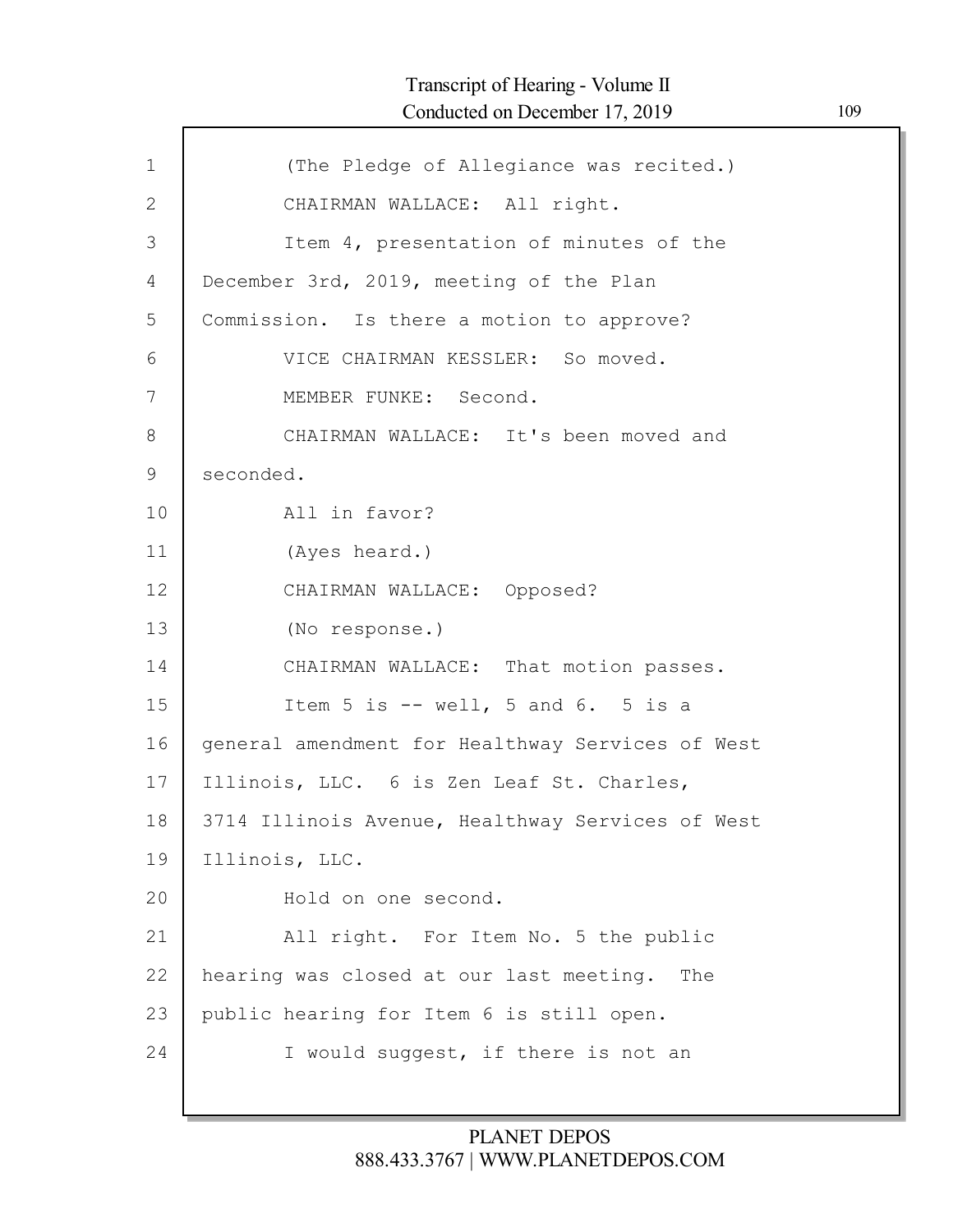Г

| $\mathbf 1$ | objection, that we go ahead with the -- hold on    |
|-------------|----------------------------------------------------|
| 2           | one second -- that we go ahead and complete the    |
| 3           | public hearing on No. 6 and then, after we're done |
|             |                                                    |
| 4           | with that and that is closed, then we will take    |
| 5           | action on 5 and 6 in that order.                   |
| 6           | Any questions?                                     |
| 7           | (No response.)                                     |
| 8           | CHAIRMAN WALLACE: Okay.                            |
| 9           | All right. Before we start -- well, let            |
| 10          | me just say hello.                                 |
| 11          | This is a public hearing. The Plan                 |
| 12          | Commission is tasked by the City Council to        |
| 13          | conduct public hearings for certain applications   |
| 14          | that come before it, and what we are doing here is |
| 15          | we are collecting evidence both for and against    |
| 16          | the application.                                   |
| 17          | Once the Plan Commission feels that they           |
| 18          | have enough evidence, then the public hearing will |
| 19          | be closed and the Plan Commission will take        |
| 20          | action.                                            |
| 21          | "Action" means that we will make a                 |
| 22          | recommendation to the City Council's Planning and  |
| 23          | Development Committee. And in order to do so,      |
| 24          | anyone -- first of all, anyone who wishes to speak |
|             |                                                    |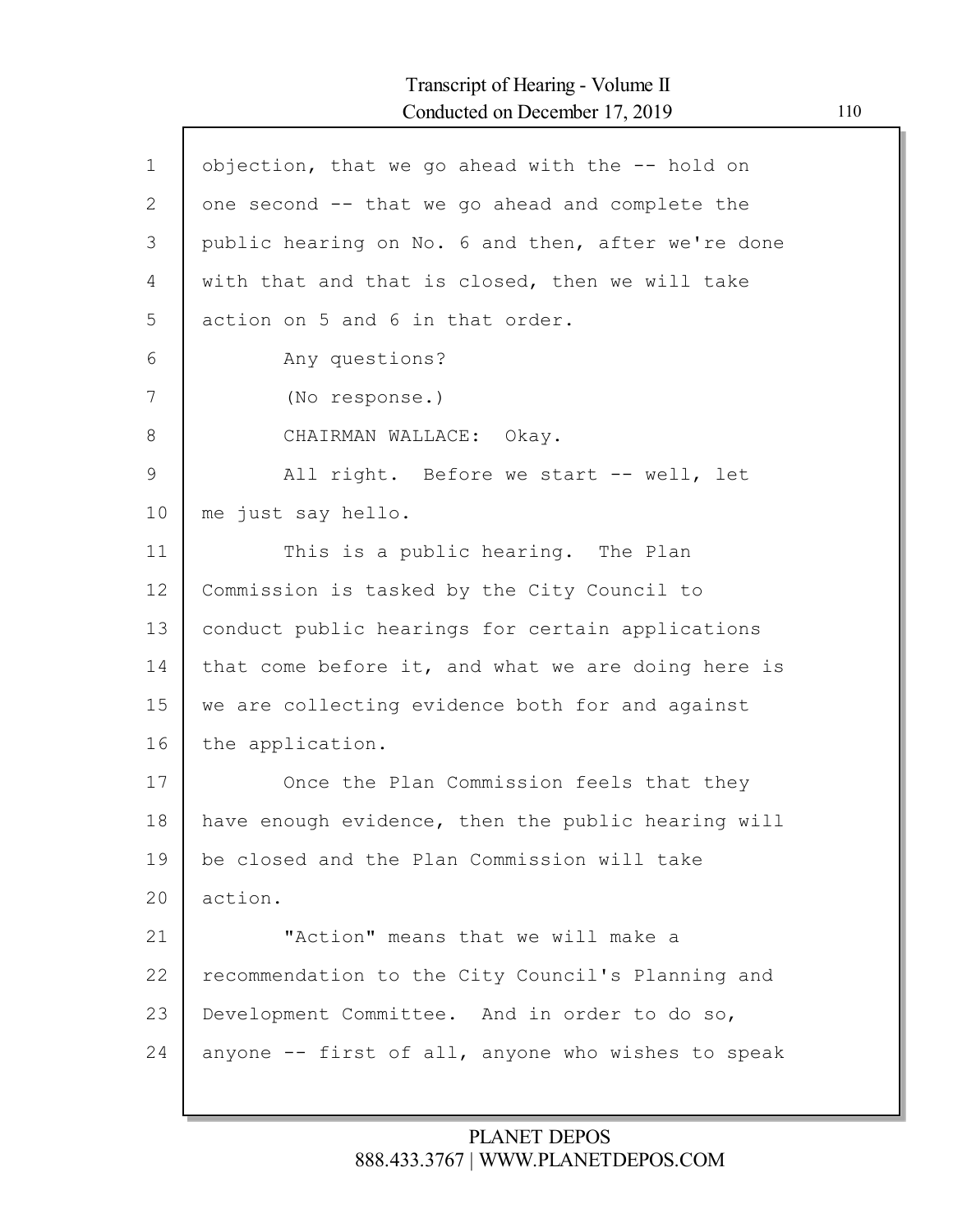| $\mathbf 1$ | tonight, whether that's making a presentation or   |
|-------------|----------------------------------------------------|
| 2           | asking any questions, I would ask that you be      |
| 3           | sworn in, if you'll raise your hand.               |
| 4           | (Multiple witnesses sworn.)                        |
| 5           | CHAIRMAN WALLACE: Thank you.                       |
| 6           | What we will do is we have some follow-up          |
| 7           | matters. We've taken most of the evidence          |
| 8           | previously, but in regards to the follow-up        |
| 9           | matters, I'll ask the Applicant to present those   |
| 10          | first, and then if the Plan Commissioners have     |
| 11          | questions, we'll do that followed by any questions |
| 12          | or additional evidence from anyone else.           |
| 13          | And we've already received evidence                |
| 14          | previously in this public hearing, so I would      |
| 15          | implore upon everyone present to know, first of    |
| 16          | all, the Plan Commission has heard everything that |
| 17          | has been said, and please focus on new evidence    |
| 18          | that's being presented here tonight.               |
| 19          | There are a few different items that are           |
| 20          | marked. Plan Commission Exhibit 1 is a letter      |
| 21          | dated December 17th, 2019, from Hampton, Lenzini   |
| 22          | and Renwick, civil engineering firm, and this is a |
| 23          | letter in regards to the traffic study that was    |
| 24          | submitted by the Applicant.                        |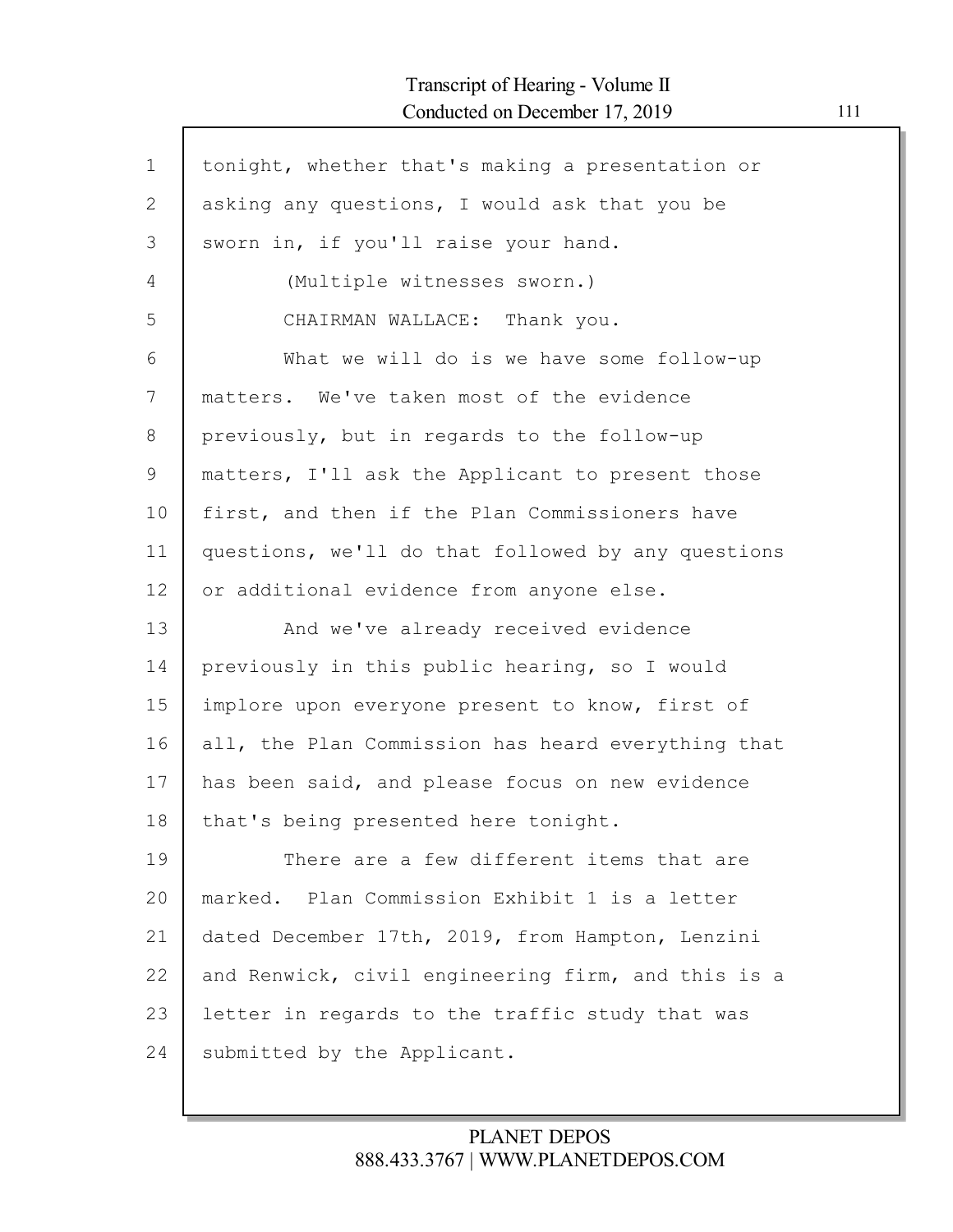```
1
2
3
4
5
6
7
8
9
10
11
12
13
14
15
16
17
18
19
20
21
22
23
24
            There is a second letter marked as No. --
    what was that?
           VICE CHAIRMAN KESSLER: Nothing.
            CHAIRMAN WALLACE: There was a second
    letter that is marked as No. 2, which is from GHA
    Associates, and that is a response to the other
    letter, the letter marked as 1.
            There's No. 3, which is the traffic impact
    and parking study dated December 12th, updated
    December 17th, also from GHA Associates.
            And then there is No. 4, which is a letter
     from Hampton, Lenzini and Renwick dated
    December 17th, 2019.
            Those will all be further discussed, I'm
    sure.
            Before we go back to the Applicant, is
    there anything else?
            (No response.)
            CHAIRMAN WALLACE: Staff, is there
    anything?
            MR. COLBY: No.
            CHAIRMAN WALLACE: Okay.
            All right. Is the Applicant ready?
           MR. MANIC: Yes.
```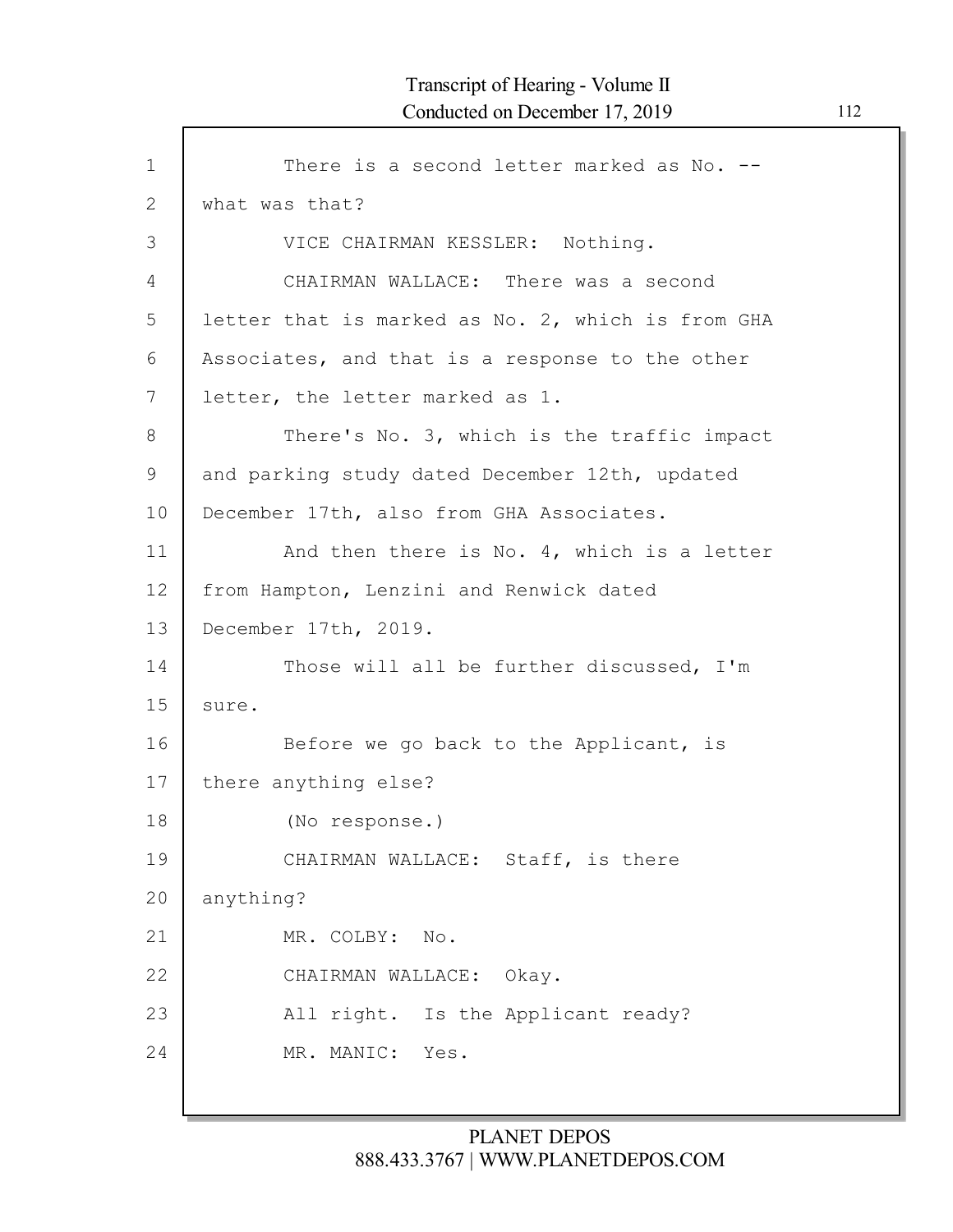| $\mathbf 1$    | CHAIRMAN WALLACE: Go ahead.                        |
|----------------|----------------------------------------------------|
| 2              | MR. MARSICO: Thank you, Mr. Chairman and           |
| $\mathfrak{Z}$ | Plan Commissioners.                                |
| 4              | To your point, we're not going to dive             |
| 5              | back into the entire presentation, but I think we  |
| 6              | will follow up with the parking and traffic study  |
| 7              | that was completed at the request of the Plan      |
| 8              | Commission. There were some concerns and some      |
| $\mathcal{G}$  | further clarification that was being sought out.   |
| 10             | We have conducted a full traffic study, as         |
| 11             | opposed to the preliminary study that was          |
| 12             | conducted and presented at the last meeting.       |
| 13             | I believe all staff members have that.             |
| 14             | And there has also been -- the traffic             |
| 15             | study's also been reviewed by the City's traffic   |
| 16             | firm, HLR. And a quick summary of the letter       |
| 17             | dated December 17th, 2019, addressed to            |
| 18             | Mr. Russell Colby, Assistant Director of Community |
| 19             | and Economic Development for City of St. Charles,  |
| 20             | "Per your request we have reviewed the traffic     |
| 21             | study and response letter submitted by Gewalt      |
| 22             | Hamilton Associates, GHA, on December 17th for the |
| 23             | referenced project. We concur with the findings    |
| 24             | of this study and have no further comments."       |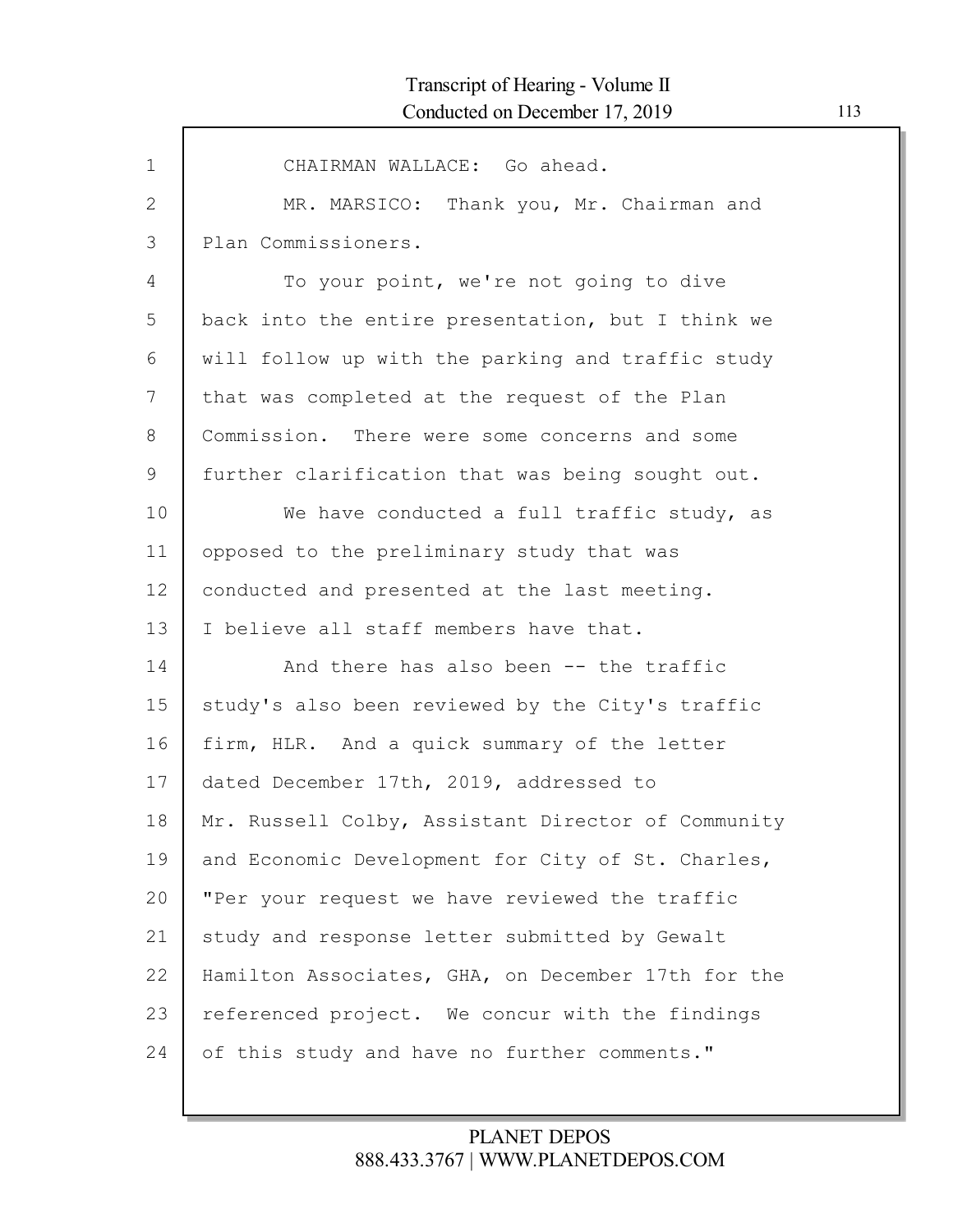| $\mathbf{1}$ | And they further go on to say, "We do not          |
|--------------|----------------------------------------------------|
| 2            | have a recommendation on where else to find        |
| 3            | additional data. We feel GHA has done their due    |
| 4            | diligence in trying to determine most accurate     |
| 5            | trip generations."                                 |
| 6            | And then it's "Yours truly, Hampton,               |
| 7            | Lenzini and Renwick, Callie Allbright, traffic     |
| 8            | engineer for City of St. Charles."                 |
| 9            | To our point at the last meeting, we feel          |
| 10           | and there's proof in data that there is going to   |
| 11           | be zero impact with respect to this use. There's   |
| 12           | been no evidence brought upon this Plan Commission |
| 13           | that suggests otherwise.                           |
| 14           | And if there are any questions, we want to         |
| 15           | entertain those. We have Lynn Means from GHA, who  |
| 16           | has conducted the full traffic study. I'm sure     |
| 17           | there's going to be some questions, so I'll turn   |
| 18           | it over to you guys and her to answer any of       |
| 19           | those.                                             |
| 20           | CHAIRMAN WALLACE: Okay. Thank you.                 |
| 21           | Do you want to present anything first or           |
| 22           | just take questions?                               |
| 23           | MS. MEANS: I can -- I can take questions.          |
| 24           | Again, my name is Lynn Means from Gewalt           |
|              |                                                    |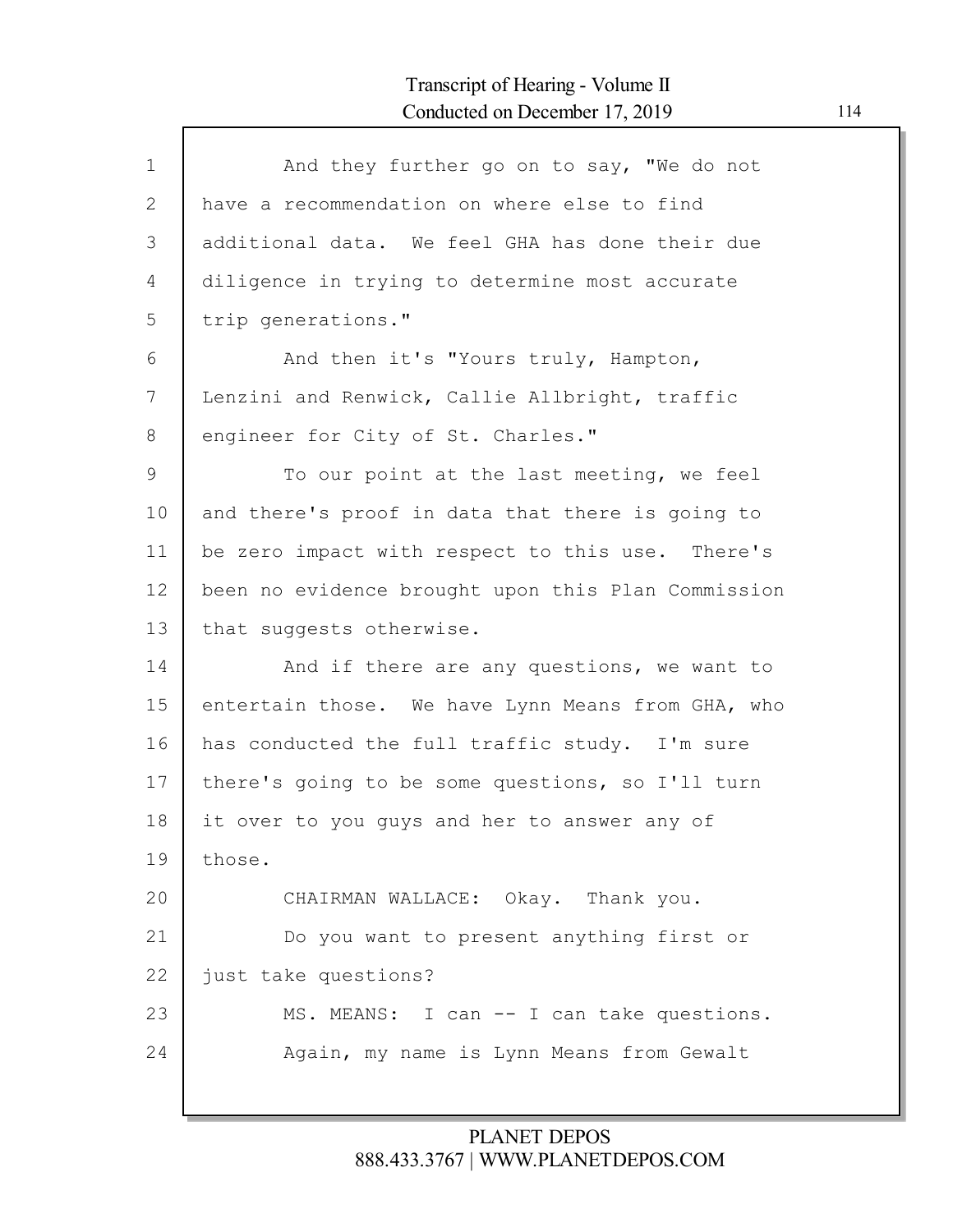| $\mathbf{1}$  | Hamilton Associates, and we prepared the traffic   |
|---------------|----------------------------------------------------|
| $\mathbf{2}$  | impact and parking study.                          |
| 3             | CHAIRMAN WALLACE: Okay.                            |
| 4             | Yeah.                                              |
| 5             | MEMBER BECKER: Good evening.                       |
| 6             | I'd like you to highlight what is on our           |
| 7             | place. No. 3, it's the updated December 17th,      |
| 8             | 2019, study.                                       |
| $\mathcal{G}$ | It appears to reflect some of the comments         |
| 10            | that were raised by HLR in the December 12th memo, |
| 11            | if you could go over those for our benefit since   |
| 12            | we haven't had a chance to review those in advance |
| 13            | of the meeting.                                    |
| 14            | MS. MEANS: Yes. Of course.                         |
| 15            | So the traffic study that was updated on           |
| 16            | December 17th did incorporate the questions and    |
| 17            | comments that were raised by the City's traffic    |
| 18            | consultant, HLR.                                   |
| 19            | Just to briefly go over, we updated our            |
| 20            | traffic study to provide an additional             |
| 21            | documentation and note relative to the limited     |
| 22            | sample size that's available for the data points   |
| 23            | for the cannabis use.                              |
| 24            | It is a relatively new use, and ITE has,           |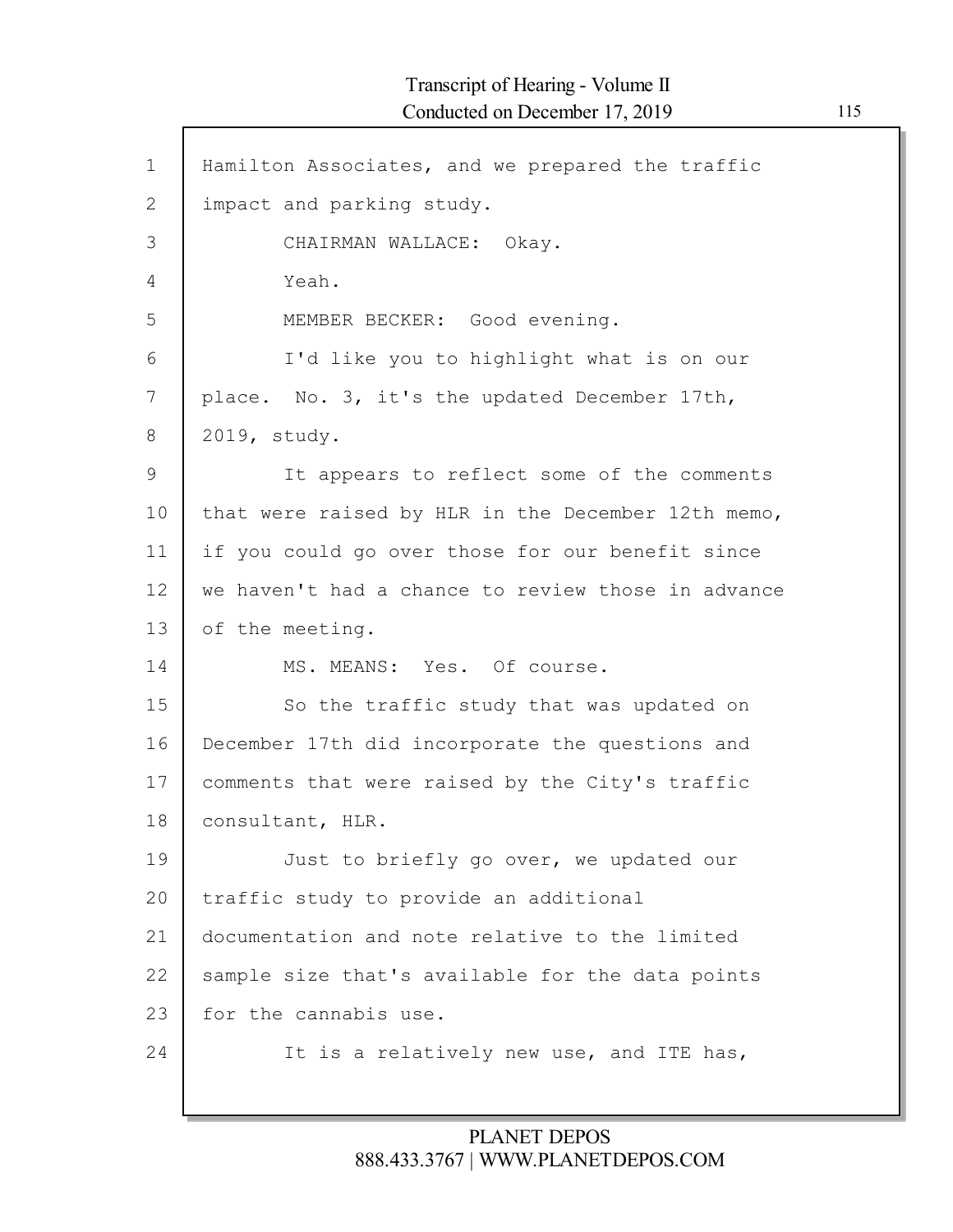Г

| $\mathbf{1}$ | for several of the locations, only four or five or |
|--------------|----------------------------------------------------|
| $\mathbf{2}$ | less sample sizes for various data points, so we   |
| 3            | added that footnote to our table. We also          |
| 4            | provided some additional information and           |
| 5            | clarification relative to the peak time frames     |
| 6            | that we studied.                                   |
| 7            | They had asked, also, relative to the              |
| 8            | intersections that we had included and             |
| 9            | time frames. We incorporated within our study the  |
| 10           | analysis of the Illinois Avenue intersections with |
| 11           | 38th Avenue, with the site access driveways as     |
| 12           | well as the intersection with Kirk Road.           |
| 13           | We provided clarification why we didn't            |
| 14           | expand further out to additional intersections     |
| 15           | along North Avenue, and the reasoning behind that  |
| 16           | is relative to the amount of traffic that the site |
| 17           | generates, the anticipated distributions, and the  |
| 18           | existing geometrics at those roadway networks.     |
| 19           | So based on the existing traffic volumes           |
| 20           | that are through those intersections, looking at   |
| 21           | what our increases are and those distribution and  |
| 22           | what they relatively mean through those traffic    |
| 23           | signals, we would expect maybe one to two          |
|              |                                                    |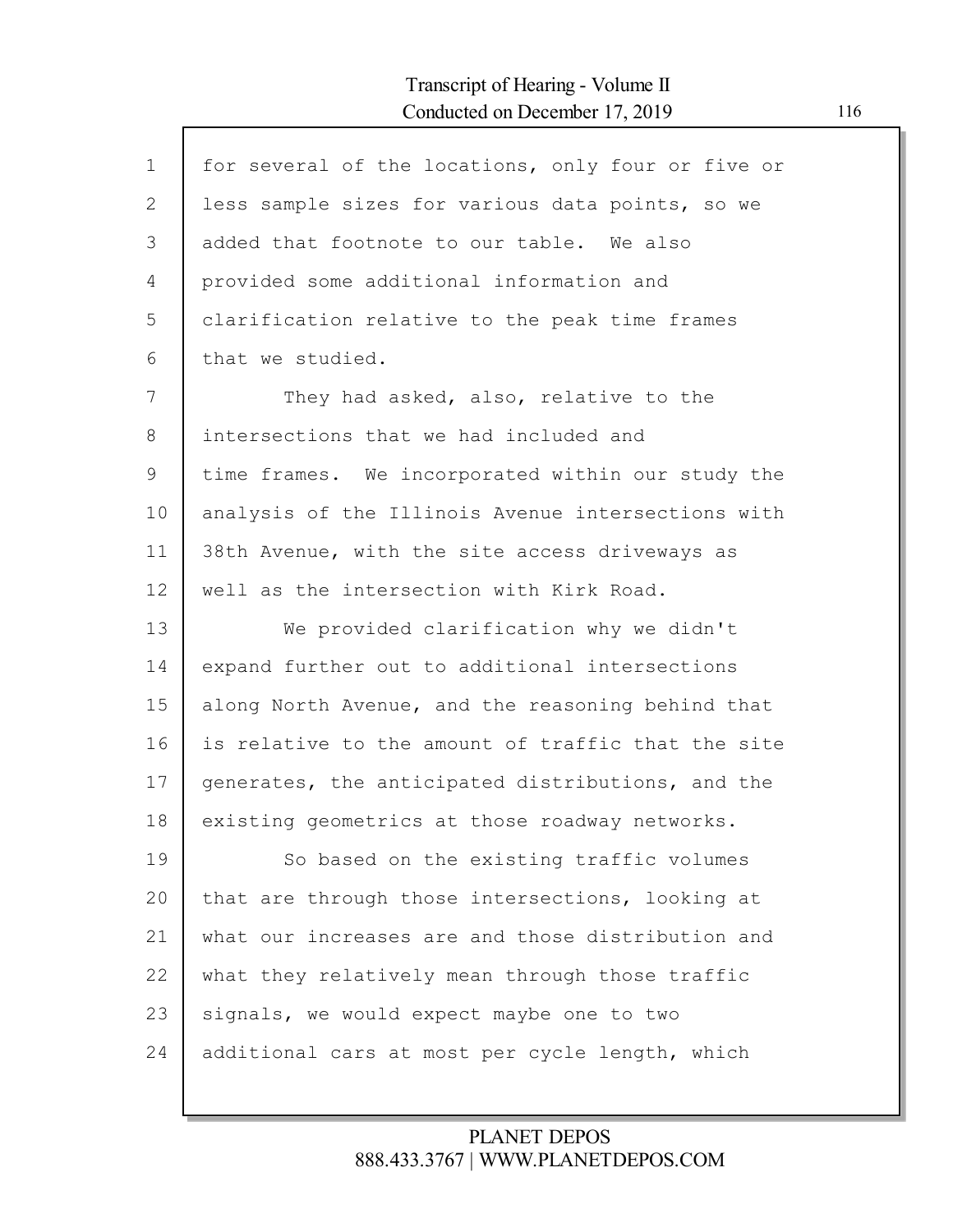$\mathsf{l}$ 

| $\mathbf 1$ | would not significantly impact them nor cause any  |
|-------------|----------------------------------------------------|
| 2           | type of signal change modifications needed nor for |
| 3           | the need for additional turn lanes and/or other    |
| 4           | geometric movements.                               |
| 5           | And then we also reiterated that we                |
| 6           | performed our study in accordance with ITE as well |
| 7           | as IDOT and Kane County's guidelines for traffic   |
| 8           | impact studies, looking at the time frames that    |
| 9           | provide the most significant impact on the         |
| 10          | adjacent roadway network, coinciding with the peak |
| 11          | development's traffic considerations, as well.     |
| 12          | They also asked us if we considered                |
| 13          | pass-by trips as part of our study. And pass-by    |
| 14          | trips represent traffic that's already on the      |
| 15          | adjacent travel stream. An easy example of that    |
| 16          | is, I believe, coffee shops. So you're driving     |
| 17          | along on the way to work and there's a coffee shop |
| 18          | there. You pull off; you get your coffee; you      |
| 19          | continue on your way.                              |
| 20          | We have resourced similar-type uses that           |
| 21          | they had suggested -- the retail, convenience      |
| 22          | markets, other types of pharmacies -- which showed |
| 23          | that between 26 and 50-plus percent of traffic for |
| 24          | those types of uses could be in the pass-by        |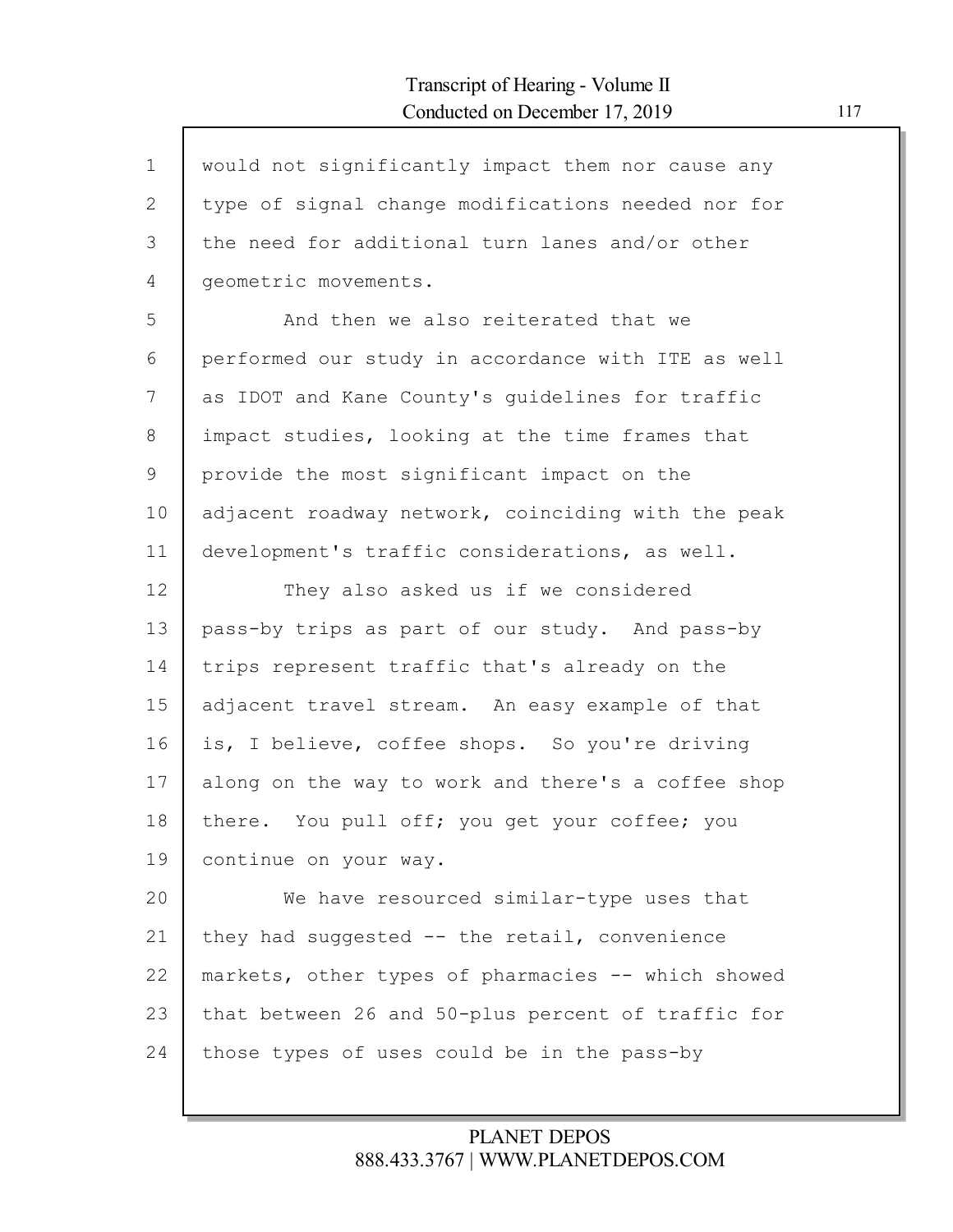| $\mathbf 1$  | variety.                                           |
|--------------|----------------------------------------------------|
| $\mathbf{2}$ | We did not take any discount for pass-by           |
| 3            | trips, as we wanted to test the maximum impacts of |
| 4            | the site and provide a conservative analysis       |
| 5            | scenario.                                          |
| 6            | They had also asked relative to the                |
| 7            | existing site, acknowledging within our study we   |
| 8            | noted that the site currently operates as a        |
| 9            | medical cannabis facility, and the trip generation |
| 10           | that we did provide within our study does already  |
| 11           | account for the existing medical trips, as studies |
| 12           | and information that we have provided about        |
| 13           | 30 percent of that traffic is already -- that we   |
| 14           | estimated -- is already occurring at the site.     |
| 15           | However, again, we did not want to discount and    |
| 16           | test the maximum impact, so we provided a          |
| 17           | conservative analysis scenario. We did not         |
| 18           | discount for any traffic that was already          |
| 19           | operating on-site.                                 |
| 20           | And we further provided some additional            |
| 21           | trip generation information for additional         |
| 22           | comparable-type uses, pharmacy as well as a        |
| 23           | variety store, apparel store, and a convenience    |
| 24           | store.                                             |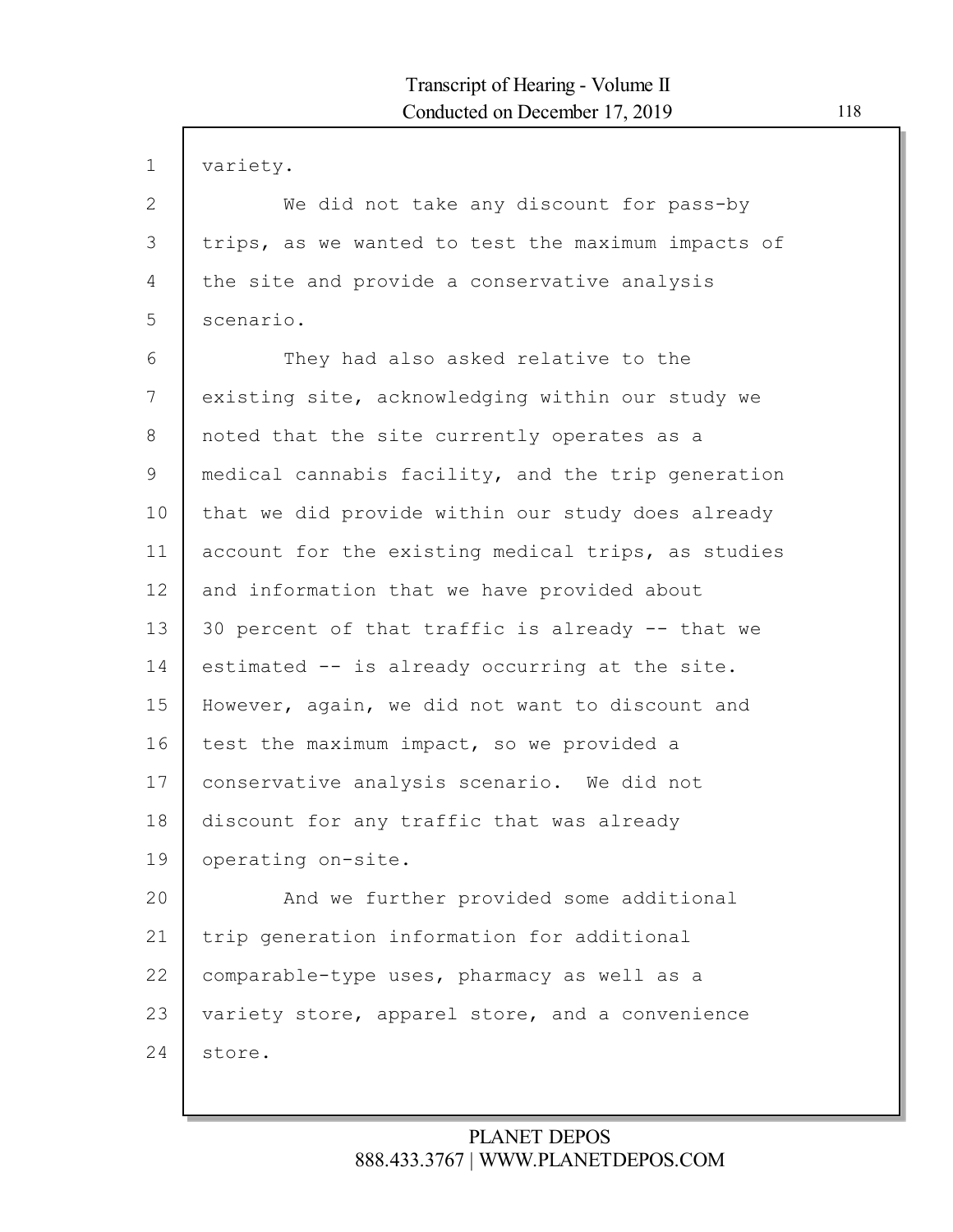| $\mathbf{1}$ | And we found that the trip generation              |
|--------------|----------------------------------------------------|
| 2            | estimates for the cannabis dispensary were         |
| 3            | generally higher than all of those uses except for |
| 4            | the general retail during the morning and then a   |
| 5            | convenience-type store.                            |
| 6            | We further wanted to test that information         |
| 7            | by -- as noted in our testimony but not provided   |
| 8            | in the previous documentations.                    |
| 9            | We've provided that information from               |
| 10           | Zen Leaf's current facility that's operating in    |
| 11           | southwest Las Vegas, so we provided those daily    |
| 12           | trip information and, also, to further collaborate |
| 13           | [sic] that -- our findings, that we found the ITE  |
| 14           | trip generation to be consistent with the daily    |
| 15           | information that we were provided from their       |
| 16           | existing facility in operation.                    |
| 17           | And then we also provided some                     |
| 18           | modifications to the capacity analysis table, and  |
| 19           | that was just to further expand it and provide     |
| 20           | some additional detail. So we included where --    |
| 21           | the summaries that were provided in the appendix   |
| 22           | had all the delays contained within that, but we   |
| 23           | added them to the table. We also added additional  |
| 24           | approach delays and capacities.                    |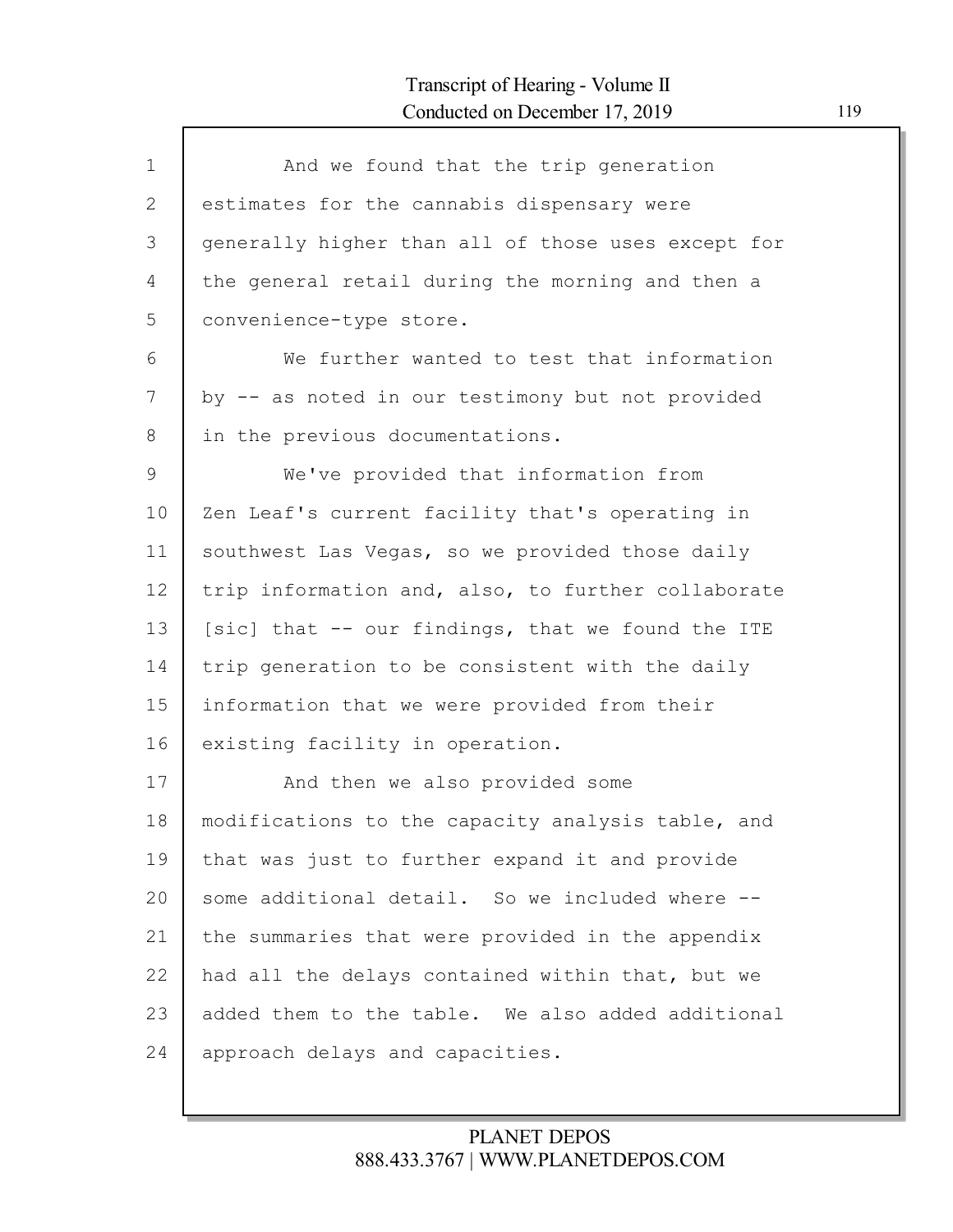| $\mathbf 1$ | Again, the information was contained               |
|-------------|----------------------------------------------------|
| 2           | within the study, but we just further provided     |
| 3           | that information for quick clarity and access.     |
| 4           | And then we also -- within the                     |
| 5           | appendices -- they asked for some additional       |
| 6           | information on -- in our "Conclusions" section     |
| 7           | where information that was provided within the     |
| 8           | traffic study, we just pulled that out and further |
| 9           | expanded the conclusions.                          |
| 10          | And we also $--$ within the study $--$ also        |
| 11          | provided some additional information just relative |
| 12          | to what the traffic increases meant relative to    |
| 13          | the adjacent street network as well as what the    |
| 14          | vehicle queues meant, which our findings were that |
| 15          | the impacts were not significant, that the         |
| 16          | adjacent street network could accommodate the      |
| 17          | increase in traffic associated with the proposed   |
| 18          | development, and the storage lengths and queues    |
| 19          | that we projected increase as a result of the      |
| 20          | development could be accommodated with the storage |
| 21          | and turn lanes existing and provided at those      |
| 22          | intersections.                                     |
| 23          | I'm available to provide any additional            |
| 24          | questions -- address any other questions or        |
|             |                                                    |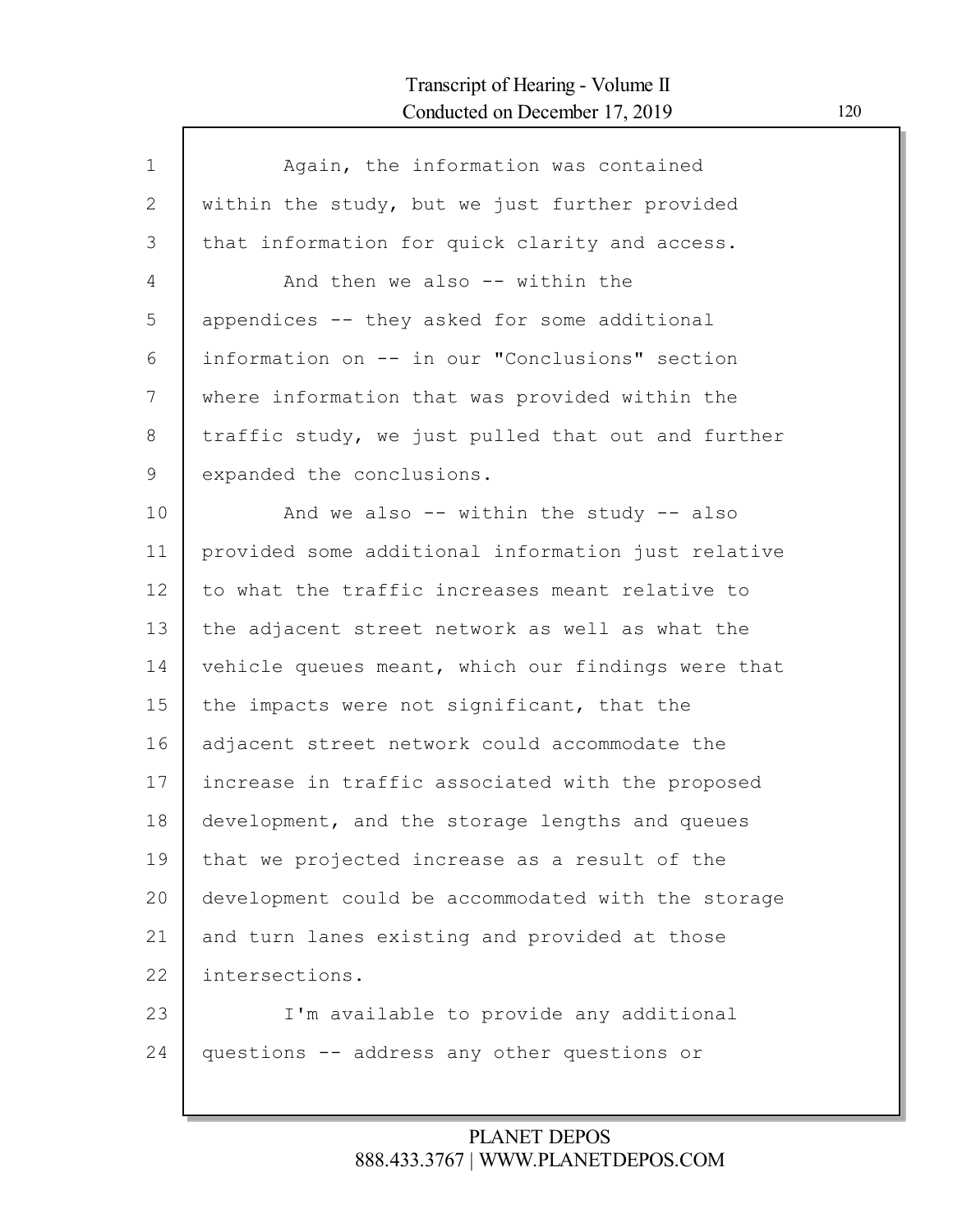Г

| $\mathbf 1$ | provide any details related to some of the         |
|-------------|----------------------------------------------------|
| 2           | other maybe -- information or specific data that   |
| 3           | was provided within the study, as well.            |
| 4           | MEMBER FUNKE: I've got a question.                 |
| 5           | Do you have a chart showing existing               |
| 6           | business traffic, trip patterns on the weekday and |
| 7           | Saturday, and then what the totals would be when   |
| 8           | you combine these businesses together?             |
| 9           | MS. MEANS: Yes.                                    |
| 10          | So if you look at the traffic study,               |
| 11          | Exhibit 3 highlights the weekday morning, weekday  |
| 12          | evening, Saturday midday peak-hour traffic volumes |
| 13          | entering and exiting the site as well as the       |
| 14          | adjacent roadway network.                          |
| 15          | Exhibit 4 includes -- there's currently            |
| 16          | vacant space within the existing units contained   |
| 17          | within the St. Charles Commons building, so we     |
| 18          | wanted to maximize the impacts, as well, and so we |
| 19          | estimated traffic for the full occupancy of that   |
| 20          | building, as well. So Exhibit 4 illustrates those  |
| 21          | traffic volumes.                                   |
| 22          | Exhibit 5 illustrates the site traffic             |
| 23          | volumes. And, again, that's for the whole traffic  |
| 24          | of the site and -- and, in essence, we're double-  |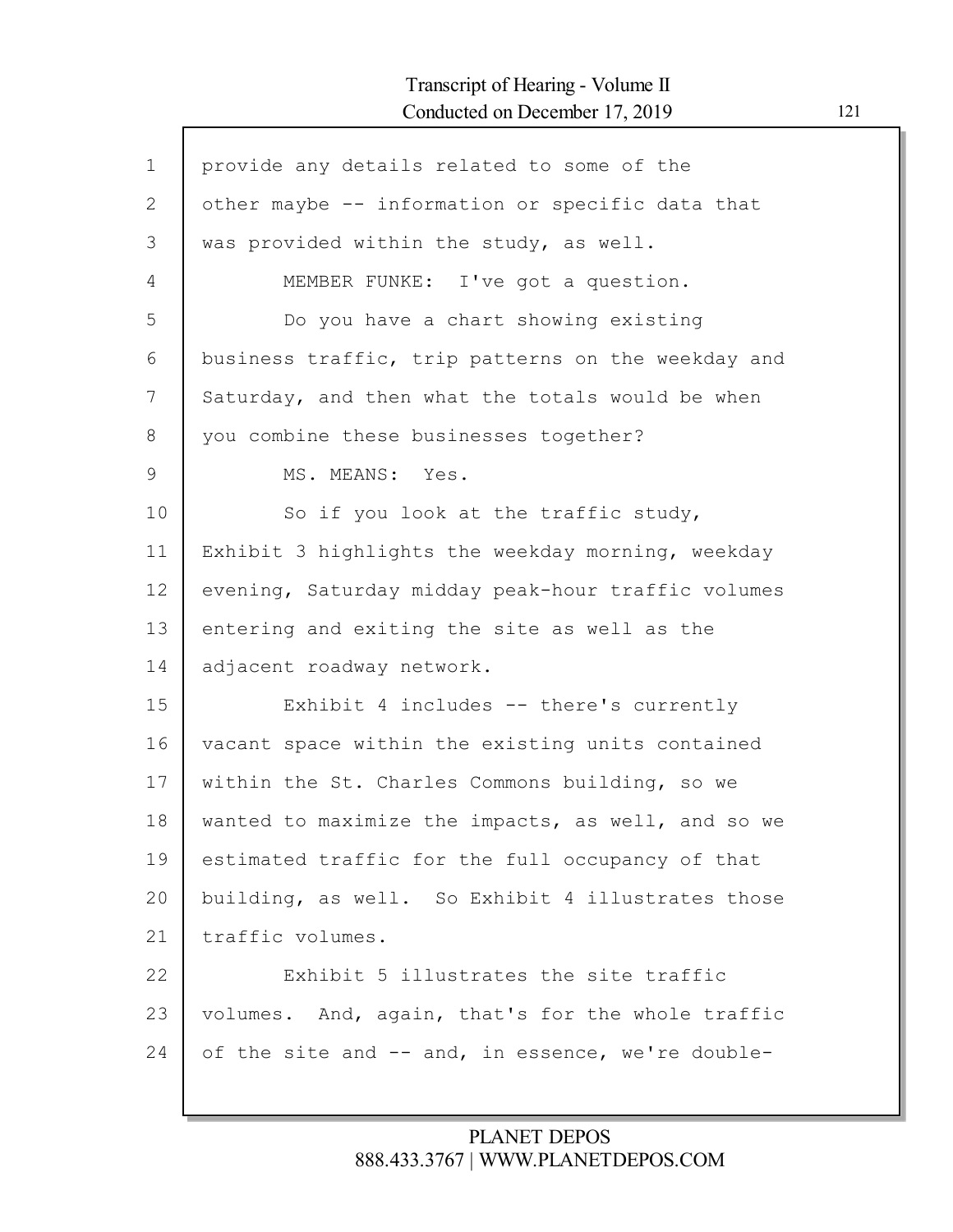| counting what's already out there on-site. But,   |
|---------------------------------------------------|
| again, we maximized the impacts and included that |
| total traffic.                                    |
| So that's what's presented in the earlier         |
| table for the full development of the site.       |
| And Exhibit 6 is the total traffic after.         |
| MEMBER BECKER: Total traffic after?               |
| MS. MEANS: So total traffic would be              |
| existing traffic plus the background traffic,     |
| which is the full occupancy of the unoccupied     |
| space within the building, and then the site      |
| traffic, as well.                                 |
| MEMBER FUNKE: So if Exhibit 6 is your             |
| total traffic, how does that match up to your     |
| charts? You're estimating 900 trips per day?      |
| MS. MEANS: So 6 equals basically -- if            |
| you take 3 plus 4 plus 5 equals 6.                |
| MEMBER FUNKE: Okay.                               |
| CHAIRMAN WALLACE: Other questions?                |
| MEMBER PRETZ: I had a question concerning         |
| the charts and that, and I'm not -- this is not a |
| dispute with the information that you're          |
| providing.                                        |
| And I apologize. I ran out of the car             |
|                                                   |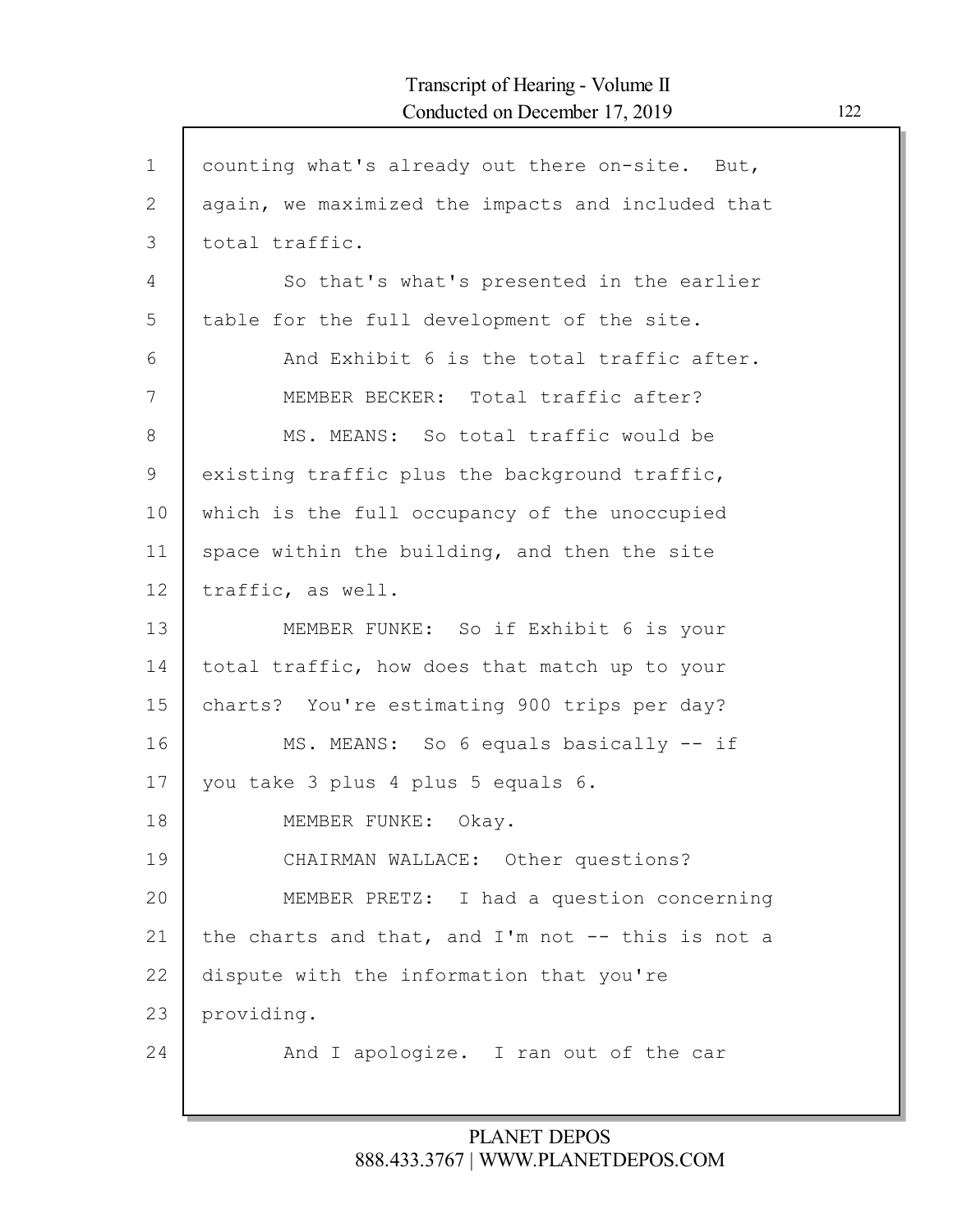1 2 3 4 5 6 7 8 9 10 11 12 13 14 15 16 17 18 19 20 21 22 23 24 without my glasses, so I can't see a lot of this that's here. MS. MEANS: No problem. MEMBER PRETZ: In your information you still base everything on the Las Vegas site as far as the daily trips in and out, and then the rest of your traffic study and that is based off of that? Am I correct in that? MS. MEANS: So the traffic estimate that our study is based on, the analysis that -- we performed a capacity analysis, so that is a measure to look at the -- how each intersection is operating. And what we do is we enter various parameters. So we enter the volumes of movements, turning, lane uses. We add in trucks percentage. So during our traffic counts we collect how many trucks are out there, enter in those percentages. We also add in information that pertains to how that volume of traffic is distributed over the course of the hour. So, for example, like for a school, you'll have a lot of volume that releases at maybe one time or comes in at one time in the morning versus the afternoon, so you look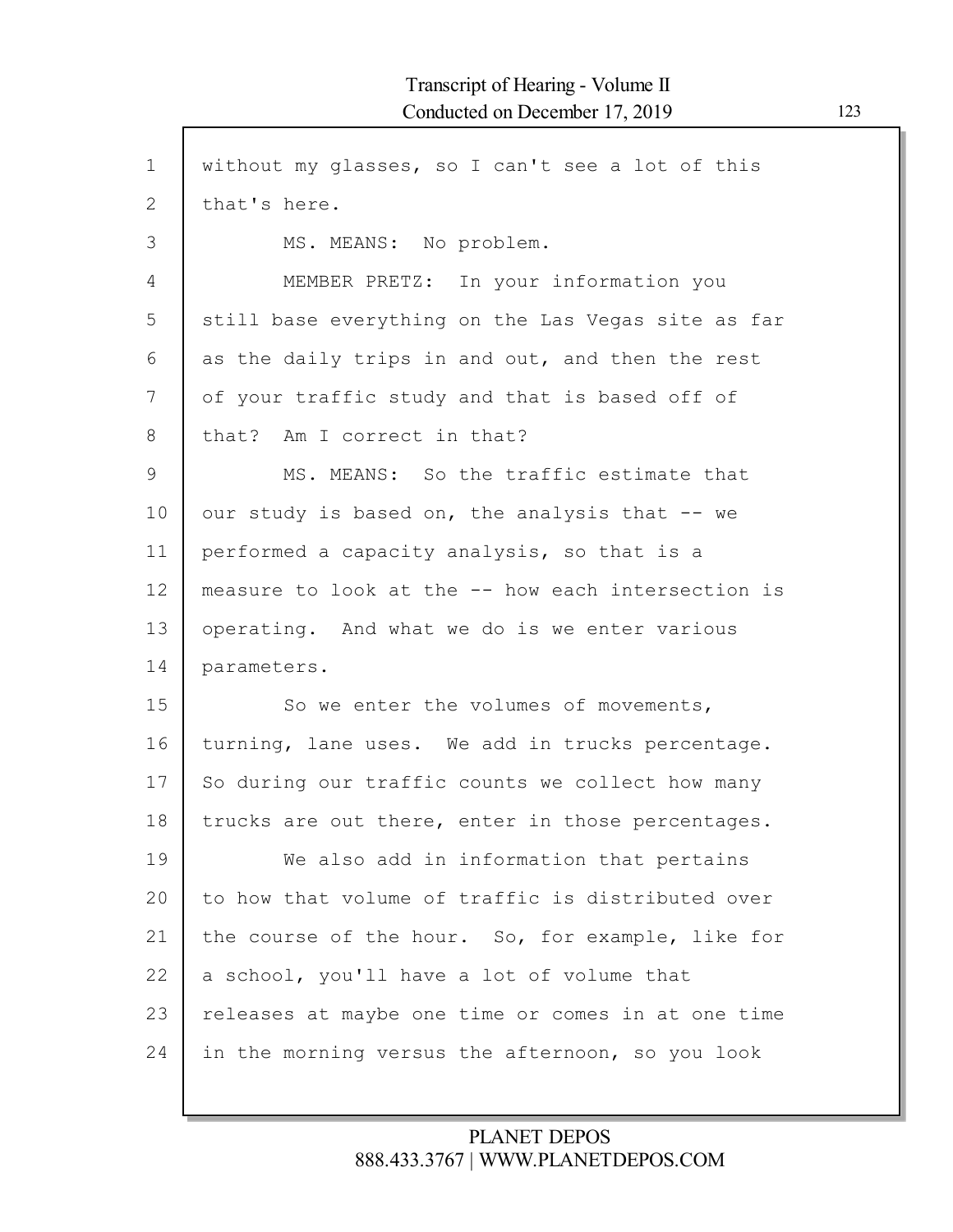| $\mathbf 1$    | at how that volume is distributed over the course  |
|----------------|----------------------------------------------------|
| $\overline{2}$ | of the hour, and we enter in those parameters, as  |
| 3              | well, to determine how each intersection operates  |
| 4              | right now.                                         |
| 5              | And then we add in traffic associated, as          |
| 6              | I mentioned, with those background developments    |
| 7              | for future traffic to get how this total traffic   |
| 8              | is to basically understand what's the delay now,   |
| 9              | what are the queues now, what's the -- how is it   |
| 10             | operating right now, and how is it going to        |
| 11             | operate in the future to gain a measure of what    |
| 12             | the impacts of the development is.                 |
| 13             | So our considerations included both                |
| 14             | existing and then future operations, but they were |
| 15             | projected based on the ITE, the Institute of       |
| 16             | Transportation Engineers. As I had mentioned       |
| 17             | earlier, they have a land use code for a cannabis  |
| 18             | dispensary. It is limited. It does have for        |
| 19             | several locations, five or more -- for several of  |
| 20             | the time frames -- five or more data points, so we |
| 21             | wanted to get more information since there was     |
| 22             | limited information to further test to make sure   |
| 23             | that we're understanding how this development will |
| 24             | operate as well as its associated impacts.         |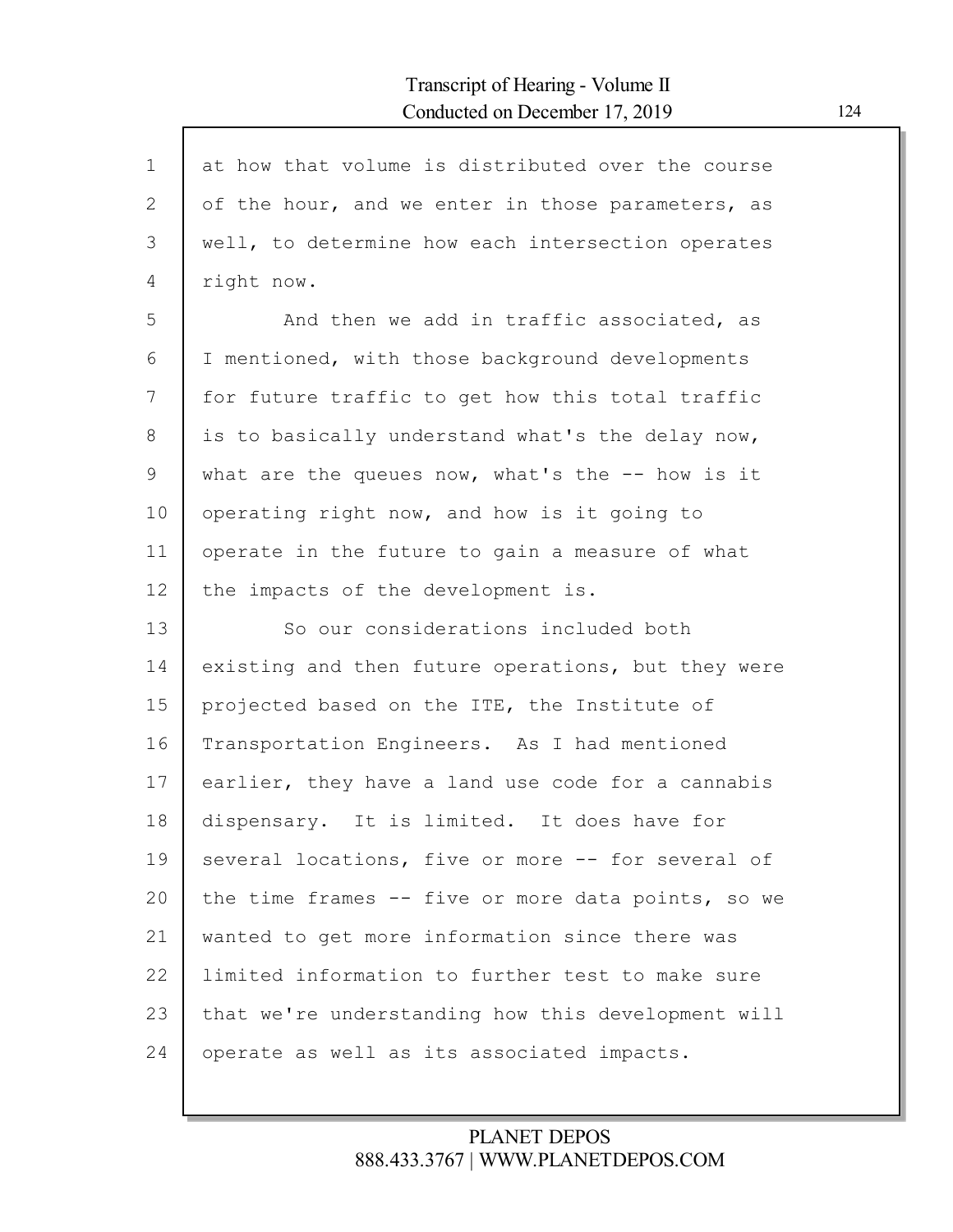| $\mathbf{1}$  | So the basis was based on the ITE -- the               |
|---------------|--------------------------------------------------------|
| 2             | Institute of Transportation Engineers -- trip          |
| 3             | generation, but we tested it using information         |
| 4             | that was available to us from an existing facility     |
| 5             | that's operating.                                      |
| 6             | Does that --                                           |
| 7             | MEMBER PRETZ: Yeah. That was a long                    |
| 8             | answer.                                                |
| $\mathcal{G}$ | MS. MEANS: I admit.                                    |
| 10            | MEMBER PRETZ: My concern -- my concern                 |
| 11            | is -- and I believe the information concerning the     |
| 12            | Las Vegas site is accurate.                            |
| 13            | My concern is that I don't necessarily                 |
| 14            | think, based upon the two given markets,               |
| 15            | understanding that Las Vegas is about 650,000          |
| 16            | people and the metro area's about 2 million. And       |
| 17            | then I went in and there was $-$ - there was the $-$ - |
| 18            | in fact, I believe it came from other people in        |
| 19            | the audience -- she had stated that she had            |
| 20            | counted 60 dispensaries, so I quess I added in --      |
| 21            | and I didn't $-$ - I never heard anything that said,   |
| 22            | "No, there weren't 60" -- so I went in and             |
| 23            | I punched in and I stopped at a hundred.               |
| 24            | And so the rationale for my questioning                |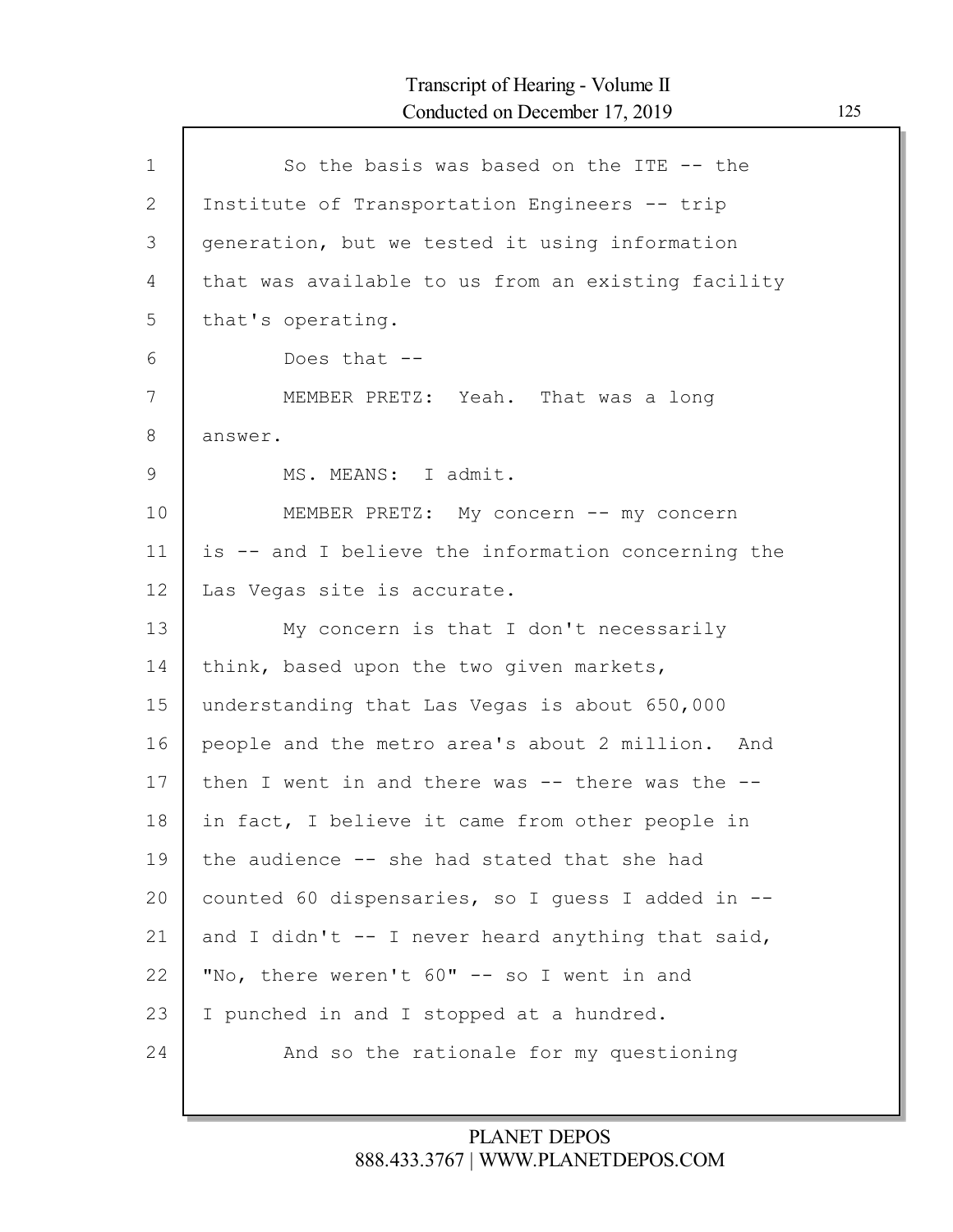| $\mathbf 1$ | is, is the number -- while it's a true number, is  |
|-------------|----------------------------------------------------|
| 2           | it an understated number as it relates to our      |
| 3           | population in our market area here?                |
| 4           | Because that's a $-$ that's a $1$ -in-             |
| 5           | 20,000 ratio in comparison to what we have today   |
| 6           | or we could have.                                  |
| 7           | MS. MEANS: So --                                   |
| 8           | (An off-the-record discussion was held.)           |
| 9           | MS. MEANS: Just to reconfirm what I had            |
| 10          | previously indicated, we -- our numbers were based |
| 11          | on the ITE trip generation, the industry standard  |
| 12          | for that. And we just wanted to get as much        |
| 13          | information to test the assumptions that we had,   |
| 14          | so that location was just another mechanism and a  |
| 15          | measure to test what we would anticipate the       |
| 16          | daily -- the daily and the hourly estimates to be. |
| 17          | MEMBER PRETZ: And, again, my -- part of            |
| 18          | my concern is that ITE has limited and then we're  |
| 19          | also -- you say some existing. So it really is     |
| 20          | not known as true even though you made some        |
| 21          | additional assumptions into that, so that's where  |
| 22          | I'm coming from.                                   |
| 23          | I'm a little uncomfortable with that               |
| 24          | number, but I'm not challenging the number because |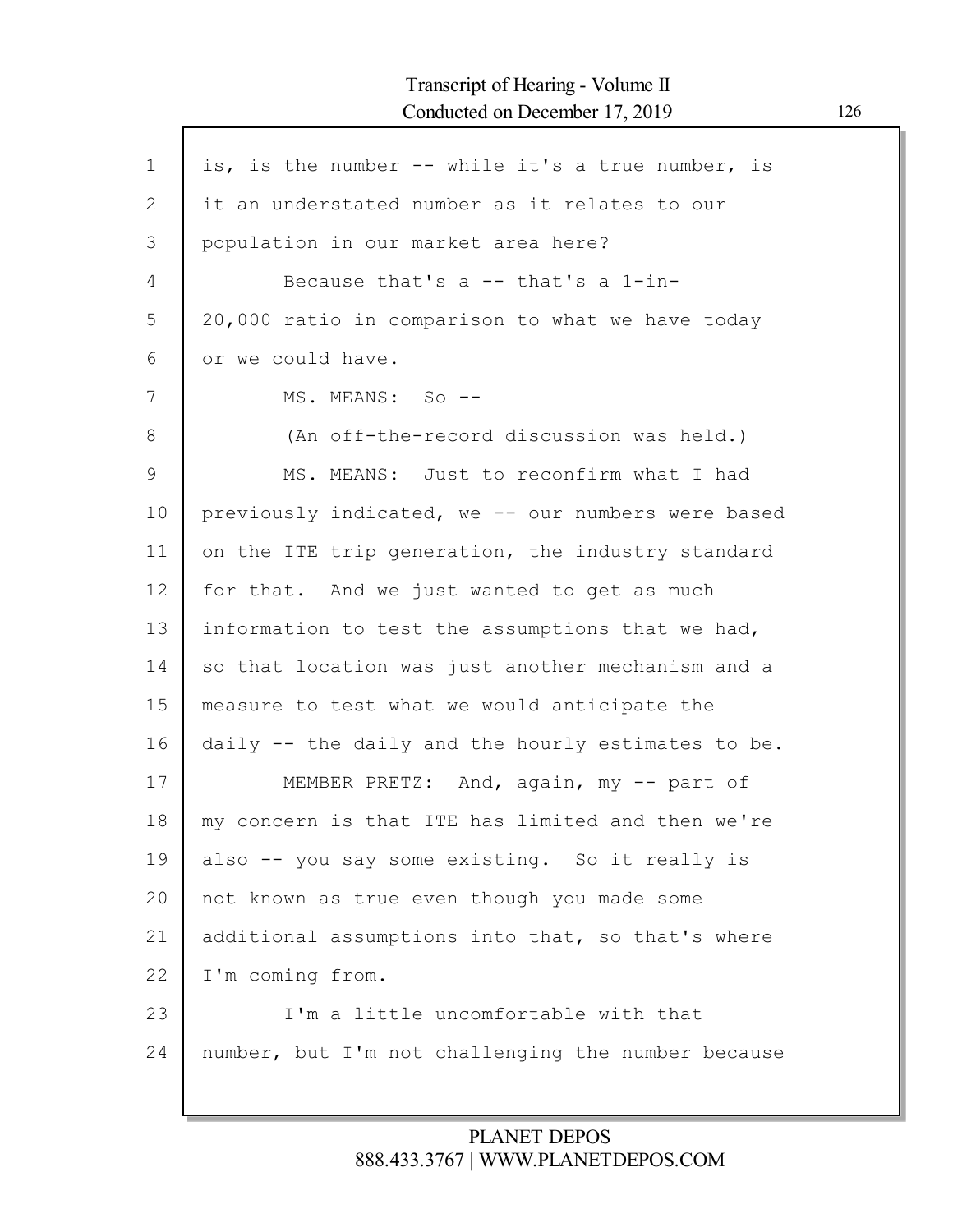| I believe your numbers probably are correct, based |
|----------------------------------------------------|
| on what you provided.                              |
| MR. MARSICO: Yeah. I think it's                    |
| important to say that the study was done using the |
| scientific data that's available using that ITE    |
| trip generation manual.                            |
| We used $--$ we only have what we have;            |
| right? We only have the data that we have.         |
| And, you know, with respect to the                 |
| Nevada -- our Nevada location, we offered that     |
| because that is the adult-use dispensary that we   |
| operate, and that's something we can use as a      |
| comparison.                                        |
| That was not figured into the study. That          |
| was used more to confirm the data as an extra data |
| point, and it fit in almost exactly with what she  |
| presented.                                         |
| With respect to Nevada and the amount of           |
| dispensaries that are there, what we are not       |
| taking into account is Las Vegas -- first off, the |
| number of those dispensaries is for the whole      |
| state of Nevada, not just Las Vegas. And what      |
|                                                    |
| we're not taking into account is Las Vegas is one  |
|                                                    |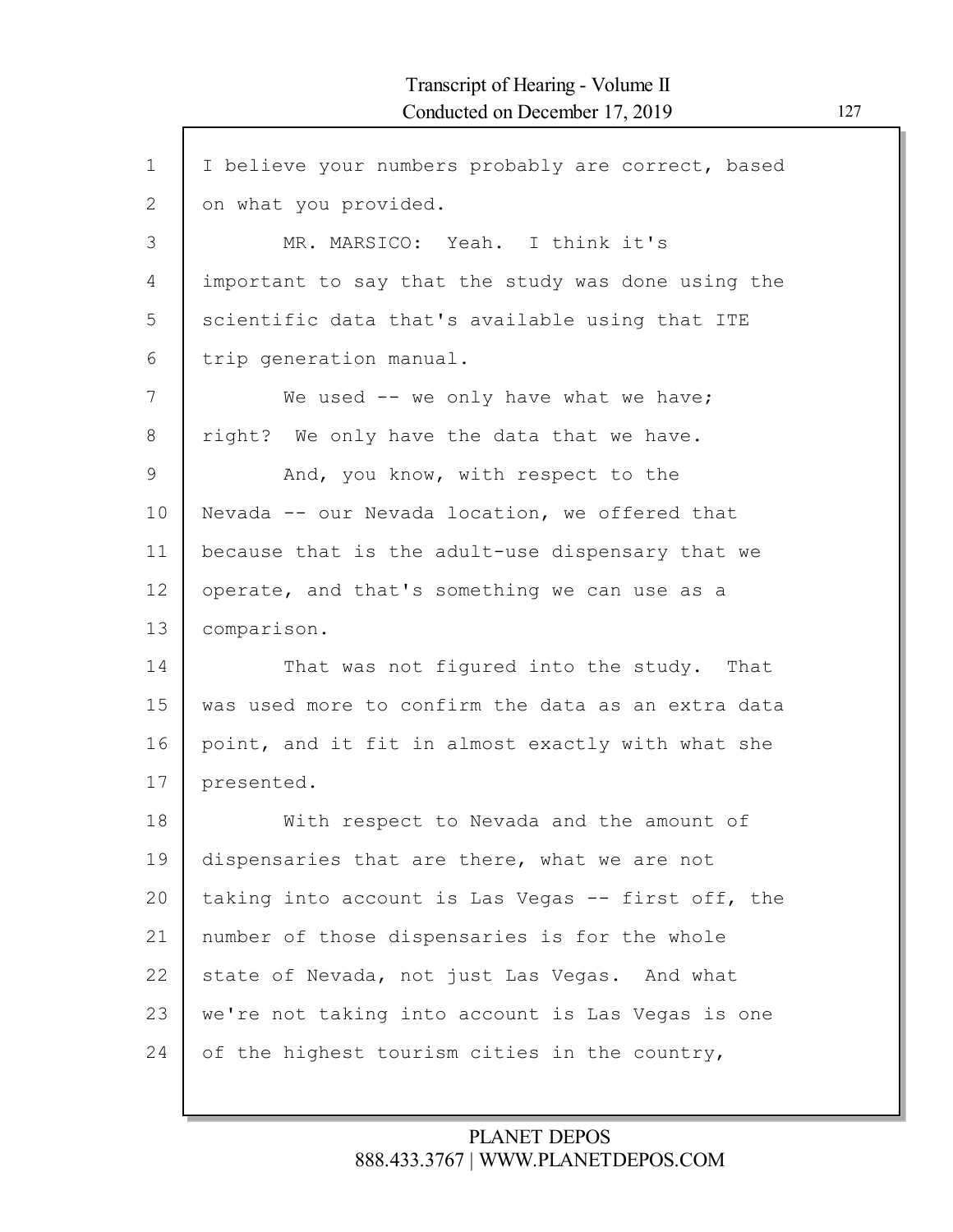| $\mathbf 1$ | 43 million visitors a year, and it's a little      |
|-------------|----------------------------------------------------|
| 2           | different tourist city than most. So there are     |
| 3           | quite a bit of out-of-state customers that we see  |
| 4           | there.                                             |
| 5           | So I -- using the data points of this many         |
| 6           | dispensaries in this population versus a           |
| 7           | dispensary in St. Charles, I don't know if that's  |
| 8           | the best analogy for those reasons.                |
| 9           | But, again, it was another data point, and         |
| 10          | I think it's in a similar setting, in an           |
| 11          | industrial park-type setting or medical district   |
| 12          | setting with shared parking, similar amount of     |
| 13          | parking spaces. And, again, operating without      |
| 14          | incident and without objections from neighbors and |
| 15          | operating efficiently and just fine.               |
| 16          | We don't have lines out the door; we don't         |
| 17          | have drug deals happening outside our doors like   |
| 18          | some of the egregious sort of concerns that have   |
| 19          | come out during this -- these hearings. It's just  |
| 20          | not reality.                                       |
| 21          | And I understand their concerns, but               |
| 22          | they're not substantiated. We've had a full        |
| 23          | traffic study done by an expert witness that's     |
| 24          | been confirmed by the City's traffic engineer.     |
|             |                                                    |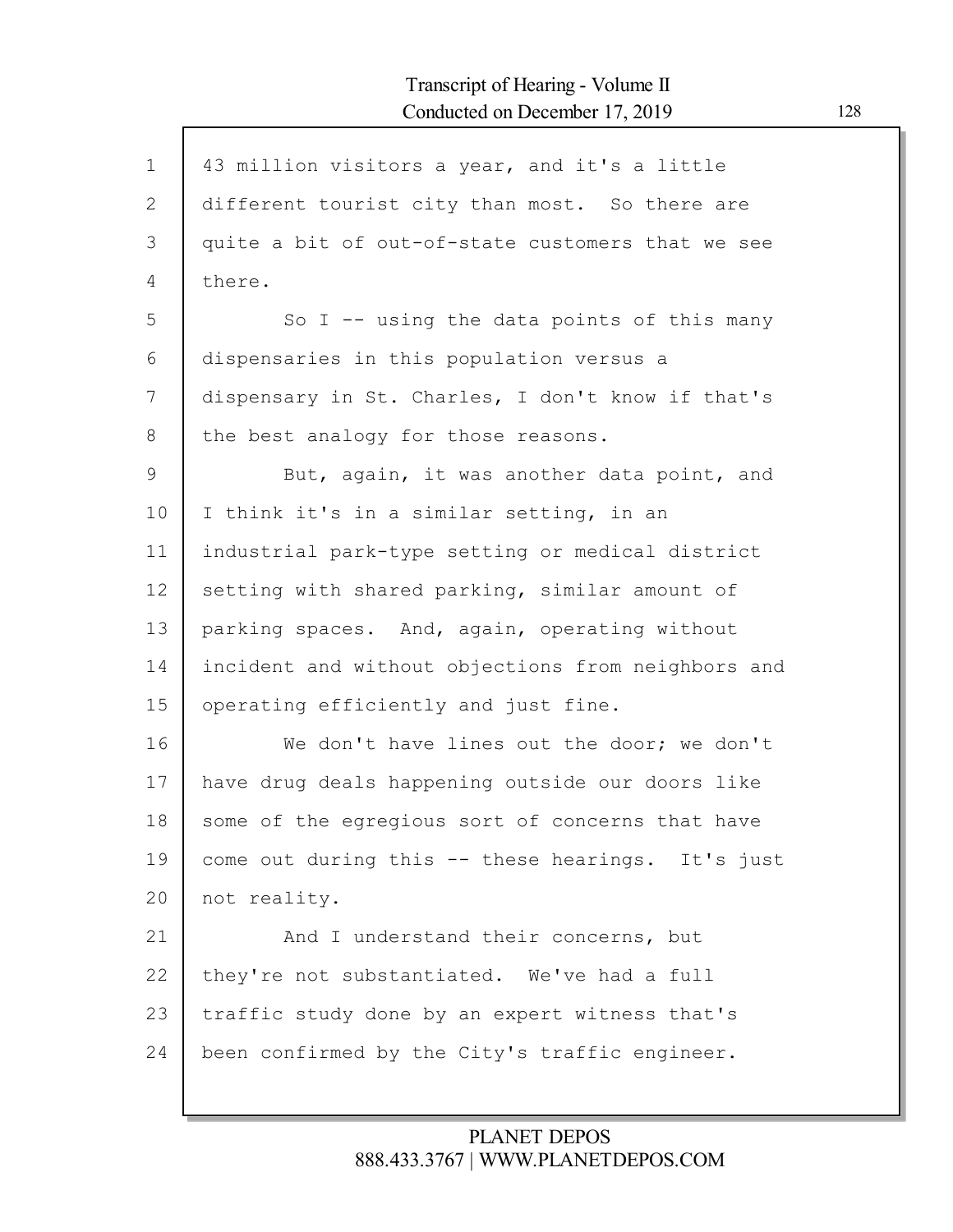Г

| $\mathbf 1$ | I don't know what else we can say.                 |
|-------------|----------------------------------------------------|
| 2           | I understand there are some unknowns and there are |
| 3           | concerns. But we've presented the data, we've      |
| 4           | done a full traffic study, and it's been confirmed |
| 5           | and corroborated by the City's traffic engineer.   |
| 6           | So I understand the concerns, but we only          |
| 7           | have -- we can only present the data that we have. |
| 8           | I'm not sure, you know, what else -- more we can   |
| 9           | do to alleviate concerns.                          |
| 10          | VICE CHAIRMAN KESSLER: Tom, just so                |
| 11          | I understand, what I -- what I understand being    |
| 12          | said is that this traffic study was based on the   |
| 13          | $ITE$ --                                           |
| 14          | MEMBER PRETZ: Uh-huh.                              |
| 15          | VICE CHAIRMAN KESSLER: -- data and that            |
| 16          | they just looked at their Las Vegas site to do a   |
| 17          | comparison to check the validity of their          |
| 18          | findings. But they didn't base it on the study     |
| 19          | that they did in Las Vegas.                        |
| 20          | That's -- is that -- did I understand that         |
| 21          | correctly?                                         |
| 22          | MS. MEANS: That's correct.                         |
| 23          | VICE CHAIRMAN KESSLER: Okay. But in                |
| 24          | addition to that, in the first comment in the      |
|             |                                                    |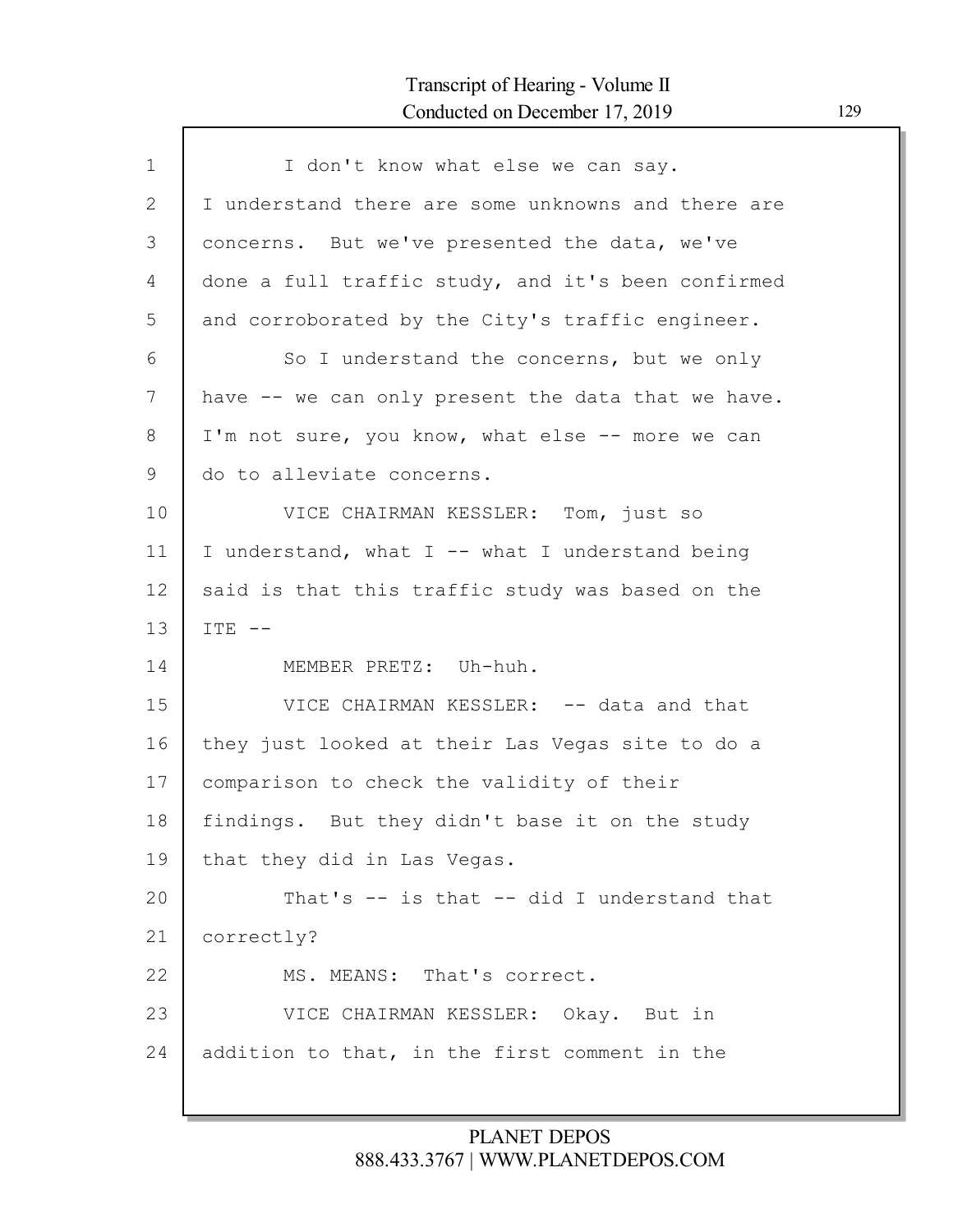| $\mathbf{1}$ | first letter by HLR, they asked them to include a  |
|--------------|----------------------------------------------------|
| $\mathbf{2}$ | note that speaks to what you say, and that is that |
| 3            | ITE cautions the use of data from Land Use 882 as  |
| 4            | it is from a small sample size and typically it's  |
| 5            | not recommended to use that.                       |
| 6            | But that's the information that we have.           |
| 7            | So I suppose to speak to what you're saying, there |
| 8            | could be a kernel of, you know, assumption that we |
| 9            | don't know for sure if this is -- we don't have    |
| 10           | enough data -- there isn't enough data for that    |
| 11           | land use in the country.                           |
| 12           | But I don't think --                               |
| 13           | MEMBER PRETZ: And I agree with you as far          |
| 14           | as the idea that there are some assumptions.       |
| 15           | I just want to make sure that if -- if, in         |
| 16           | fact, those assumptions are taken into             |
| 17           | consideration, that they are considered, what      |
| 18           | possible negative side there are because of those  |
| 19           | unknowns.                                          |
| 20           | Because $-$ and the reason I say that is           |
| 21           | because there are other businesses within that     |
| 22           | area that could be greatly impacted. And so,       |
| 23           | therefore, let's be aware of that, even though     |
| 24           | I'm not challenging any of the numbers or          |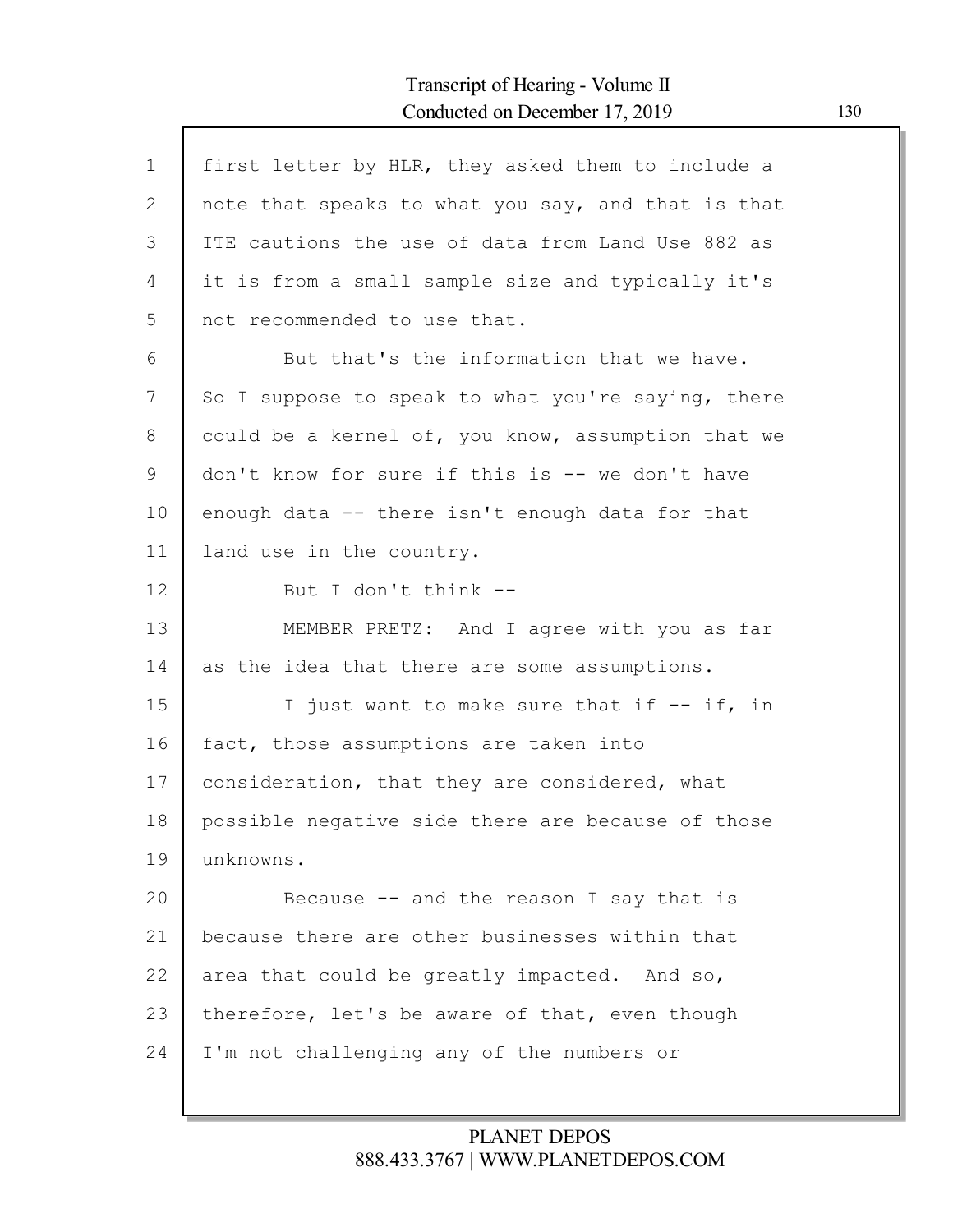Г

| $\mathbf 1$ | method -- the method -- I can't say the word --   |
|-------------|---------------------------------------------------|
| 2           | VICE CHAIRMAN KESSLER: Methodology.               |
| 3           | MEMBER PRETZ: -- it's a little bit too            |
| 4           | big for me -- the method that they've done, which |
| 5           | I believe, you know, as traffic engineers they've |
| 6           | done it right and reviewed those.                 |
| 7           | So that's where I'm standing. Thank you.          |
| 8           | CHAIRMAN WALLACE: Thank you.                      |
| 9           | MEMBER FUNKE: I've got a question                 |
| 10          | regarding the totals for the existing and for the |
| 11          | proposed. You say it's on Exhibit 6, but could    |
| 12          | you just clarify?                                 |
| 13          | What is the daily existing trip count that        |
| 14          | you have for the weekend?                         |
| 15          | MS. MEANS: So the daily existing counts           |
| 16          | along Kirk Road are provided on Exhibit 3. We     |
| 17          | don't have daily volumes that are provided along  |
| 18          | the $--$                                          |
| 19          | MEMBER FUNKE: What's the total?                   |
| 20          | MS. MEANS: On Kirk Road?                          |
| 21          | MEMBER FUNKE: No, going into the site,            |
| 22          | just the site alone. I'm more concerned --        |
| 23          | MS. MEANS: The daily total going into the         |
| 24          | site?                                             |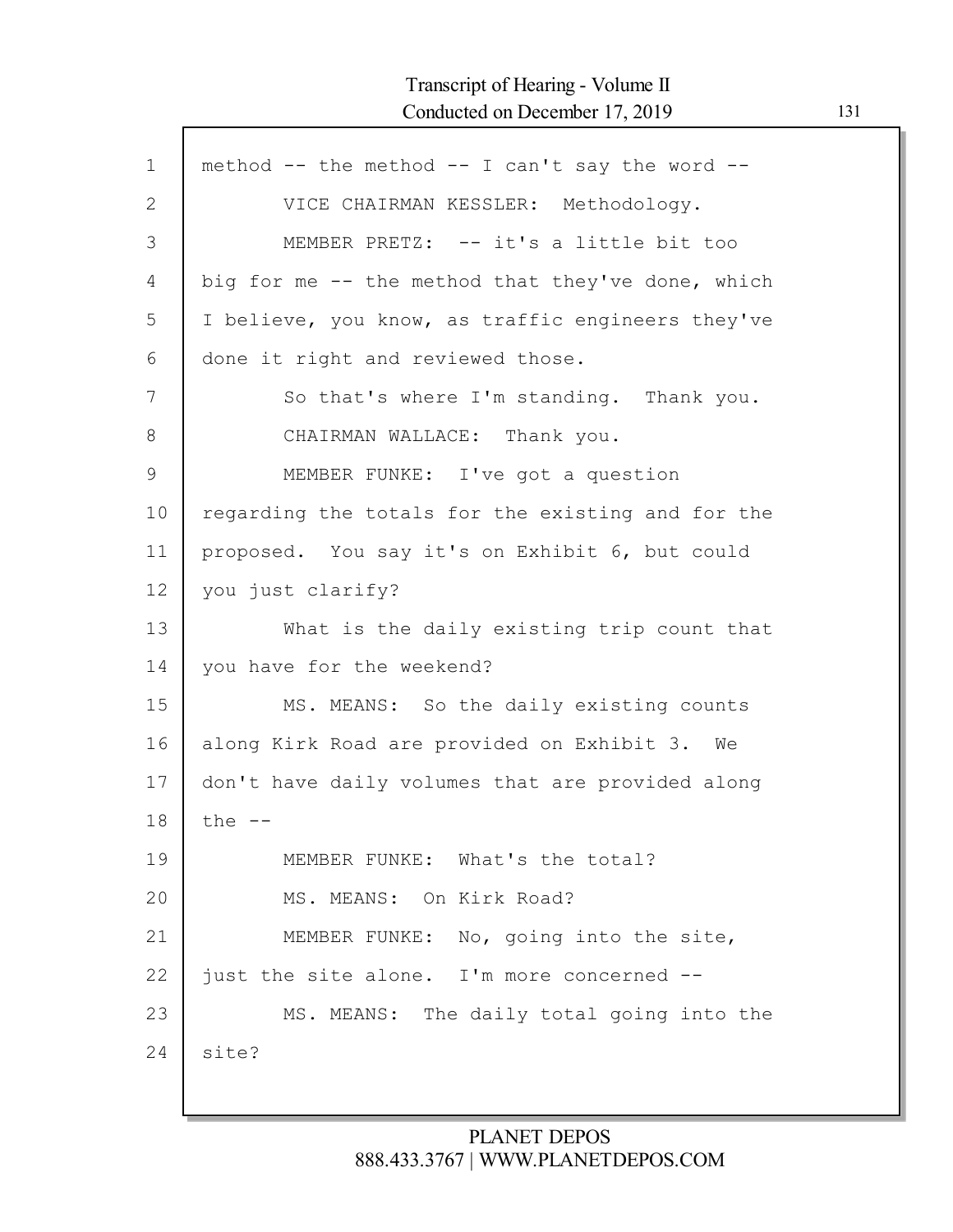| $\mathbf 1$   | MEMBER FUNKE: Yes.                                 |
|---------------|----------------------------------------------------|
| 2             | MS. MEANS: If you look on -- existing              |
| 3             | daily or exist --                                  |
| 4             | MEMBER FUNKE: Yeah. What I'm trying to             |
| 5             | find is -- what is the existing daily going into   |
| 6             | the site?                                          |
| 7             | MS. MEANS: I don't have the existing               |
| 8             | daily going into the site. I have the peak hour    |
| $\mathcal{G}$ | volumes going into and out of the site during the  |
| 10            | weekday morning, weekday evening, and Saturday     |
| 11            | midday time frames, and I have daily volumes that  |
| 12            | were available from IDOT along Kirk Road.          |
| 13            | MEMBER FUNKE: So do you have a percentage          |
| 14            | of what the increase is going to be for the trip   |
| 15            | generation compared to the existing businesses     |
| 16            | on-site?                                           |
| 17            | So if the existing site trip generation            |
| 18            | is, say, a hundred per day, what is it going to -- |
| 19            | is it going to go up to 400 a day? That's what     |
| 20            | I'm trying to find out.                            |
| 21            | MS. MEANS: So our measure that we                  |
| 22            | performed was looking at the existing volumes.     |
| 23            | We -- industry standard is to perform capacity     |
| 24            | analysis during those peak times, so we performed  |
|               |                                                    |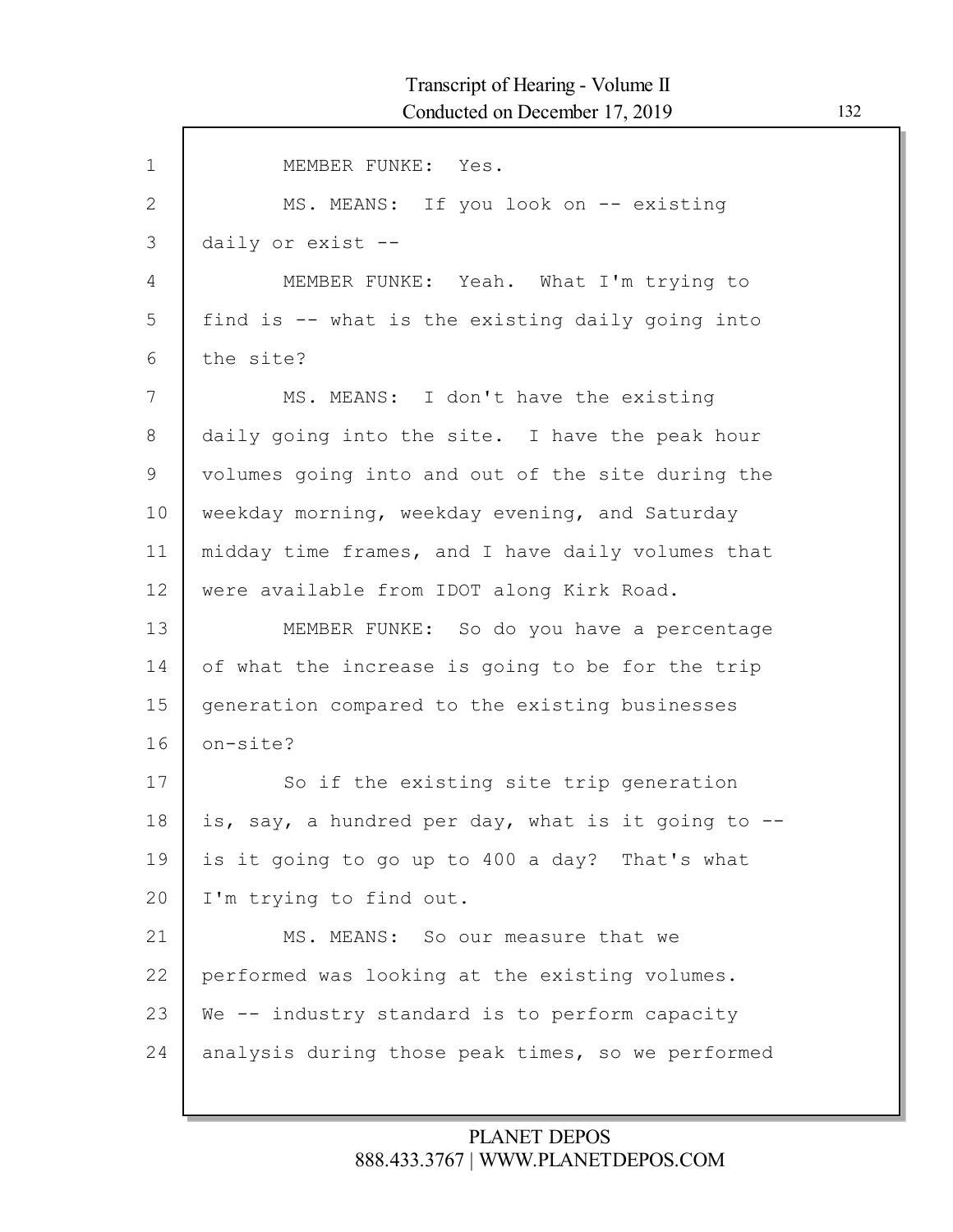| $\mathbf{1}$   | a capacity analysis that took into consideration   |
|----------------|----------------------------------------------------|
| $\mathbf{2}$   | the lane geometrics, as I mentioned before, the    |
| 3              | volumes coming in and out, and the percentage of   |
| $\overline{4}$ | trucks and the turning movements of the directions |
| 5              | that they're proceeding.                           |
| 6              | And so we currently measured how that              |
| 7              | intersection operates, we added in the traffic --  |
| 8              | as I noted, relative to the background information |
| 9              | as well as the site traffic -- and then did an     |
| 10             | analysis after to see what that relative impact of |
| 11             | the site traffic was and found that with the site  |
| 12             | traffic the site driveway would continue to        |
| 13             | operate at acceptable levels of service with all   |
| 14             | movements operating at Levels of Service B or      |
| 15             | better.                                            |
| 16             | MEMBER FUNKE: So what would be the                 |
| 17             | increase in percentage of --                       |
| 18             | MS. MEANS: I don't -- I could calculate            |
| 19             | but I don't have that information right in front   |
| 20             | of me.                                             |
| 21             | MEMBER FUNKE: Okay.                                |
| 22             | CHAIRMAN WALLACE: Other questions, Plan            |
| 23             | Commission?                                        |
| 24             | MEMBER VARGULICH: Yes.                             |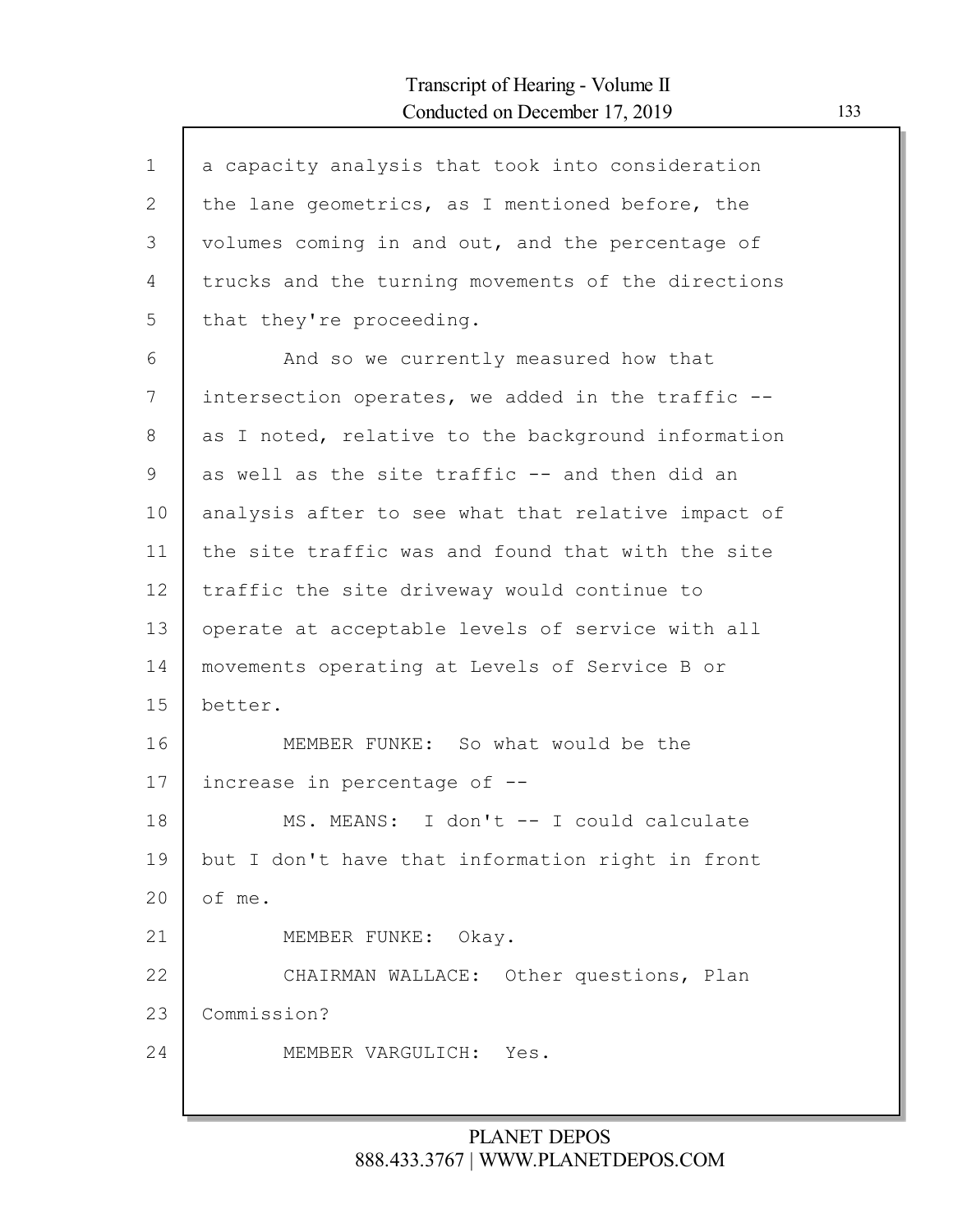| $\mathbf 1$  | CHAIRMAN WALLACE: Yeah.                           |
|--------------|---------------------------------------------------|
| $\mathbf{2}$ | MEMBER VARGULICH: Not directly relating           |
| 3            | to the traffic, more about the site itself, so it |
| 4            | might be something for somebody else.             |
| 5            | But I noticed that in the application that        |
| 6            | there's not an indication that there's any        |
| 7            | improvements being planned to the property. Is    |
| 8            | that correct?                                     |
| $\mathsf 9$  | MR. MARSICO: There are improvements.              |
| 10           | MEMBER VARGULICH: To the exterior of the          |
| 11           | property, not the -- not the interior of the      |
| 12           | building.                                         |
| 13           | MR. MARSICO: No. The exterior, no.                |
| 14           | MEMBER VARGULICH: Okay. So when I go              |
| 15           | there -- as I did before the last couple          |
| 16           | meetings -- the parking areas are very dark.      |
| 17           | There's like some lights that are on the building |
| 18           | that shine towards the parking areas, but there's |
| 19           | no parking lot lighting per se.                   |
| 20           | And I quess along the lines of                    |
| 21           | addressing -- you're going to have higher traffic |
| 22           | and more extended hours, until 10:00 p.m., and    |
| 23           | those kinds of things. It would seem that for     |
| 24           | general safety, for your neighbors who have -- as |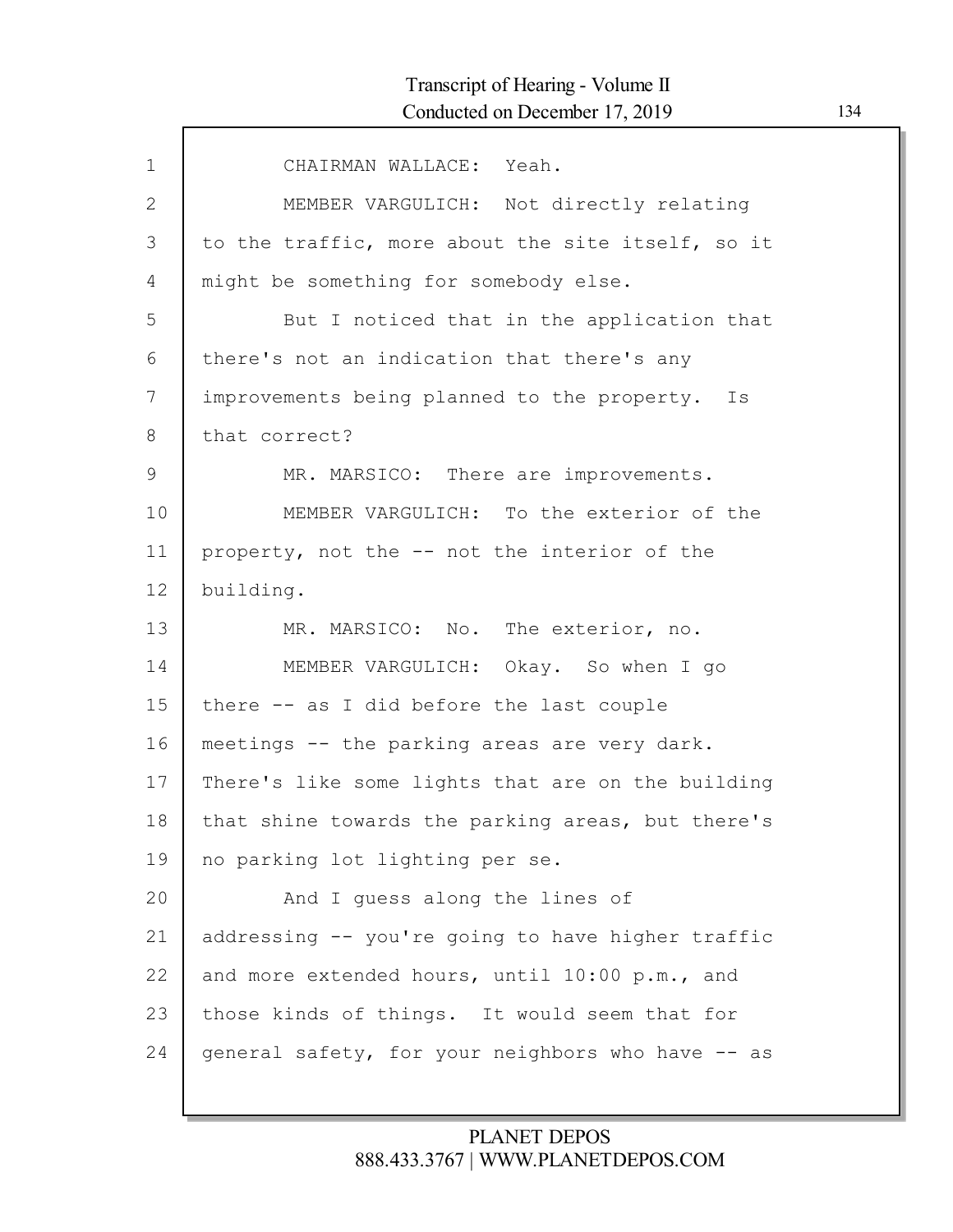| $\mathbf 1$ | an example, the dance studio has people coming     |
|-------------|----------------------------------------------------|
| 2           | until ten o'clock at night; your clients who come  |
| 3           | will now be able to come until ten o'clock at      |
| 4           | night -- that that level of activity is really     |
| 5           | geared more at the type of activity that you would |
| 6           | see at a retail use.                               |
| 7           | And right now it appears that the                  |
| 8           | illumination is geared more to an industrial use,  |
| 9           | which would $--$ say, for the most part, unless it |
| 10          | was shift work or something -- would shut down at  |
| 11          | five o'clock.                                      |
| 12          | So I would have a recommendation and               |
| 13          | request that you would upgrade the parking lot     |
| 14          | lighting -- not for the entire parking lot but for |
| 15          | the west bay, which is where your parking is going |
| 16          | to be associated -- as far as for your clients.    |
| 17          | I understand that your employees will park in the  |
| 18          | back, primarily.                                   |
| 19          | And so I would request that you upgrade            |
| 20          | the lighting to meet IES standards, which is the   |
| 21          | Illuminating Engineers Society standard. And       |
| 22          | maybe, as part of that, that included some poles,  |
| 23          | that you would also -- if that aren't already some |
| 24          | planned -- add security cameras on those poles so  |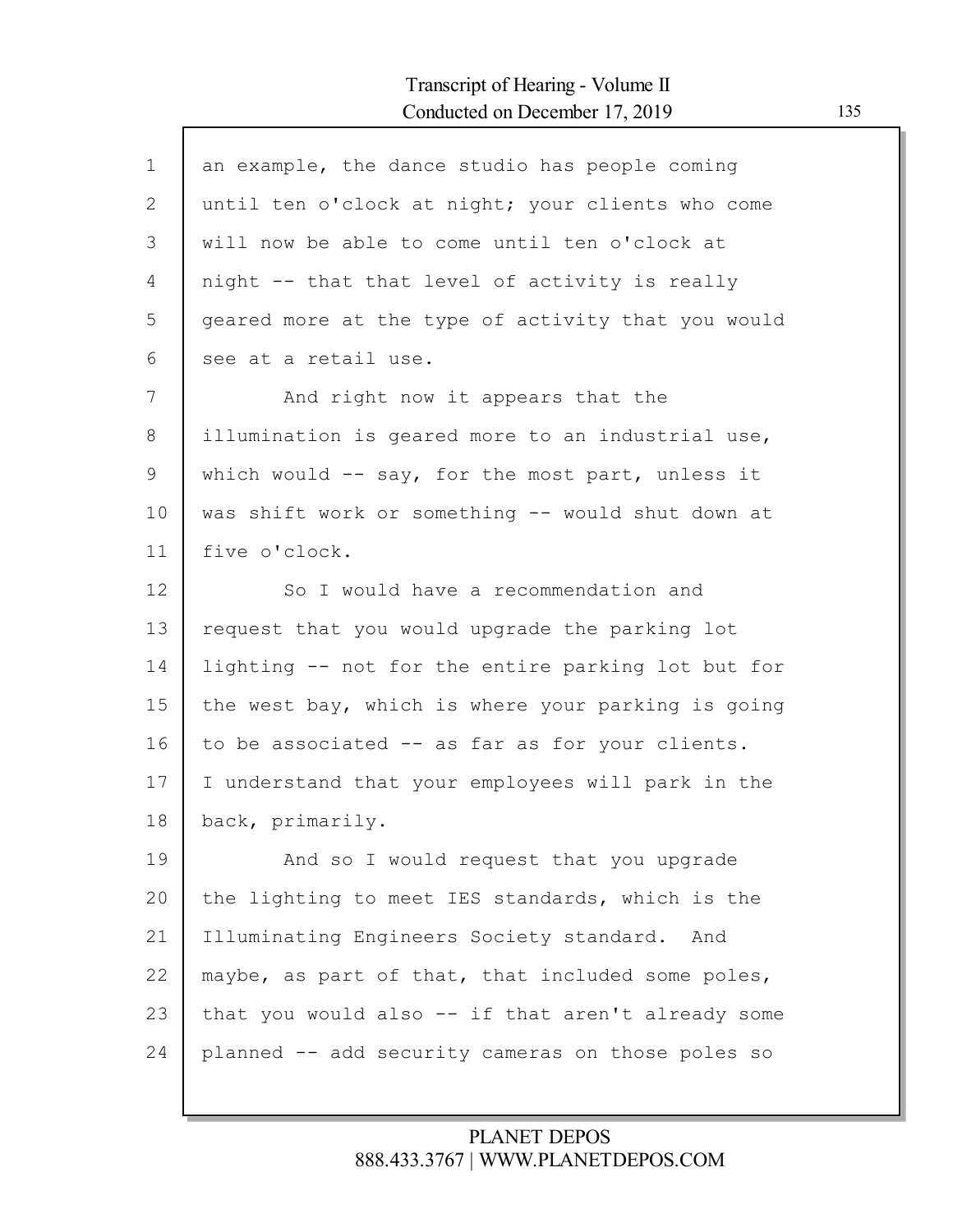$\mathsf{l}$ 

| $\mathbf 1$  | that the parking area could be monitored because     |
|--------------|------------------------------------------------------|
| $\mathbf{2}$ | one of the things that you identified is that        |
| 3            | you're going to continue to strictly enforce the     |
| 4            | rules relating to banning on-site consumption.       |
| 5            | So I quess, to that end, "on-site                    |
| 6            | consumption" could include people sitting in their   |
| 7            | cars --                                              |
| 8            | MR. MARSICO: Absolutely.                             |
| 9            | MEMBER VARGULICH: -- and so maybe the                |
| 10           | idea that there were video cameras available which   |
| 11           | would help your security people identify those       |
| 12           | people, having better illumination so that you       |
| 13           | can't say, "Hey, it was too dark; we couldn't tell   |
| 14           | what they were doing," and maybe some signage that   |
| 15           | would alert people that you are going to strictly    |
| 16           | enforce and that they're being videotaped as part    |
| 17           | of their comings and goings would all help to        |
| 18           | address some of these concerns about people doing    |
| 19           | those kinds of things despite whatever the laws are. |
| 20           | And I would just ask that that kind of               |
| 21           | thing be done. I don't have, really, any             |
| 22           | questions for the traffic engineer. She seems to     |
| 23           | have been exhausted between all these people plus    |
| 24           | the HLR reviews.                                     |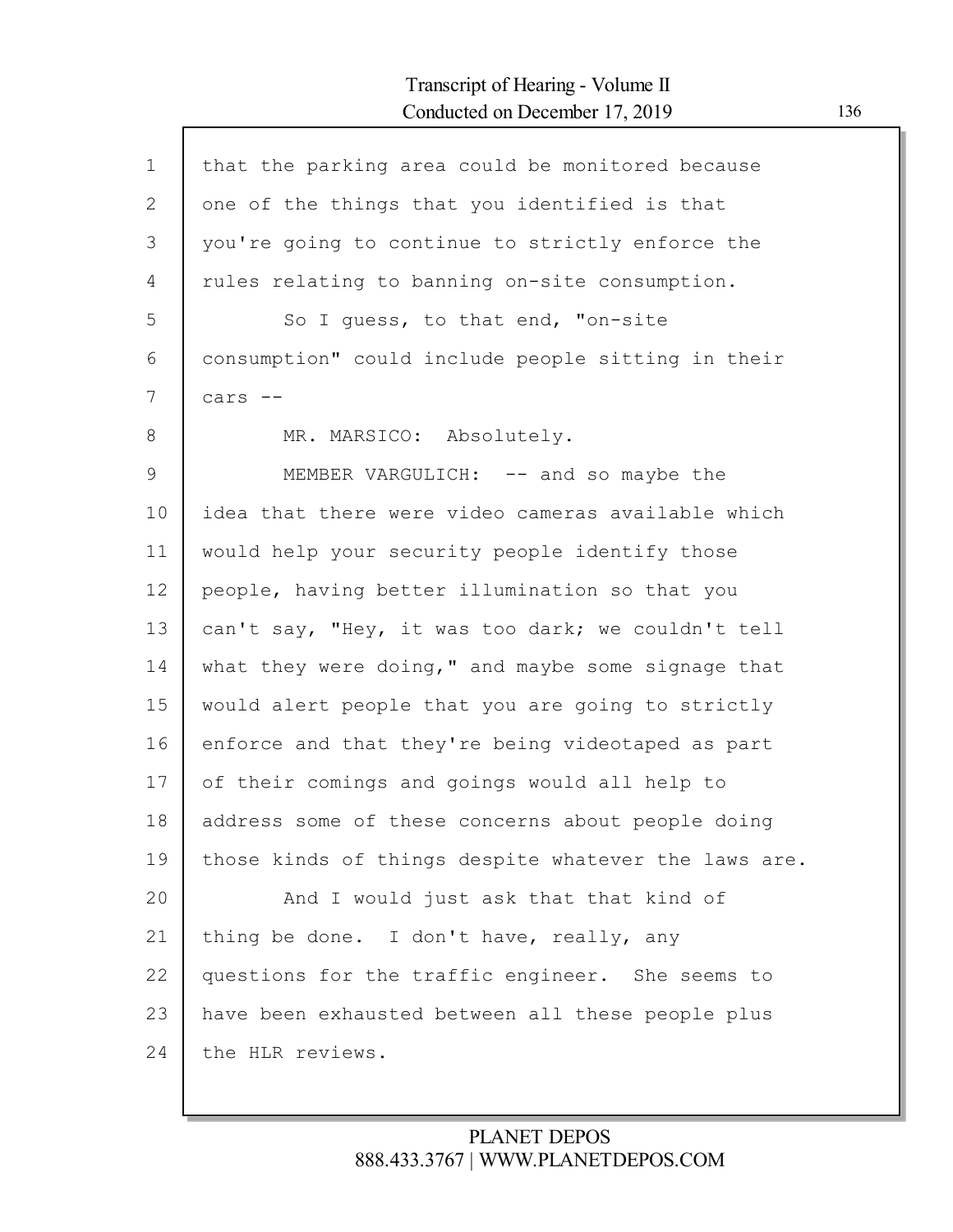| $\mathbf{1}$ | And understanding this is a difficult              |
|--------------|----------------------------------------------------|
| 2            | thing when there's not data and -- and not to      |
| 3            | throw stones at traffic engineers, but it is hard  |
| 4            | to get traffic engineers -- okay? -- to move       |
| 5            | outside of the standards because, once you start   |
| 6            | to move outside the standards of how you do the    |
| 7            | evaluations, then it becomes more subjective, and  |
| 8            | so, hence, why I'm sure Ms. Means does not want to |
| 9            | do that. And so I understand that challenge.       |
| 10           | But I think that creating a safer parking          |
| 11           | lot, a more well-lit parking lot would benefit you |
| 12           | and the adjacent users but potentially help        |
| 13           | security and the police if there ever becomes an   |
| 14           | issue, even though we have very low reports of     |
| 15           | issues. But just those kinds of things will make   |
| 16           | people feel more comfortable.                      |
| 17           | MR. MARSICO: I'm really glad you brought           |
| 18           | that up, Commissioner Vargulich. You brought up a  |
| 19           | few points, and let me read them off a few at a    |
| 20           | time.                                              |
| 21           | In the association meeting predating               |
| 22           | November 27th, I spoke at an association meeting   |
| 23           | with several of the other tenants and -- to gauge  |
| 24           | concerns of our use.                               |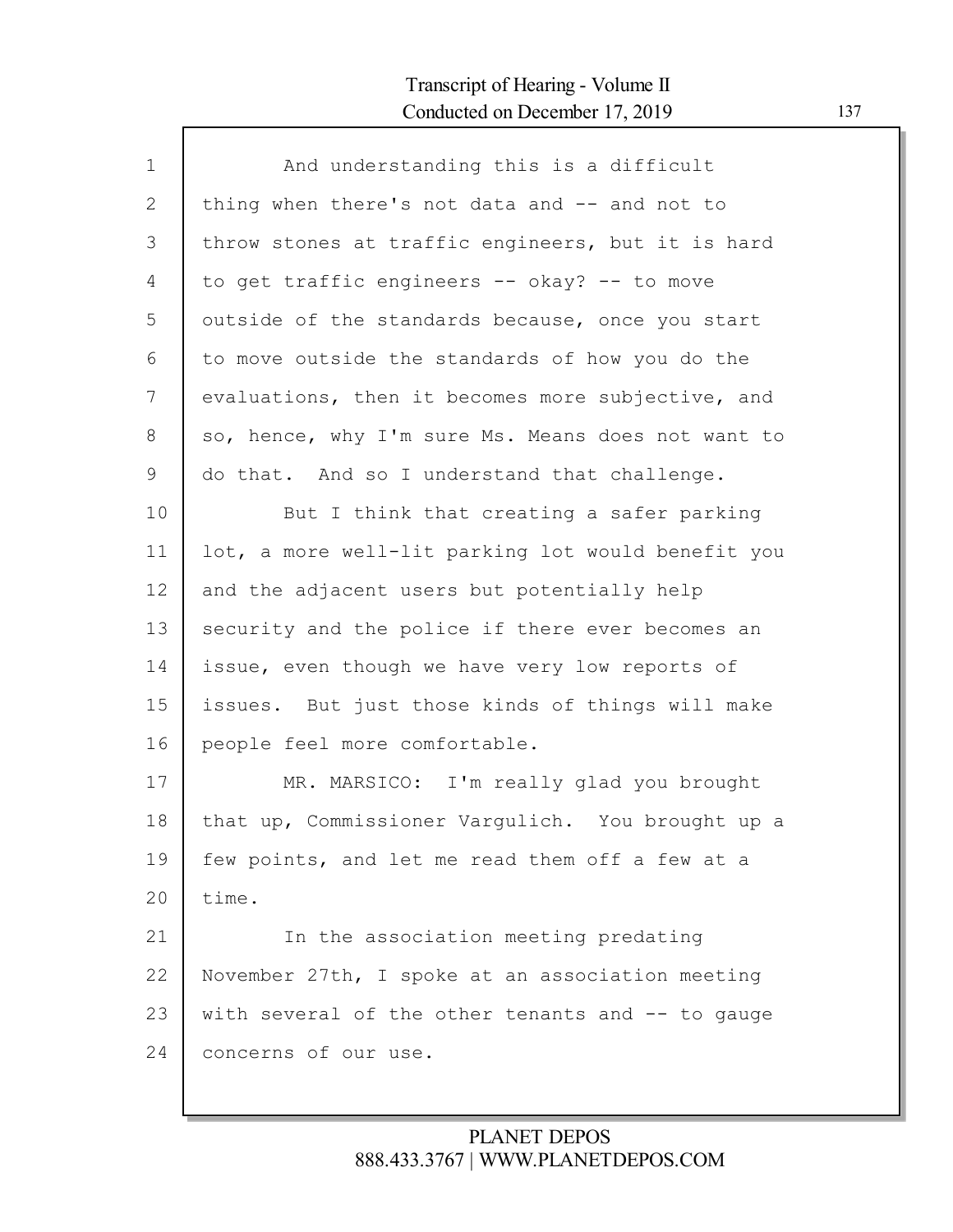| $\mathbf{1}$ | And we were willing to make some                   |
|--------------|----------------------------------------------------|
| 2            | concessions at 100 percent our expense so that the |
| 3            | association would not be negatively impacted by    |
| 4            | our use.                                           |
| 5            | And I'm going to read strictly -- directly         |
| 6            | from an email that I wrote on November 27th on a   |
| 7            | couple of -- five concessions that we would make   |
| 8            | at 100 percent our cost.                           |
| 9            | One concern was that -- if you've been to          |
| 10           | the site -- there's a retaining wall that helps    |
| 11           | protect our parking lot that had recently been     |
| 12           | damaged. It was speculated -- I'm not admitting    |
| 13           | that it was 100 percent our fault but              |
| 14           | speculated -- that increased traffic from our use  |
| 15           | had people banging into that retaining wall as     |
| 16           | they backed into parking spaces, so there are      |
| 17           | several signs now that say "Do not back into       |
| 18           | spaces."                                           |
| 19           | Our association spent a considerable               |
| 20           | amount of money on that with the anticipation of   |
| 21           | increased trips. We made a commitment. "We are     |
| 22           | aware that the association recently spent a        |
| 23           | considerable amount of money on the retaining wall |
| 24           | protecting our parking lot. Any damage requiring   |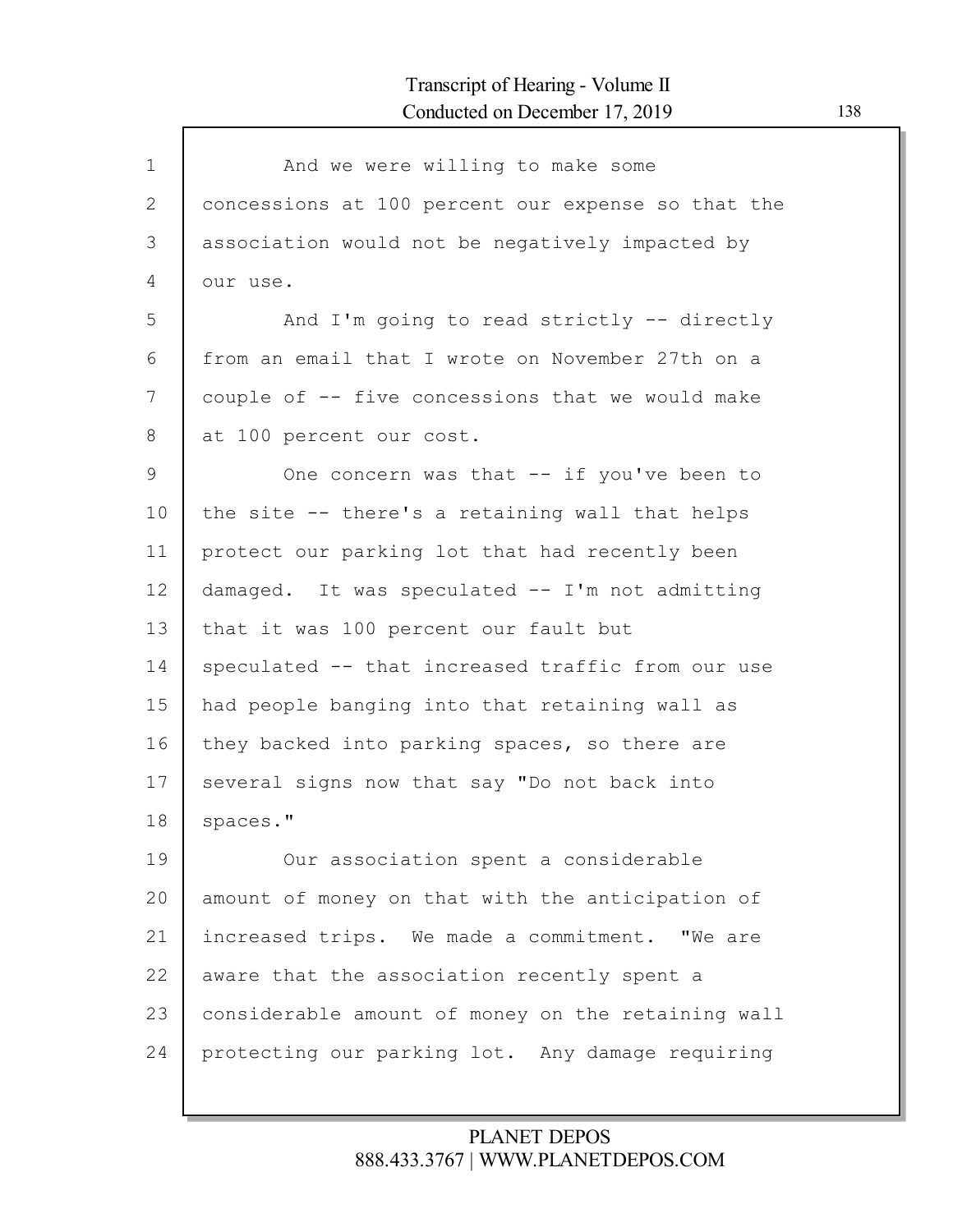Г

| $\mathbf 1$ | repair or replacement to the retaining wall due to |
|-------------|----------------------------------------------------|
| 2           | increased visits or accidents will be completed    |
| 3           | 100 percent at the expense of Zen Leaf             |
| 4           | St. Charles." That was one concession.             |
| 5           | Another with respect to security because           |
| 6           | we spoke of that and had a couple of lengthy       |
| 7           | conversations with some of the concerns. Our       |
| 8           | association recently -- it was even more poorly    |
| 9           | lit until recently and -- have installed and       |
| 10          | affixed some additional lighting.                  |
| 11          | But lighting was brought up and was a              |
| 12          | concern, and No. 2 commitment that we made with    |
| 13          | respect to security, "I can assure all tenants     |
| 14          | that Zen Leaf operates with the utmost respect to  |
| 15          | compliance and security. We will be putting        |
| 16          | additional security measures in place to ensure    |
| 17          | the protection of everyone at St. Charles          |
| 18          | Commons," and I think Silver Star Protection spoke |
| 19          | about some of those additional measures that we're |
| 20          | putting in place.                                  |
| 21          | "One concern of the association is that            |
| 22          | our parking lot is not the most well-lit.<br>Ιf    |
| 23          | there is a reasonable proposal to add additional   |
| 24          | lighting, we are willing to complete this          |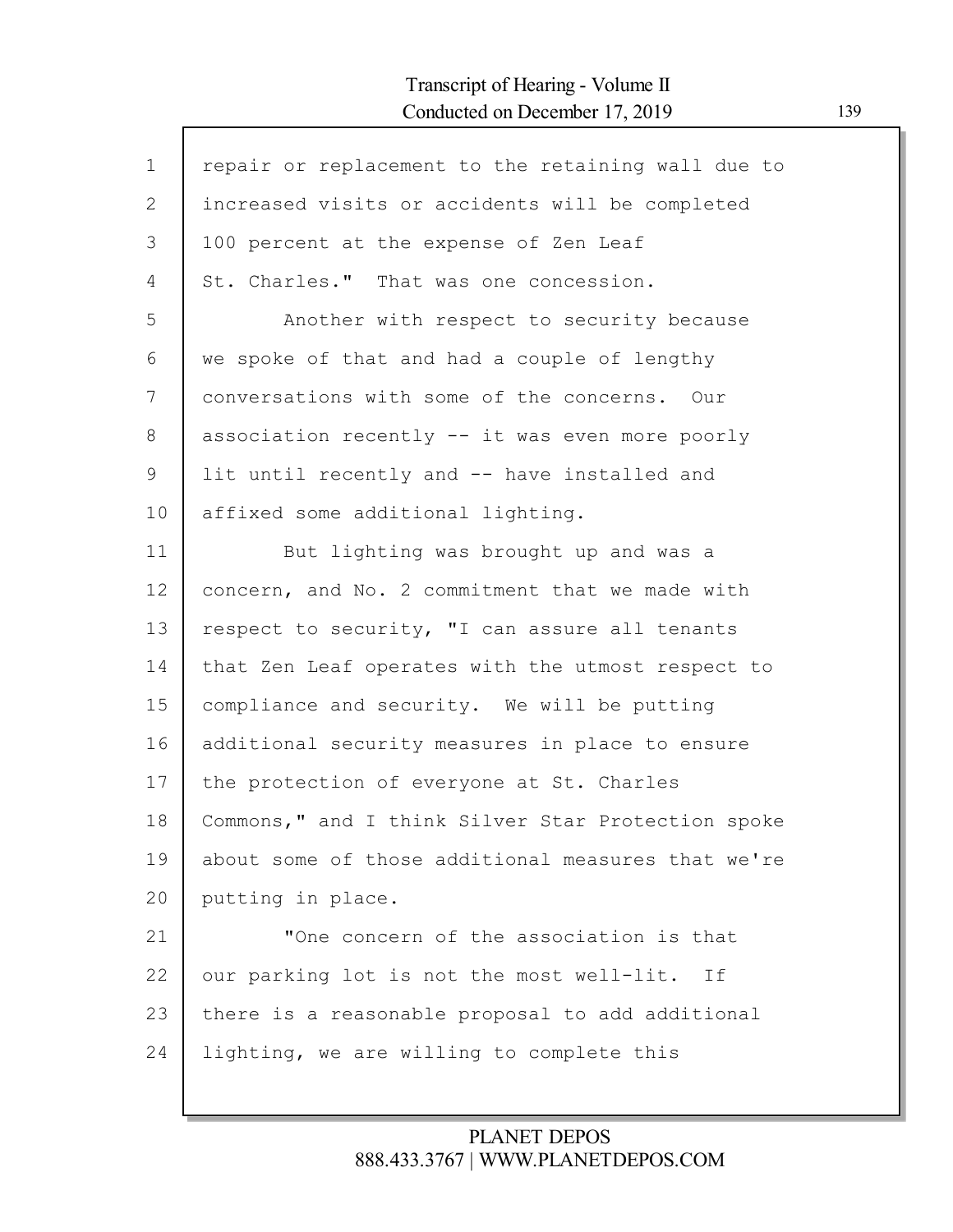| installation 100 percent at the expense of         |
|----------------------------------------------------|
| Zen Leaf."                                         |
| And there's some others that I can go into         |
| if you'd like. But with respect to lighting,       |
| security, we made those commitments to the         |
| association. I've said several times here that we  |
| want to be good neighbors, good stewards of the    |
| community.                                         |
| Us operating without incident is not just          |
| to the benefit of the community. It's to the       |
| benefit of our company; it's to the benefit and in |
| line with the reputation of our company. We don't  |
| cut corners. And I think we've exhausted           |
| resources to go above and beyond to help alleviate |
| some of the concerns and address the concerns not  |
| only of this committee but of the public.          |
| So with respect to security lighting,              |
| we're willing to do that, and we've made those     |
| commitments with every single association member   |
| copied here.                                       |
| With respect to on-site consumption,               |
| strictly, strictly prohibited. And it's funny you  |
| mentioned that because that signage is mandated -- |
| I don't know if you can see it here -- but there   |
|                                                    |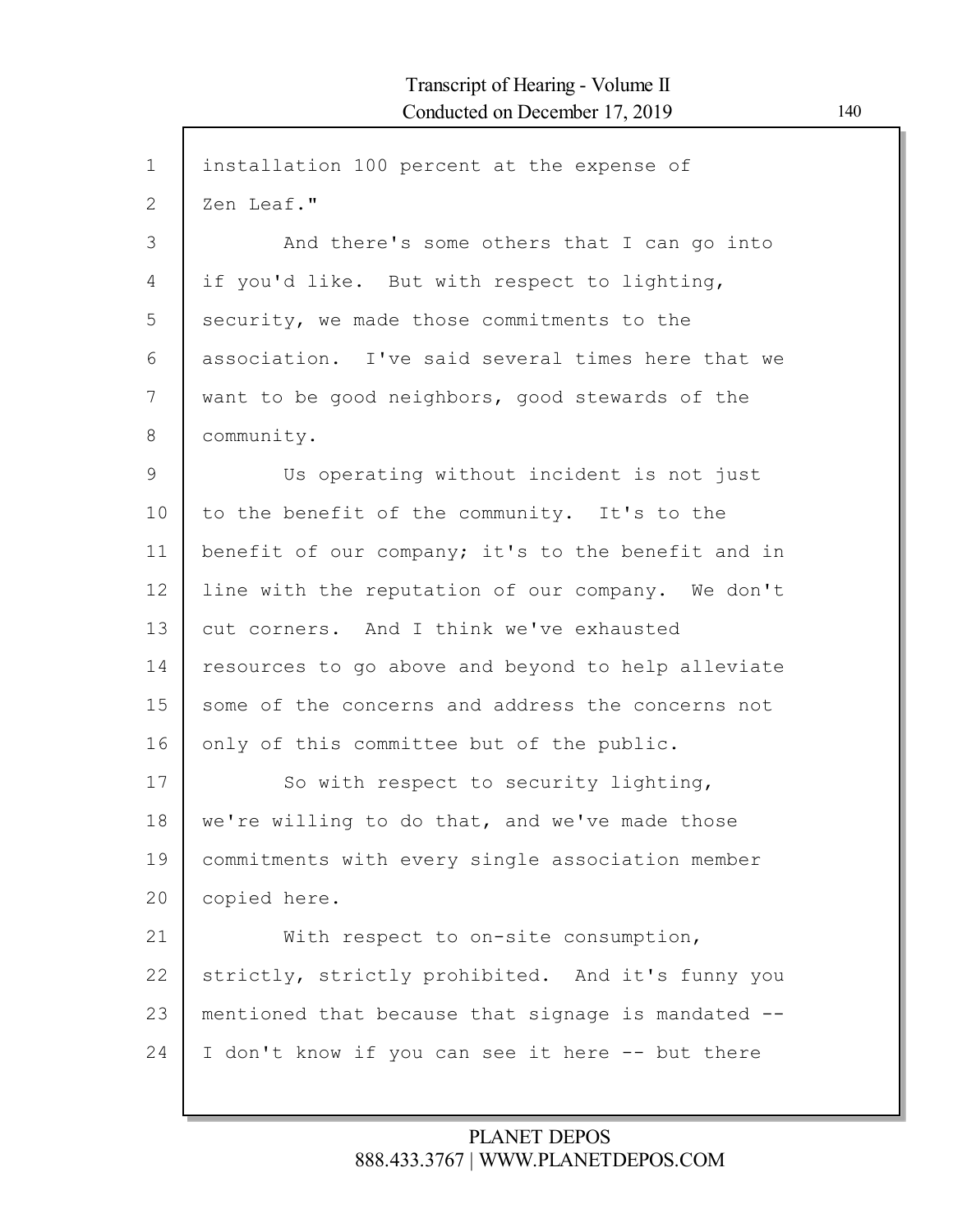$\mathsf{l}$ 

| $\mathbf{1}$ | are some signs here. One of these is with respect  |
|--------------|----------------------------------------------------|
| 2            | to that everyone is on camera and another is with  |
| 3            | respect to no consumption.                         |
| 4            | So that's mandated by the State, and they          |
| 5            | have very specific language that must be posted    |
| 6            | with specific size to the signage and the letters. |
| 7            | So your concerns are noted, and I think            |
| 8            | they're very valid, and we're addressing that and  |
| 9            | have addressed them. So I think they're -- I'm     |
| 10           | not sure if that answered your question.           |
| 11           | MEMBER MELTON: Does the State make you             |
| 12           | put signs outside, as well, or just inside?        |
| 13           | MR. MARSICO: I don't believe they need to          |
| 14           | be outside. If the association wanted us to, we'd  |
| 15           | be happy to do so.                                 |
| 16           | And with respect to additional cameras,            |
| 17           | there are additional cameras that are planned to   |
| 18           | be put in place, a few additional on the inside    |
| 19           | and, so far, one additional on the outside.        |
| 20           | We do have a fairly good view of our               |
| 21           | parking lot. Since we've been open, Illinois       |
| 22           | State Police and the Commission has asked us --    |
| 23           | and we've complied -- to add additional cameras to |
| 24           | get a better views of our parking lot and our      |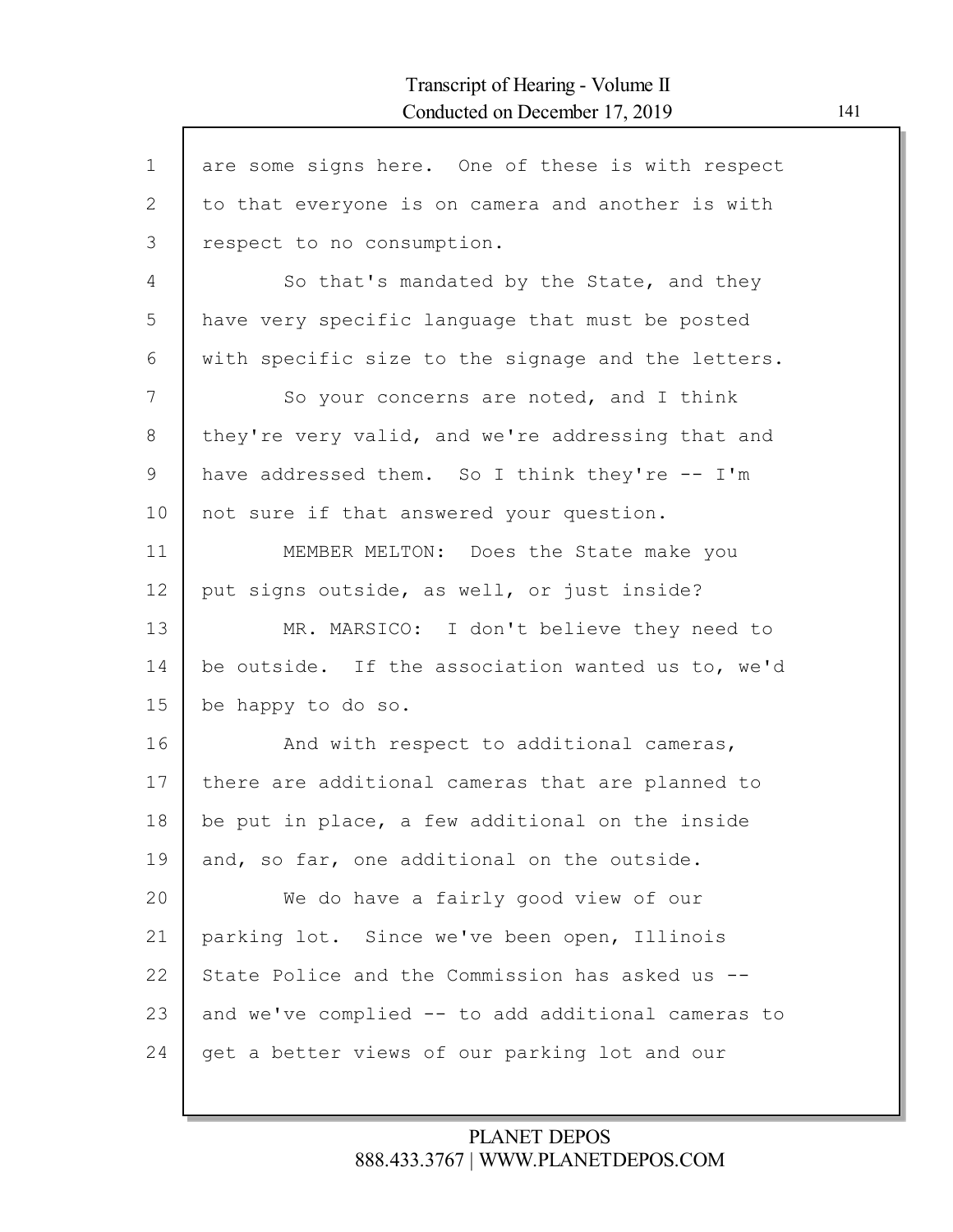| $\mathbf 1$  | entranceway. And we've done that.                  |
|--------------|----------------------------------------------------|
| $\mathbf{2}$ | MEMBER HOLDERFIELD: A question on the              |
| 3            | lighting.                                          |
| 4            | MR. MARSICO: Yes.                                  |
| 5            | MEMBER HOLDERFIELD: After visiting the             |
| 6            | site at night, I find it kind of creepy. There's   |
| 7            | no lighting at all, really. The only lighting      |
| 8            | that's on the parking lot now is from the adjacent |
| 9            | lot to your west, and it's not even directly in    |
| 10           | your parking lot.                                  |
| 11           | So when you say you might or will put in           |
| 12           | additional lighting --                             |
| 13           | MR. MARSICO: I said we were open to it.            |
| 14           | MEMBER HOLDERFIELD: -- how much lighting           |
| 15           | are you going to put in?                           |
| 16           | Now, what I'm thinking, make sure you run          |
| 17           | the distance of the entrance to your site to the   |
| 18           | corner or curve that you make to go around the     |
| 19           | building.                                          |
| 20           | The dance studio is in a strange place at          |
| 21           | eight o'clock at night with no lighting. I would   |
| 22           | think that would be a concern not only by you but  |
| 23           | the dance studio or whoever the owner of that      |
| 24           | building is because it's based on the              |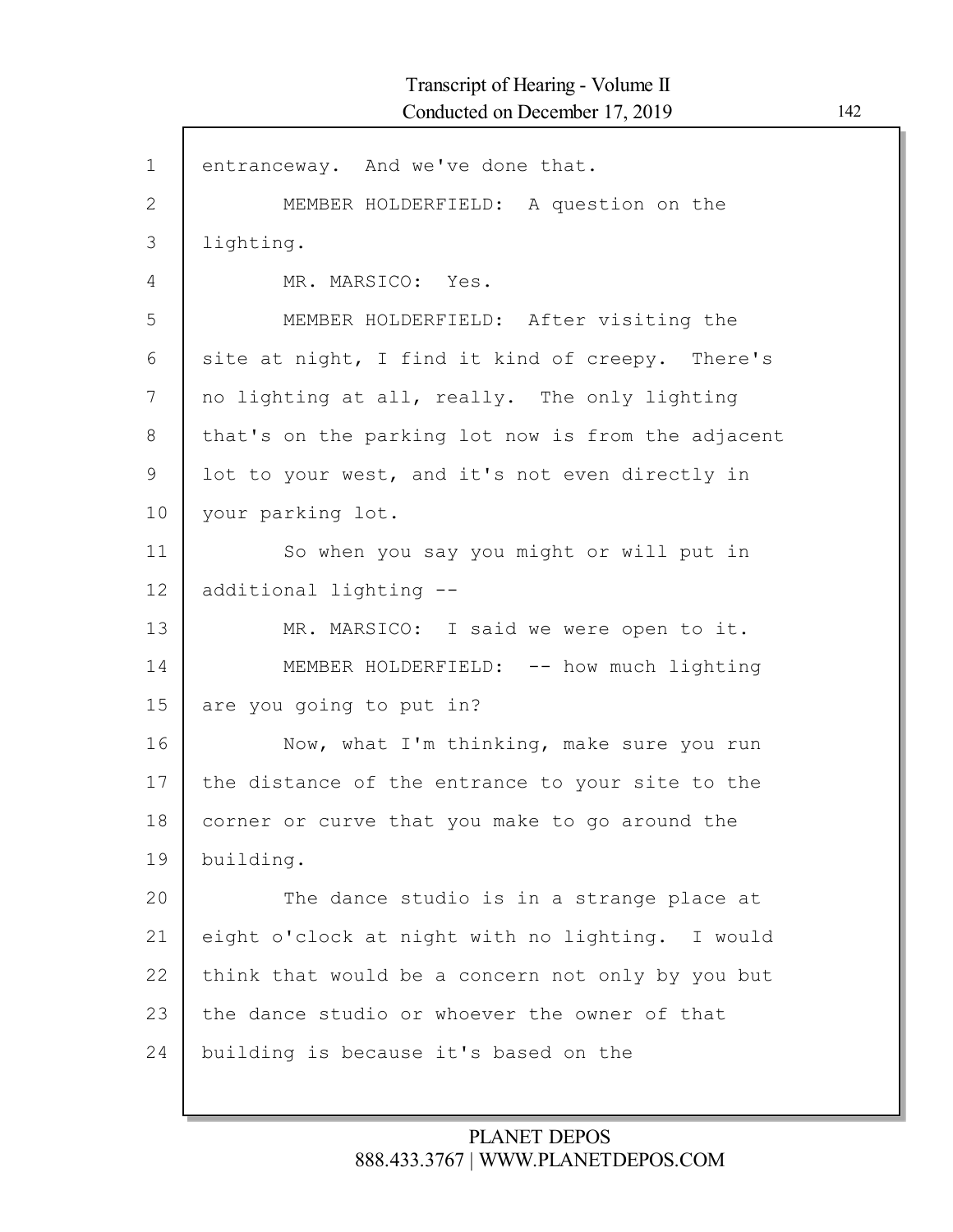$\mathsf{l}$ 

| $\mathbf 1$ | infrastructure for manufacturing; now we have        |
|-------------|------------------------------------------------------|
| 2           | retail in there, which probably shouldn't have       |
| 3           | happened but it has.                                 |
| 4           | MR. MARSICO: And a specialized school.               |
| 5           | MEMBER HOLDERFIELD: Well, regardless of              |
| 6           | that, it's in there, in an M-2 District, and the     |
| 7           | infrastructure doesn't support retail or services.   |
| 8           | That's been an issue from the get-go.                |
| $\mathsf 9$ | MR. MARSICO: But --                                  |
| 10          | MEMBER HOLDERFIELD: Go ahead.                        |
| 11          | MR. MARSICO: When you say it doesn't                 |
| 12          | "support the infrastructure," I'd ask you to         |
| 13          | expand on that --                                    |
| 14          | MEMBER HOLDERFIELD: Well, I --                       |
| 15          | MR. MARSICO: $-$ - because I'd arque that we         |
| 16          | do.                                                  |
| 17          | MEMBER HOLDERFIELD: What I'm saying is               |
| 18          | the parking lot was not designed for retail          |
| 19          | businesses, as I understand it. Now we have retail   |
| 20          | there, so that's all water over the dam now.         |
| 21          | But what I'm saying now, the lighting is             |
| 22          | part of that. That's what I mean by the              |
| 23          | infrastructure wasn't for retail. And I would        |
| 24          | hope that the lighting would be $-$ - I think that's |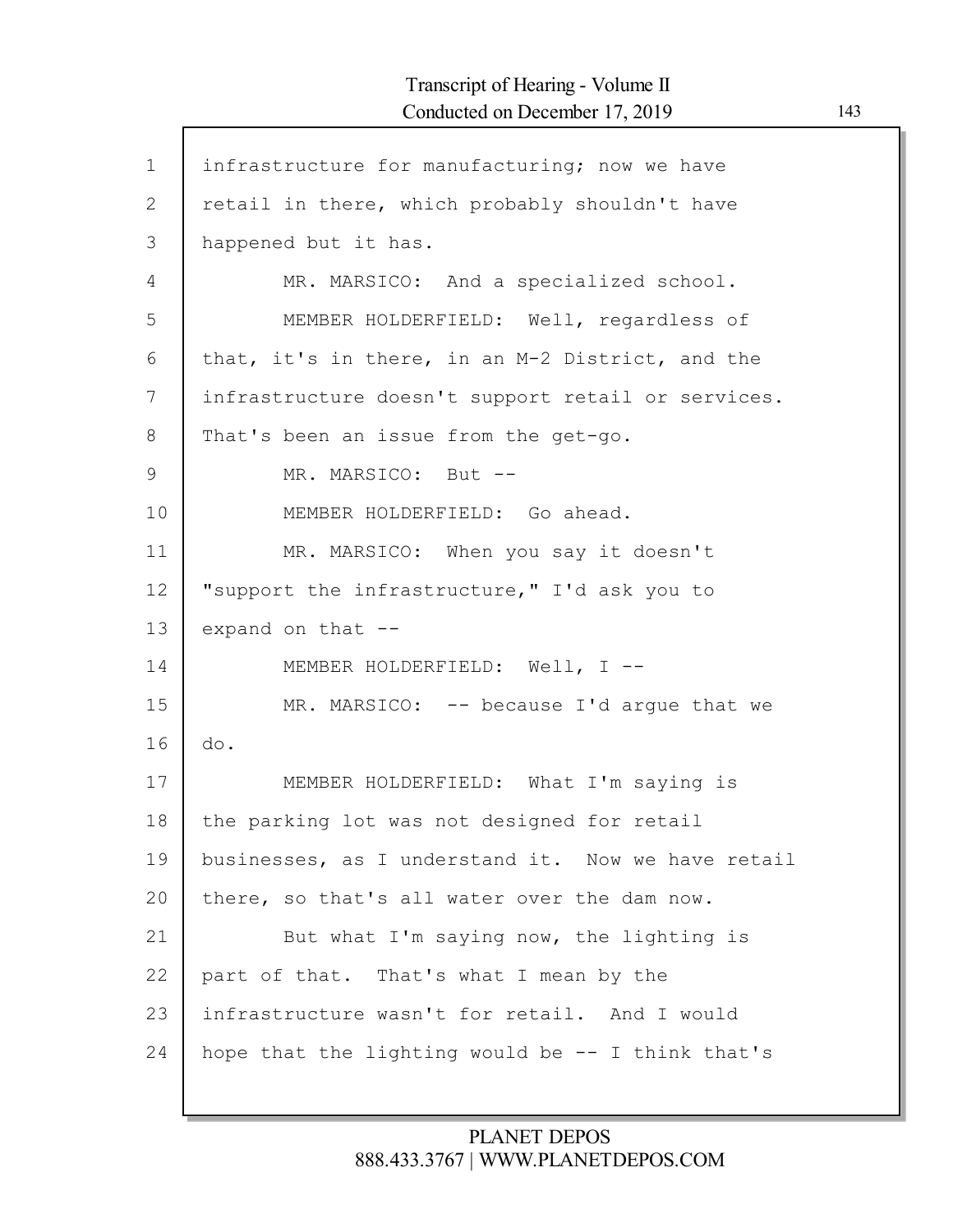| $\mathbf 1$ | a big issue for any business out there, and it     |
|-------------|----------------------------------------------------|
| 2           | should screen down that western side where all the |
| 3           | entrances are to the building, not just your unit  |
| 4           | but for the rest of them.                          |
| 5           | And I don't know if you're talking about           |
| 6           | parking right now and lighting --                  |
| 7           | MR. MARSICO: Sure.                                 |
| 8           | MEMBER HOLDERFIELD: -- I don't know                |
| 9           | whether it's possible. But perhaps, maybe, the     |
| 10          | west side where all the entrances are, that would  |
| 11          | be an entrance only and the exit would be on the   |
| 12          | east side of the building, where your -- where you |
| 13          | get your shipments and storage and all that.       |
| 14          | I don't know if that's possible.                   |
| 15          | MR. MARSICO: You're saying an exit for             |
| 16          | patrons to exit on the east side of the building?  |
| 17          | MEMBER HOLDERFIELD: As they're coming in           |
| 18          | the west side but you can't go back out of that    |
| 19          | west side; you have to make a curve down the       |
| 20          | building and go out on the east side.              |
| 21          | MR. MARSICO: I see what you're saying.             |
| 22          | MEMBER HOLDERFIELD: We talk about                  |
| 23          | stacking and so forth and a lot of things and even |
| 24          | in a -- you mentioned drugstores and pharmacy --   |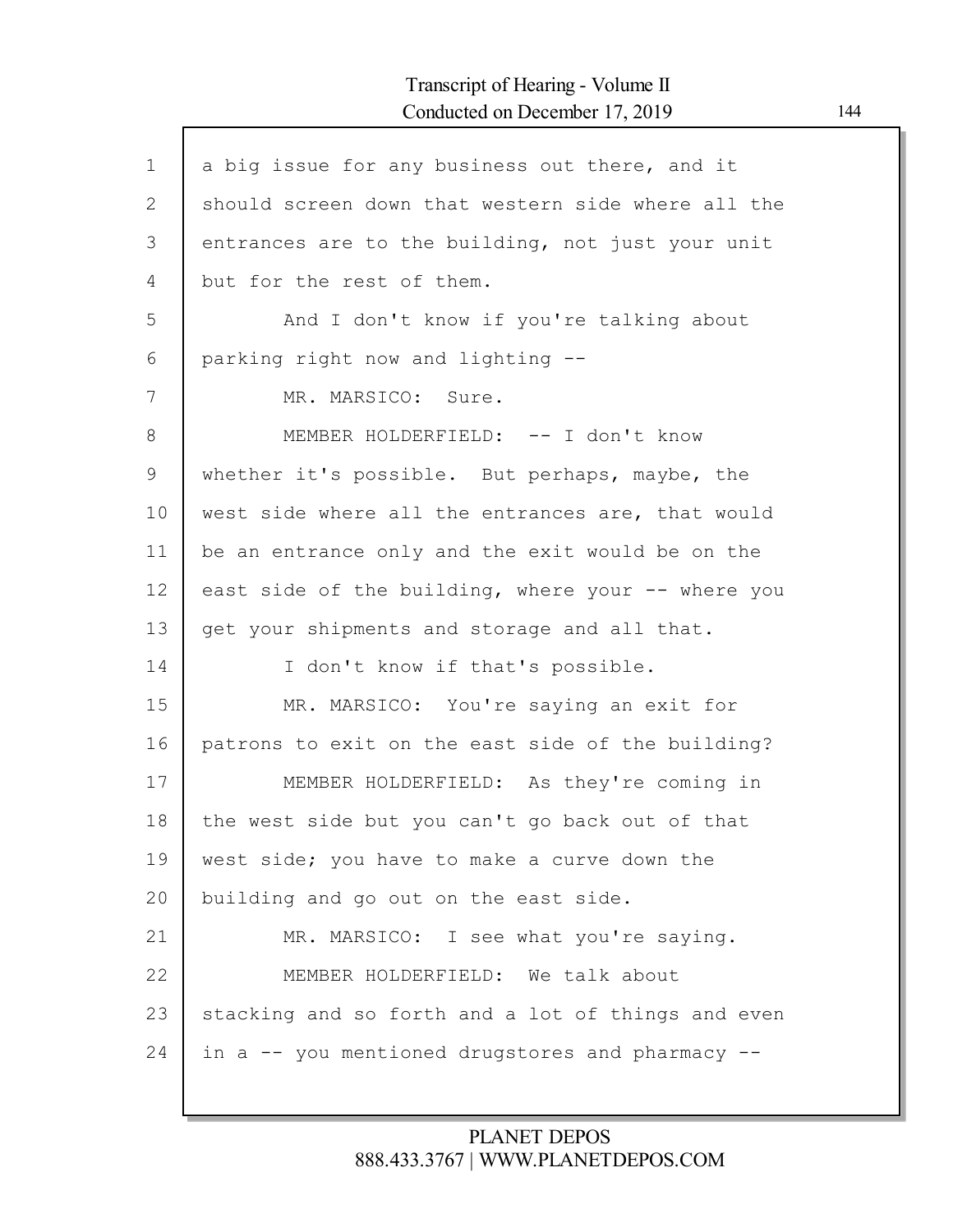| $\mathbf{1}$ | you know, all this traffic coming in and where     |
|--------------|----------------------------------------------------|
| $\mathbf{2}$ | it's going to go as they're backing out and trying |
| 3            | to come out where people are coming in.            |
| 4            | I don't know if that's possible, but               |
| 5            | I would offer it as a suggestion. That might be    |
| 6            | helpful for everybody, one entrance in and another |
| 7            | exit out. That's all.                              |
| 8            | MR. MARSICO: It's an interesting                   |
| 9            | suggestion. I think it could be difficult to       |
| 10           | enforce at times to continue the flow of           |
| 11           | traffic and also --                                |
| 12           | MEMBER HOLDERFIELD: I realize that. You            |
| 13           | could just put signage up --                       |
| 14           | MR. MARSICO: Sure.                                 |
| 15           | MEMBER HOLDERFIELD: -- and you're going            |
| 16           | to have people that want to use the other lanes.   |
| 17           | MR. MARSICO: Yeah. I mean, I assume                |
| 18           | that, you know, the next concern will be, "Well,   |
| 19           | you have these people going all the way around the |
| 20           | building when, you know, they're maybe a           |
| 21           | hundred feet from the entrance as opposed to       |
| 22           | making a" -- you know, I'm estimating here -- "a   |
| 23           | 1500-foot drive around the building."              |
| 24           | It's an interesting --                             |
|              |                                                    |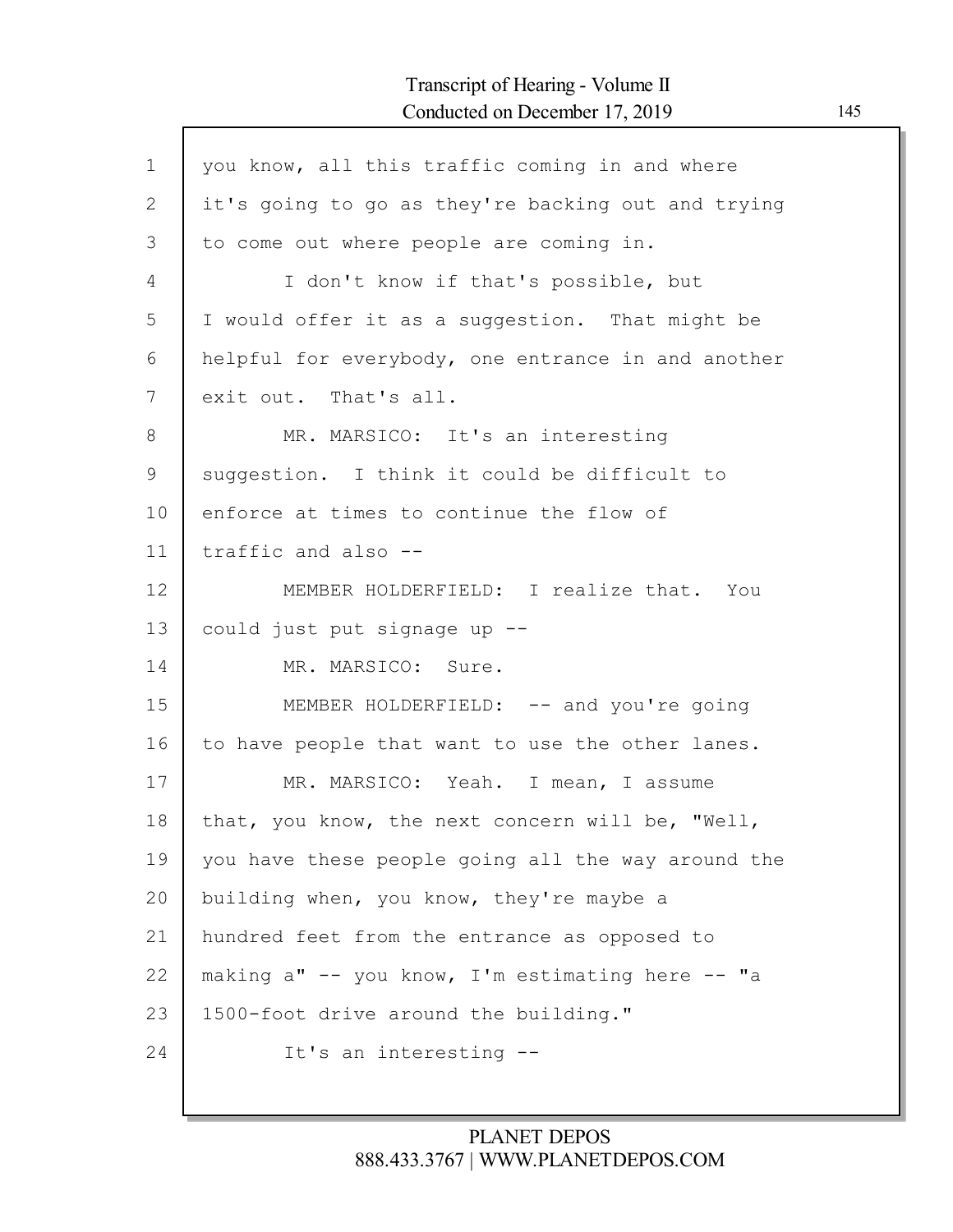| $\mathbf{1}$ | MEMBER HOLDERFIELD: I think -- I tried             |
|--------------|----------------------------------------------------|
| $\mathbf{2}$ | to -- there are a few blind spots there, I know.   |
| 3            | But if it was established that that was the        |
| 4            | pattern --                                         |
| 5            | MR. MARSICO: Again, we're -- we're open            |
| 6            | to suggestions and not only what makes this Plan   |
| 7            | Commission content with the use but the            |
| 8            | association content with the use. I'd say the      |
| 9            | majority of concerns we're hearing are traffic and |
| 10           | parking.                                           |
| 11           | MEMBER HOLDERFIELD: Yes.                           |
| 12           | MR. MARSICO: I think you agree with that.          |
| 13           | It's just ironic that some of the                  |
| 14           | objectors operating outside of the ordinance with  |
| 15           | respect to parking and there's no objections on    |
| 16           | that use. I mean, that's a different question,     |
| 17           | but, you know, it's -- the credibility of the      |
| 18           | objections just aren't there. And it's -- that's   |
| 19           | a fact.                                            |
| 20           | I mean, when one of the objectors has --           |
| 21           | and I'll pull it up because I want to be           |
| 22           | accurate -- has 13 spaces allotted to them and     |
| 23           | admittedly -- confirmed by staff at the last       |
| 24           | meeting -- to be compliant with the parking        |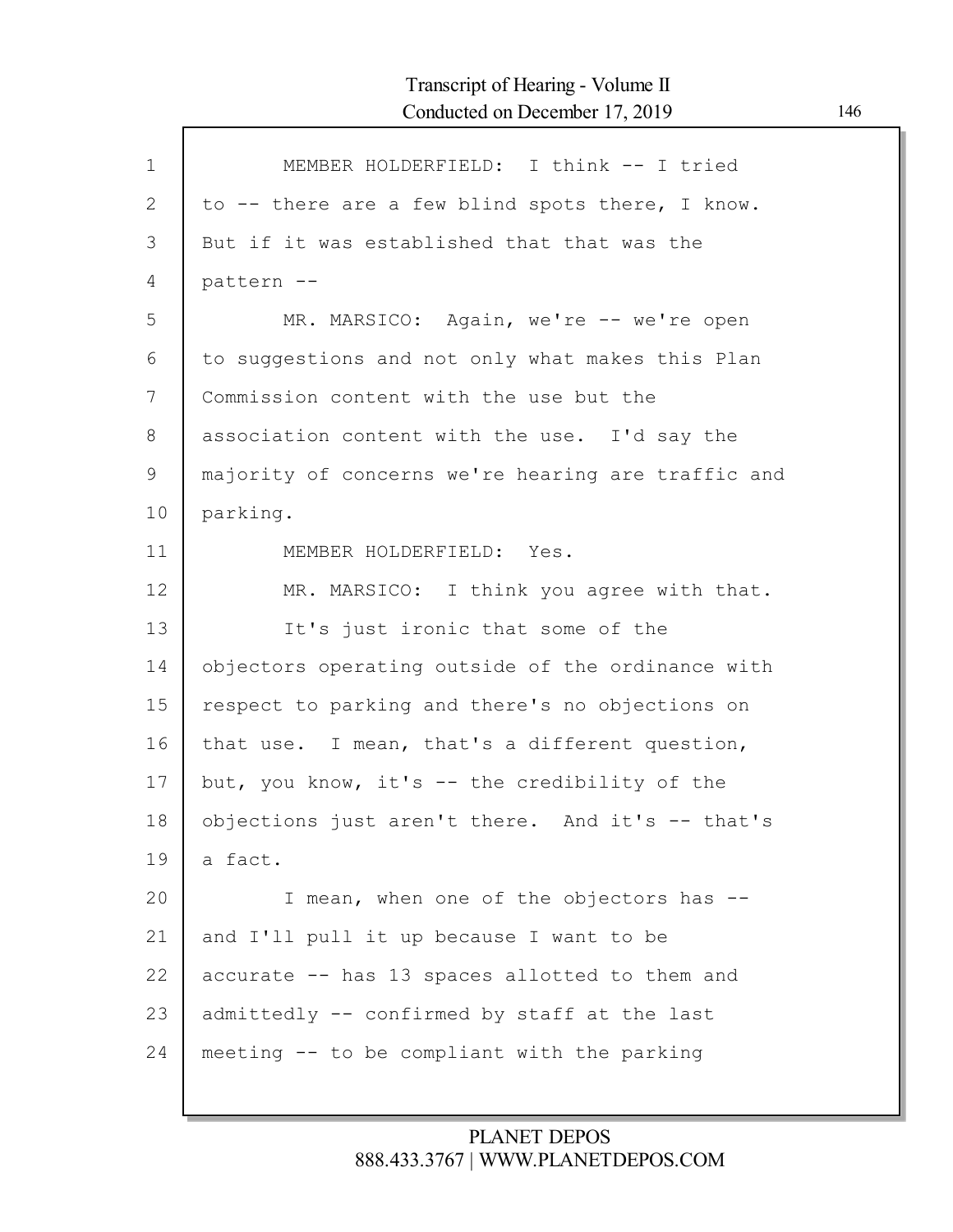| $\mathbf{1}$   | ordinance needs 52 spaces, yet they're one of the |
|----------------|---------------------------------------------------|
| $\overline{2}$ | objectors from the parking, doesn't that seem     |
| 3              | a little bit odd to you?                          |
| 4              | And it $-$ I'm glad you bring this up             |
| 5              | because another email -- just this past week from |
| 6              | another -- from one of our board members -- and   |
| 7              | I'd like to read it into the record.              |
| 8              | And I was conflicted on whether or not            |
| 9              | I was going to read this into the record. And     |
| 10             | this is by one of Mr. Bochte's clients who --     |
| 11             | I would say their top concern is parking and      |
| 12             | traffic. Would you agree with that?               |
| 13             | Dated Friday, December 13th. And, again,          |
| 14             | ironically enough, I was left off this email. We  |
| 15             | were left off this email but it was sent to other |
| 16             | association members.                              |
| 17             | And this is in reference to Unit A, which         |
| 18             | is for sale, which at our first meeting the       |
| 19             | gentleman said he had a "golden buyer,"           |
| 20             | quote/unquote, and that his sale may be in        |
| 21             | jeopardy.                                         |
| 22             | This is from Linda Reilly Murphy,                 |
| 23             | linda@metalloyco.com. "Robert Lee from TAAG       |
| 24             | Genetics came in to introduce himself today.      |
|                |                                                   |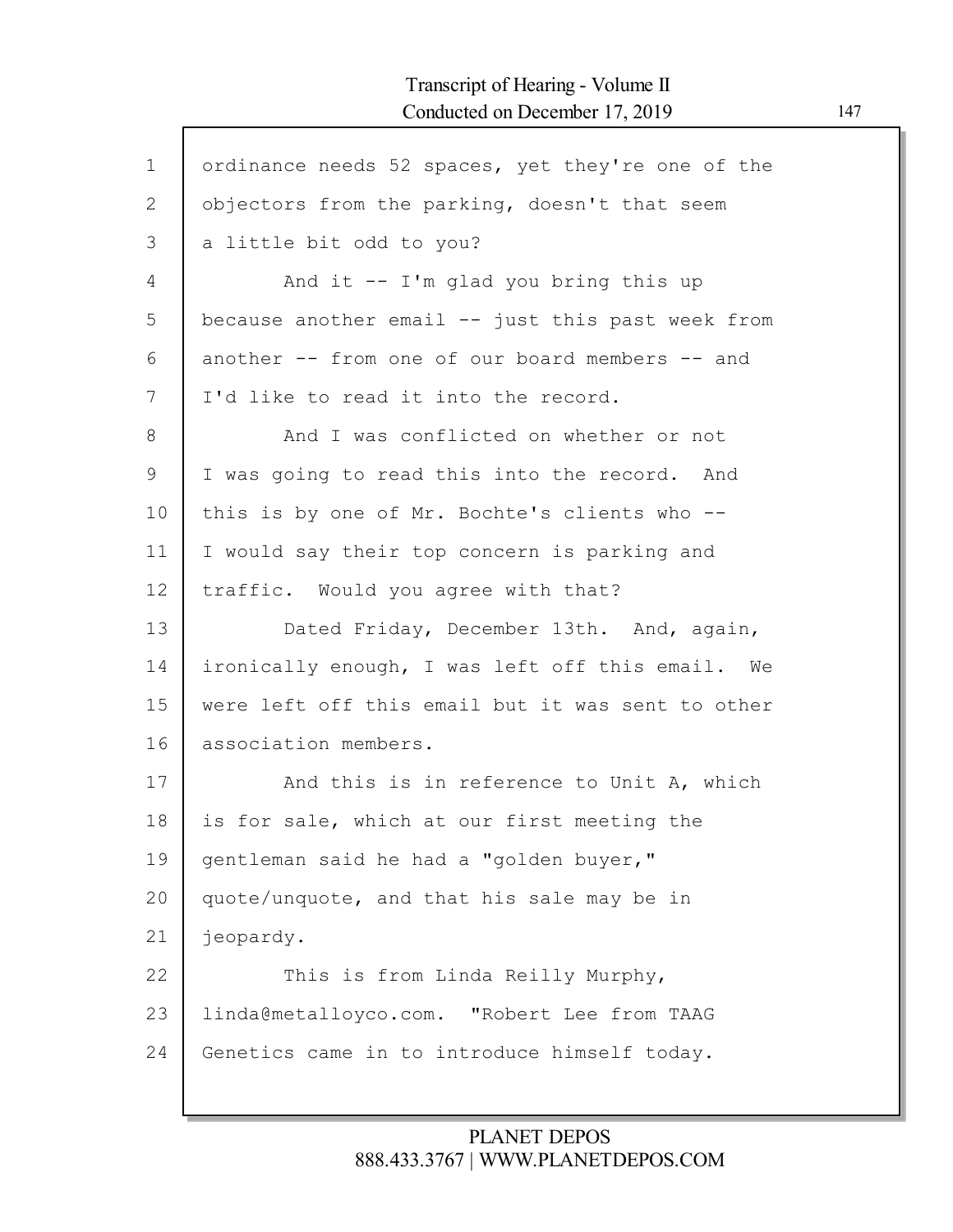| $\mathbf 1$  | TAAG does food processing testing and is basically |
|--------------|----------------------------------------------------|
| $\mathbf{2}$ | an office with some small testing equipment in it. |
| 3            | They have signed a contract to purchase the        |
| 4            | Corporate Graphics unit in the front."             |
| 5            | Just so everyone knows, that's Unit A.             |
| 6            | I'm going to try and pull it up here so everyone   |
| 7            | can see it. I believe we have it.                  |
| 8            | Unit A.                                            |
| 9            | "Robert visited the St. Charles Economic           |
| 10           | Development and was advised that they need to have |
| 11           | an allocation of 36 usable parking spaces for a    |
| 12           | research office in St. Charles. Unit A is          |
| 13           | currently allocated 19 spaces. A research office   |
| 14           | needs four spaces per thousand feet, and the unit  |
| 15           | is 8660 square feet, hence the requirement for 35  |
| 16           | spaces for parking. They will never need that      |
| 17           | many parking spaces; for the first year will only  |
| 18           | have one or two people in the building."           |
| 19           | Underlined, "They will never need more             |
| 20           | than the 19 spaces that they have allotted         |
| 21           | currently. Robert is asking if any of the other    |
| 22           | units would be willing to share their parking      |
| 23           | spaces with him so they can say he does have more, |
| 24           | quote/unquote, 'access' should he need it. Again,  |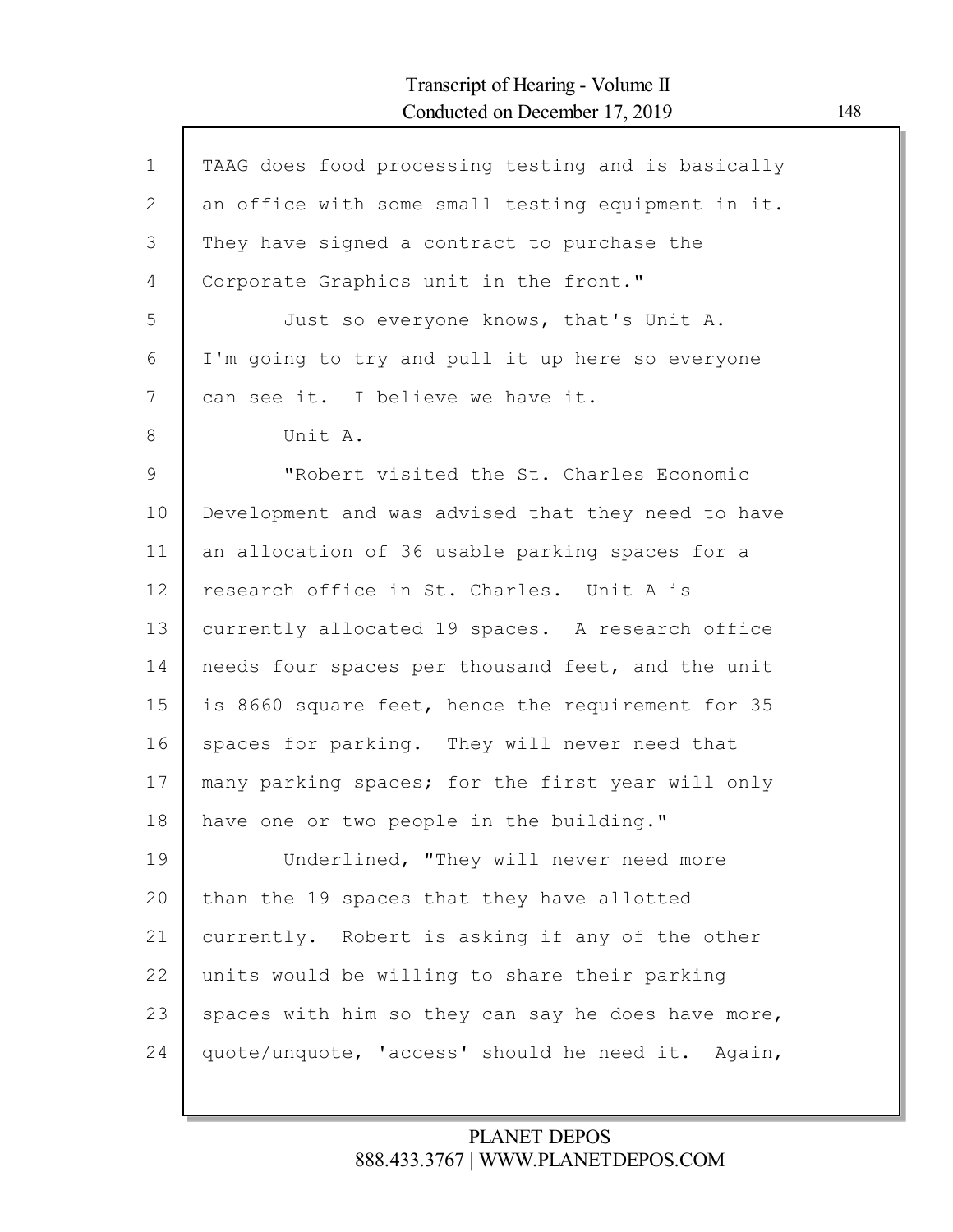| $\mathbf 1$ | he will not need it and his business model does    |
|-------------|----------------------------------------------------|
| 2           | not have that many people and cars," underlined.   |
| 3           | "Does anyone have a few spaces to                  |
| 4           | highlight or designate on the parking lot map for  |
| 5           | Robert to say he can use? Robert is included on    |
| 6           | this email should you have questions for him.      |
| 7           | Thank you on this matter. We will need to know by  |
| 8           | Monday."                                           |
| 9           | Now, this is one of the objectors that's           |
| 10          | been perhaps the most vocal with respect to        |
| 11          | parking and traffic, endorsing a business to come  |
| 12          | into our -- into St. Charles Commons, again, that  |
| 13          | admittedly needs 36 usable spaces and only has     |
| 14          | allotted 19.                                       |
| 15          | I don't know for sure, but I'm quite               |
| 16          | concerned that Linda's not a traffic engineer and  |
| 17          | she's not a traffic expert, and I'm also quite     |
| 18          | certain that when City of St. Charles drafts these |
| 19          | ordinances, staff spends a heck of a lot of time.  |
| 20          | This is our third meeting just with this           |
| 21          | Commission. There's two other governing bodies to  |
| 22          | draft these ordinances.                            |
| 23          | They don't just pick these parking spaces          |
| 24          | out of a hat. There's a reason why this use has a  |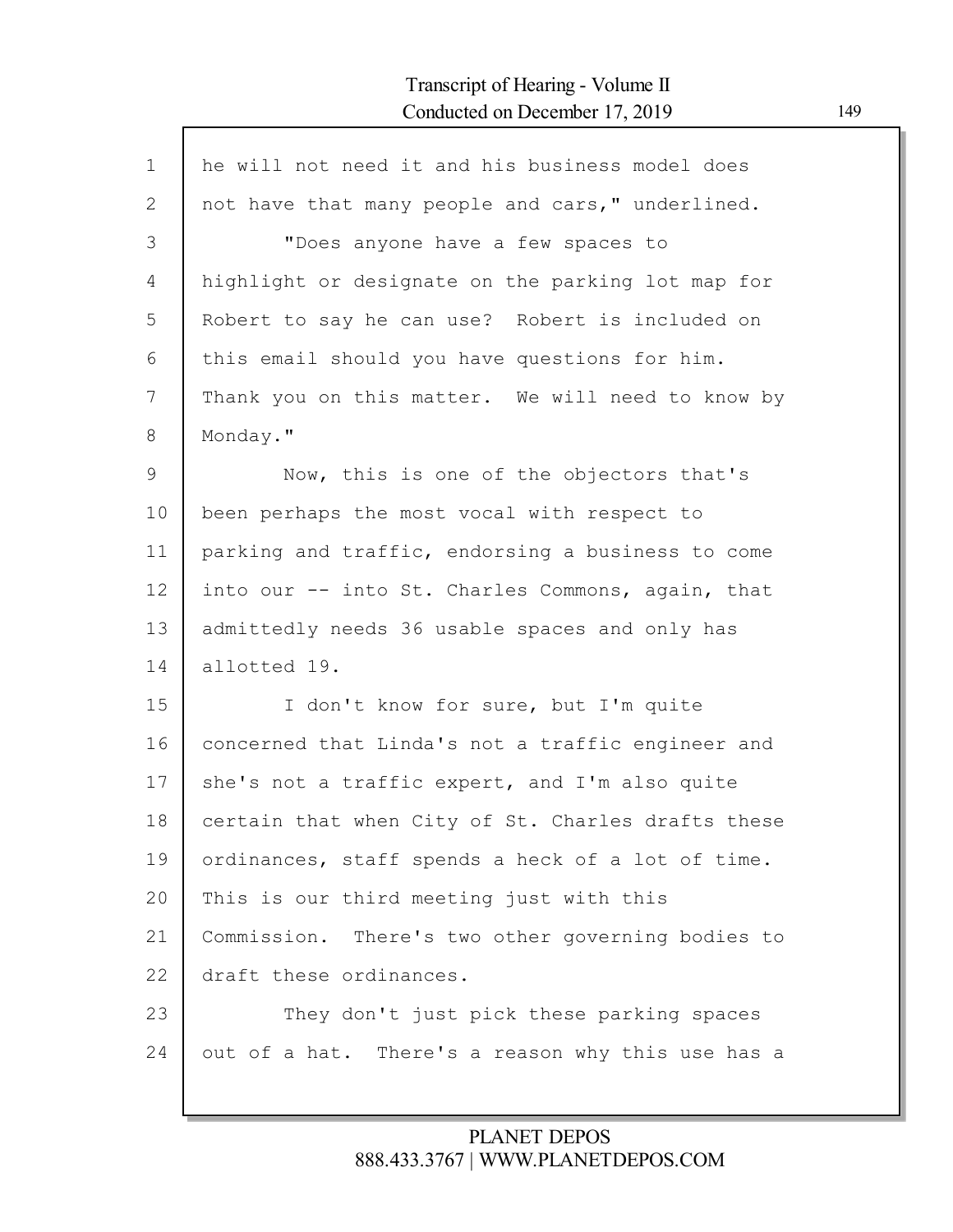Г

| $\mathbf 1$  | requirement for 35 spaces, just like there's a     |
|--------------|----------------------------------------------------|
| $\mathbf{2}$ | reason that Unit E, based on the testimony that    |
| 3            | Beth Fowler gave, has a need for 52 spaces, yet    |
| 4            | those are the objectors with respect to parking    |
| 5            | and zoning -- or parking and traffic.              |
| 6            | So when I hear those, it's difficult for           |
| 7            | me to say that those are credible objections. And  |
| 8            | it's -- it's mind-boggling for me because the      |
| 9            | ordinance that was drafted in St. Charles requires |
| 10           | us, per our square footage, to have 15 spaces.     |
| 11           | We've exceeded that and we've taken the measures   |
| 12           | to secure additional parking to exceed the         |
| 13           | ordinance with respect to parking.                 |
| 14           | And, again, I don't think staff just               |
| 15           | picked this number out of a hat. And the amount    |
| 16           | of diligence that this body, government affairs,   |
| 17           | City Council, and staff has put into this has been |
| 18           | monumental. It's been going on for six-plus        |
| 19           | months. You guys do an amazing job, and you do     |
| 20           | not leave any stone unturned. And I've been to     |
| 21           | several of these public hearings, and it's one of  |
| 22           | the smarter groups that I've dealt with.           |
| 23           | But it's difficult for me and for us when          |
| 24           | we are doing everything by the book and we're      |
|              |                                                    |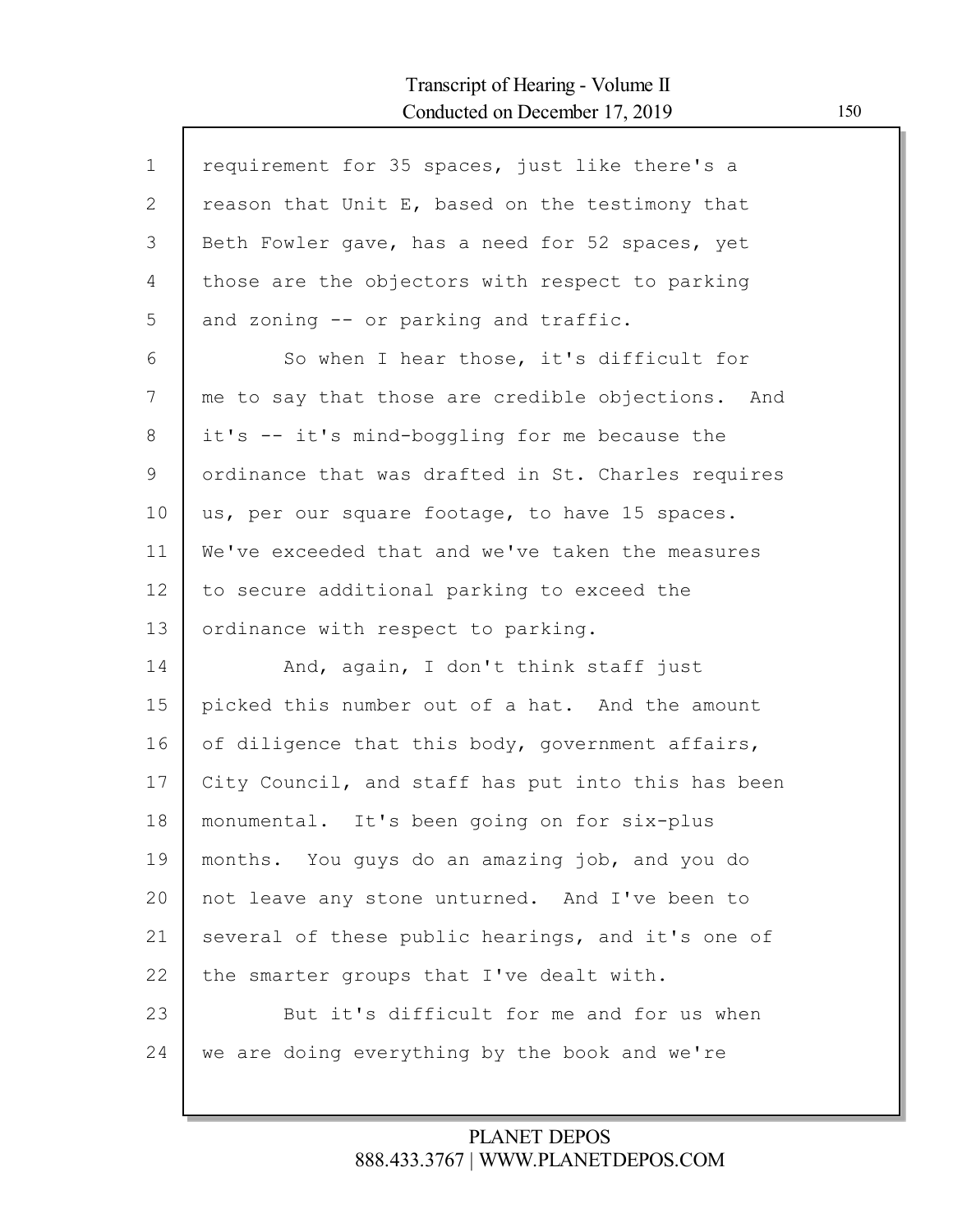| $\mathbf 1$  | going above and beyond to satisfy the concerns,    |
|--------------|----------------------------------------------------|
| $\mathbf{2}$ | whether it's a traffic study by our own traffic    |
| 3            | consultant and have a third party -- or I should   |
| 4            | say -- the City traffic engineer confirm that with |
| 5            | respect to traffic and there's no objections and,  |
| 6            | with respect to parking, exceeding the ordinance   |
| 7            | that St. Charles has put in place and everyone's   |
| 8            | just dismissing these and saying it's not enough.  |
| 9            | And when our objectors -- two of our               |
| 10           | objectors -- they can't have that big of a concern |
| 11           | with parking when one is endorsing a tenant to     |
| 12           | come in and operate outside of the ordinance with  |
| 13           | respect to parking and one is currently operating  |
| 14           | far outside of the ordinance for parking.          |
| 15           | It seems $--$ I $--$ it's $--$ and forgive me      |
| 16           | for getting upset but it's ridiculous. It's        |
| 17           | ridiculous. I don't know what else to say.         |
| 18           | CHAIRMAN WALLACE: All right.                       |
| 19           | Any other questions, Plan Commissioners?           |
| 20           | (No response.)                                     |
| 21           | CHAIRMAN WALLACE: Okay. Then I'll turn             |
| 22           | to the audience. Is there any -- go ahead.         |
| 23           | You weren't sworn in. Will you tell the            |
| 24           | truth?                                             |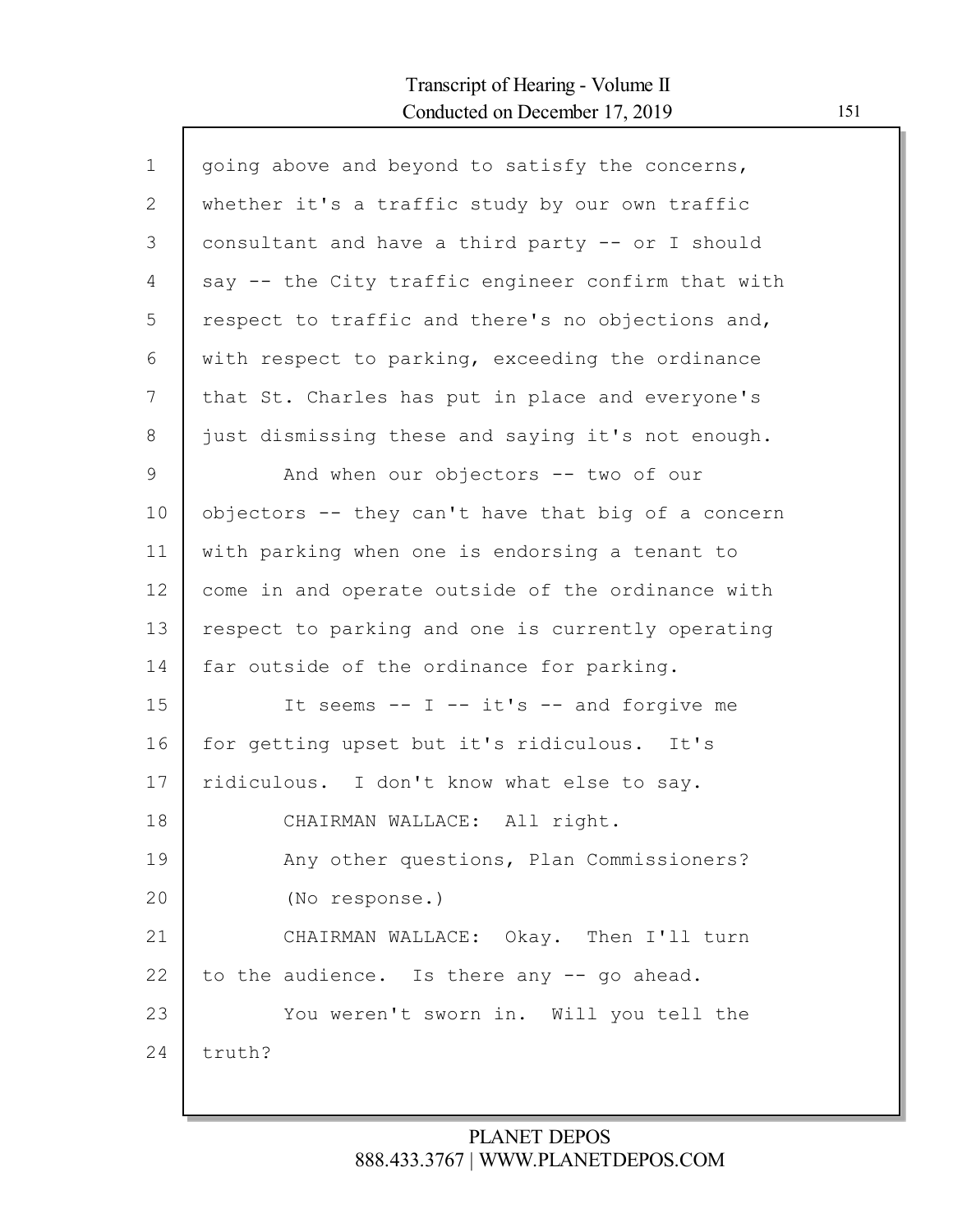| $\mathbf 1$  | MR. COLEMAN: I will.                               |
|--------------|----------------------------------------------------|
| $\mathbf{2}$ | CHAIRMAN WALLACE: Go ahead.                        |
| 3            | MR. COLEMAN: A couple of weeks ago --              |
| 4            | Mark Coleman from Coleman Land Company. My firm    |
| 5            | has been in St. Charles for -- since 1940.         |
| 6            | A couple of weeks ago I told a story that          |
| 7            | I was representing a company who was considering   |
| 8            | Corporate Graphics' Unit A and we were in the      |
| 9            | middle of contract negotiations and I was afraid   |
| 10           | that a retail use might complicate the parking     |
| 11           | situation that was already fairly limited.         |
| 12           | Since that time we have concluded our              |
| 13           | negotiations, we are under contract, a cash deal   |
| 14           | from an international corporation that has a       |
| 15           | hundred employees worldwide. Not all of them are   |
| 16           | coming to St. Charles but some of them are.        |
| 17           | And we have had discussions about this use         |
| 18           | coming into this building, and the principals have |
| 19           | told me, based on their international travels and  |
| 20           | their travels to Boulder, Colorado, and California |
| 21           | and Oregon where recreational is legal, they have  |
| 22           | no concerns.                                       |
| 23           | So on behalf of Corporate Graphics and the         |
| 24           | concern about the liability of this company coming |
|              |                                                    |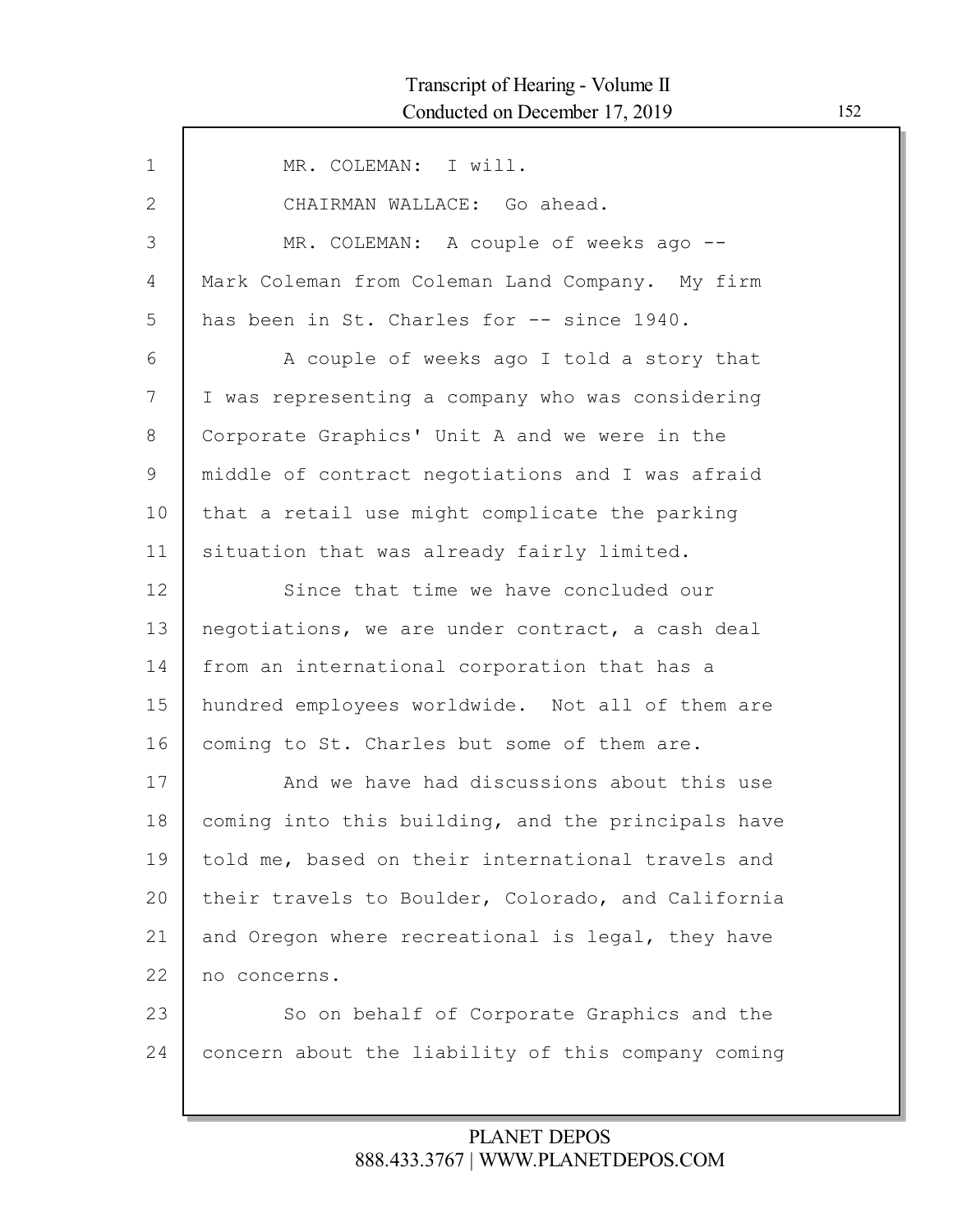| $\mathbf 1$ | into this building, we waive concerns, and we      |
|-------------|----------------------------------------------------|
| 2           | welcome the new neighbors into the building.       |
| 3           | So I want to be on record for that.                |
| 4           | Thank you.                                         |
| 5           | CHAIRMAN WALLACE: All right. Thank you.            |
| 6           | Yes, ma'am.                                        |
| 7           | MS. REILLY MURPHY: Good evening. I'm               |
| 8           | Linda Reilly Murphy from Metalloy Company.         |
| 9           | I own two units that were bought in 1998,          |
| 10          | since the building was built, and I just wanted to |
| 11          | mention that we did purchase it as a zoned         |
| 12          | industrial building. My company represents a       |
| 13          | number -- about a dozen steel companies. We also   |
| 14          | sell machine parts.                                |
| 15          | And we have trucks in weekly. We have UPS          |
| 16          | in every day delivering and then picking up. So,   |
| 17          | I mean, we're talking about the traffic flow one   |
| 18          | way to the building. You're going to have to       |
| 19          | bring trucks coming in one side, you know, on a    |
| 20          | regular basis.                                     |
| 21          | I have 10 employees. We're going to have           |
| 22          | to mark spots now to make sure we can get our      |
| 23          | parking spots, and that's something else we're     |
| 24          | going to have to do.                               |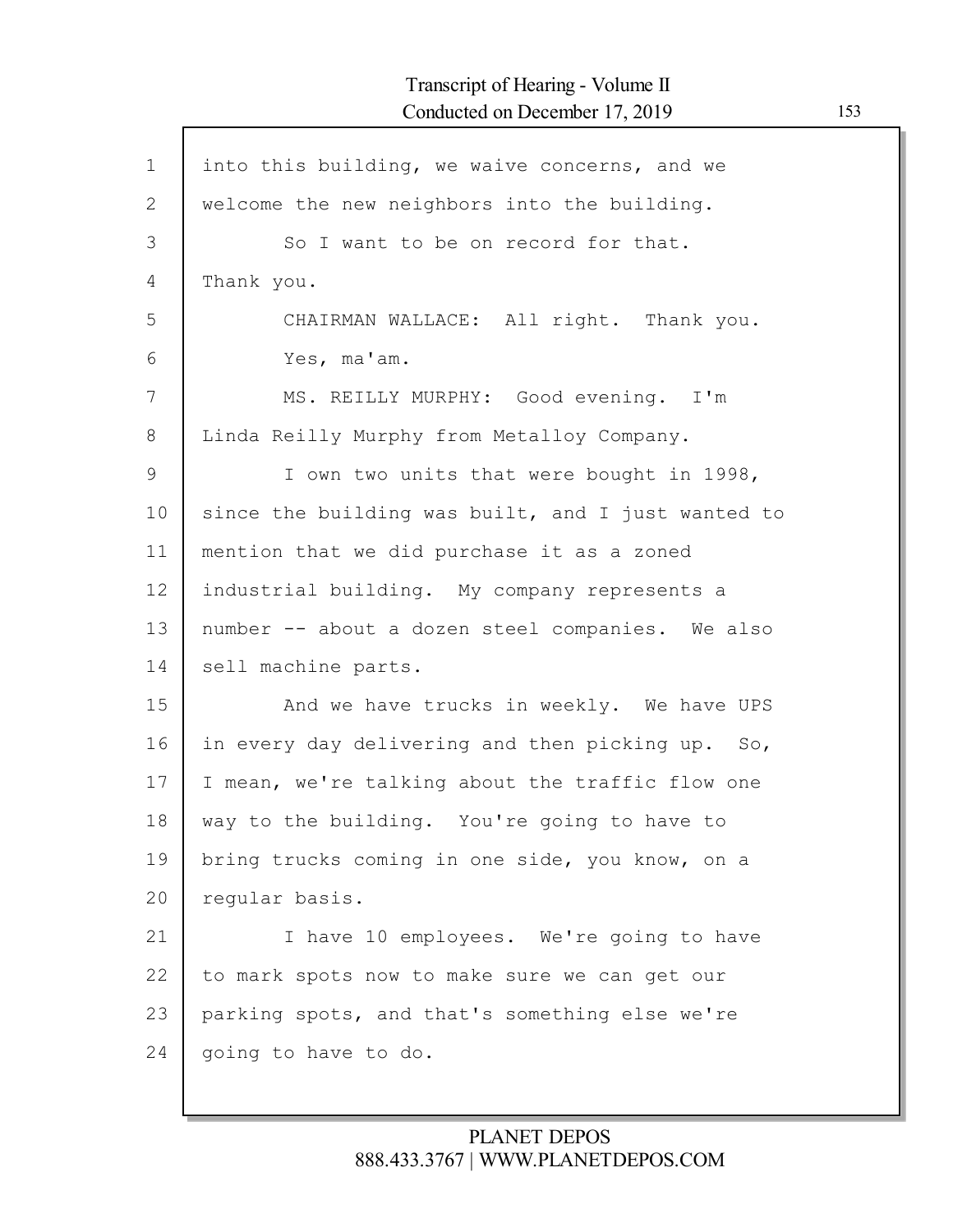Г

| $\mathbf{1}$ | There's a lot of changes that we never             |
|--------------|----------------------------------------------------|
| 2            | anticipated the first 20 years I've owned this     |
| 3            | building, which I'm also -- as Anthony pointed     |
| 4            | out, I'm the treasurer of the association.         |
| 5            | The past couple of years, we managed to            |
| 6            | put on a new roof, repainted the building. We      |
| 7            | take care of all the snow removal, resealing the   |
| 8            | parking lot. Any mechanical things like the water  |
| 9            | flow and all that are done by me and my staff,     |
| 10           | which is time-consuming, but it's because we own   |
| 11           | this property. All these units are owned by        |
| 12           | individuals who own their own companies, just      |
| 13           | about, except for maybe Verano Holdings.           |
| 14           | I think it's important to point out that           |
| 15           | because of that we want to maintain the property.  |
| 16           | We'd like to maintain it as the use that we        |
| 17           | intended it to be, and it's worked out pretty well |
| 18           | for these 21 years that I've had it.               |
| 19           | And I also wanted to address Anthony's             |
| 20           | point about the letter I wrote on behalf of        |
| 21           | Mr. Coleman's client who is looking to purchase    |
| 22           | the unit. We don't want to have -- get in the way  |
| 23           | of that purchase of a unit. It's been for sale     |
| 24           | for a number of months. He just needs to make      |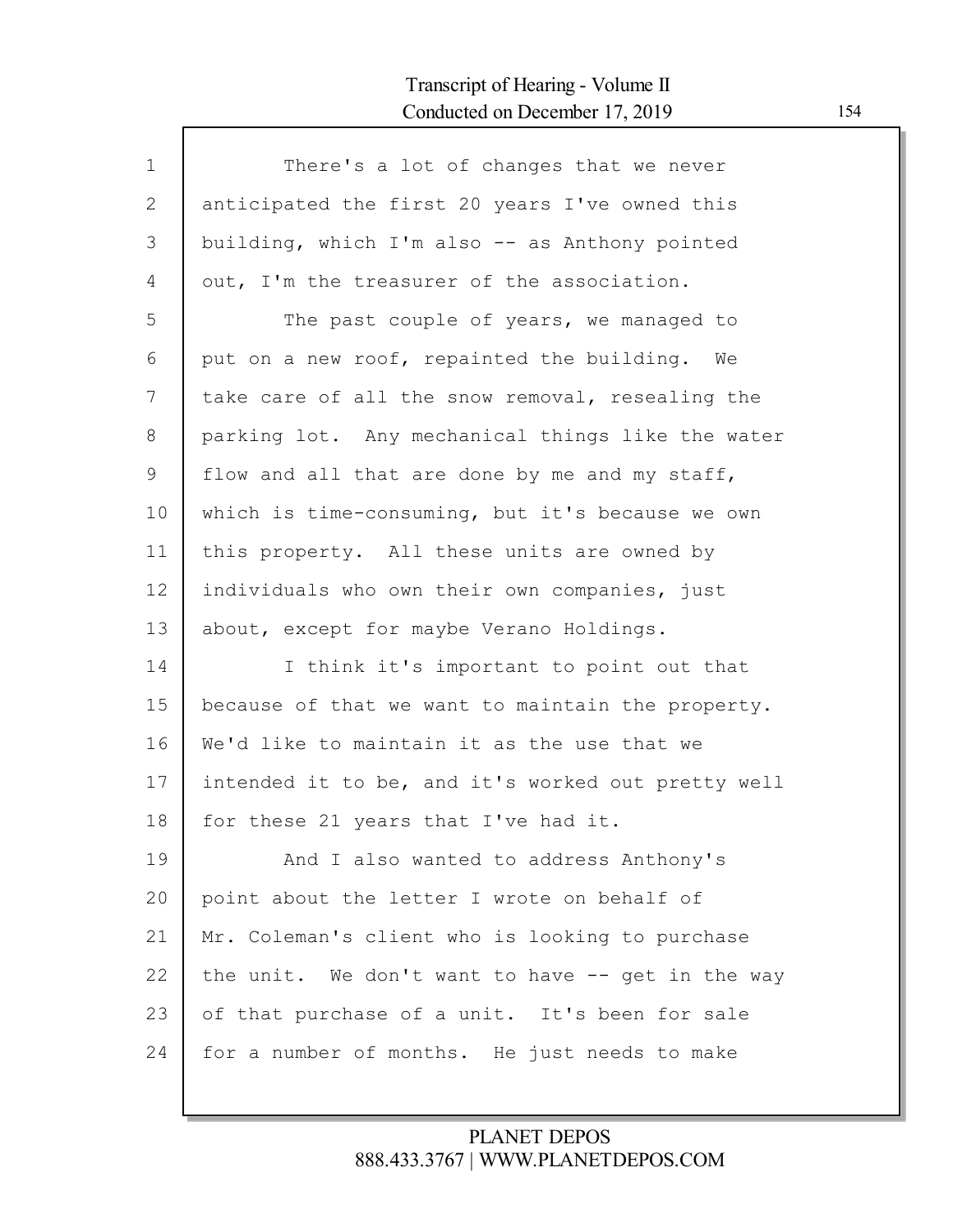| $\mathbf 1$    | sure he has parking spaces allocated. He's never   |
|----------------|----------------------------------------------------|
| $\mathbf{2}$   | going to have that many employees; he's never      |
| 3              | going to need any of those spots, which he         |
| $\overline{4}$ | attested to me.                                    |
| 5              | I just was looking for spots on his behalf         |
| 6              | at his request, and I left Anthony out of the      |
| 7              | letter because he has no spots to lend anybody.    |
| 8              | So that was the point of doing that.               |
| 9              | I had no intention of leaving you out,             |
| 10             | Anthony, or any of your staff.                     |
| 11             | So I just wanted to make sure that you             |
| 12             | heard our point. We wish Zen Leaf to be a          |
| 13             | successful business. We're just not sure that the  |
| 14             | traffic and the amount of people coming in,        |
| 15             | especially in the beginning when it's new in       |
| 16             | Illinois, can withstand it in our particular area. |
| 17             | And there's a lot of changes that we would have to |
| 18             | make to maybe make it accessible for that many     |
| 19             | people in a retail -- a full-blown retail          |
| 20             | business, not just medical.                        |
| 21             | So thank you very much for your time               |
| 22             | tonight.                                           |
| 23             | CHAIRMAN WALLACE: Thank you.                       |
| 24             | Other comments, questions?                         |
|                |                                                    |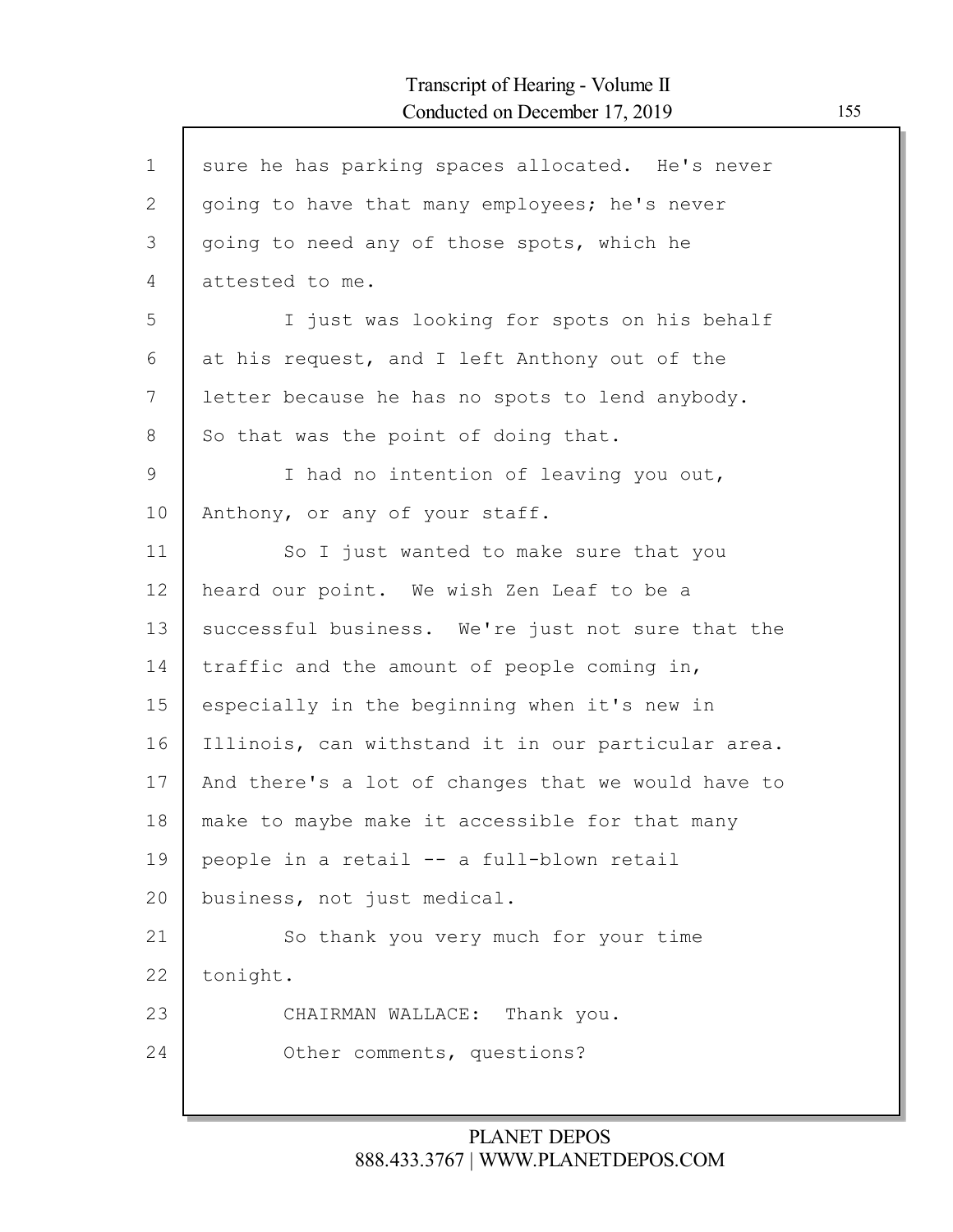| $\mathbf{1}$ | Yes, ma'am.                                        |
|--------------|----------------------------------------------------|
| $\mathbf{2}$ | MS. DE BORD: Good evening. My name is              |
| 3            | Mary Beth DeBord. My address is 3722 Illinois      |
| 4            | Avenue. My husband and I are co-owners of          |
| 5            | Potential. We own Unit G, which is in the          |
| 6            | northeast corner of the complex.                   |
| 7            | First, I'd like to thank all of you for            |
| 8            | all the time you've given us. It's -- I had no     |
| 9            | idea you gave so much time to this until I became  |
| 10           | part of this process. The last time I was here     |
| 11           | was when one of my boys was a Cub Scout. So it's   |
| 12           | been a long time since I've been in this room, and |
| 13           | I really appreciate the time and careful           |
| 14           | consideration you're giving this.                  |
| 15           | The question of allowing the variance              |
| 16           | entails a matter of perspective, as I see it.      |
| 17           | Should the Commission advocate to change the       |
| 18           | entire nature of the M-2 Districts in general and  |
| 19           | ours specifically to accommodate an emerging       |
| 20           | retail business is the question.                   |
| 21           | And in order for you to make a considered          |
| 22           | decision on that, I think you have to know what    |
| 23           | our experience is like living and working in that  |
| 24           | industrial complex.                                |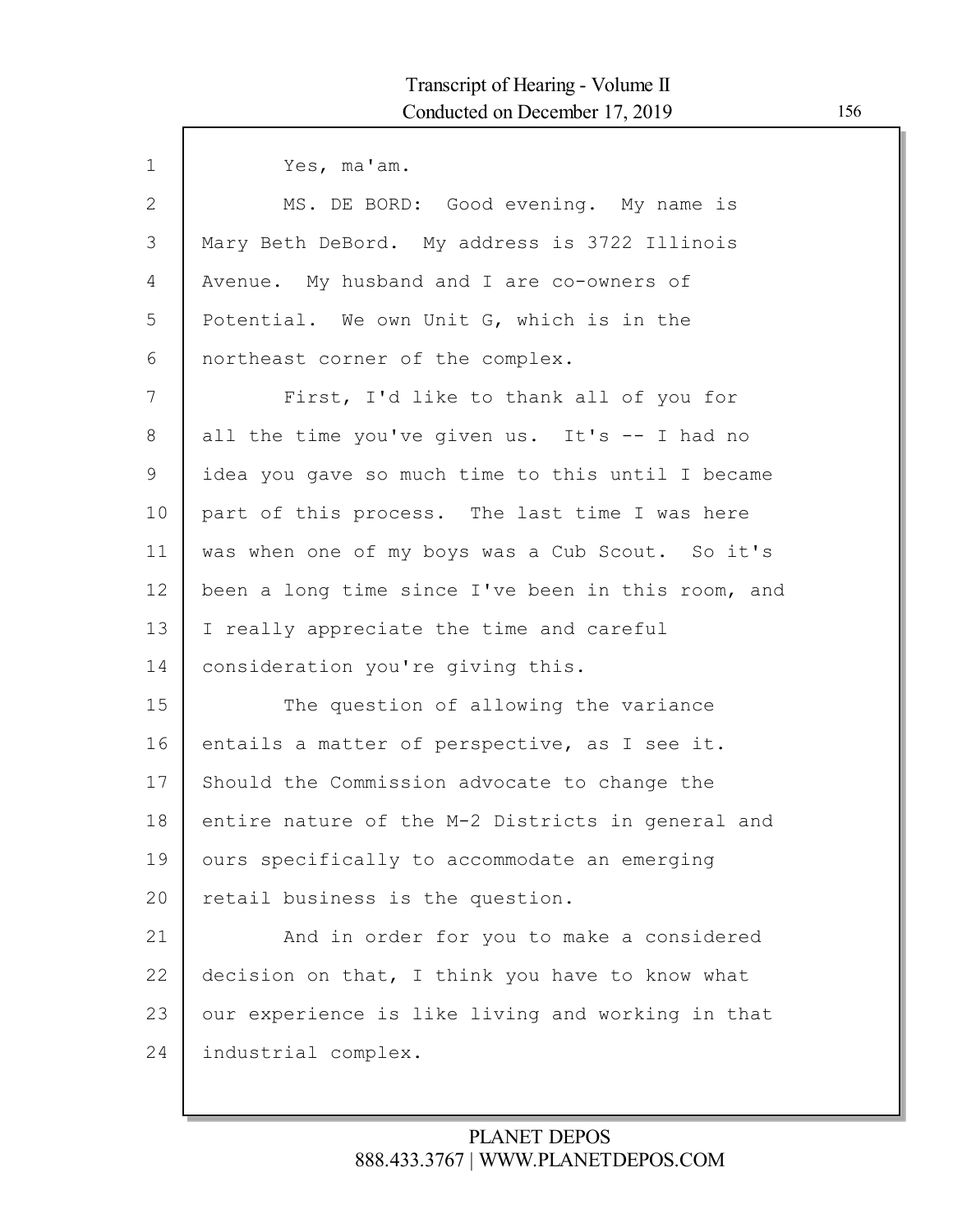Г

| $1\,$ | I believe that, based upon our experience          |
|-------|----------------------------------------------------|
| 2     | and gaps in the traffic study -- which is no fault |
| 3     | to the traffic engineer; it's just that the data's |
| 4     | not there -- that it's not a good fit and it would |
| 5     | be completely inappropriate to allow the           |
| 6     | recreational sale of marijuana in our industrial   |
| 7     | complex.                                           |
| 8     | The City's land use plan provides that             |
| 9     | areas designated for industrial/business park are  |
| 10    | intended to accommodate a variety of businesses    |
| 11    | and uses such as light assembly, storage and       |
| 12    | distribution, research, and tech industries and    |
| 13    | office building, but none of the uses are for      |
| 14    | general retail of the nature proposed by the       |
| 15    | Applicant. They just simply aren't.                |
| 16    | The biggest reason for this is they are            |
| 17    | simply not designed for the traffic, parking,      |
| 18    | security issues which affect general retail        |
| 19    | operations.                                        |
| 20    | If I shop at the outdoor mall which is             |
| 21    | just to the west of our complex and I park and go  |
| 22    | into TJ Maxx and then I leave my car there and     |
| 23    | I go down to World Market and then I go next to    |
| 24    | Ulta and then I go all the way to the end to       |
|       |                                                    |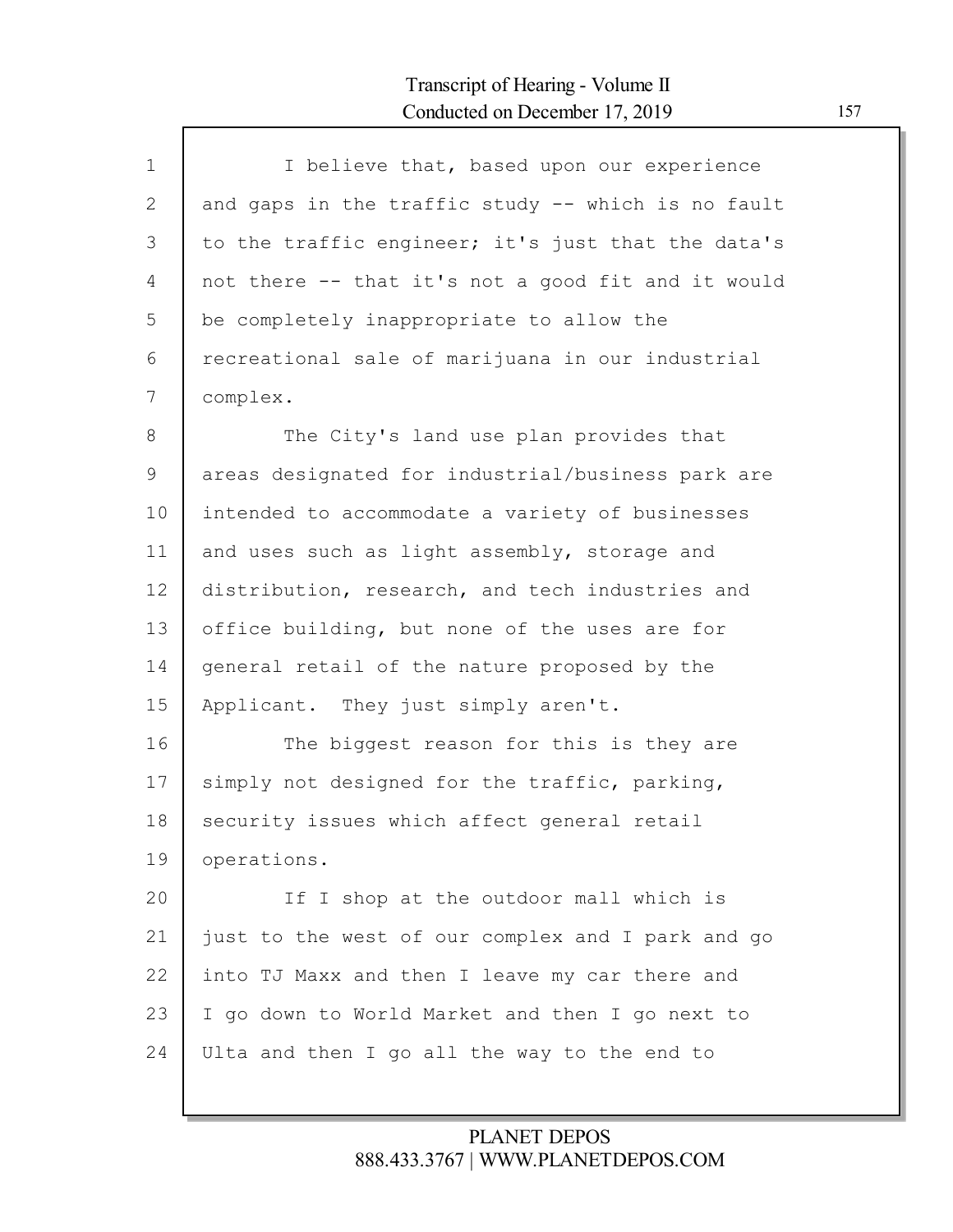| $\mathbf 1$ | Stein Mart, nobody's going to object if I leave my |
|-------------|----------------------------------------------------|
| 2           | car at TJ Maxx. Why is that? Because it's set up   |
| 3           | for that.                                          |
| 4           | Why is it set up for that? Well, one of            |
| 5           | the reasons is that retail wants cross traffic.    |
| 6           | That's why they're there, location, location,      |
| 7           | location. They encourage that type of cross        |
| 8           | traffic so that those retail operations can make   |
| $\mathsf 9$ | money.                                             |
| 10          | That's not what we have in the complex we          |
| 11          | have right now. We have allotted parking spaces,   |
| 12          | and we've actually had litigation about it, which  |
| 13          | I read into the record last time we were here.     |
| 14          | There's visibility at that retail                  |
| 15          | location. There's lighting and security            |
| 16          | measures that are -- measures that are tailored to |
| 17          | the general retail climate. And as a customer at   |
| 18          | any of those stores, I feel relatively safe        |
| 19          | because I know that the security measures are in   |
| 20          | place.                                             |
| 21          | It's simply not the case in the M-2 District.      |
| 22          | In fact, the relevant industrial businesses' goal  |
| 23          | is to preserve the entirety of the industrial park |
| 24          | by preventing the encroachment of businesses that  |
|             |                                                    |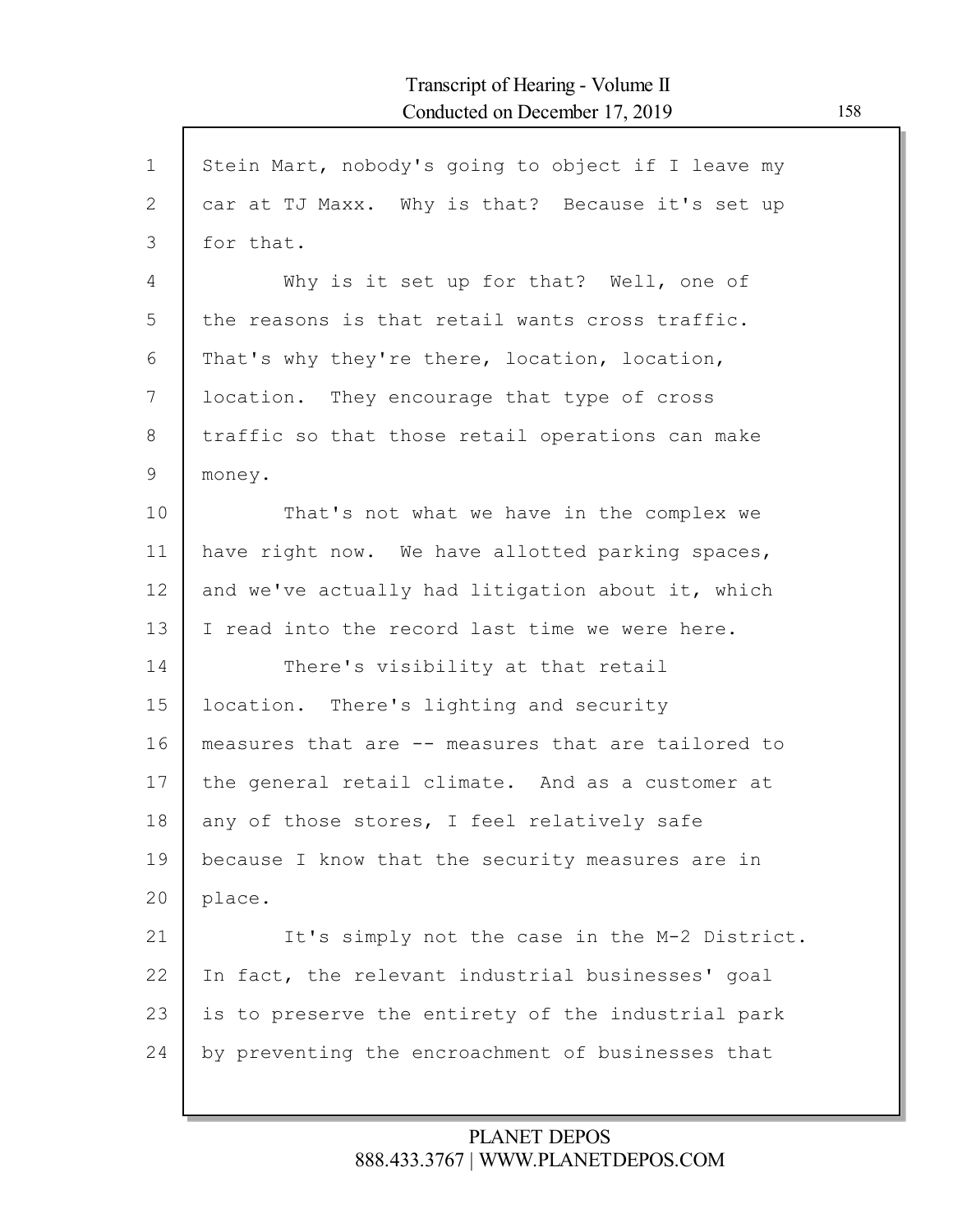| $\mathbf 1$  | can impact the long-term viability of industrial   |
|--------------|----------------------------------------------------|
| $\mathbf{2}$ | areas.                                             |
| 3            | The landscaping and berming that are there         |
| 4            | are made to protect it from the outside. And to    |
| 5            | your point, it makes it a little creepy sometimes. |
| 6            | Right?                                             |
| 7            | But it's there so that it can maintain             |
| 8            | privacy and not detract from neighboring           |
| 9            | residential areas. I'm reading this and            |
| 10           | paraphrasing it out of the City's land use plan,   |
| 11           | so I'm not making this up.                         |
| 12           | That alone is a deterrent to adding a              |
| 13           | retail operation, because these areas are not      |
| 14           | highly visible, which adds to security concerns,   |
| 15           | and industrial parks do not typically have         |
| 16           | security cameras, proper outdoor lighting, open    |
| 17           | parking lots to accommodate the high traffic, or   |
| 18           | wide curb cuts in the driveways to accommodate     |
| 19           | high traffic.                                      |
| 20           | In addition, this special use asks for             |
| 21           | targeted zoning, in that it applies to one class   |
| 22           | of industry with two locations in St. Charles, one |
| 23           | on each side of the river. So St. Charles would    |
| 24           | be amending the Zoning Ordinance to accommodate    |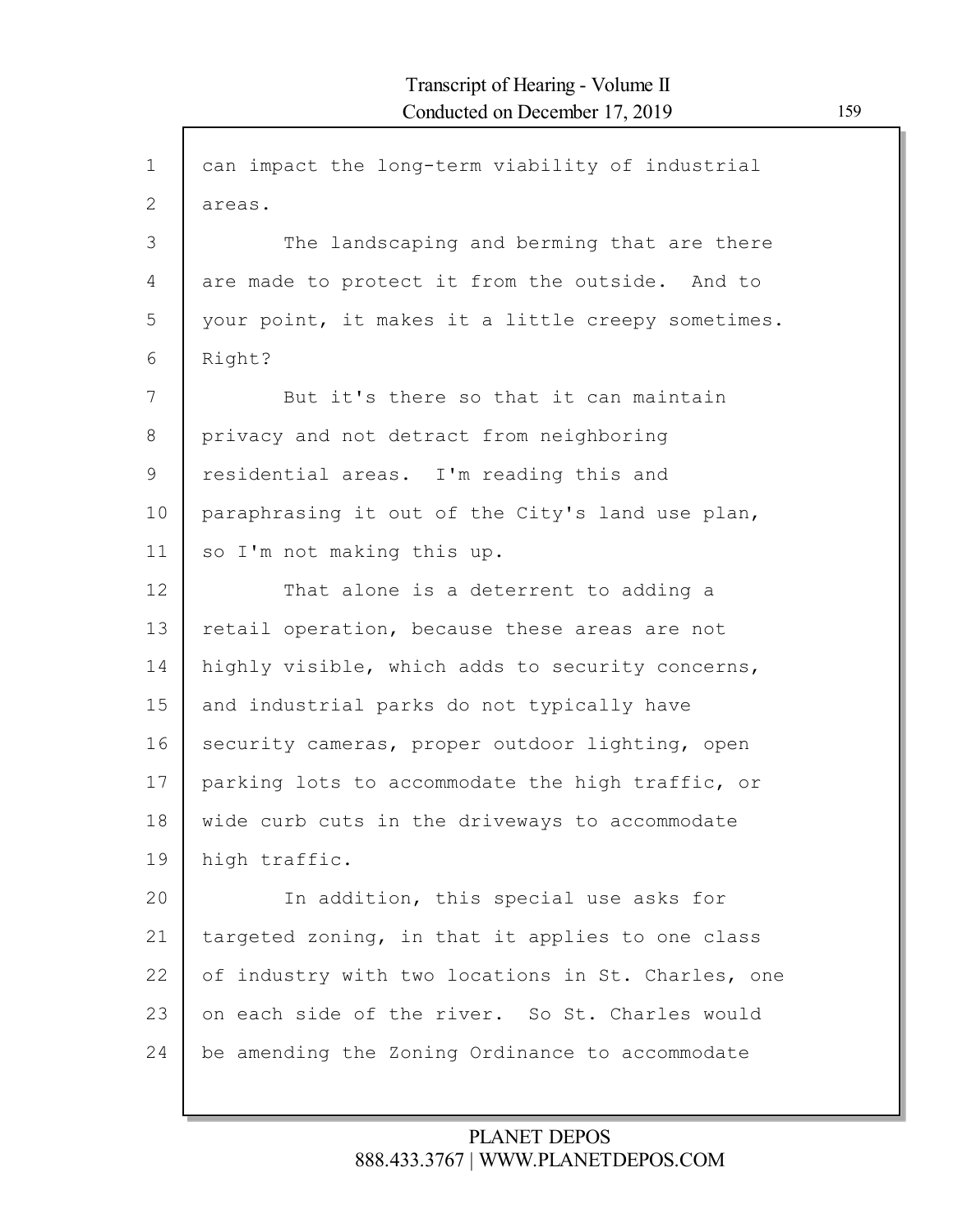$\mathsf{l}$ 

| $\mathbf 1$  | only two businesses.                              |
|--------------|---------------------------------------------------|
| $\mathbf{2}$ | In the traffic study that was completed by        |
| 3            | Zen Leaf, there was absolutely no provision for   |
| 4            | stacking. So I ask you, where do all the cars go  |
| 5            | when all the spaces are used?                     |
| 6            | I'd like to -- if I have it with me.              |
| 7            | I'd like to just share a diagram real             |
| 8            | quickly just to illustrate what I think is going  |
| 9            | to happen, based upon me working there and owning |
| 10           | a business for the last six years. You can also   |
| 11           | look up there, and I can kind of guide you        |
| 12           | through, but it's easier to look at this diagram  |
| 13           | because of the shading.                           |
| 14           | So if you look at the diagram, and in the         |
| 15           | middle, there's a black line around our office    |
| 16           | park. And then you look directly to the north,    |
| 17           | and you see a blue line with an office park       |
| 18           | encroaching from the east, and then you see red   |
| 19           | lines, shaded areas, with commercial.             |
| 20           | As I told you, our unit's Unit G. Behind          |
| 21           | us are our allotted parking spaces, and then      |
| 22           | directly behind that is a grassy berm.            |
| 23           | Right behind that is parking for the              |
| 24           | office park directly in that little blue-shaded   |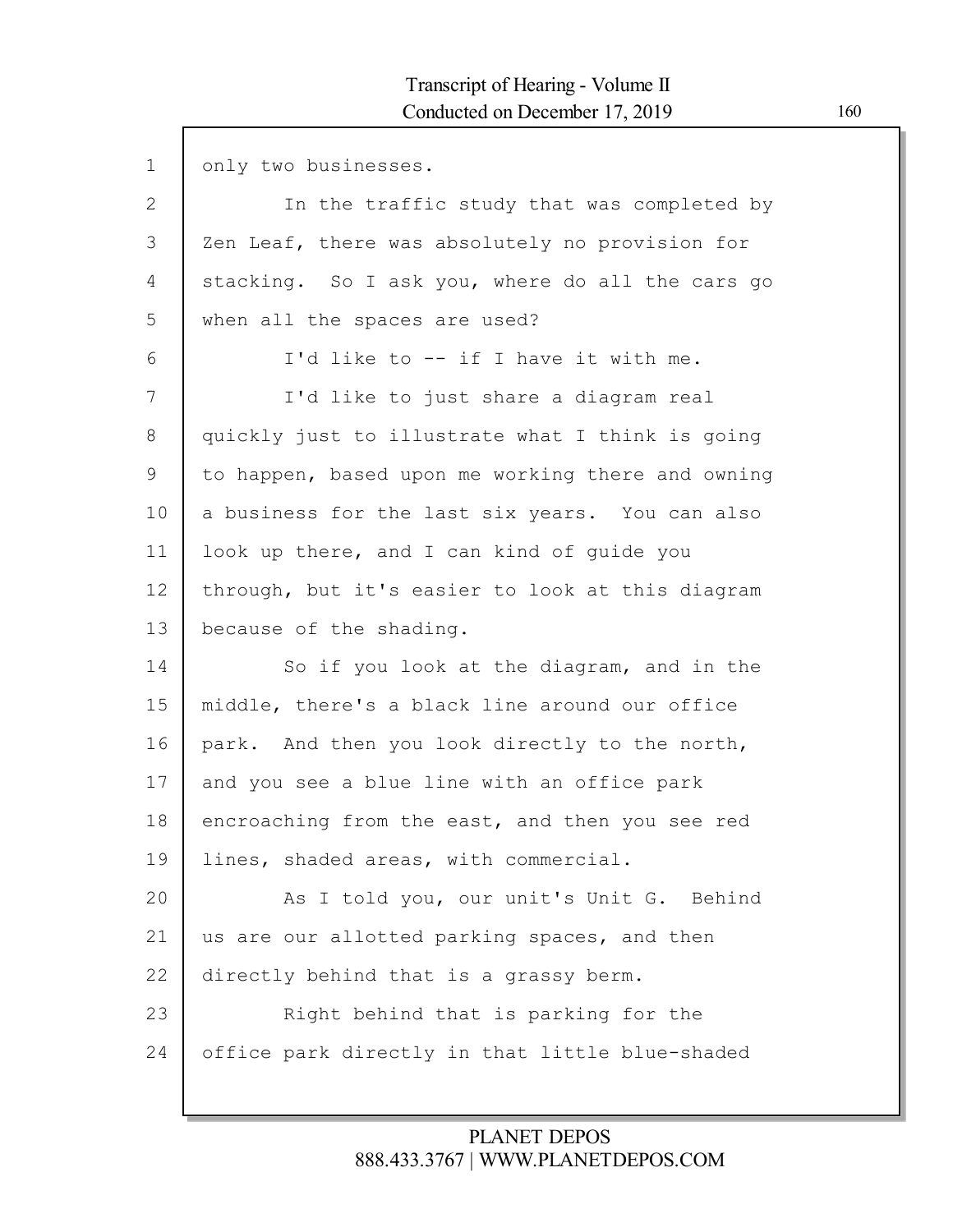| $\mathbf{1}$ | area, and then to the left or to the west there's  |
|--------------|----------------------------------------------------|
| $\mathbf{2}$ | additional parking for that commercial complex.    |
| 3            | That's where I believe the St. Charles Chamber of  |
| 4            | Commerce has its current location.                 |
| 5            | None of those parking spots are used right         |
| 6            | now. Ever. But I think what's going to happen is   |
| 7            | there's going to be such a demand on our little    |
| 8            | industrial complex that people are going to park   |
| 9            | there. And what are they going to do? They're      |
| 10           | going to walk behind our units, and you're going   |
| 11           | to have all of this pedestrian traffic walking     |
| 12           | down to Zen Leaf and buying and then walking back  |
| 13           | to their cars. Again, we're not set up for         |
| 14           | retail.                                            |
| 15           | Linda's already shared with you all of the         |
| 16           | hard work -- which is amazing -- that she's put in |
| 17           | to running the association and all the             |
| 18           | improvements that she's made, and it's no surprise |
| 19           | to me that any business would be attracted to our  |
| 20           | industrial unit because we have a new roof, we     |
| 21           | have improved the parking lot, it's all painted.   |
| 22           | She's just done an amazing job.                    |
| 23           | Now, as it regards Zen Leaf and the                |
| 24           | traffic they have had to date, we have noticed an  |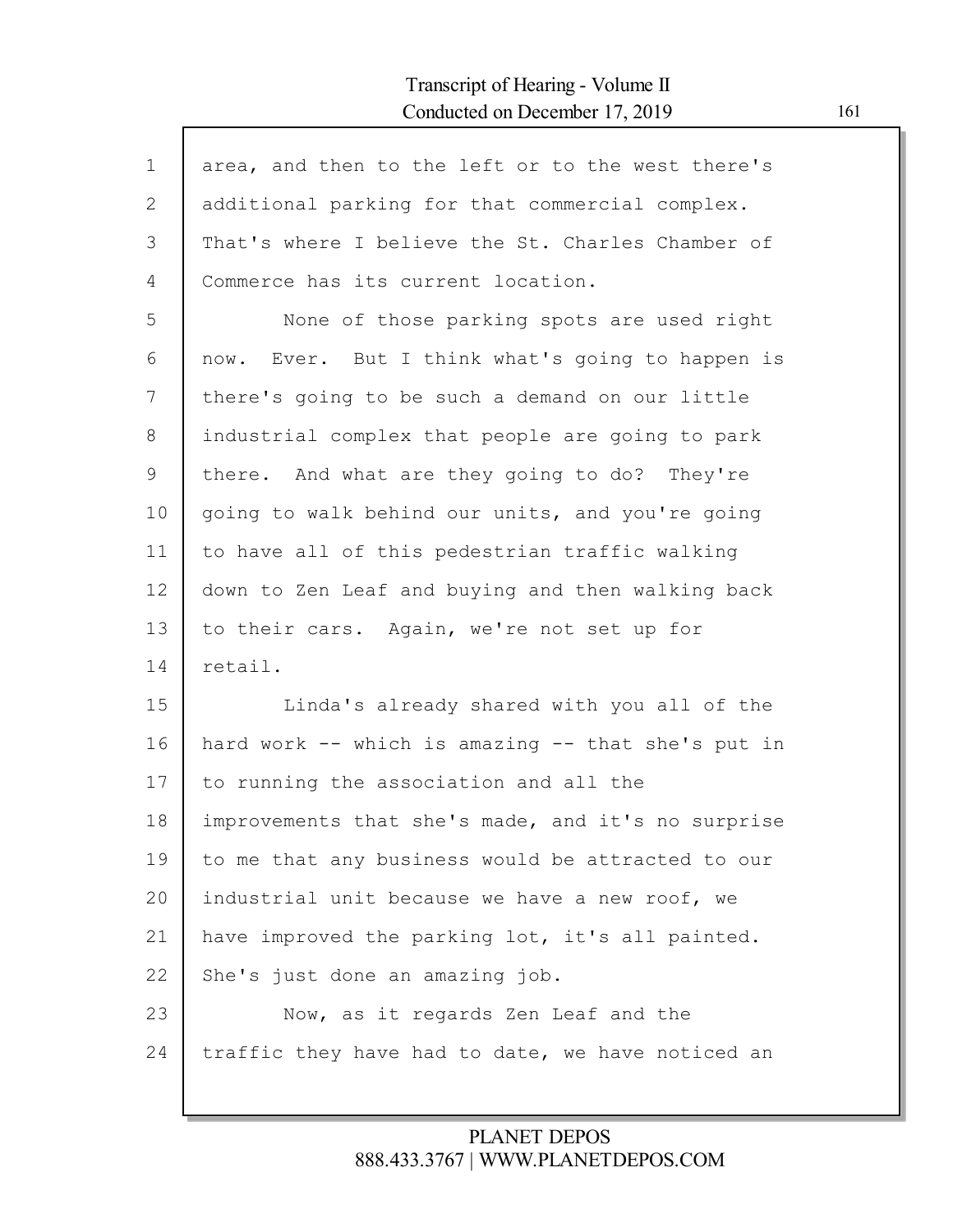| $\mathbf{1}$ | increase in the customer traffic. We have noticed  |
|--------------|----------------------------------------------------|
| 2            | use of other unit owners' parking spaces. We have  |
| 3            | noticed damage to retaining walls across from      |
| 4            | Zen Leaf's location.                               |
| 5            | Do I know that their customers did it?             |
| 6            | Absolutely not. Do I suspect that it was as a      |
| 7            | result of that? Yes, because of where it's         |
| 8            | located.                                           |
| $\mathsf 9$  | We've noticed an increased use of the              |
| 10           | western driveway, an increased ingress and egress  |
| 11           | of parking spaces near Illinois Avenue,            |
| 12           | necessitating at least me and our employees to use |
| 13           | the east driveway to avoid traffic.                |
| 14           | We are concerned that the increased amount         |
| 15           | of traffic will lead to traffic jams, more damage  |
| 16           | to retaining walls, difficulty to receive          |
| 17           | deliveries. In fact, our UPS driver has already    |
| 18           | complained to us that when he goes through there   |
| 19           | now he lays on his horn because he doesn't want    |
| 20           | anybody backing into him.                          |
| 21           | And this will impede our ability to                |
| 22           | operate, especially those of us in the northern    |
| 23           | portion of our building, because we're landlocked. |
| 24           | So the only way we can get back there is to go     |
|              |                                                    |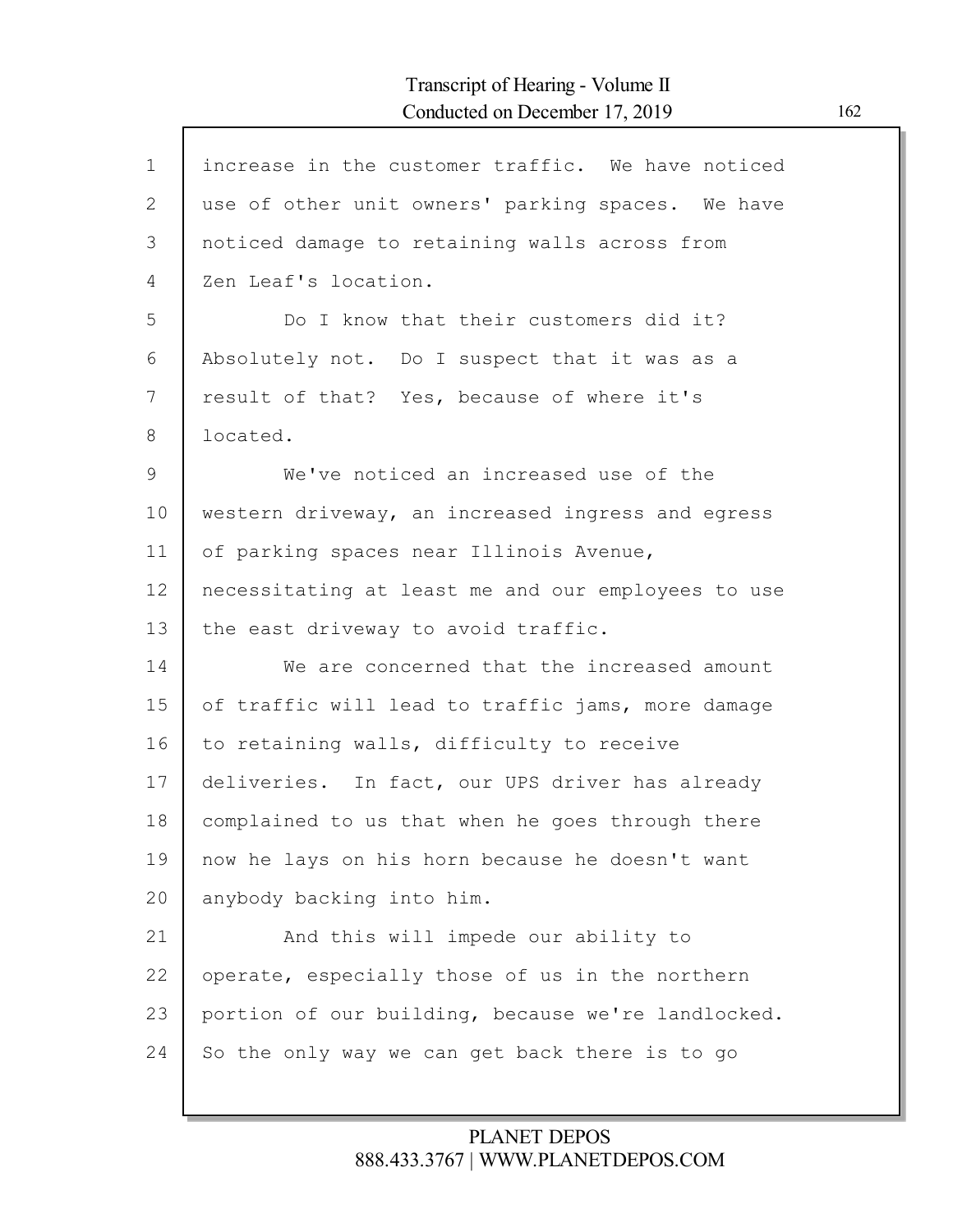$\mathsf{l}$ 

| $\mathbf 1$  | through a parking jam off of that area or to go on |
|--------------|----------------------------------------------------|
| $\mathbf{2}$ | the other driveway, which is always $-$ is also    |
| 3            | possibly going to be impeded because of the        |
| 4            | increased traffic.                                 |
| 5            | I'd like to also offer that I believe the          |
| 6            | basic premise that is supporting some of the data  |
| 7            | in the traffic study and the evidence that         |
| 8            | Zen Leaf has presented is that the recreational    |
| 9            | customer will be in the store for five minutes, an |
| 10           | average of five minutes. Zen Leaf's also shared    |
| 11           | with us that its largest demographic is 40- to     |
| 12           | 60-year-old women.                                 |
|              |                                                    |
| 13           | I'm a recent graduate of that group.               |
| 14           | I can testify that I have never, in my 61 years on |
| 15           | the planet, gone into a retail store, completed a  |
| 16           | purchase, and come back out in five minutes.       |
| 17           | I can't even go to Walmart and get a pickup of     |
| 18           | groceries that I preordered in five minutes.       |
| 19           | I don't think any of us has ever done that.        |
| 20           | Realistically, shoppers will want to view          |
| 21           | options and browse, especially new products with   |
| 22           | any product -- with many product offerings.        |
| 23           | This isn't only my common sense. I'm               |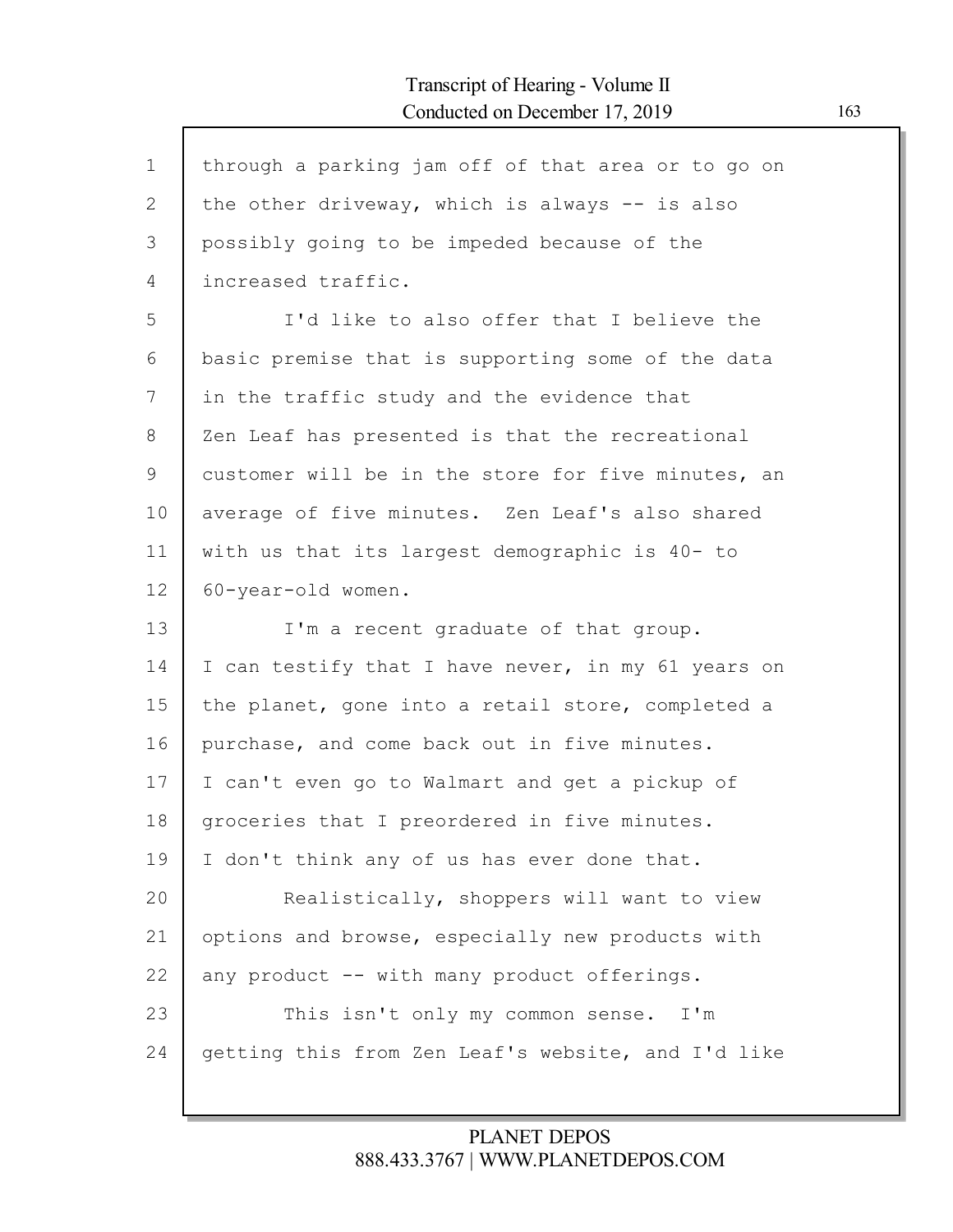Г

| $\mathbf 1$ | to share what is on their website with you.        |
|-------------|----------------------------------------------------|
| 2           | "What to Expect on Your First Visit." It           |
| 3           | likens your shopping experience to being a kid in  |
| 4           | a candy store. It explains that there are          |
| 5           | different types of cannabis that accomplish        |
| 6           | different objectives, anti-inflammatory,           |
| 7           | antibacterial, relaxation, promoting sleep,        |
| 8           | improving energy, improving mood, antinausea, pain |
| $\mathsf 9$ | relief, reduction and dependence on more           |
| 10          | debilitating drugs like heroin. There are three    |
| 11          | different strains of cannabis that are used to     |
| 12          | achieve these desired objectives.                  |
| 13          | In addition to --                                  |
| 14          | VICE CHAIRMAN KESSLER: Excuse me.                  |
| 15          | Excuse me.                                         |
| 16          | I don't think -- we have that. I don't             |
| 17          | think you need to read that into the record. That  |
| 18          | has nothing to do with our application on this.    |
| 19          | MS. DE BORD: Okay. Let me shorten it up.           |
| 20          | This is no slam on cannabis use.                   |
| 21          | My point is that doing the math with three         |
| 22          | different strains of cannabis, four methods of     |
| 23          | ingestion, coupled with 12 different --            |
| 24          | VICE CHAIRMAN KESSLER: That has                    |
|             |                                                    |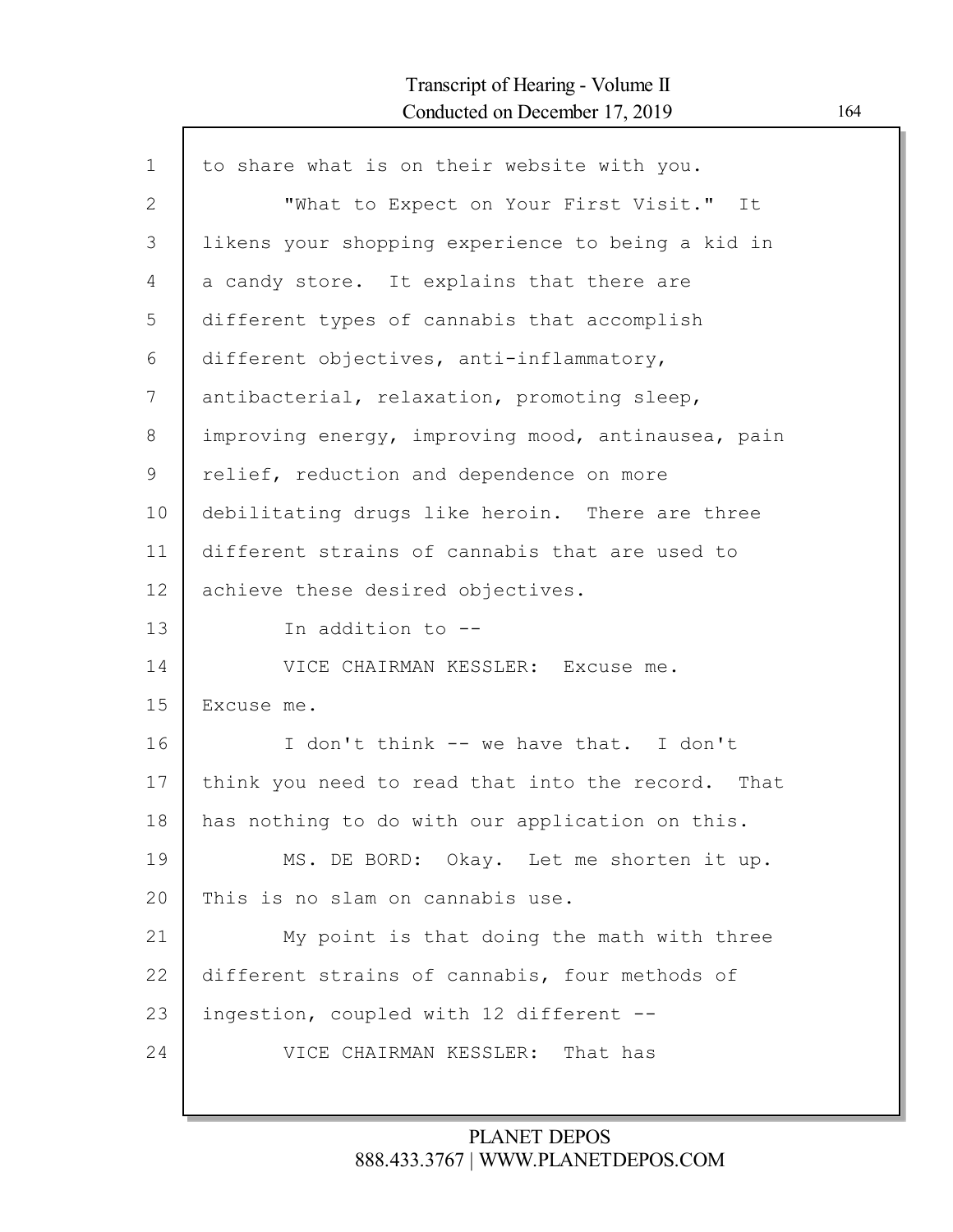| $\mathbf 1$  | absolutely nothing to do with the application in   |
|--------------|----------------------------------------------------|
| $\mathbf{2}$ | front of us. Could you please move on?             |
| 3            | MS. DE BORD: All this points to the fact           |
| 4            | that there are a lot of product options out there. |
| 5            | And so when you go to the store, it's going to     |
| 6            | take you way more than five minutes to explore.    |
| 7            | That's the point I'm getting to.                   |
| 8            | VICE CHAIRMAN KESSLER: You've made your            |
| 9            | point.                                             |
| 10           | Thank you.                                         |
| 11           | MS. DE BORD: Okay.                                 |
| 12           | I would also add that as for the                   |
| 13           | congestion on neighboring sites to our site, we    |
| 14           | see a high likelihood of parking on the hotel      |
| 15           | parking lot and St. Charles Chamber parking lots   |
| 16           | to the north of us, parking on neighboring         |
| 17           | properties to our east and west and walking        |
| 18           | through our parking lot to Zen Leaf and travel     |
| 19           | through an alley alongside TJ Maxx to access Kirk  |
| 20           | and North Avenues so that you -- I believe that    |
| 21           | there is going to be travel implications to the    |
| 22           | retail operations to our west to avoid traffic     |
| 23           | jams, as well, and then travel onto 37th Street to |
| 24           | access the light on Ohio and Kirk in order to make |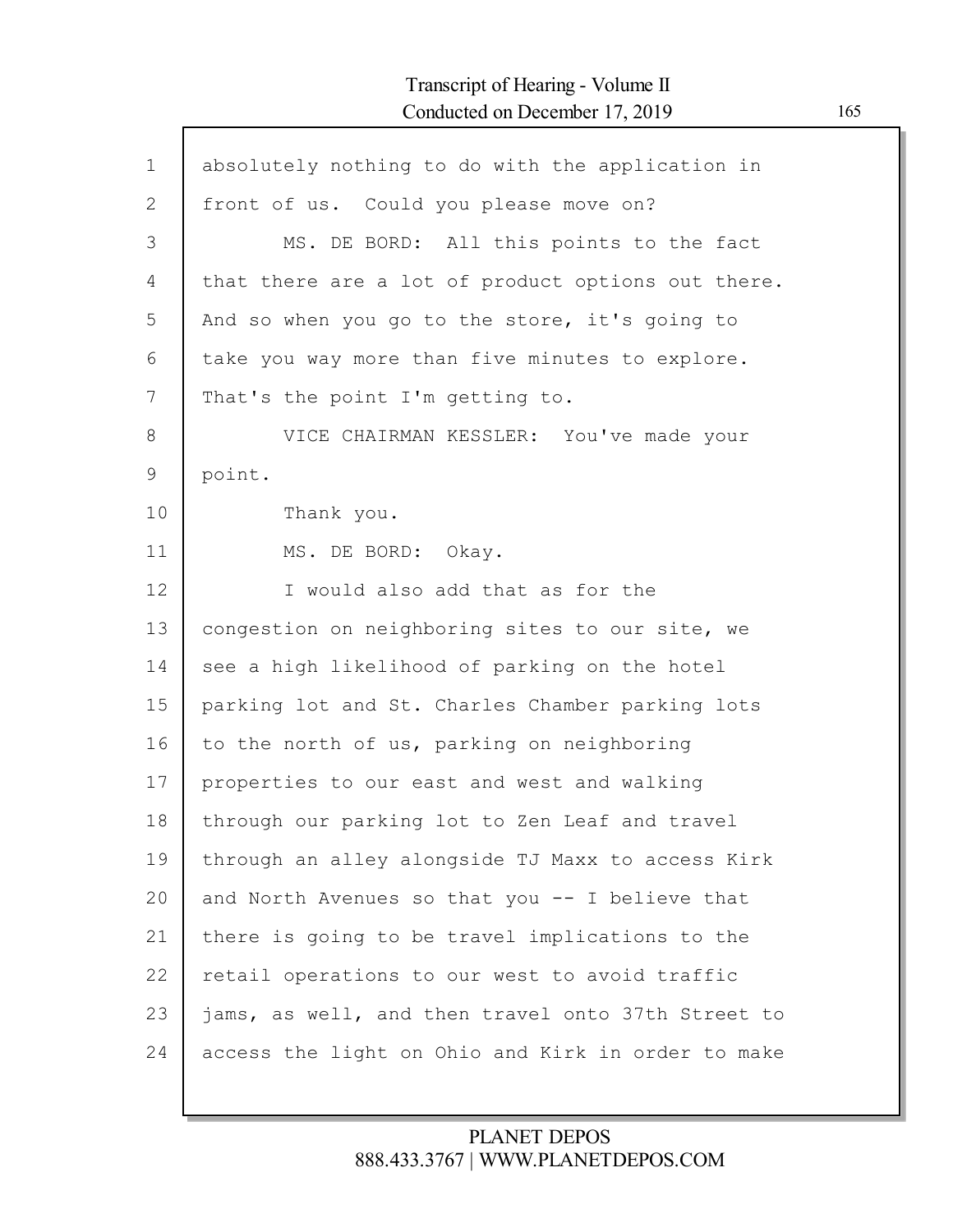| $\mathbf 1$ | a left turn traveling southbound. I think all of  |
|-------------|---------------------------------------------------|
| 2           | those are going to be implicated in terms of      |
| 3           | traffic jam congestion.                           |
| 4           | And, finally, I'd like to address                 |
| 5           | security. Last time we were here, Zen Leaf had    |
| 6           | its security company, Silver Star.                |
| 7           | I have the utmost respect for the Silver          |
| 8           | Star. It stands for a high honor in the military, |
| 9           | and I have the utmost respect for the training    |
| 10          | that any military person goes through. I'm not    |
| 11          | questioning any of that.                          |
| 12          | My questioning is, why the need for that          |
| 13          | level of security?                                |
| 14          | The statute indicates that the level of           |
| 15          | security is because of what's stored in the store |
| 16          | itself, cannabis and cash. All of this makes me   |
| 17          | very nervous as to the potential for crime and    |
| 18          | theft in my industrial complex.                   |
| 19          | What does this mean for our businesses?           |
| 20          | As a human resource manager, the training I give  |
| 21          | our employees for active shooter drills becomes a |
| 22          | reality. We'll need to take more security         |
| 23          | precautions, lock our doors, inhibit our client   |
| 24          | traffic. We've already talked about increased     |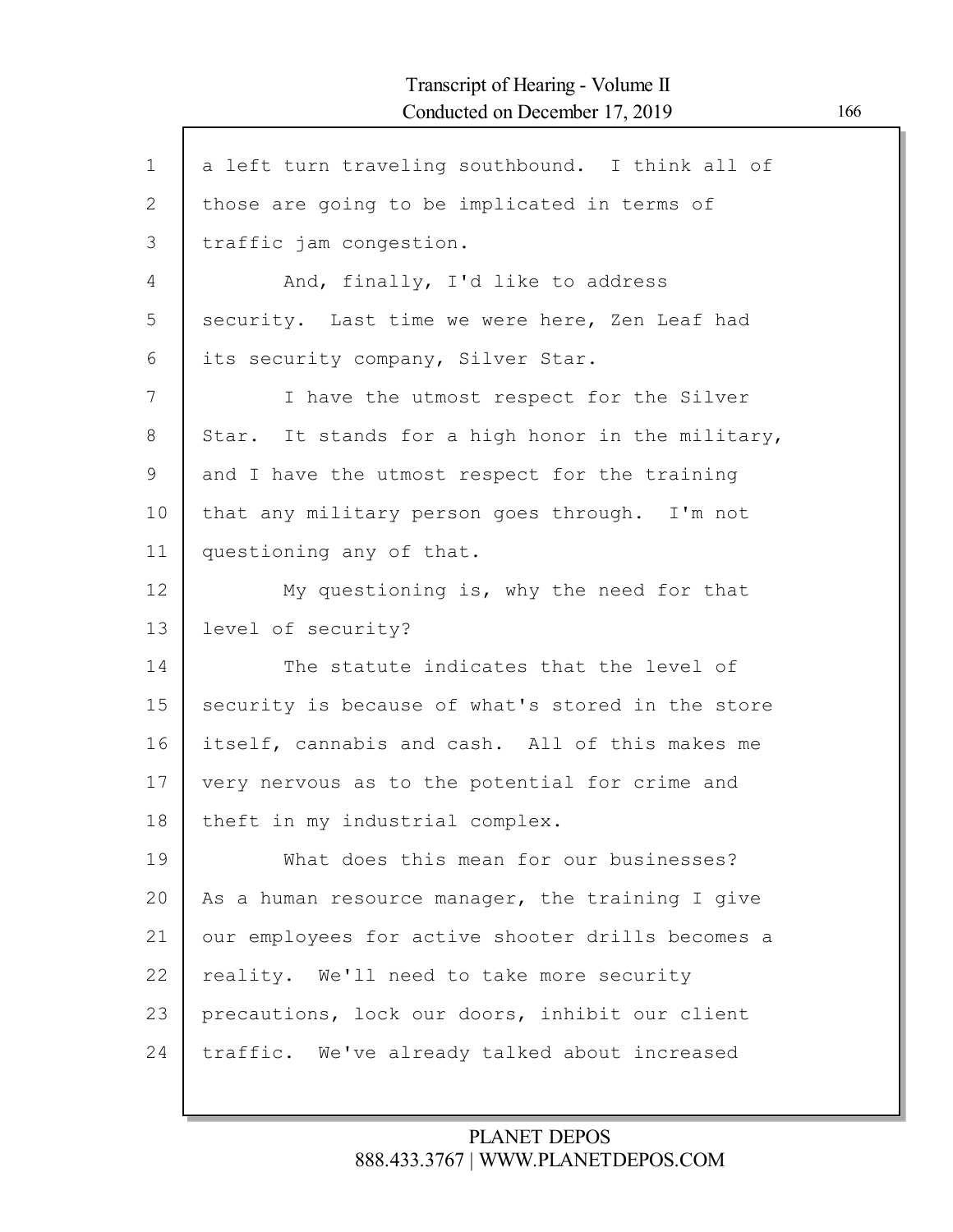| $\mathbf 1$  | lighting and other security precautions like      |
|--------------|---------------------------------------------------|
| $\mathbf{2}$ | security cameras.                                 |
| 3            | I realize that we are living in an age of         |
| 4            | increased anxiety. It's difficult for adults,     |
| 5            | very worrisome for children. Speaking as a        |
| 6            | citizen, I have large and weighty concerns about  |
| 7            | granting this variance at St. Charles Commons.    |
| 8            | In 2011 St. Charles was recognized by             |
| 9            | Family Circle magazine as one of the 10 best      |
| 10           | communities to raise a family in the              |
| 11           | United States. We won this award in large part    |
| 12           | because of the philanthropic efforts of our       |
| 13           | community, namely the Kick-A-Thon, a fund-raiser  |
| 14           | organized and run by the North and East           |
| 15           | High School dance teams, the very dance teams     |
| 16           | talking to by Beth Fowler in her studio two doors |
| 17           | down from Zen Leaf.                               |
| 18           | In giving the award Family Circle stated          |
| 19           | "Every September" --                              |
| 20           | CHAIRMAN WALLACE: Let me -- let me                |
| 21           | interrupt you. I'm sorry. We -- let's move on to  |
| 22           | what has to do with findings of fact here.        |
| 23           | MS. DE BORD: All right. I'll just end it.         |
| 24           | I think it's our responsibility to protect        |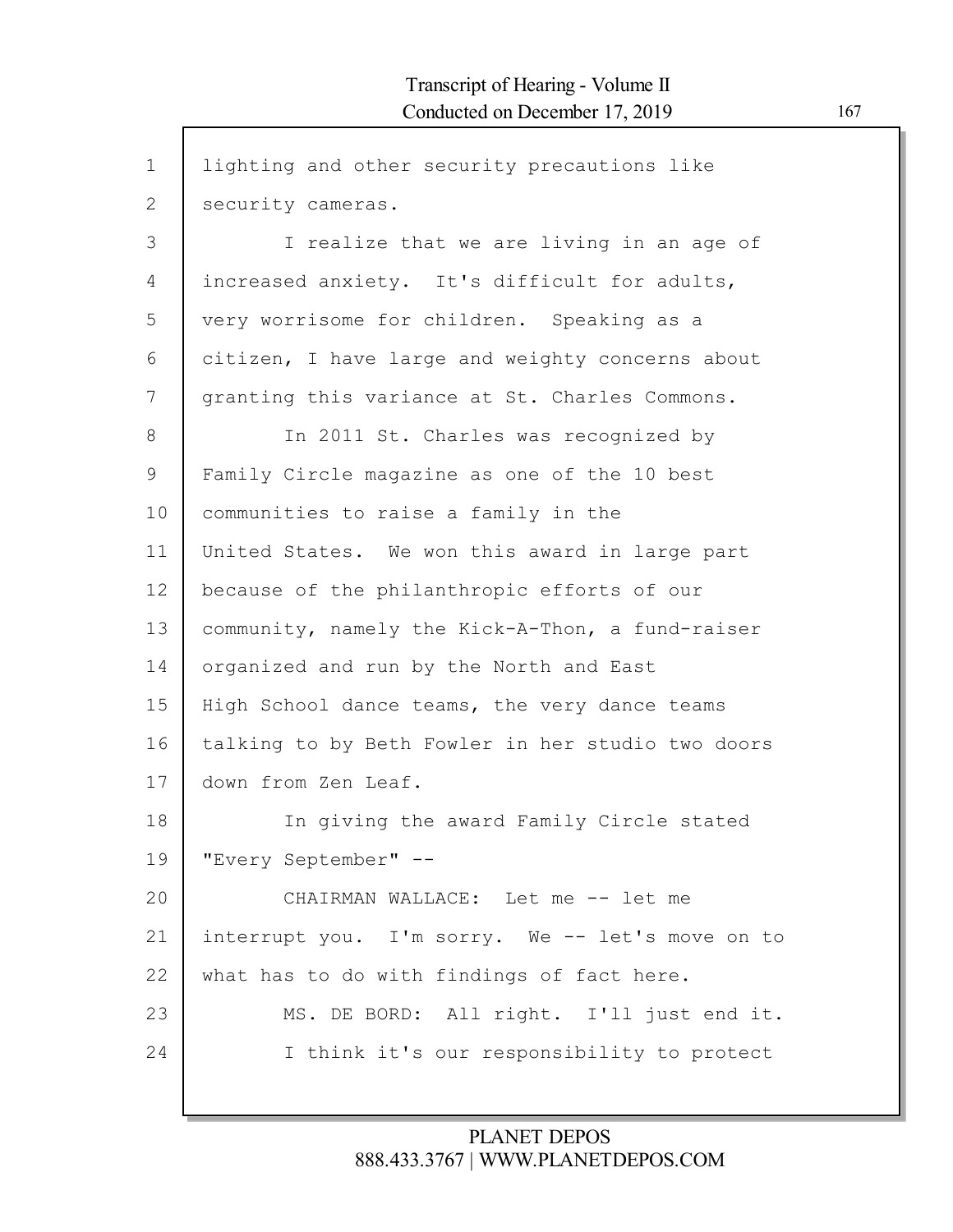Г

| $\mathbf{1}$ | this vulnerable part of our community. They don't  |
|--------------|----------------------------------------------------|
| 2            | have a voice or a vote. And I respectfully submit  |
| 3            | that to allow the special use application at       |
| 4            | St. Charles Commons is a bad public policy choice. |
| 5            | Thank you.                                         |
| 6            | CHAIRMAN WALLACE: All right.                       |
| 7            | MEMBER PRETZ: Todd, I have a question for          |
| 8            | Mr. Coleman.                                       |
| 9            | CHAIRMAN WALLACE: Yes.                             |
| 10           | MEMBER PRETZ: And I'm not sure if he's             |
| 11           | going to be here -- you know, how long he's going  |
| 12           | to be here. I was wondering if I could ask him.    |
| 13           | CHAIRMAN WALLACE: Sure.                            |
| 14           | VICE CHAIRMAN KESSLER: All right.                  |
| 15           | CHAIRMAN WALLACE: Mr. Coleman.                     |
| 16           | Go ahead.                                          |
| 17           | MR. COLEMAN: Yes, sir.                             |
| 18           | MEMBER PRETZ: My question to you was, in           |
| 19           | reference to Unit A, it was stated that, based     |
| 20           | upon the type of business that was going to be     |
| 21           | coming in, they needed 35 parking spaces and       |
| 22           | they're allocated 19.                              |
| 23           | And since you're intimate to the deal and          |
| 24           | understanding of their business, the 19 existing   |
|              |                                                    |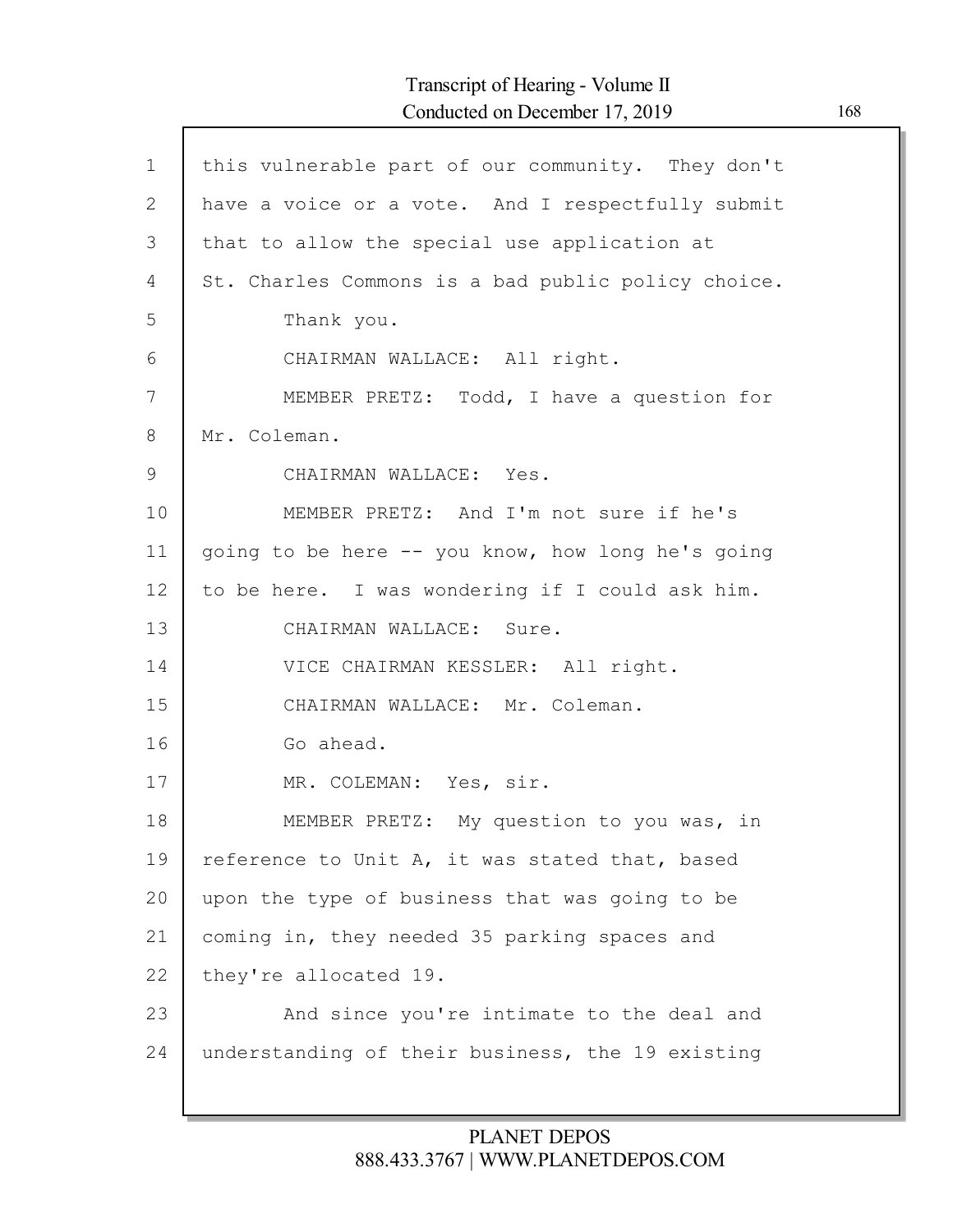$\Gamma$ 

| $\mathbf{1}$ | spaces, are they truly necessary for that new      |
|--------------|----------------------------------------------------|
| $\mathbf{2}$ | business that is coming in?                        |
| 3            | Because it -- I would think that there             |
| 4            | would be a concern in there with you representing  |
| 5            | and, also, you know, trying to close your deal     |
| 6            | that if -- relative to the parking scenario.       |
| 7            | Outside of Zen Leaf even being in the Commons.     |
| 8            | MR. COLEMAN: I think -- as TAAG Genetics           |
| 9            | fully moves into the property, I don't think that  |
| 10           | they will ever need $19$ --                        |
| 11           | MEMBER PRETZ: Okay. Thank you.                     |
| 12           | MR. COLEMAN: -- in their configuration.            |
| 13           | I think the increased parking requirement          |
| 14           | is due to the classification of their use by the   |
| 15           | City, which aligns it more closely with offices,   |
| 16           | which is four per thousand, I recall. But I don't  |
| 17           | think their use will ever approach that.           |
| 18           | MEMBER PRETZ: Okay. Thank you.                     |
| 19           | Thank you.                                         |
| 20           | CHAIRMAN WALLACE: Yes.                             |
| 21           | MR. MANIC: For the record, my name is              |
| 22           | Tyler Manic. I'm the attorney for the Applicant.   |
| 23           | Since this Commission does -- is in the            |
| 24           | process of weighing evidence, I just want to point |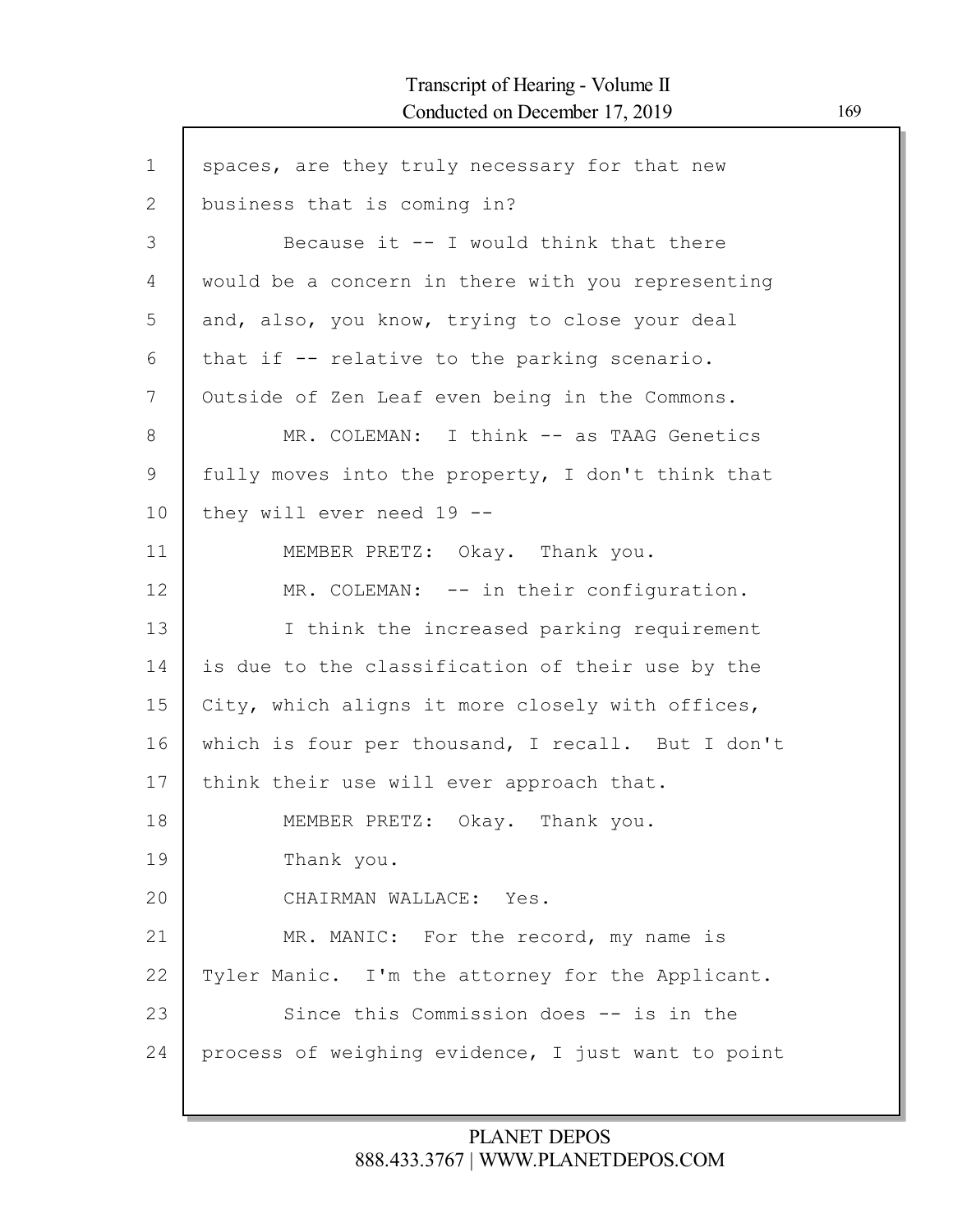$\mathsf{l}$ 

| $\mathbf{1}$ | out to the Commission, in weighing this evidence,  |
|--------------|----------------------------------------------------|
| 2            | that Ms. DeBord made many statements regarding     |
| 3            | parking and traffic, commenting on Ms. Means'      |
| 4            | traffic study.                                     |
| 5            | There's absolutely zero foundation for the         |
| 6            | conclusions that she makes, so I don't believe any |
| 7            | of the traffic or parking concerns that she is     |
| 8            | raising -- while they're speculative at best, at   |
| 9            | worst they have zero foundation and can't be       |
| 10           | relied upon as far as the evidence.                |
| 11           | CHAIRMAN WALLACE: All right. Thank you.            |
| 12           | And before we get too much further along,          |
| 13           | there are two exhibits that were presented, and    |
| 14           | I've marked them as Exhibit 5, which is a          |
| 15           | one-page aerial line map, and Exhibit 6, which is  |
| 16           | a printout of a website.                           |
| 17           | All right. Further questions, comments?            |
| 18           | Yes, ma'am.                                        |
| 19           | MS. FOWLER: My name is Beth Fowler.                |
| 20           | I wasn't going to -- I've talked quite a bit, and  |
| 21           | I wasn't planning on speaking tonight. But now my  |
| 22           | name's been brought up a couple times, so I feel   |
| 23           | the need.                                          |
| 24           | But in the 37 years that I've had the              |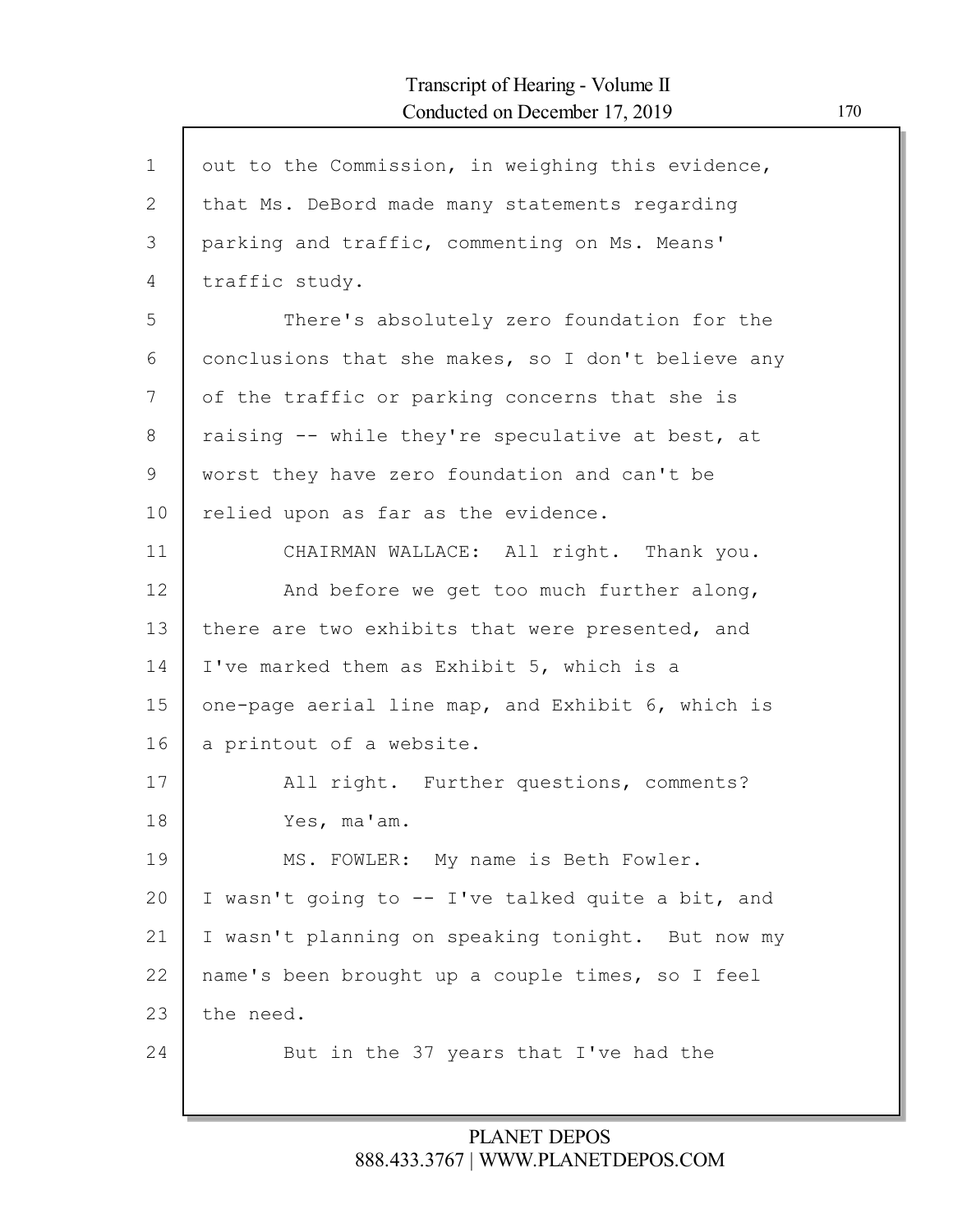Г

| $\mathbf{1}$ | dance studio, I've had nine different locations in |
|--------------|----------------------------------------------------|
| $\mathbf{2}$ | four different cities, and I've never been told    |
| 3            | that I needed to have anywhere near that amount of |
| 4            | parking spots, so I don't really believe that.     |
| 5            | But I -- also, I feel like that's another          |
| 6            | conversation. But there has not been any           |
| 7            | questions. Basically, it's a drop-off, so I'm      |
| 8            | very concerned all the traffic that --             |
| 9            | CHAIRMAN WALLACE: Hold on. Let me just             |
| 10           | stop you there.                                    |
| 11           | MS. FOWLER: Yeah.                                  |
| 12           | CHAIRMAN WALLACE: We aren't talking about          |
| 13           | your need for parking or whether or not it's       |
| 14           | allowed under the $--$ I mean, we're $--$          |
| 15           | MS. FOWLER: Right, because --                      |
| 16           | CHAIRMAN WALLACE: We have an application           |
| 17           | in front of us.                                    |
| 18           | MS. FOWLER: Right. Right. Exactly.                 |
| 19           | I'm just saying there was no effect that           |
| 20           | I need that many because I don't believe it.       |
| 21           | CHAIRMAN WALLACE: Okay.                            |
| 22           | MS. FOWLER: That's all I want to say.              |
| 23           | And, also, I do want to agree that --              |
| 24           | I have talked to Anthony on several occasions --   |
|              |                                                    |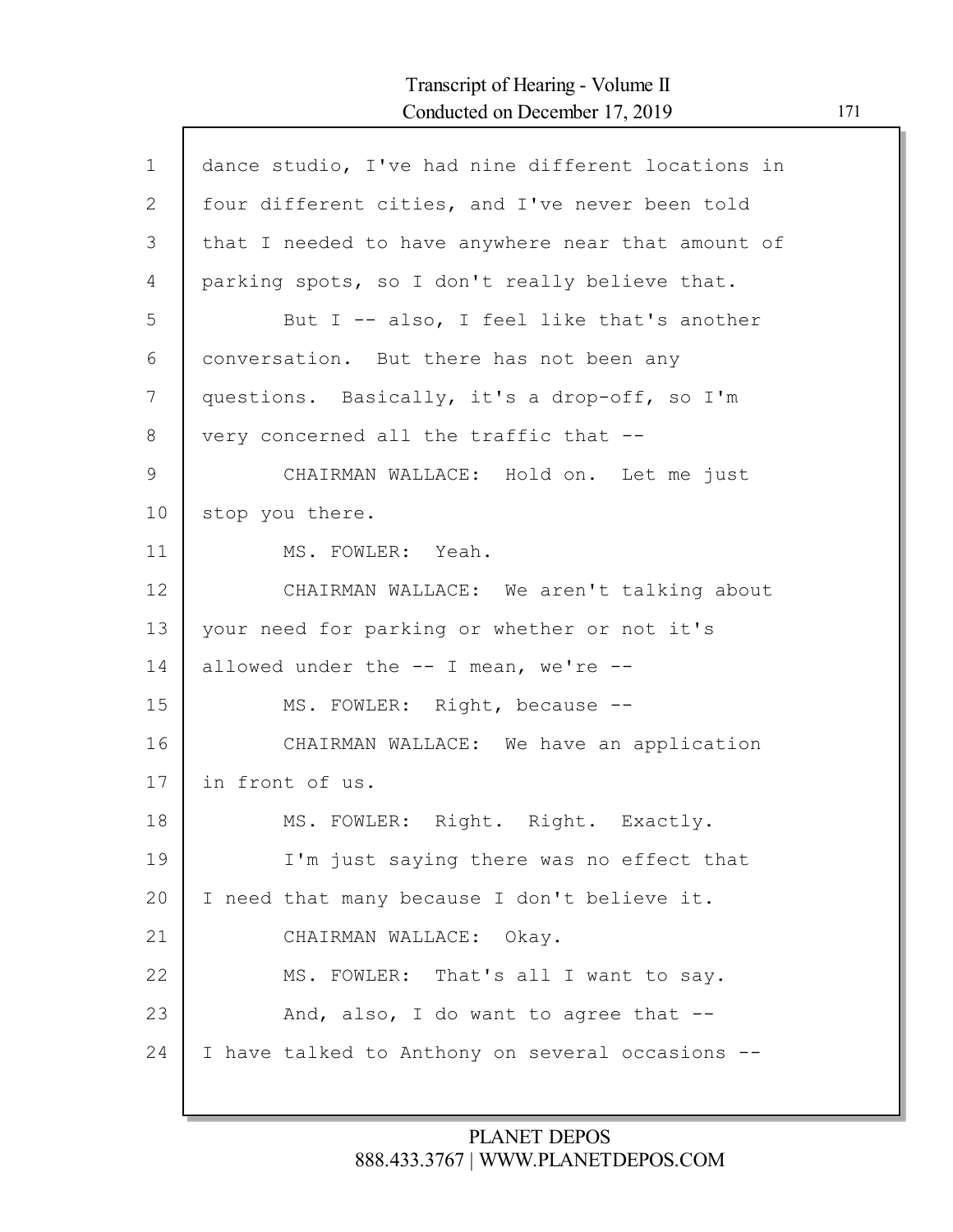| $\mathbf 1$ | and I do enjoy talking to him. He's very, you      |
|-------------|----------------------------------------------------|
| 2           | know, approachable, and he is very accommodating.  |
| 3           | But the problem is the more he tries to            |
| 4           | get involved and help, the more of a conflict it   |
| 5           | is because the two businesses just don't mesh.     |
| 6           | So, you know, the added security is to             |
| 7           | help, but, you know, when you see all the          |
| 8           | security, parents do not feel comfortable bringing |
| 9           | up and leaving their kids there.                   |
| 10          | So my concern is, you know, with my                |
| 11          | business and $-$ you know, I hope he has a great   |
| 12          | business in a place that's zoned for it, but       |
| 13          | I just feel that -- I'm very concerned about the   |
| 14          | business that I have worked very hard to develop   |
| 15          | in 37 years, and I feel like that's very important |
| 16          | to the -- for the safety of the kids and, also,    |
| 17          | you know, for the well-being of the studio.        |
| 18          | So I just wanted to remind that's a huge           |
| 19          | concern and the traffic because our little ones    |
| 20          | are being dropped off. And, also, I agree with     |
| 21          | what -- what she said about the parking spots in   |
| 22          | the back are never used. But now I can see even    |
| 23          | my kids in the dark coming around the studio --    |
| 24          | children -- coming around the studio to park in    |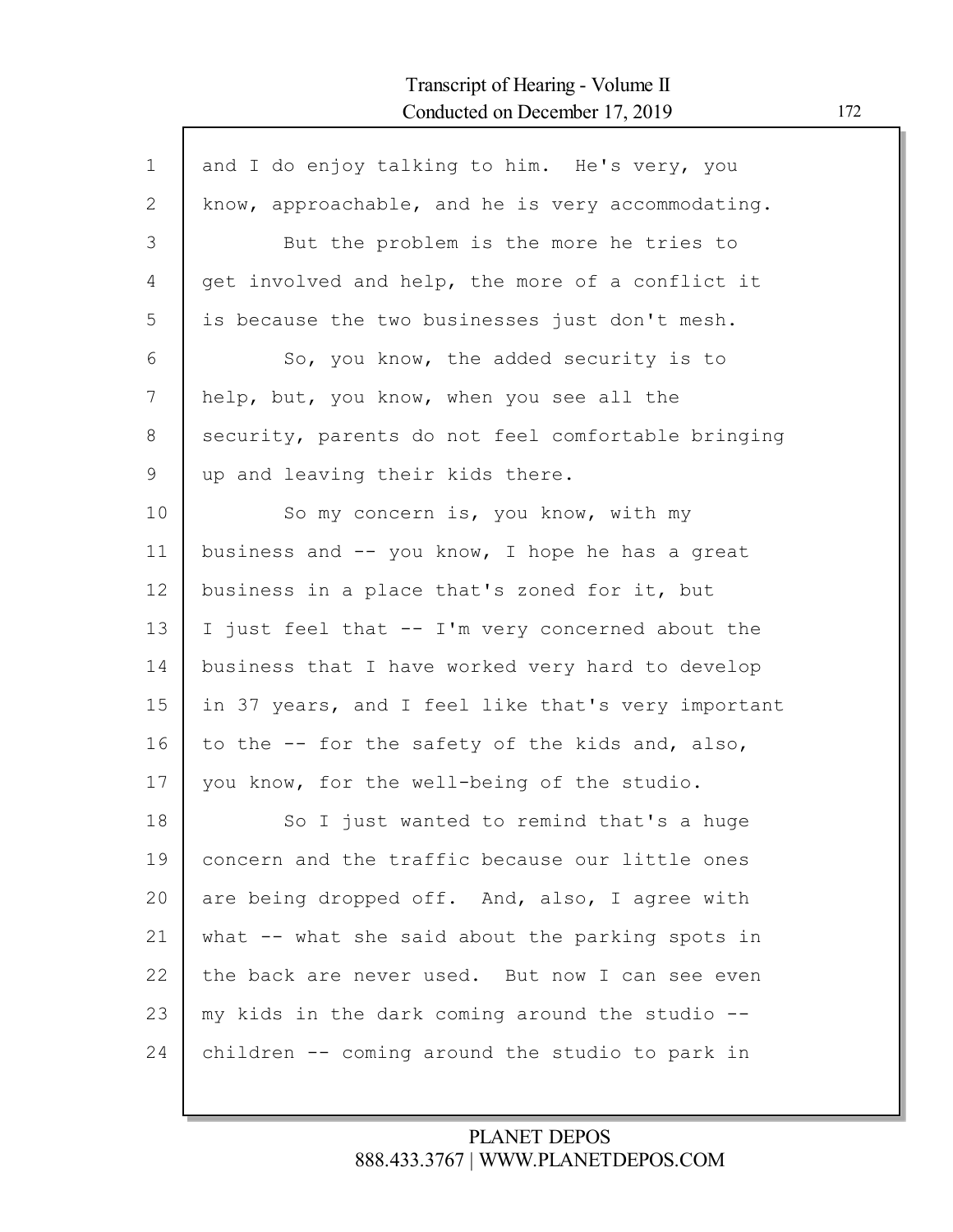| $\mathbf 1$   | the back.                                        |
|---------------|--------------------------------------------------|
| $\mathbf{2}$  | So those are my concerns. Thank you very         |
| 3             | much.                                            |
| 4             | CHAIRMAN WALLACE: All right. Any                 |
| 5             | other -- yes, sir.                               |
| 6             | MR. FRITSCH: My name is Richard Fritsch.         |
| 7             | My daughter has gone to Beth Fowler School of    |
| 8             | Dance for quite a few years.                     |
| $\mathcal{G}$ | As it's labeled a specialty school, the          |
| 10            | thing that's in common with a grammar school is  |
| 11            | the children. It is no less dangerous being in   |
| 12            | that parking lot than dropping your kids off at  |
| 13            | Norton Creek. The biggest problem is that school |
| 14            | will typically end at 9:30 at night. It's dark,  |
| 15            | there's a big release, and it's difficult to get |
| 16            | in and out of there.                             |
| 17            | You're coming in to any one of those             |
| 18            | storefronts, you miss the driveway, you're going |
| 19            | to go to the east side or vice versa, what it -- |
| 20            | depending on where you're going, so there's      |
| 21            | traffic going both ways.                         |
| 22            | My daughter's been instructed by me not to       |
| 23            | go out the east side driveway. You have to pass  |
| 24            | all the children. You know, they're nondrivers.  |
|               |                                                  |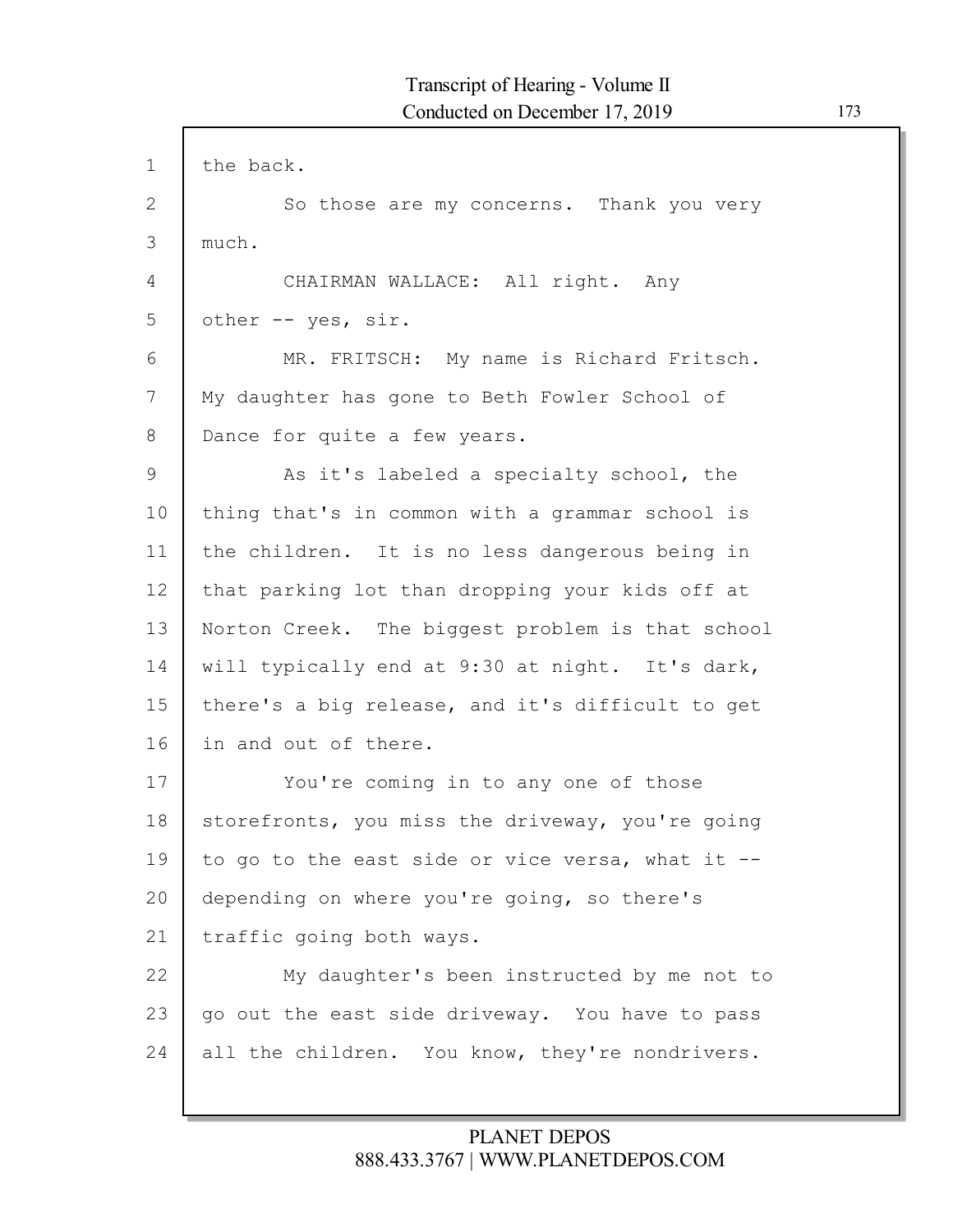# Transcript of Hearing - Volume II Conducted on December 17, 2019 174

Г

| $\mathbf{1}$ | They don't understand the weight of a car; they    |
|--------------|----------------------------------------------------|
| 2            | don't understand what side of the street the cars  |
| 3            | are coming on. They don't get it. They're out at   |
| 4            | 9:30 and they're moving across the parking lot.    |
| 5            | So it's been fine up to now. But Zen Leaf          |
| 6            | wants to go to ten o'clock, so now you have        |
| 7            | extra -- I do not go out that entrance when I go   |
| 8            | to pick up at 9:30. I do not go out the west side  |
| 9            | driveway. So I'm going around the back.            |
| 10           | So there's $-$ as others have said $-$ now,        |
| 11           | again, this is not drop-off or drops and whatever, |
| 12           | but there's a lot of traffic, and it's difficult   |
| 13           | getting around the corners of the building in the  |
| 14           | back.                                              |
| 15           | So that's all I wanted to say, was that            |
| 16           | there is a lot of activity out in that parking lot |
| 17           | at times. Summertime -- we have summer camps;      |
| 18           | there is a large drop-off at three o'clock in the  |
| 19           | afternoon. 4:00 or five o'clock on a regular day   |
| 20           | and then usually a few times a week until 9:30.    |
| 21           | So that's it. Thank you for letting me             |
| 22           | talk.                                              |
| 23           | THE COURT REPORTER: Could you spell your           |
| 24           | name for me, please, sir.                          |
|              |                                                    |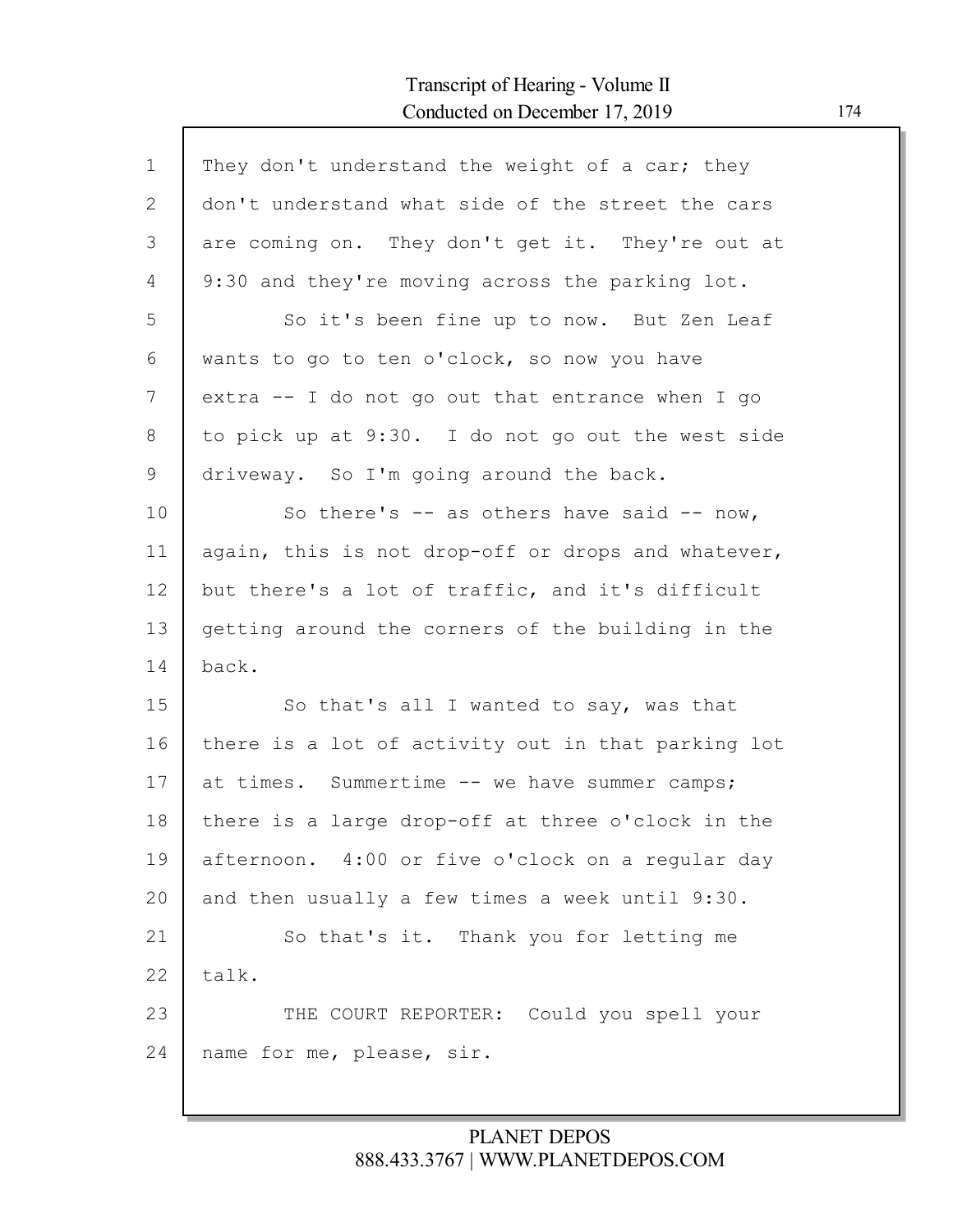| $\mathbf{1}$ | MR. FRITSCH: Sure. F-r-i-t-s-c-h.                  |
|--------------|----------------------------------------------------|
|              |                                                    |
| 2            | THE COURT REPORTER: Thank you.                     |
| 3            | CHAIRMAN WALLACE: All right. Any other             |
| 4            | questions, comments?                               |
| 5            | MR. MARSICO: Anthony Marsico from                  |
| 6            | Zen Leaf.                                          |
| 7            | You know, one thing I just want to get             |
| 8            | back into and following up from the last meeting,  |
| 9            | and it's starting to get brought back up again --  |
| 10           | and some of us weren't here last time -- is        |
| 11           | compatibility of use, and that was something that  |
| 12           | was brought up quite a bit in the first meeting.   |
| 13           | And I just want to remind everyone that            |
| 14           | cannabis dispensaries were mandated to be in the   |
| 15           | M-2 District by the City of St. Charles.           |
| 16           | If we go to the differences in use between         |
| 17           | medical and adult-use, they operate virtually      |
| 18           | identically. The only slight differences are the   |
| 19           | identification that's needed to enter. The         |
| 20           | products are the same; we're governed by the same  |
| 21           | body; we operate the same way. There is just       |
| 22           | going to be an increase in the amount of access of |
| 23           | consumers.                                         |
| 24           | And the traffic studies have indicated             |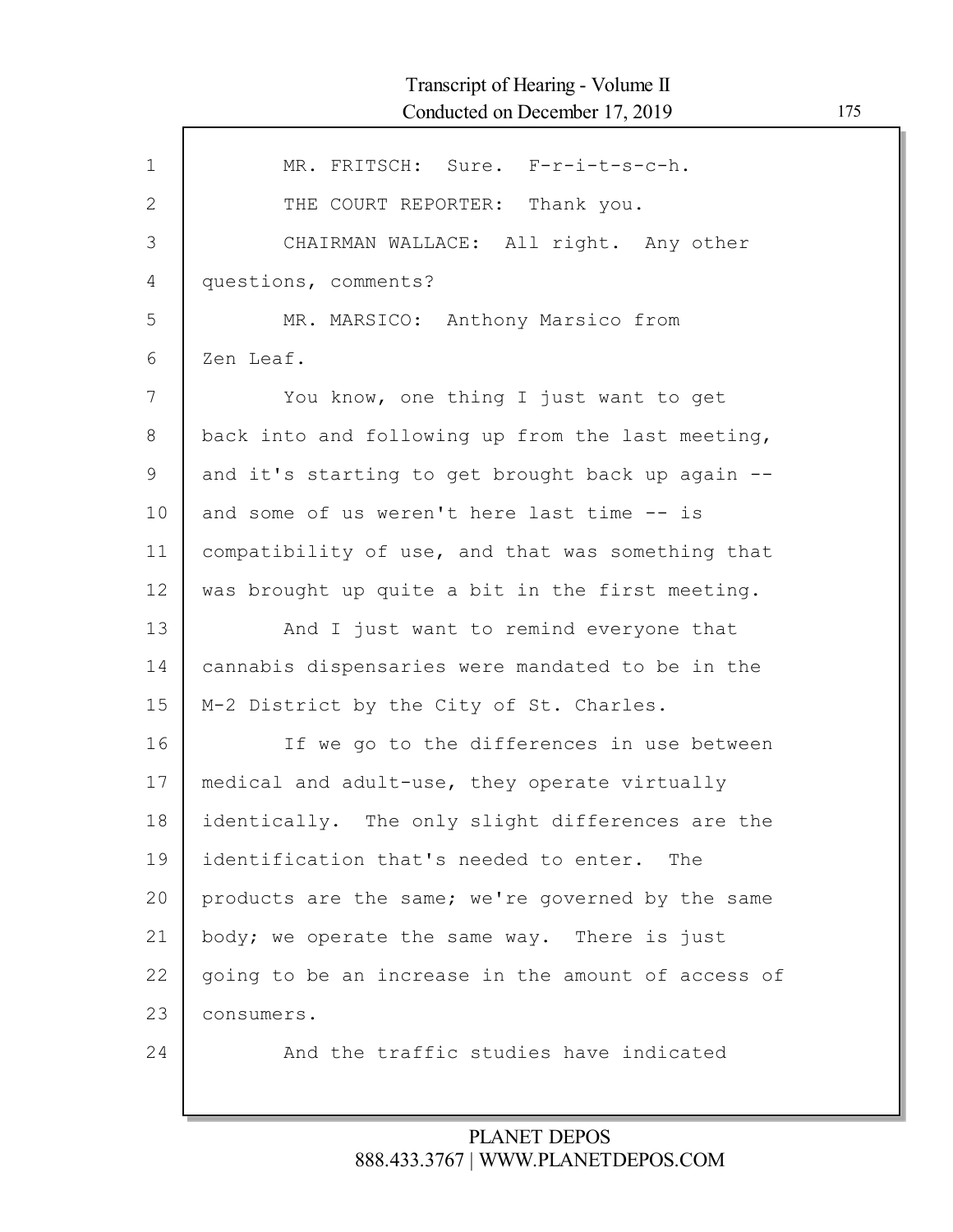| $\mathbf{1}$ | that there will not be an impact. And with         |
|--------------|----------------------------------------------------|
| $\mathbf{2}$ | respect to parking, again, we are above the        |
| 3            | ordinance -- we are exceeding the ordinance        |
| 4            | requirements.                                      |
| 5            | Compatibility of use. I'd like to make             |
| 6            | the argument that there's no more compatible zone  |
| 7            | than M-2 because that's where cannabis             |
| 8            | dispensaries were originally decided to be put.    |
| 9            | So I wanted to make that point.                    |
| 10           | CHAIRMAN WALLACE: Thank you.                       |
| 11           | Any other questions or comments?                   |
| 12           | Yes, ma'am.                                        |
| 13           | MS. FRITSCH: Hi. I'm Therese Fritsch.              |
| 14           | Same spelling, F-r-i-t-s-c-h, from West Chicago,   |
| 15           | Illinois. Same daughter as Mr. Fritsch who spoke,  |
| 16           | at the dance school for seven years.               |
| 17           | With regard to the compatibility of use,           |
| 18           | I think you need to take the general separate from |
| 19           | the specific.                                      |
| 20           | Generally speaking, the M-2 District may           |
| 21           | be the appropriate place for the recreational      |
| 22           | cannabis, but, again, when you take into           |
| 23           | consideration the specific businesses, the         |
| 24           | specific layout, the specific ingress and          |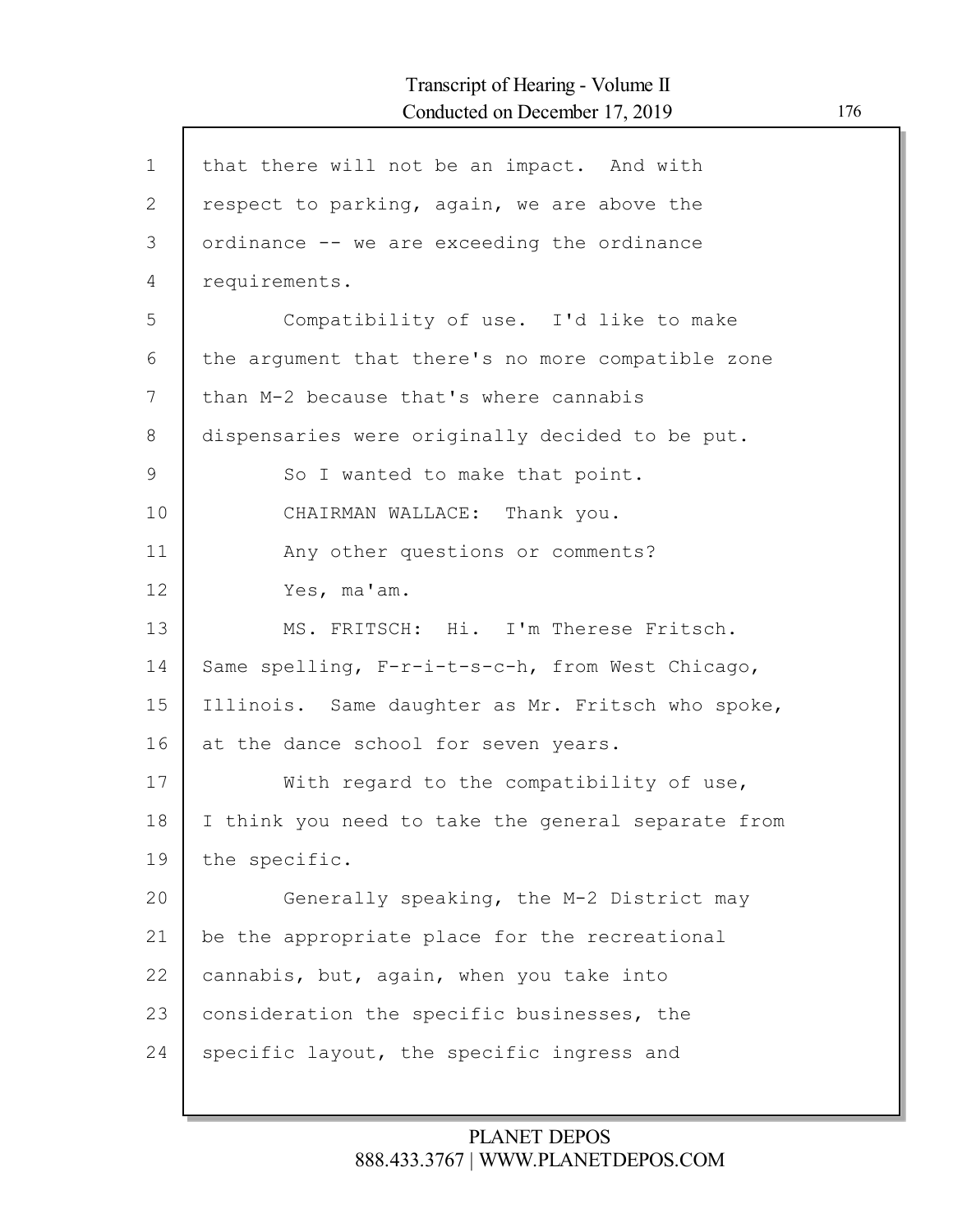# Transcript of Hearing - Volume II Conducted on December 17, 2019 177

| $\mathbf 1$ | access -- and access, the parking, the amount of   |
|-------------|----------------------------------------------------|
| 2           | space there is, the amount of lighting that was    |
| 3           | brought up earlier, these are all things that make |
| 4           | that particular site incompatible with retail.     |
| 5           | The other businesses, I believe, should            |
| 6           | not be impacted negatively by the location of that |
| 7           | business and its activity. And I am quite          |
| 8           | certain, based on all the conversations I've heard |
| 9           | amongst the parents of the dancers at the school,  |
| 10          | there are people that will take their children out |
| 11          | of that dance school, and that will negatively     |
| 12          | impact Beth Fowler's business.                     |
| 13          | I don't know as much -- or anything --             |
| 14          | about the other businesses there and what kind of  |
| 15          | peak traffic times they might have that would be   |
| 16          | incompatible or the amount of parking spaces they  |
| 17          | have that might be incompatible besides what we've |
| 18          | heard here, but there are definitely               |
| 19          | incompatibilities for that location between the    |
| 20          | Beth Fowler school that's been there already.      |
| 21          | I know both have been there already for some time, |
| 22          | but that business was there longer and has been    |
| 23          | using that site.                                   |
| 24          | And I do want to actually -- pardon me,            |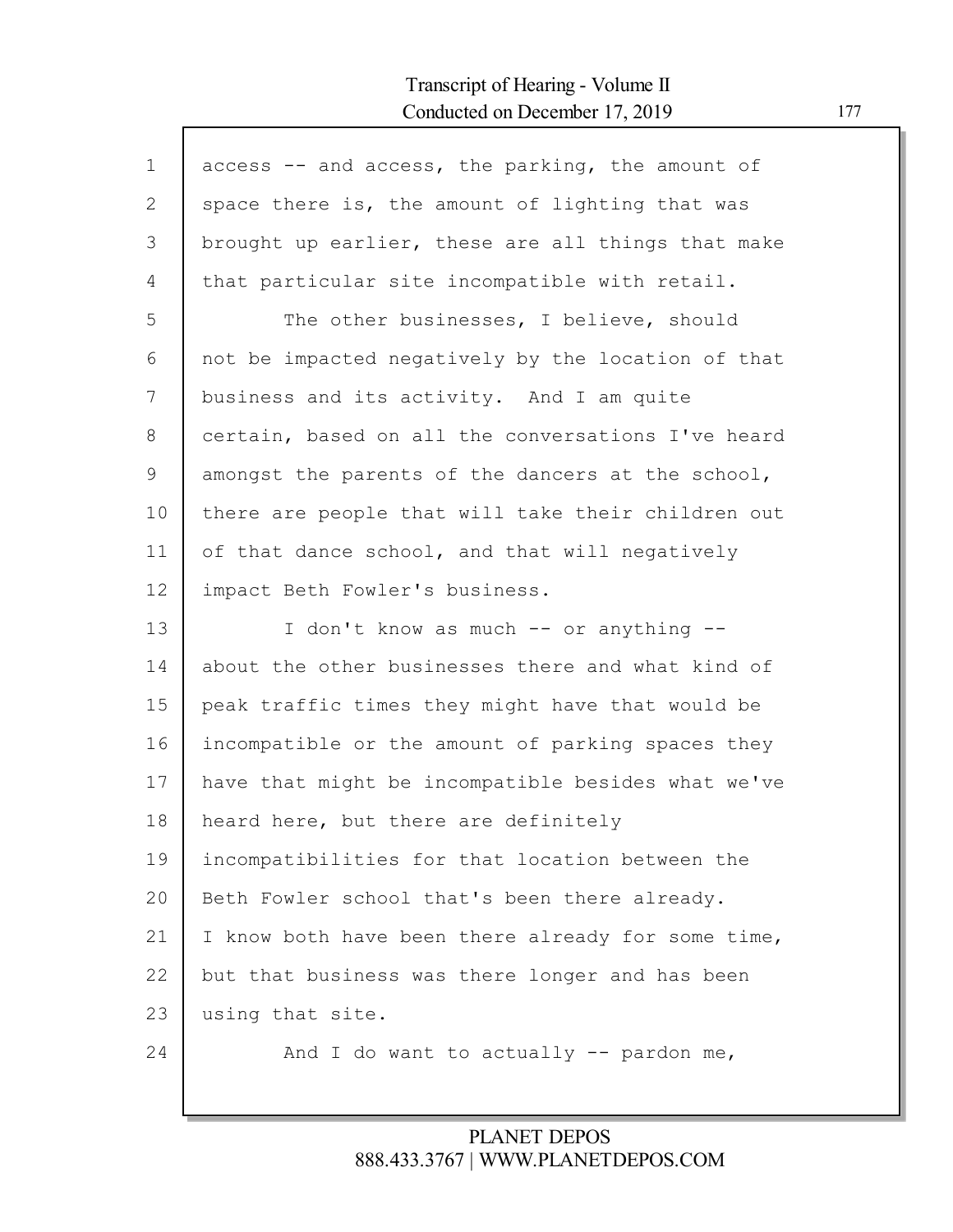| $\mathbf 1$ | but I want to add to what Beth said about the      |
|-------------|----------------------------------------------------|
| 2           | number of parking spaces.                          |
| 3           | I know that's not -- her site isn't an             |
| 4           | issue, but it was incorrectly stated. It was       |
| 5           | corrupted, what was talked about last time. She    |
| 6           | does not use more than her 13 spaces throughout    |
| 7           | the day of her business. There's pickup and        |
| 8           | drop-off, and that's when there's more cars there, |
| 9           | but it is not that everybody's parking and staying |
| 10          | there all that time. It's just at those times of   |
| 11          | drop-off and pickup that there's a traffic flow.   |
| 12          | Thank you.                                         |
| 13          | CHAIRMAN WALLACE: All right. Thank you.            |
| 14          | Any other comments, questions?                     |
| 15          | (No response.)                                     |
| 16          | CHAIRMAN WALLACE: Okay. Anything else?             |
| 17          | (No response.)                                     |
| 18          | CHAIRMAN WALLACE: Anything further from            |
| 19          | the Planning Commission?                           |
| 20          | (No response.)                                     |
| 21          | CHAIRMAN WALLACE: Staff?                           |
| 22          | (No response.)                                     |
| 23          | CHAIRMAN WALLACE: Okay. If the Plan                |
| 24          | Commission feels --                                |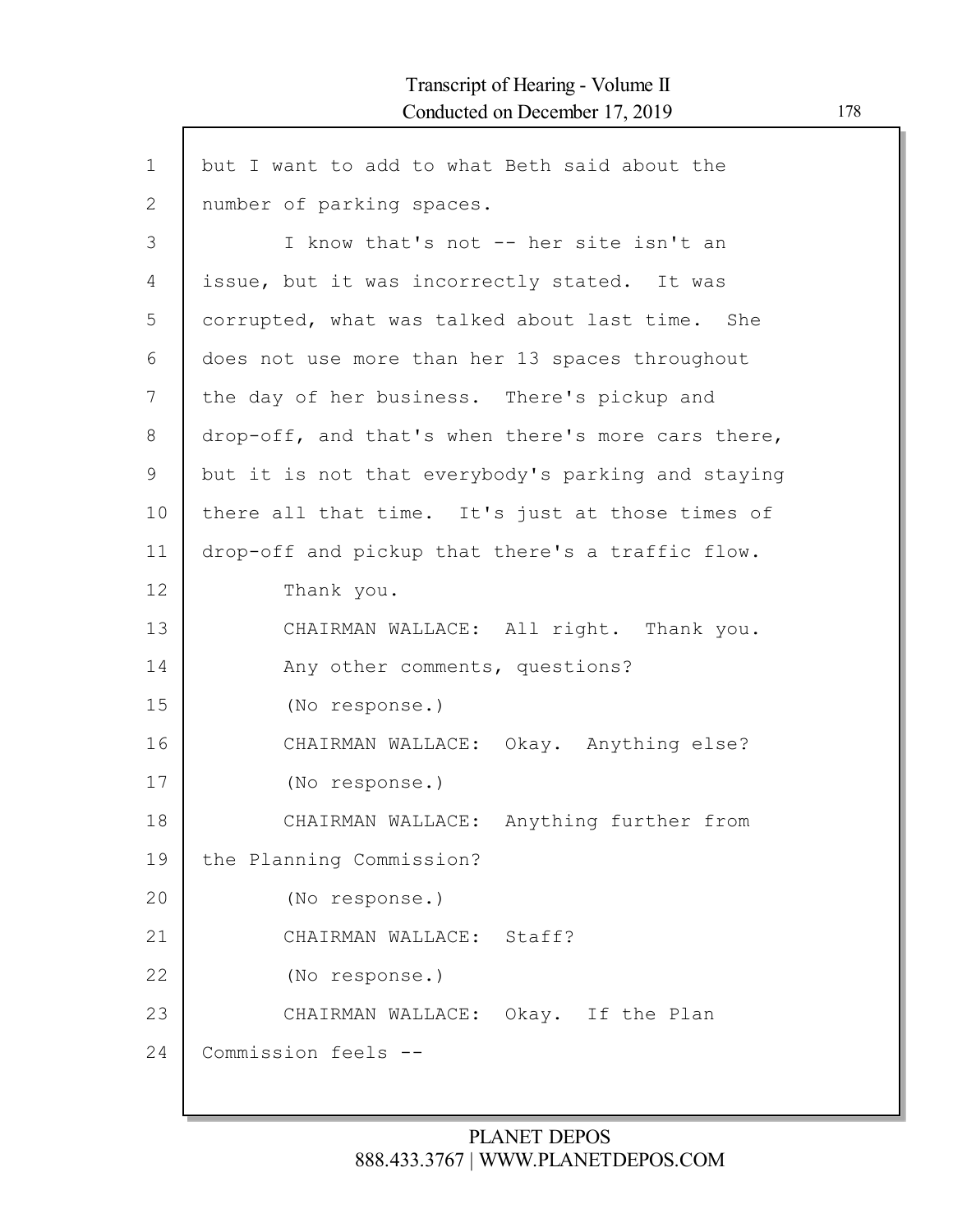# Transcript of Hearing - Volume II Conducted on December 17, 2019 179

Г

| $\mathbf 1$  | MEMBER MELTON: I just have a question.             |
|--------------|----------------------------------------------------|
| $\mathbf{2}$ | CHAIRMAN WALLACE: Go ahead.                        |
| 3            | MEMBER MELTON: Maybe this is just --               |
| 4            | I just want to clarify this one last time.         |
| 5            | So what we stated or what has been stated          |
| 6            | by City Council is that, of the two, one of them   |
| 7            | has to have -- to run a medical dispensary for one |
| 8            | or two years; correct?                             |
| 9            | Is that correct?                                   |
| 10           | MS. JOHNSON: Both would have -- both               |
| 11           | would have -- would be required to have run a      |
| 12           | medical dispensary for a period of one year, one   |
| 13           | of which would have to be in St. Charles           |
| 14           | previously and one elsewhere in the state.         |
| 15           | MEMBER MELTON: So with that said, the              |
| 16           | only way -- based on that -- that Zen Leaf could   |
| 17           | operate a recreational would be to move based on   |
| 18           | what we heard today unless we approve of the $-$ - |
| 19           | MS. JOHNSON: Correct.                              |
| 20           | CHAIRMAN WALLACE: All right.                       |
| 21           | Sir.                                               |
| 22           | MR. BEND: Tim Bend, 3506 Charlemagne               |
| 23           | Lane, St. Charles, Illinois.                       |
| 24           | I've been with UPS for 40 years, and I've          |
|              |                                                    |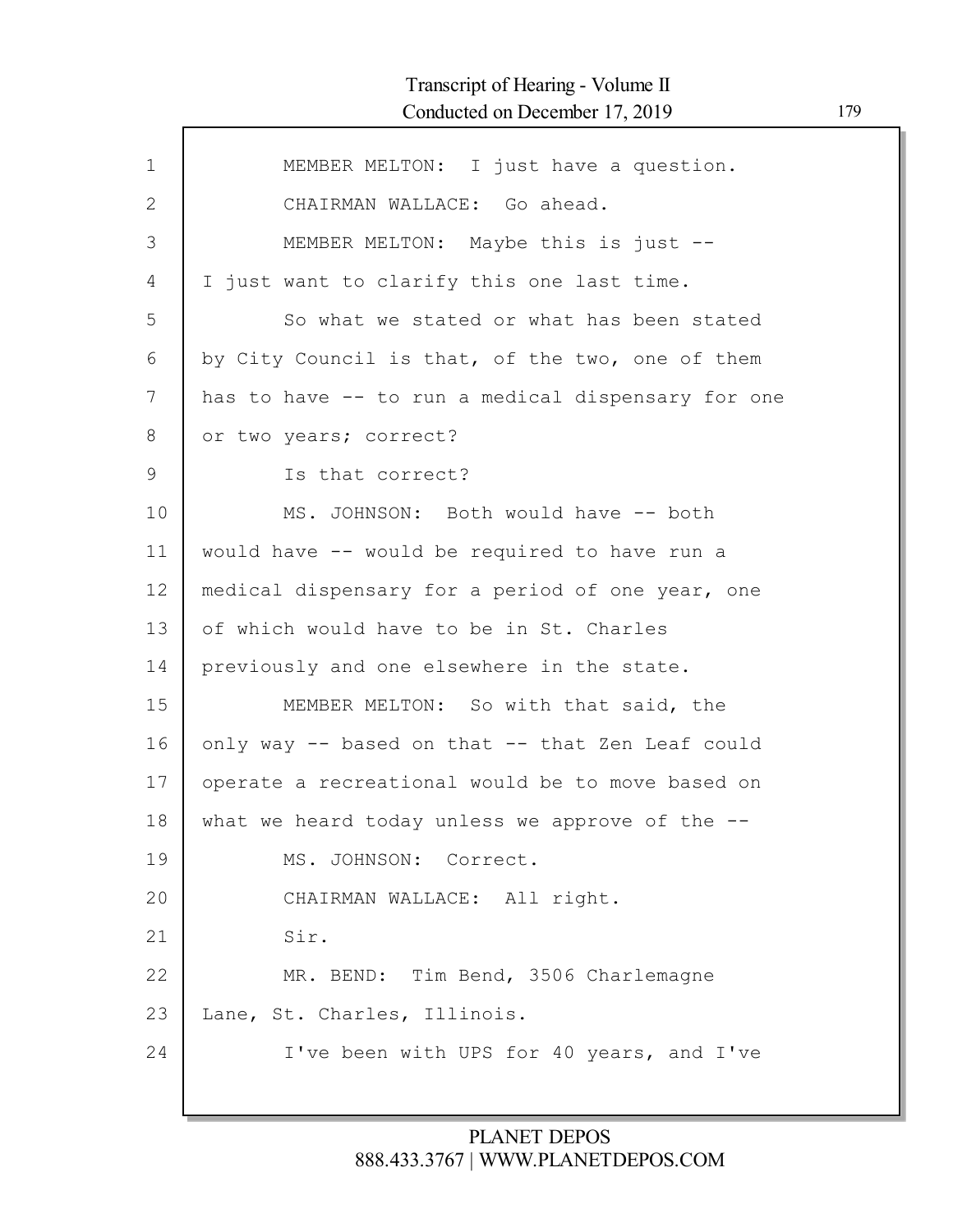$\mathsf{l}$ 

| $\mathbf 1$  | talked to our driver. He has issues with that      |
|--------------|----------------------------------------------------|
| $\mathbf{2}$ | facility now -- and that's a fact -- before        |
| 3            | they're even there.                                |
| 4            | I guess my second concern is with that             |
| 5            | school going -- or my -- I quess my question is,   |
| 6            | can Zen Leaf take one of our businesses that is    |
| 7            | already on North Avenue that is vacant and open a  |
| 8            | storefront and utilize their existing facility for |
| 9            | all their warehouse?                               |
| 10           | Can we have two recreationals, one on the          |
| 11           | east, one on the west, and their medical space?    |
| 12           | Can we have three?                                 |
| 13           | MS. JOHNSON: Yes. If Zen Leaf were to              |
| 14           | stay medical, then there could be two additional   |
| 15           | recreational.                                      |
| 16           | MR. BEND: Well, then, as a good corporate          |
| 17           | citizen, it might be a good idea to look at one of |
| 18           | our open storefronts on North Avenue and utilize   |
| 19           | your facility and eliminate all this cost because  |
| 20           |                                                    |
|              | there's so many businesses up and down North       |
| 21           | Avenue -- from Sweet Tomatoes to the old           |
| 22           | Toys "R" Us to stuff in little strip malls -- even |
| 23           | right across the street here kitty-corner. You     |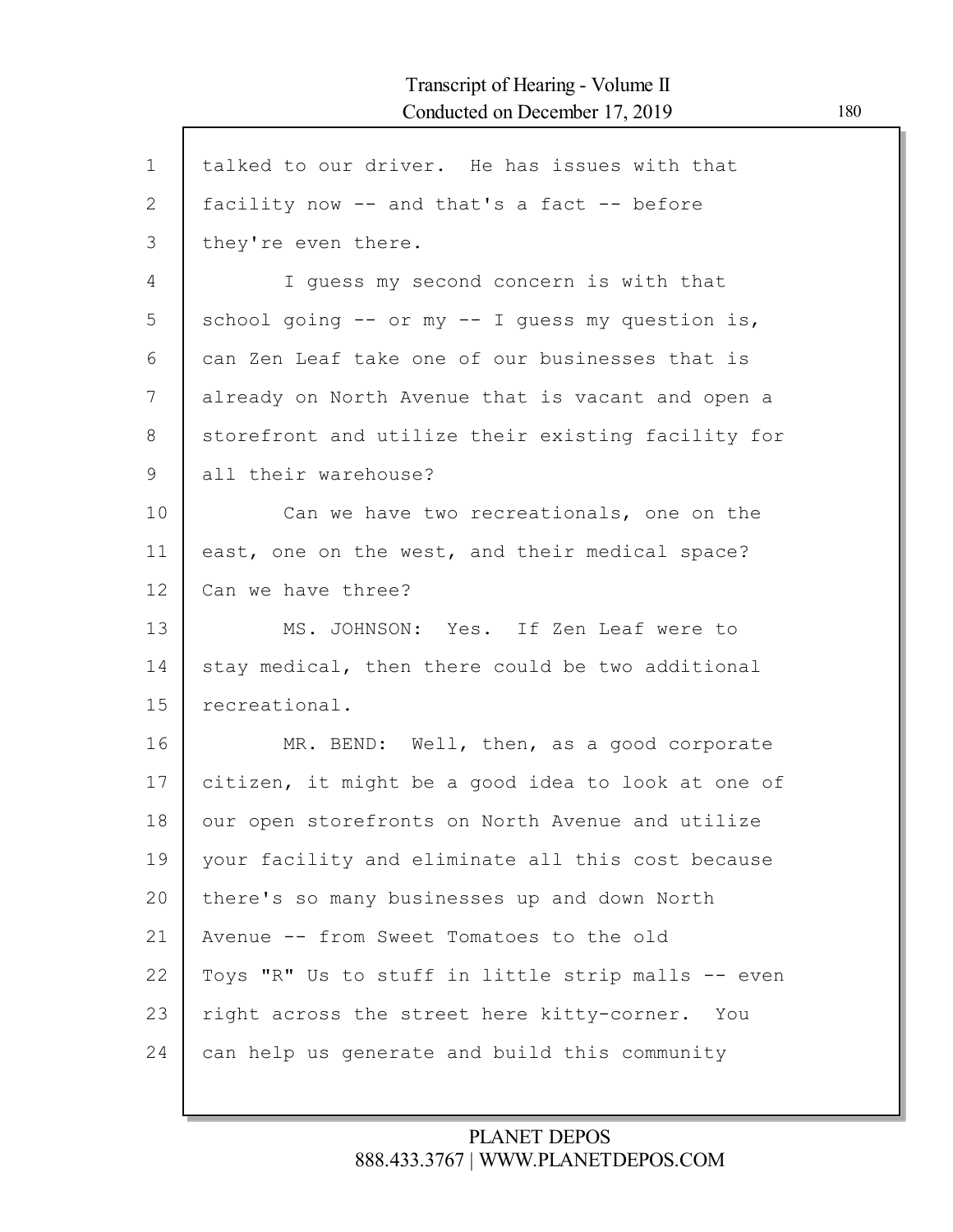| $\mathbf 1$ | rather than tucking it away in a medical facility  |
|-------------|----------------------------------------------------|
| 2           | in back.                                           |
| 3           | And I think one statement that was made            |
| 4           | before, you guys are just looking to double-dip.   |
| 5           | Come and help. Reduce your resources and your      |
| 6           | attorney fees and this cost for this lengthy       |
| 7           | process because once it gets to City Council, it's |
| 8           | going to explode in this town because we are one   |
| 9           | of the top communities, and more people are going  |
| 10          | to get involved.                                   |
| 11          | Just my suggestion. Thank you.                     |
| 12          | CHAIRMAN WALLACE: All right. Thank you.            |
| 13          | MR. BEND: And you probably already have            |
| 14          | paid for the store already just with the cost      |
| 15          | since you've been here -- or storefront. So we     |
| 16          | can have three.                                    |
| 17          | CHAIRMAN WALLACE: All right.                       |
| 18          | Any other comments or questions?                   |
| 19          | (No response.)                                     |
| 20          | CHAIRMAN WALLACE: Okay. At this time, if           |
| 21          | the Planning Commission feels that they have       |
| 22          | enough evidence to be able to make a               |
| 23          | recommendation to the City Council based on the    |
| 24          | findings of fact that are contained in the Zoning  |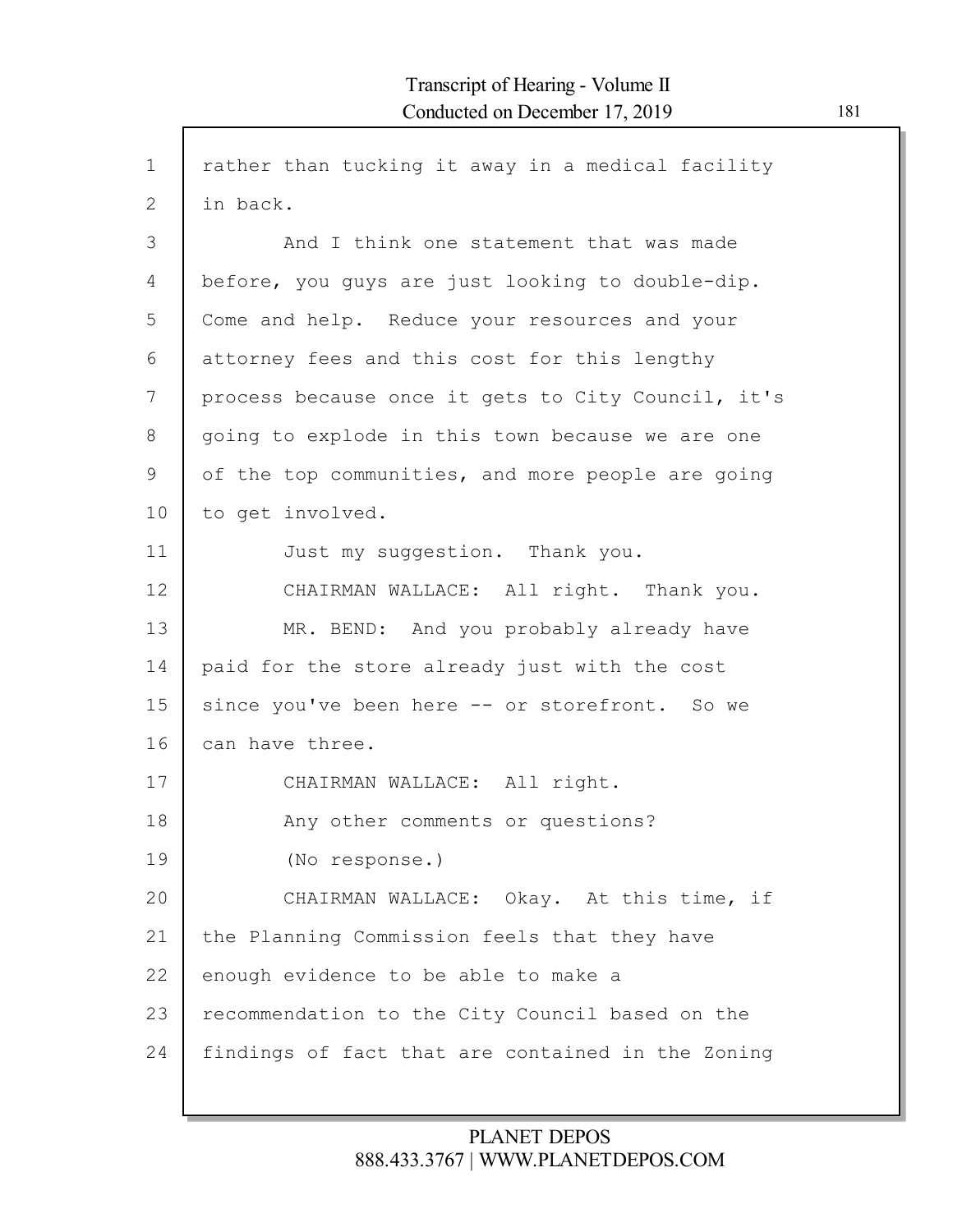| $\mathbf 1$    | Ordinance, then a motion to close the public |
|----------------|----------------------------------------------|
| $\overline{2}$ | hearing would be in order.                   |
| 3              | VICE CHAIRMAN KESSLER: So moved.             |
| $\overline{4}$ | MEMBER FUNKE: Second.                        |
| 5              | CHAIRMAN WALLACE: Okay. It's been moved      |
| 6              | and seconded. Any discussion on the motion?  |
| 7              | (No response.)                               |
| 8              | CHAIRMAN WALLACE: There's a motion to        |
| 9              | close the public hearing.                    |
| 10             | Tim.                                         |
| 11             | VICE CHAIRMAN KESSLER: Becker.               |
| 12             | MEMBER BECKER: Yes.                          |
| 13             | VICE CHAIRMAN KESSLER: Funke.                |
| 14             | MEMBER FUNKE: Yes.                           |
| 15             | VICE CHAIRMAN KESSLER: Pretz.                |
| 16             | MEMBER PRETZ: Yes.                           |
| 17             | VICE CHAIRMAN KESSLER: Holderfield.          |
| 18             | MEMBER HOLDERFIELD: Yes.                     |
| 19             | VICE CHAIRMAN KESSLER: Vargulich.            |
| 20             | MEMBER VARGULICH: Yes.                       |
| 21             | VICE CHAIRMAN KESSLER: Purdy.                |
| 22             | MEMBER MACKLIN-PURDY: Yes.                   |
| 23             | VICE CHAIRMAN KESSLER: Melton.               |
| 24             | MEMBER MELTON: Yes.                          |
|                |                                              |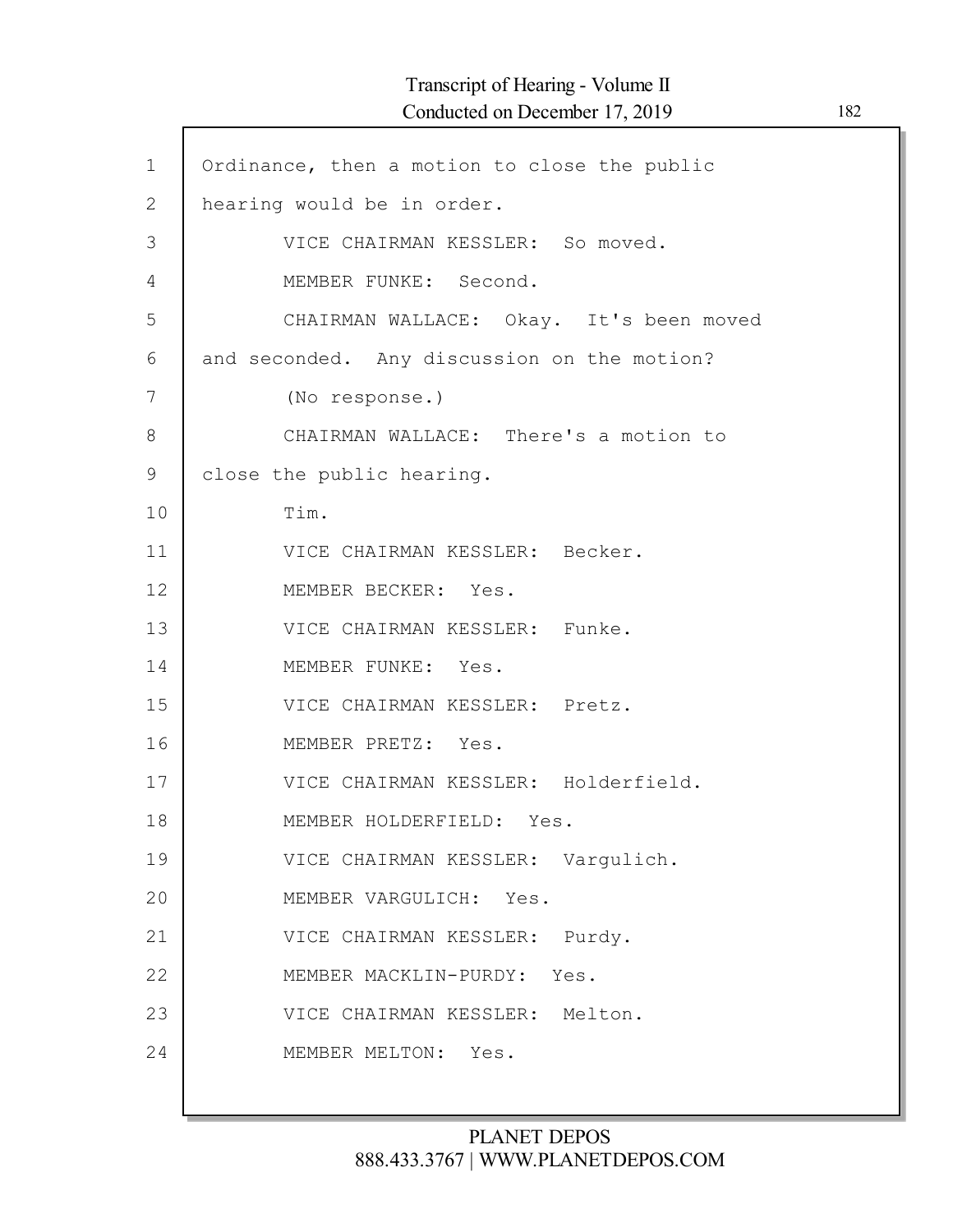| $\mathbf 1$  | VICE CHAIRMAN KESSLER: Wallace.                   |
|--------------|---------------------------------------------------|
| $\mathbf{2}$ | CHAIRMAN WALLACE: Yes.                            |
| 3            | VICE CHAIRMAN KESSLER: Kessler, yes.              |
| 4            | CHAIRMAN WALLACE: All right.                      |
| 5            | (A recess was taken from 8:30 p.m. to             |
| 6            | 8:40 p.m.                                         |
| 7            | CHAIRMAN WALLACE: Item No. 6 on your              |
| 8            | agenda is Zen Leaf St. Charles, 3714 Illinois     |
| $\mathsf 9$  | Avenue, Healthway Services of West Illinois, LLC, |
| 10           | application for special use.                      |
| 11           | Is there a motion for discussion?                 |
| 12           | VICE CHAIRMAN KESSLER: I'll make a motion         |
| 13           | to recommend to the City Council Planning and     |
| 14           | Development Committee approval of the application |
| 15           | for special use for Zen Leaf St. Charles,         |
| 16           | 3714 Illinois Avenue, Healthway Services of West  |
| 17           | Illinois, LLC.                                    |
| 18           | MEMBER MACKLIN-PURDY: I'll second it.             |
| 19           | CHAIRMAN WALLACE: Okay. It's been moved           |
| 20           | and seconded.                                     |
| 21           | Discussion on the application for special         |
| 22           | use?                                              |
| 23           | And -- sorry. And, obviously, we have             |
|              |                                                   |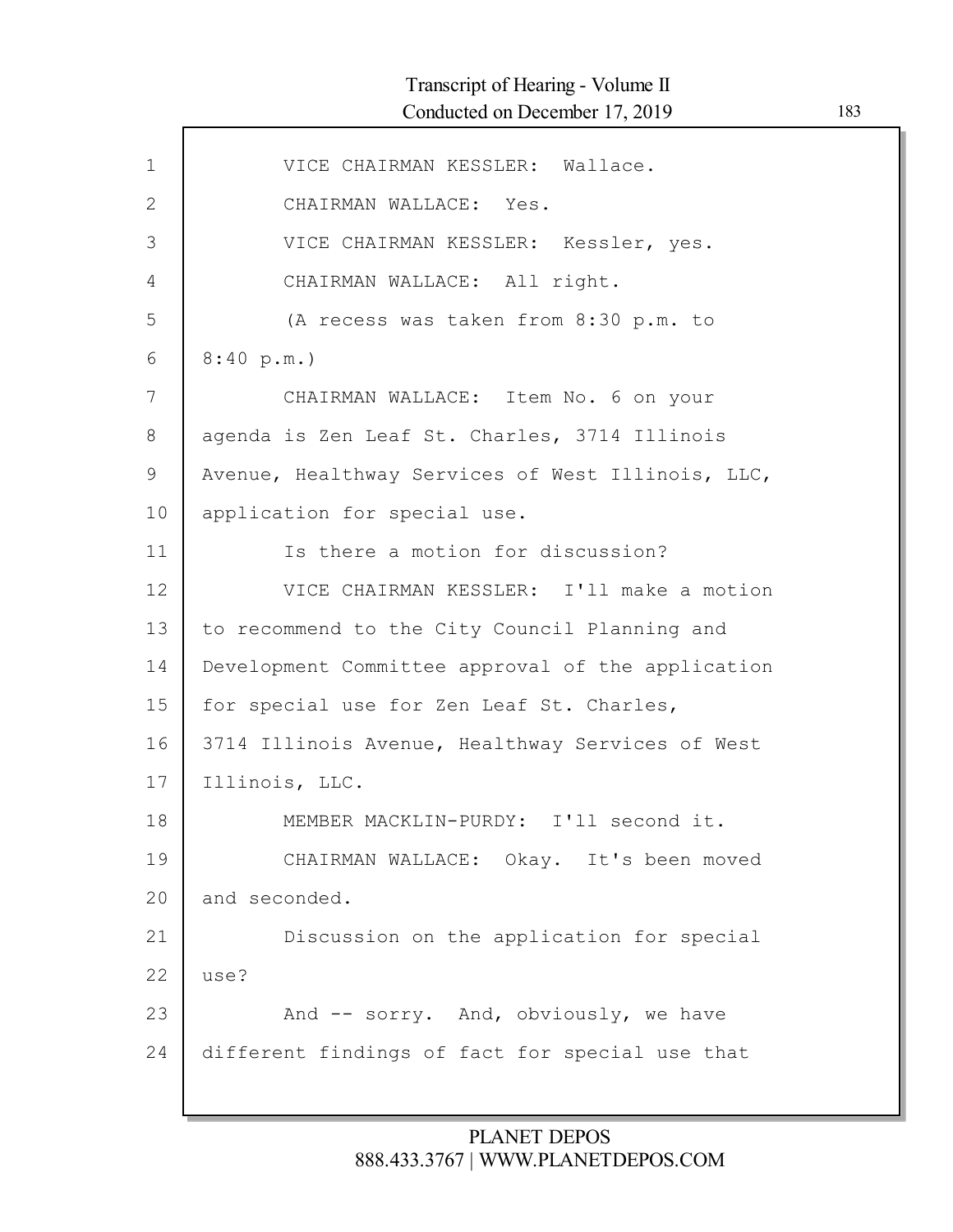

# **Transcript of Hearing - Volume III**

**Date:** December 17, 2019 **Case:** St. Charles Plan Commission

**Planet Depos Phone:** 888.433.3767 **Email::** [transcripts@planetdepos.com](mailto:transcripts@planetdepos.com) **www.planetdepos.com**

WORLDWIDE COURT REPORTING & LITIGATION TECHNOLOGY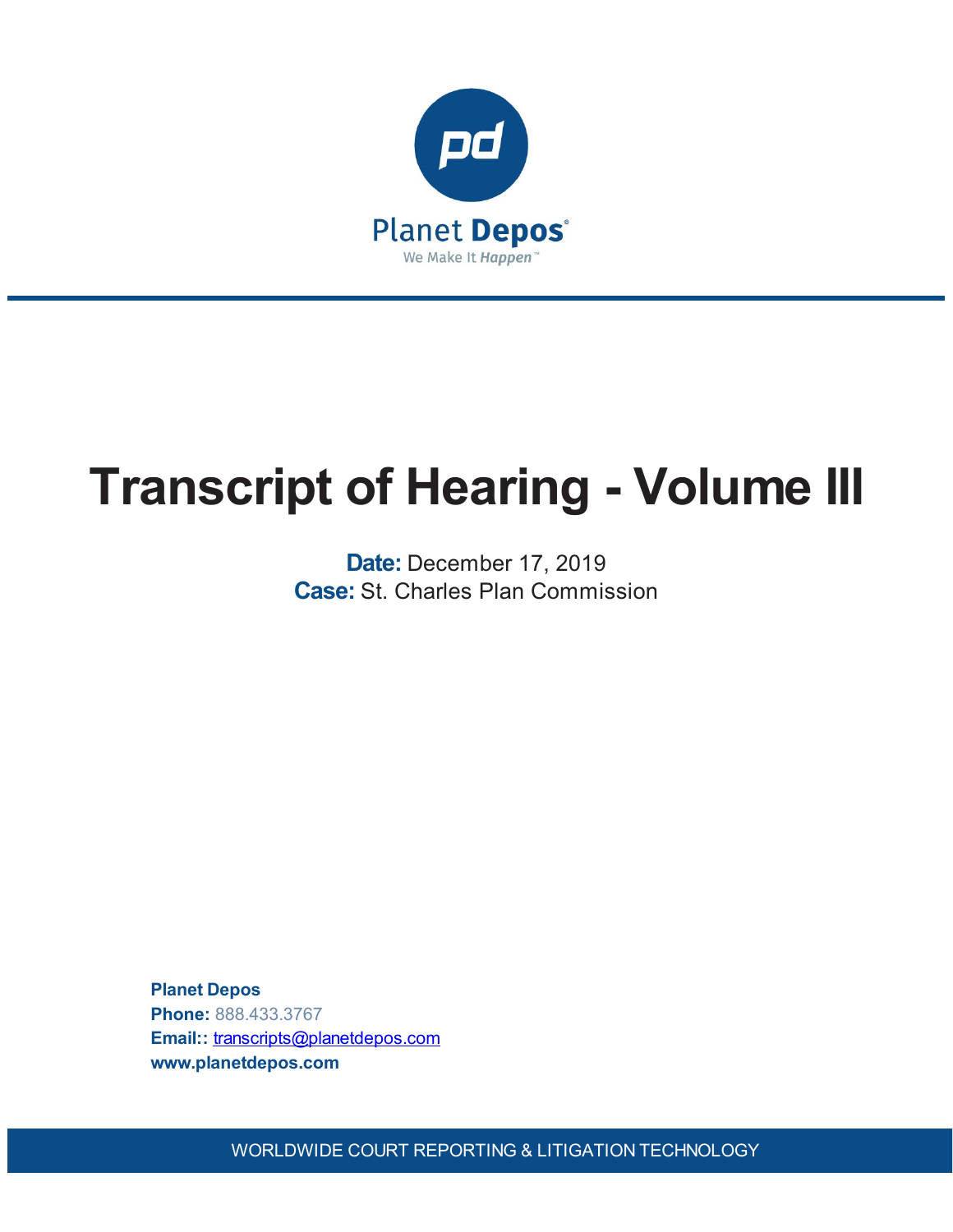1 2 3 4 5 6 7 8 9 10 11 12 13 14 15 16 17 18 19 20 21 22 23 24 BEFORE THE PLAN COMMISSION OF THE CITY OF ST. CHARLES -----------------------------x In Re: General Amendment, : Healthway Services of West : Illinois, LLC, to Add : Recreational Cannabis : Dispensing Organization : as a Special Use in the : M-2 District. : -----------------------------x HEARING, VOLUME III St. Charles, Illinois 60174 Tuesday, December 17, 2019 8:30 p.m. Job No.: 218478B Pages: 161 - 173 Reported by: Melanie L. Humphrey-Sonntag, CSR, RDR, CRR, CRC, FAPR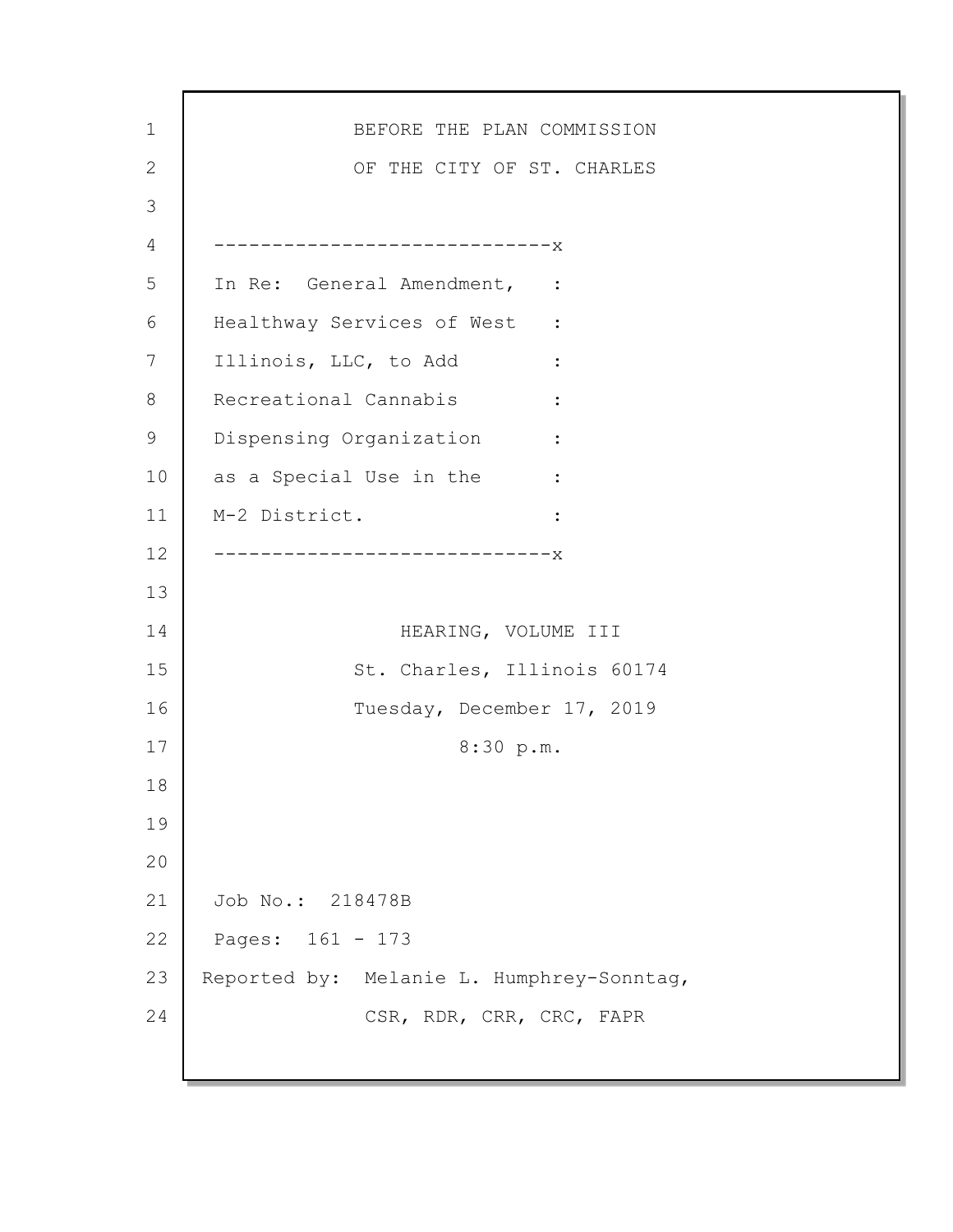| $\mathbf 1$    | HEARING, held at the location of:                  |
|----------------|----------------------------------------------------|
| $\mathbf{2}$   |                                                    |
| $\mathfrak{Z}$ |                                                    |
| 4              | ST. CHARLES CITY HALL                              |
| 5              | 2 East Main Street                                 |
| 6              | St. Charles, Illinois 60174                        |
| 7              | $(630)$ 377-4400                                   |
| 8              |                                                    |
| $\mathsf 9$    |                                                    |
| 10             |                                                    |
| 11             |                                                    |
| 12             |                                                    |
| 13             | Before Melanie L. Humphrey-Sonntag, a Certified    |
| 14             | Shorthand Reporter, Registered Diplomate Reporter, |
| 15             | Certified Realtime Reporter, and a Notary Public   |
| 16             | in and for the State of Illinois.                  |
| 17             |                                                    |
| 18             |                                                    |
| 19             |                                                    |
| 20             |                                                    |
| 21             |                                                    |
| 22             |                                                    |
| 23             |                                                    |
| 24             |                                                    |
|                |                                                    |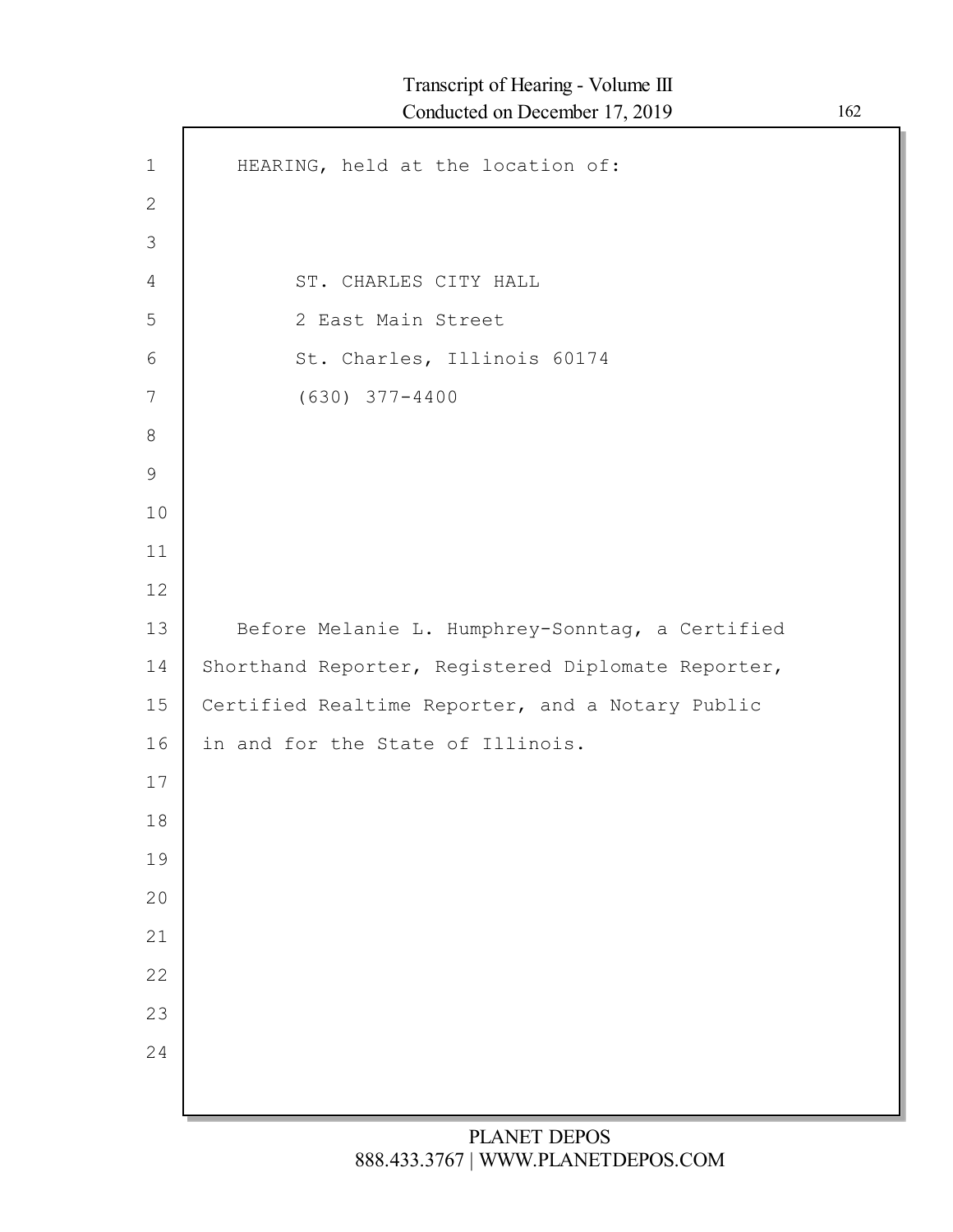| $\mathbf 1$  | PRESENT:                                  |
|--------------|-------------------------------------------|
| $\mathbf{2}$ | TODD WALLACE, Chairman                    |
| 3            | TIM KESSLER, Vice Chairman                |
| 4            | JENNIFER BECKER, Member                   |
| 5            | JEFFREY FUNKE, Member                     |
| 6            | JIM HOLDERFIELD, Member                   |
| 7            | SUE MELTON, Member                        |
| 8            | LAURA MACKLIN-PURDY, Member               |
| $\mathsf 9$  | TOM PRETZ, Member                         |
| 10           | PETER VARGULICH, Member                   |
| 11           |                                           |
| 12           | ALSO PRESENT:                             |
| 13           | RUSS COLBY, Community Development Manager |
| 14           | ELLEN JOHNSON, Planner                    |
| 15           | RACHEL HITZEMANN, Planner                 |
| 16           | RITA TUNGARE, Community & Economic        |
| 17           | Development Director                      |
| 18           |                                           |
| 19           |                                           |
| 20           |                                           |
| 21           |                                           |
| 22           |                                           |
| 23           |                                           |
| 24           |                                           |
|              |                                           |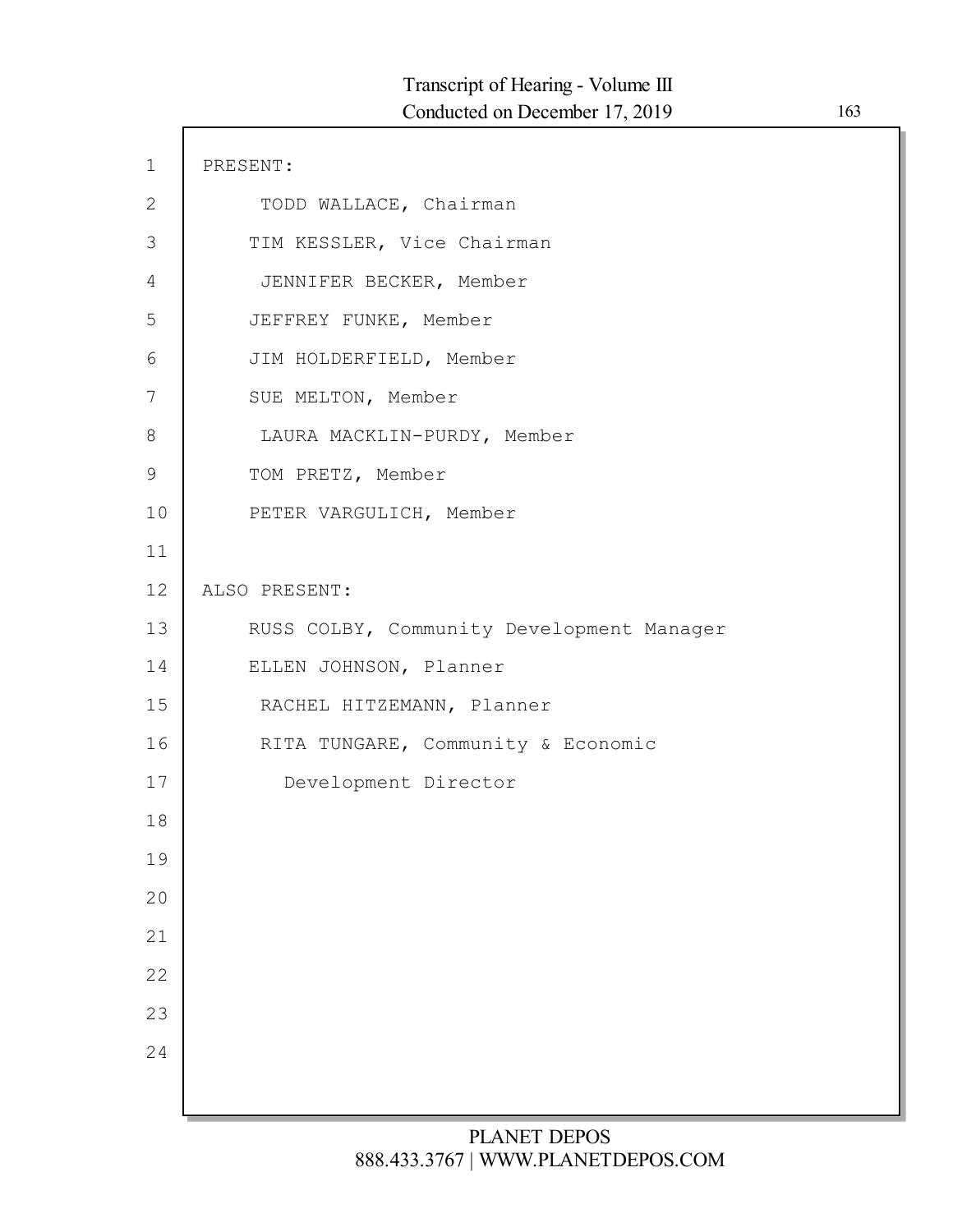| $\mathbf 1$    | PROCEEDINGS                                       |
|----------------|---------------------------------------------------|
| $\overline{2}$ | CHAIRMAN WALLACE: The public hearing is           |
| 3              | closed and now we will be having discussion and   |
| 4              | recommendation.                                   |
| 5              | And we do have two applications. The              |
| 6              | first application is for the general amendment.   |
| 7              | What we will do is we will make a recommendation  |
| 8              | to the City Council on both of the applications   |
| 9              | without regard to what the recommendation is.     |
| 10             | I quess from a logical standpoint, it may         |
| 11             | seem that if we were to make a negative           |
| 12             | recommendation on the general amendment, then the |
| 13             | special use wouldn't matter, but that's not the   |
| 14             | case because the City Council is the one that's   |
| 15             | going to take action on this. So we can take each |
| 16             | of them and make recommendations on each of them  |
| 17             | separately.                                       |
| 18             | There are findings of fact that                   |
| 19             | I referenced, and the -- in your binders are the  |
| 20             | findings of fact --                               |
| 21             | VICE CHAIRMAN KESSLER: Can you review the         |
| 22             | qeneral --                                        |
| 23             | CHAIRMAN WALLACE: Yeah.                           |
| 24             | -- under the "General Amendment" tab and          |
|                |                                                   |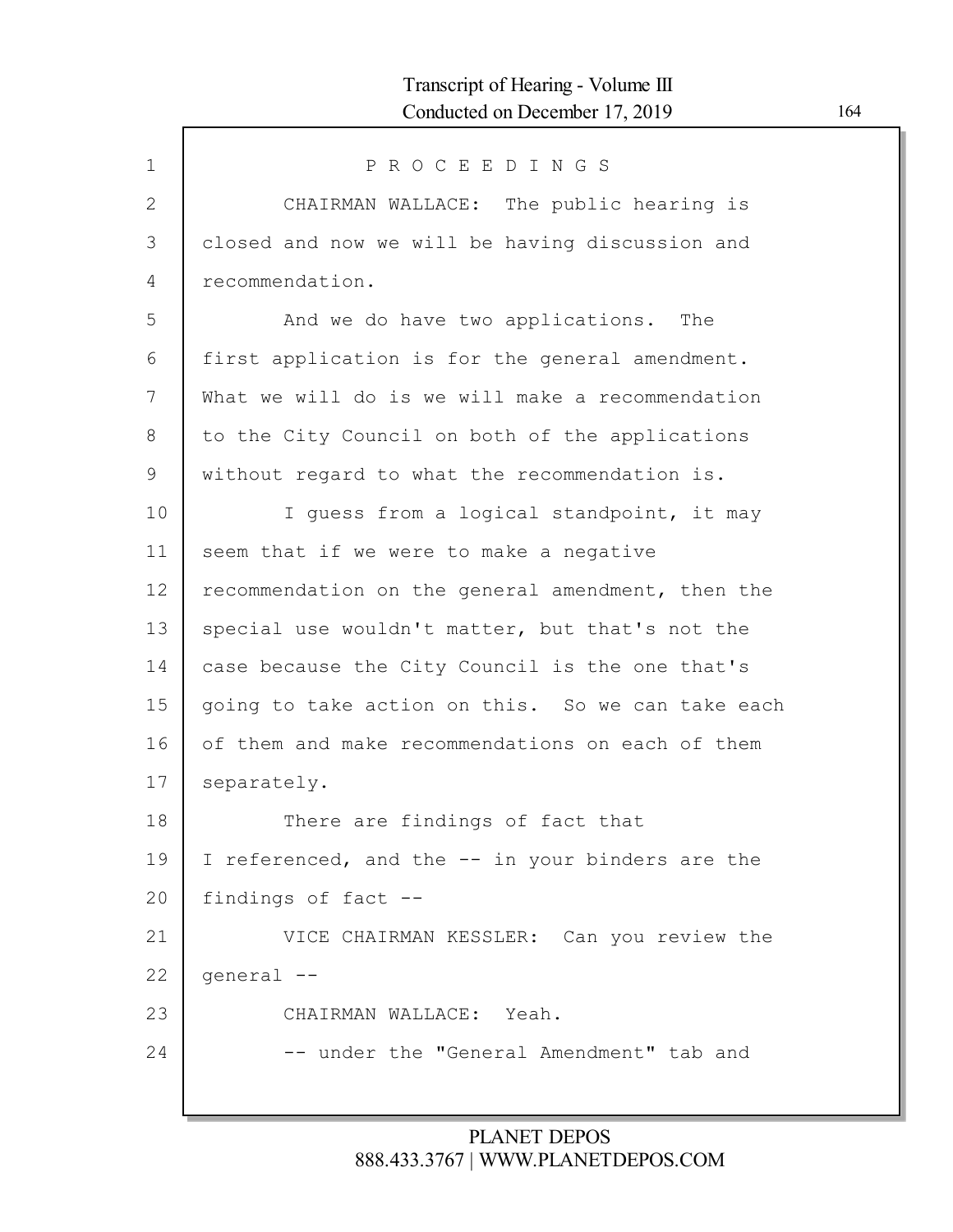| $\mathbf 1$    | under the "Special Use" tab, although the special |
|----------------|---------------------------------------------------|
| $\overline{2}$ | use one hasn't been updated. But I think that we  |
| 3              | all know what the factors are.                    |
| 4              | So for the general amendment, the Plan            |
| 5              | Commission will consider -- oh, all right. It's   |
| 6              | all right here.                                   |
| 7              | So those are the findings of fact, and            |
| 8              | those are not findings that the Plan Commission   |
| 9              | has to make determinations in the affirmative for |
| 10             | all of them. The way that the ordinance is        |
| 11             | written is that we will consider these factors in |
| 12             | making a recommendation and application.          |
| 13             | That having been said, I will turn it over        |
| 14             | to the Plan Commission if anyone wishes to either |
| 15             | make a motion or have discussion.                 |
| 16             | VICE CHAIRMAN KESSLER: I'll make a                |
| 17             | motion.                                           |
| 18             | CHAIRMAN WALLACE: Okay. Tim.                      |
| 19             | VICE CHAIRMAN KESSLER: I'd like to make a         |
| 20             | motion on Item 5, general amendment, Healthway    |
| 21             | Services of West Illinois, LLC, Chapter 17.16,    |
| 22             | "Office/Research, Manufacturing, and Public Land  |
| 23             | Districts," to add recreational cannabis          |
| 24             | dispensing organizations as a special use in the  |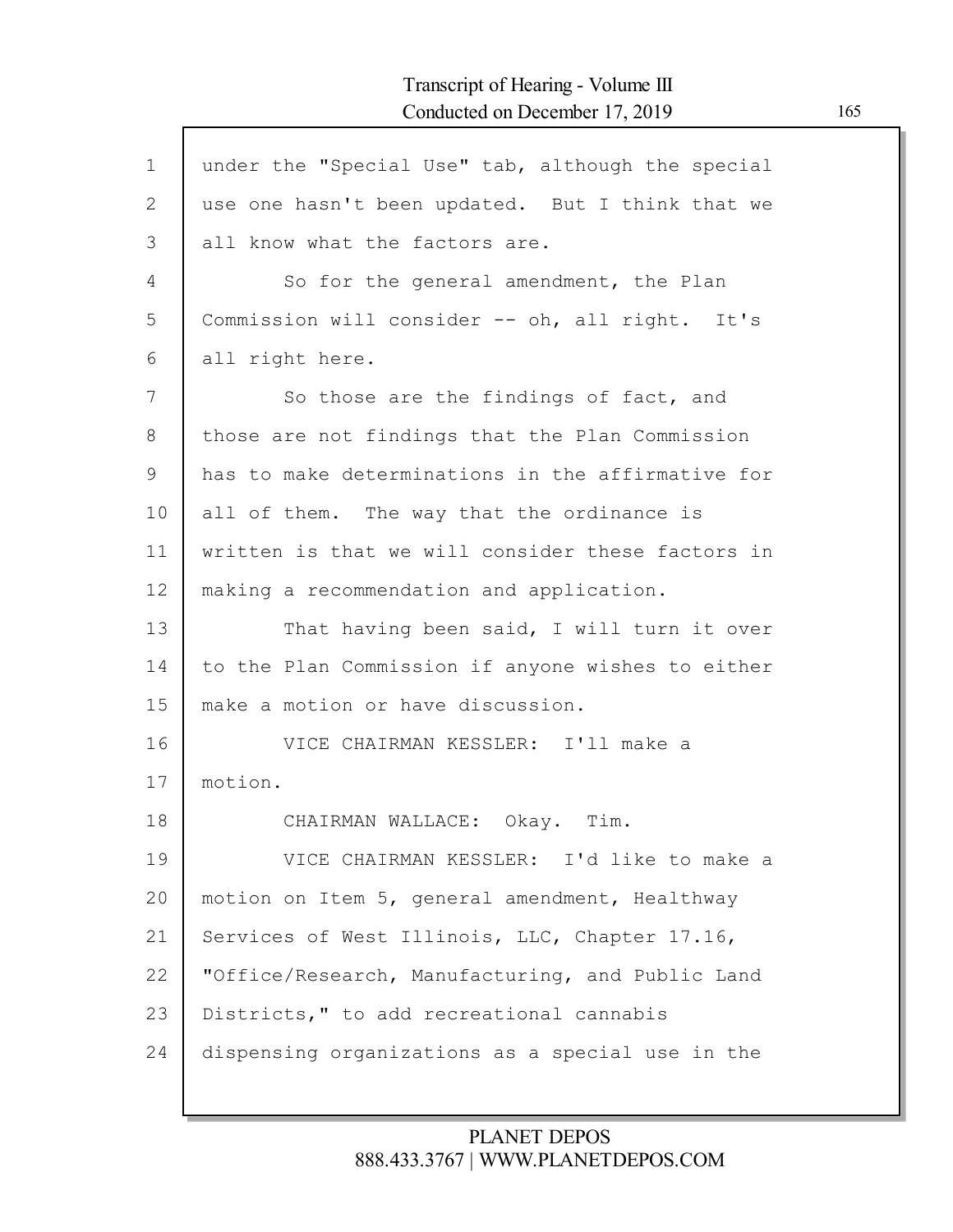| $\mathbf{1}$ | M-2 District.                                      |
|--------------|----------------------------------------------------|
| 2            | I would like to make a motion to recommend         |
| 3            | approval to the City Council of that general       |
| 4            | amendment.                                         |
| 5            | CHAIRMAN WALLACE: Okay. There's a                  |
| 6            | motion. Is there a second?                         |
| 7            | MEMBER VARGULICH: I'll second.                     |
| 8            | MEMBER BECKER: I'll second.                        |
| 9            | CHAIRMAN WALLACE: All right. Second was            |
| 10           | Jennifer.                                          |
| 11           | All right. Discussion on the motion?               |
| 12           | VICE CHAIRMAN KESSLER: Well, I'd like to           |
| 13           | make a couple comments about why I believe that    |
| 14           | the general amendment application -- and this is   |
| 15           | outside of the special use application by the      |
| 16           | Applicant -- is -- we should recommend in the      |
| 17           | affirmative.                                       |
| 18           | First of all, while it's been noted that           |
| 19           | it's office/research, manufacturing, and public    |
| 20           | land districts, there's actually 14 permitted uses |
| 21           | that have nothing to do with manufacturing.        |
| 22           | THE COURT REPORTER: Can you use your mic,          |
| 23           | please?                                            |
| 24           | VICE CHAIRMAN KESSLER:<br>There are                |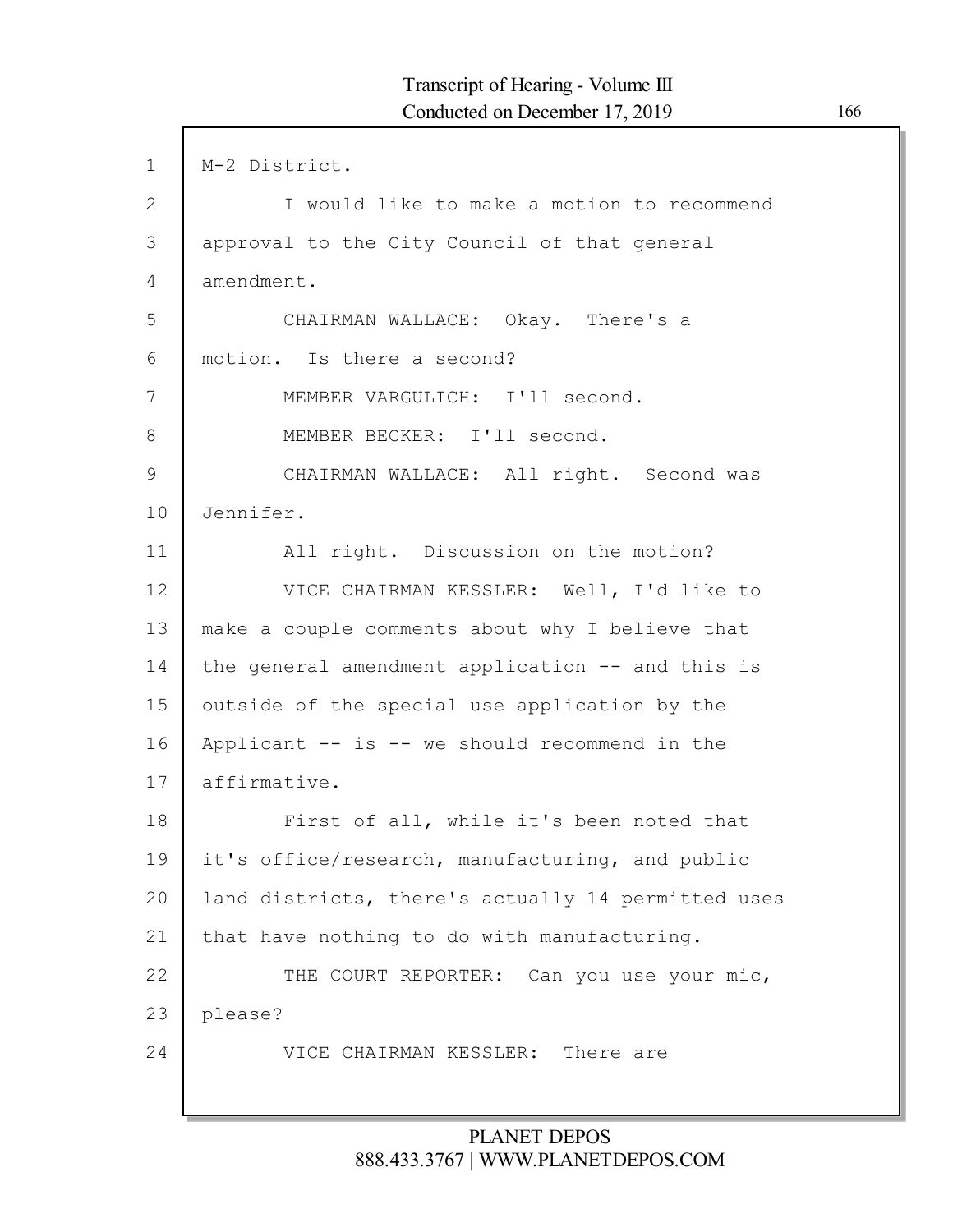| $\mathbf 1$  | 14 permitted uses in the M-2 District that have    |
|--------------|----------------------------------------------------|
| $\mathbf{2}$ | nothing to do with manufacturing. There's six      |
| 3            | special uses that are not under the manufacturing  |
| 4            | umbrella, as well.                                 |
| 5            | In addition to that, I believe that we've          |
| 6            | had this discussion when we debated where to       |
| 7            | locate the medical marijuana facilities, and we    |
| 8            | also had discussion about it when we initially     |
| 9            | determined the districts and recommended approval  |
| 10           | to the City Council on the districts that have     |
| 11           | been approved. Part of our recommendation was the  |
| 12           | comment to consider using M-2 at that time.        |
| 13           | This application is simply to allow a use          |
| 14           | that is compatible with the retail, office, and    |
| 15           | service uses that are already permitted and a      |
| 16           | special use in that district. It doesn't speak     |
| 17           | specifically to this Applicant at the location     |
| 18           | they're at but simply to M-2 Districts in general. |
| 19           | So I believe that with -- for those                |
| 20           | reasons it's difficult for us to not approve it in |
| 21           | the M-2 District and so my recommendation -- my    |
| 22           | proposal -- my motion to recommend.                |
| 23           | CHAIRMAN WALLACE: All right.                       |
| 24           | Any other discussion?                              |
|              |                                                    |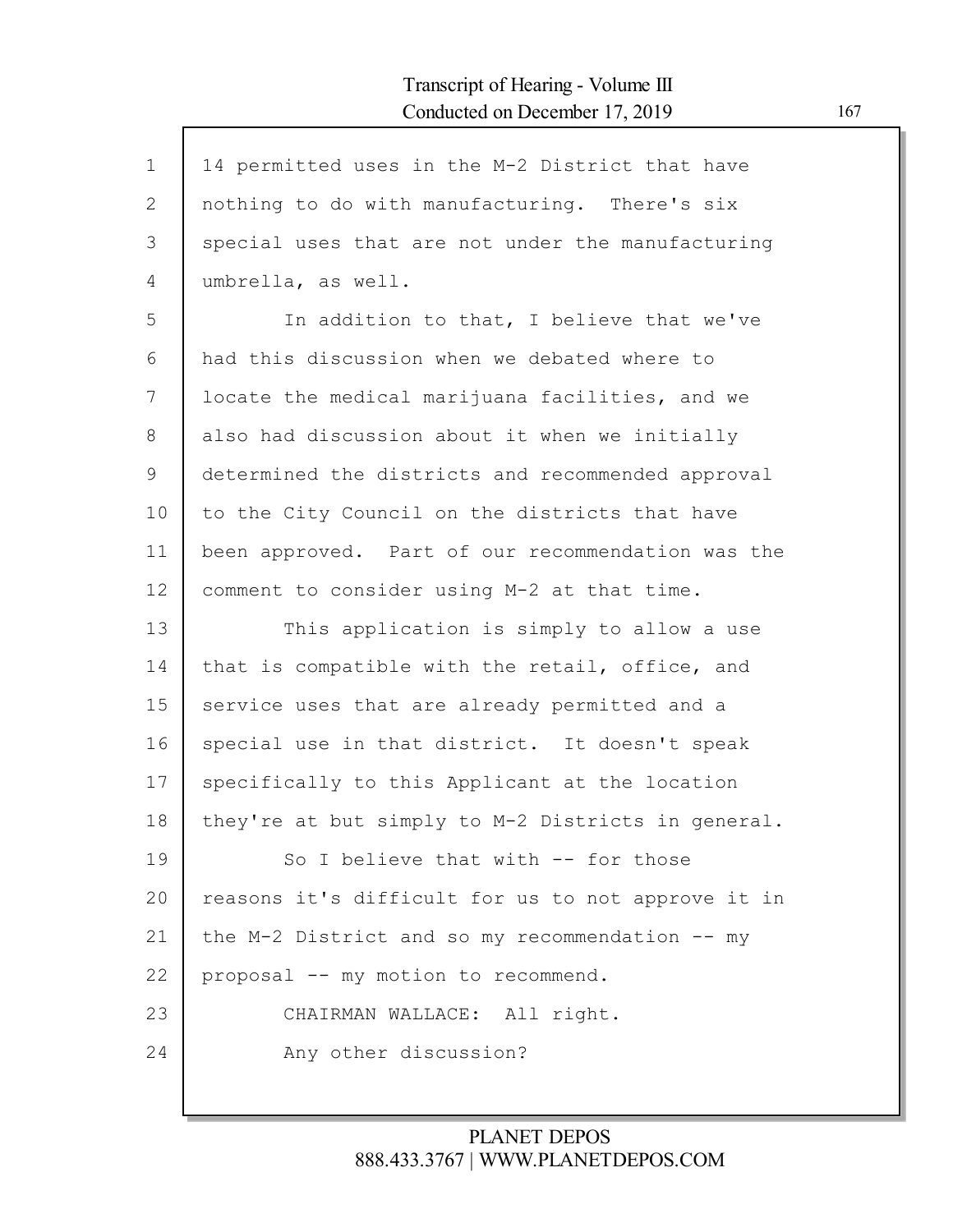| $\mathbf 1$ | MEMBER FUNKE: Yeah.                                |
|-------------|----------------------------------------------------|
| 2           | I want to kind of -- my opinion is that,           |
| 3           | you know, we're setting a precedent here and we're |
| 4           | setting a precedent -- this existing manufacturing |
| 5           | usage, it's part of the zoning. This is the        |
| 6           | zoning. It's an industrial use. Right?             |
| 7           | We have a special use for medical use,             |
| 8           | which is -- the increasing capacity from medical   |
| 9           | to retail is approximately four-fold, so we're     |
| 10          | essentially changing this to a retail use.         |
| 11          | I actually took some time and I counted            |
| 12          | all the vacant spaces on North Avenue that are     |
| 13          | in the BC/BR District. All -- and this is on       |
| 14          | the east side alone. And I counted over            |
| 15          | 188,000 square feet of vacant retail.              |
| 16          | And as city planners, what are we doing if         |
| 17          | we're promoting to create retail spaces in         |
| 18          | industrial areas? Why aren't we protecting our     |
| 19          | businesses and, you know, creating retail spaces   |
| 20          | that are actually complementary to other           |
| 21          | businesses, say the Giordano's which has two       |
| 22          | spaces right next to it that are vacant or other   |
| 23          | restaurants that would benefit from traffic of     |
| 24          | 400 to 600 people a day?                           |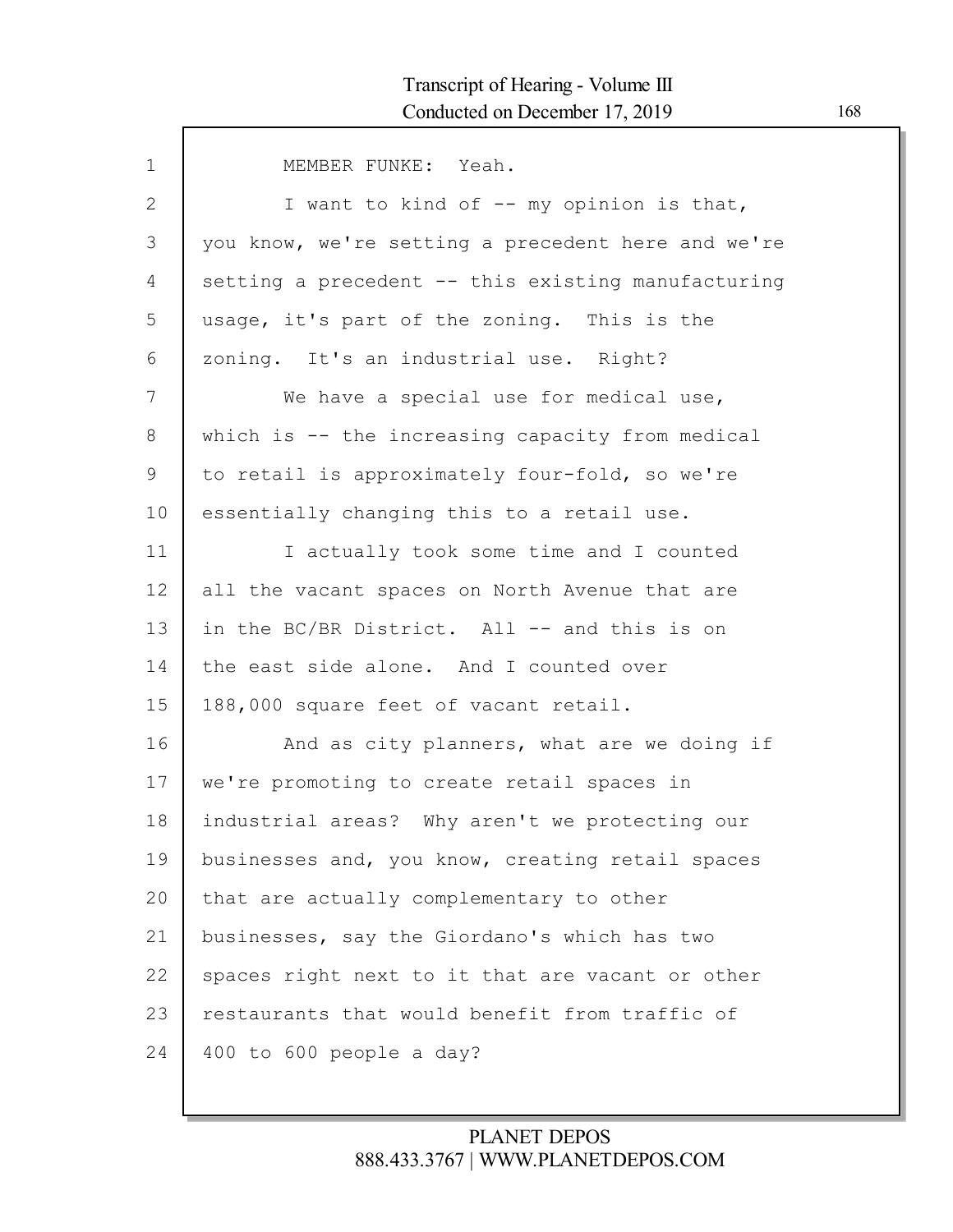# Transcript of Hearing - Volume III Conducted on December 17, 2019 169

Г

| $\mathbf{1}$  | So I just want, you know, as a city                |
|---------------|----------------------------------------------------|
| 2             | planner -- you know, thinking about what the use   |
| 3             | is, what it was designed for, this site is very    |
| 4             | tight. It has bad lighting.                        |
| 5             | VICE CHAIRMAN KESSLER: But I have to --            |
| 6             | I have to say we're not -- we're not discussing -- |
| 7             | MEMBER FUNKE: I understand.                        |
| 8             | VICE CHAIRMAN KESSLER: -- the site.                |
| $\mathcal{G}$ | MEMBER FUNKE: I understand.                        |
| 10            | VICE CHAIRMAN KESSLER: We're discussing            |
| 11            | $M - 2 - -$                                        |
| 12            | MEMBER FUNKE: I understand.                        |
| 13            | VICE CHAIRMAN KESSLER: -- not the site.            |
| 14            | MEMBER FUNKE: Well, we're discussing what          |
| 15            | the zoning requirements are for site parameters in |
| 16            | that district.                                     |
| 17            | So you have certain lighting requirements,         |
| 18            | you have certain parking requirements, you have    |
| 19            | certain access requirements, so we have to adhere  |
| 20            | to those.                                          |
| 21            | So that's what I'd like to say.                    |
| 22            | VICE CHAIRMAN KESSLER: And I'd also like           |
| 23            | to point out that -- I'd like to just list a       |
| 24            | couple of the permitted uses in that district now. |
|               |                                                    |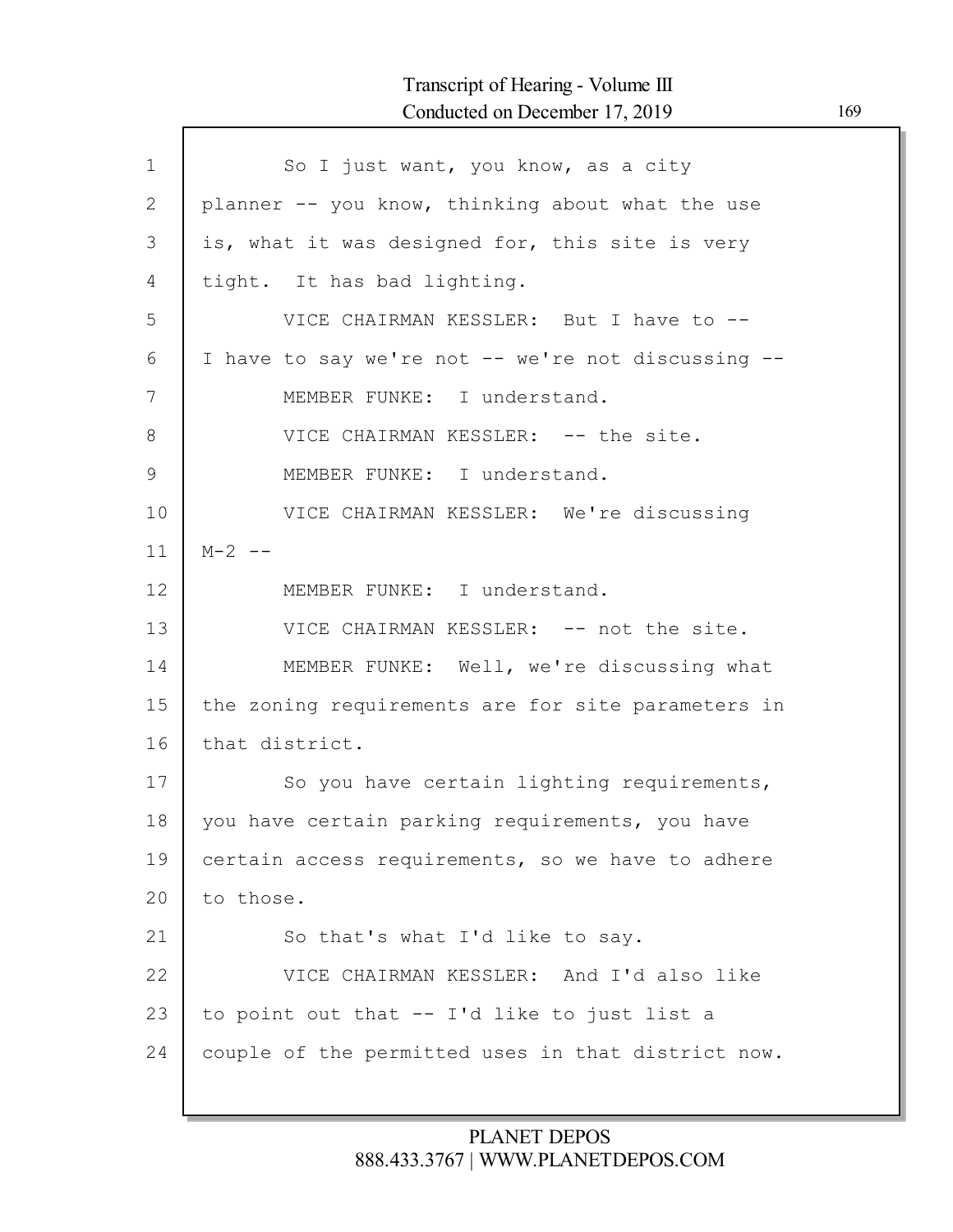| $\mathbf{1}$    | Day care centers are permitted; heavy             |
|-----------------|---------------------------------------------------|
| $\mathbf{2}$    | retail and service are permitted; hotel and motel |
| 3               | are permitted; medical, dental clinics are        |
| 4               | permitted; motor vehicle service and repair are   |
| 5               | permitted.                                        |
| 6               | Motor vehicle rental, which is a retail           |
| 7               | use, is permitted. Office use is permitted,       |
| 8               | outdoor sales as an accessory use. Veterinary     |
| 9               | office, animal hospital are permitted.            |
| 10              | So I don't believe that we're infringing          |
| 11              | on the use of that zoning district by approving   |
| 12 <sup>°</sup> | something like this. It's just -- there are so    |
| 13              | many other uses that are permitted in this        |
| 14              | district -- indoor recreational amusement is a    |
| 15              | permitted use in this district. These aren't, you |
| 16              | know, manufacturing uses at all.                  |
| 17              | So, you know, I do get your point that            |
| 18              | there are other places that we could promote, but |
| 19              | that's not our application. Our application is    |
| 20              | specifically to the use in this M-2 District.     |
| 21              | CHAIRMAN WALLACE: All right.                      |
| 22              | MEMBER HOLDERFIELD: I --                          |
| 23              | CHAIRMAN WALLACE: Yes.                            |
| 24              | MEMBER HOLDERFIELD: I just have to --             |
|                 |                                                   |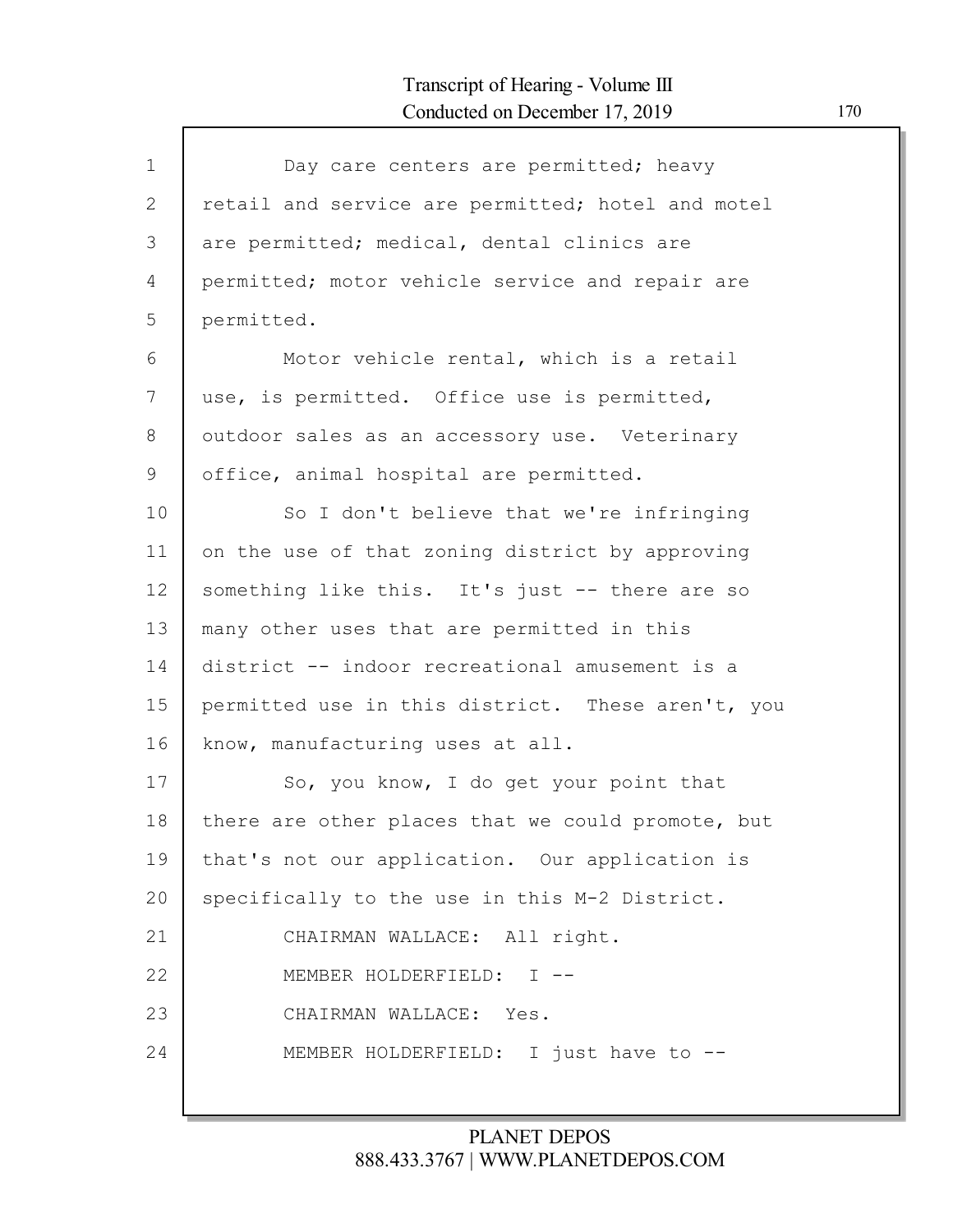| $\mathbf 1$  | THE COURT REPORTER: I'm sorry. I can't             |
|--------------|----------------------------------------------------|
| $\mathbf{2}$ | hear you.                                          |
| 3            | MEMBER HOLDERFIELD: I shouldn't have               |
| 4            | turned my head.                                    |
| 5            | I just have trouble -- not necessarily --          |
| 6            | I'm not talking about recreational marijuana. I'm  |
| 7            | just talking about putting retail sales in an      |
| 8            | M-2 District. That's what's bothering me. And      |
| 9            | I think we've done that in the past but not        |
| 10           | necessarily, in my point of view, it's been a good |
| 11           | decision.                                          |
| 12           | And I think what's going on here in this           |
| 13           | discussion tonight is exactly the wrong path we    |
| 14           | were going down, you know, by allowing more retail |
| 15           | sales in an M-2 District. And I just -- I think    |
| 16           | the property speaks to that.                       |
| 17           | So like I said earlier, that's where I'm           |
| 18           | at. M-2 is not for retail or medical use. That's   |
| 19           | how I see it.                                      |
| 20           | CHAIRMAN WALLACE: All right.                       |
| 21           | Other discussion?                                  |
| 22           | (No response.)                                     |
| 23           | CHAIRMAN WALLACE: All right. Anything              |
| 24           | from staff before I take a vote?                   |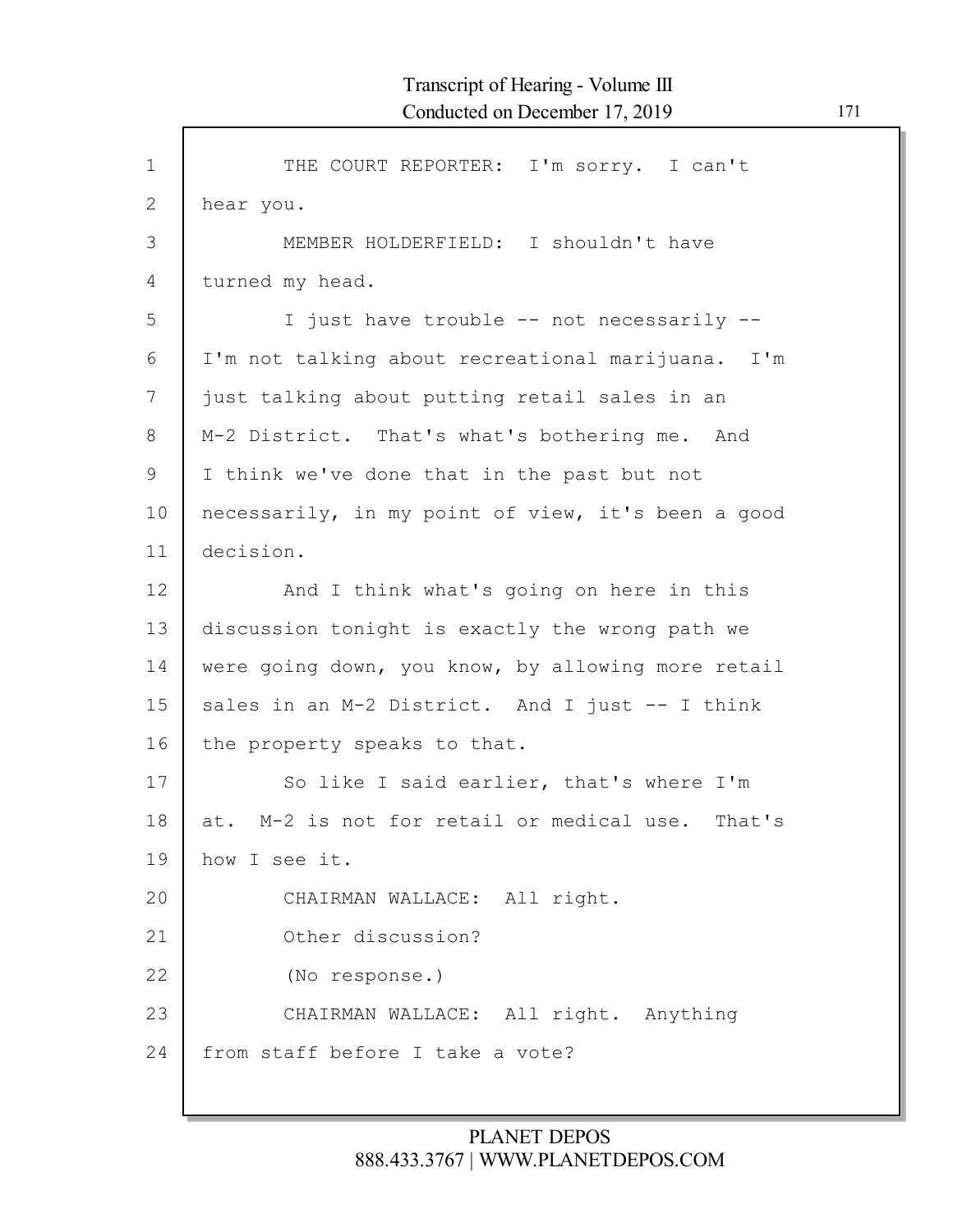| $\mathbf 1$  | (No response.)                           |
|--------------|------------------------------------------|
| $\mathbf{2}$ | CHAIRMAN WALLACE: All right.             |
| 3            | Tim, roll call.                          |
| 4            | VICE CHAIRMAN KESSLER: Becker.           |
| 5            | MEMBER BECKER: No.                       |
| 6            | VICE CHAIRMAN KESSLER: Funke.            |
| 7            | MEMBER FUNKE: No.                        |
| 8            | VICE CHAIRMAN KESSLER: Pretz.            |
| 9            | MEMBER PRETZ: No.                        |
| 10           | VICE CHAIRMAN KESSLER: Holderfield.      |
| 11           | MEMBER HOLDERFIELD: No.                  |
| 12           | VICE CHAIRMAN KESSLER: Vargulich.        |
| 13           | MEMBER VARGULICH: Yes.                   |
| 14           | VICE CHAIRMAN KESSLER: Purdy.            |
| 15           | MEMBER MACKLIN-PURDY: Yes.               |
| 16           | VICE CHAIRMAN KESSLER: Melton.           |
| 17           | MEMBER MELTON: Yes.                      |
| 18           | VICE CHAIRMAN KESSLER: Wallace.          |
| 19           | CHAIRMAN WALLACE: Yes.                   |
| 20           | VICE CHAIRMAN KESSLER: Kessler, yes.     |
| 21           | CHAIRMAN WALLACE: All right. That passes |
| 22           | by a vote of $5$ to $4$ .                |
| 23           | (Off the record at 8:40 p.m.)            |
| 24           |                                          |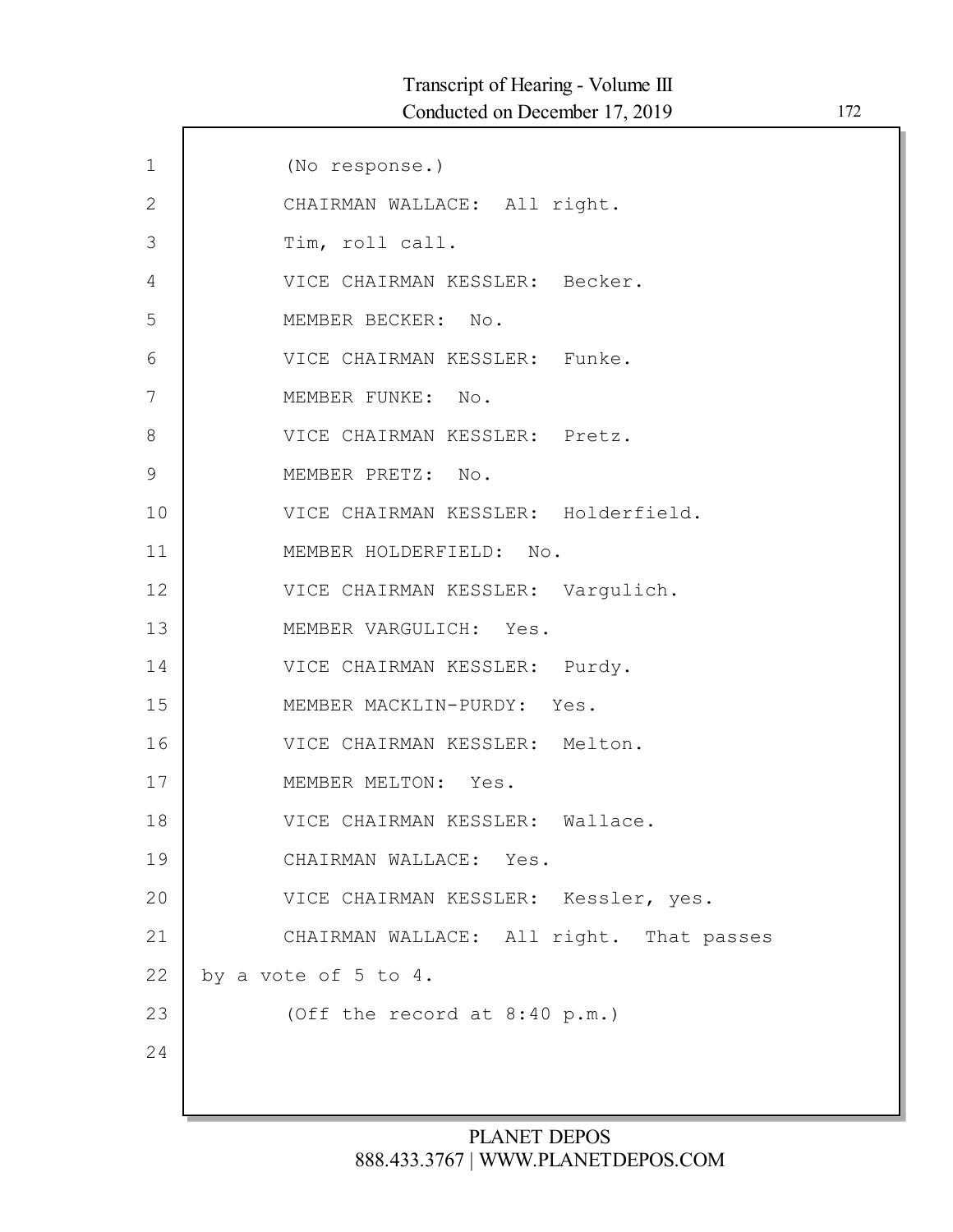| $\mathbf{1}$ | CERTIFICATE OF SHORTHAND REPORTER                  |
|--------------|----------------------------------------------------|
| $\mathbf{2}$ |                                                    |
| 3            | I, Melanie L. Humphrey-Sonntag, Certified          |
| 4            | Shorthand Reporter No. 084-004299, CSR, RDR, CRR,  |
| 5            | CRC, FAPR, and a Notary Public in and for the      |
| 6            | County of Kane, State of Illinois, the officer     |
| 7            | before whom the foregoing proceedings were taken,  |
| 8            | do certify that the foregoing transcript is a true |
| 9            | and correct record of the proceedings, that said   |
| 10           | proceedings were taken by me and thereafter        |
| 11           | reduced to typewriting under my supervision, and   |
| 12           | that I am neither counsel for, related to, nor     |
| 13           | employed by any of the parties to this case and    |
| 14           | have no interest, financial or otherwise, in its   |
| 15           | outcome.                                           |
| 16           |                                                    |
| 17           | IN WITNESS WHEREOF, I have hereunto set my         |
| 18           | hand and affixed my notarial seal this 24th day of |
| 19           | December, 2019.                                    |
| 20           | My commission expires July 3, 2021.                |
| 21           |                                                    |
| 22           | MELANIE L. HUMPHREY-SONNTAG                        |
| 23           | MELANIE L. HUMPHREY-SONNTAG                        |
| 24           | NOTARY PUBLIC IN AND FOR ILLINOIS                  |
|              |                                                    |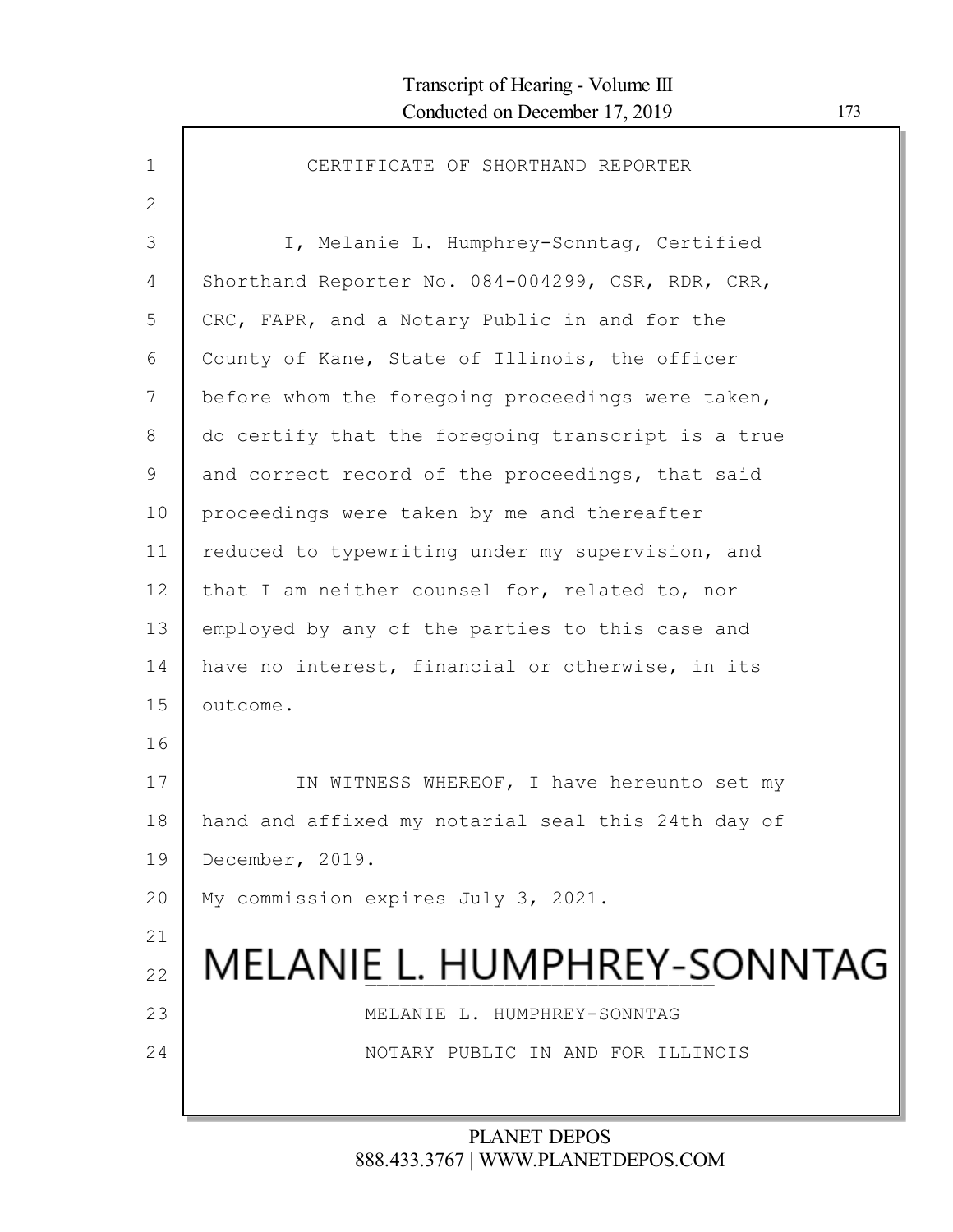# Transcript of Hearing - Volume II Conducted on December 17, 2019 184

| $\mathbf 1$  | are on the screen. And unlike the findings of    |
|--------------|--------------------------------------------------|
| $\mathbf{2}$ | fact for general amendment, any special use must |
| 3            | meet all the standards.                          |
| 4            | All right. Discussion? Motion?                   |
| 5            | I'm sorry. There already is a motion. Is         |
| 6            | there discussion on the motion?                  |
| 7            | VICE CHAIRMAN KESSLER: Discussion on the         |
| 8            | motion.                                          |
| 9            | CHAIRMAN WALLACE: Yes. That's what               |
| 10           | I said.                                          |
| 11           | All right. Any discussion?                       |
| 12           | (No response.)                                   |
| 13           | CHAIRMAN WALLACE: We might be discussed          |
| 14           | $out$ so $--$                                    |
| 15           | VICE CHAIRMAN KESSLER: Yeah. Could be.           |
| 16           | MEMBER VARGULICH: Can we amend the               |
| 17           | recommendation?                                  |
| 18           | CHAIRMAN WALLACE: A motion to amend?             |
| 19           | MEMBER VARGULICH: Yes.                           |
| 20           | CHAIRMAN WALLACE: Go ahead.                      |
| 21           | MEMBER VARGULICH: I -- I'm sorry. Am I           |
| 22           | on mic?                                          |
| 23           | The Applicant would have to upgrade the          |
| 24           | parking lot lighting and add security cameras to |
|              |                                                  |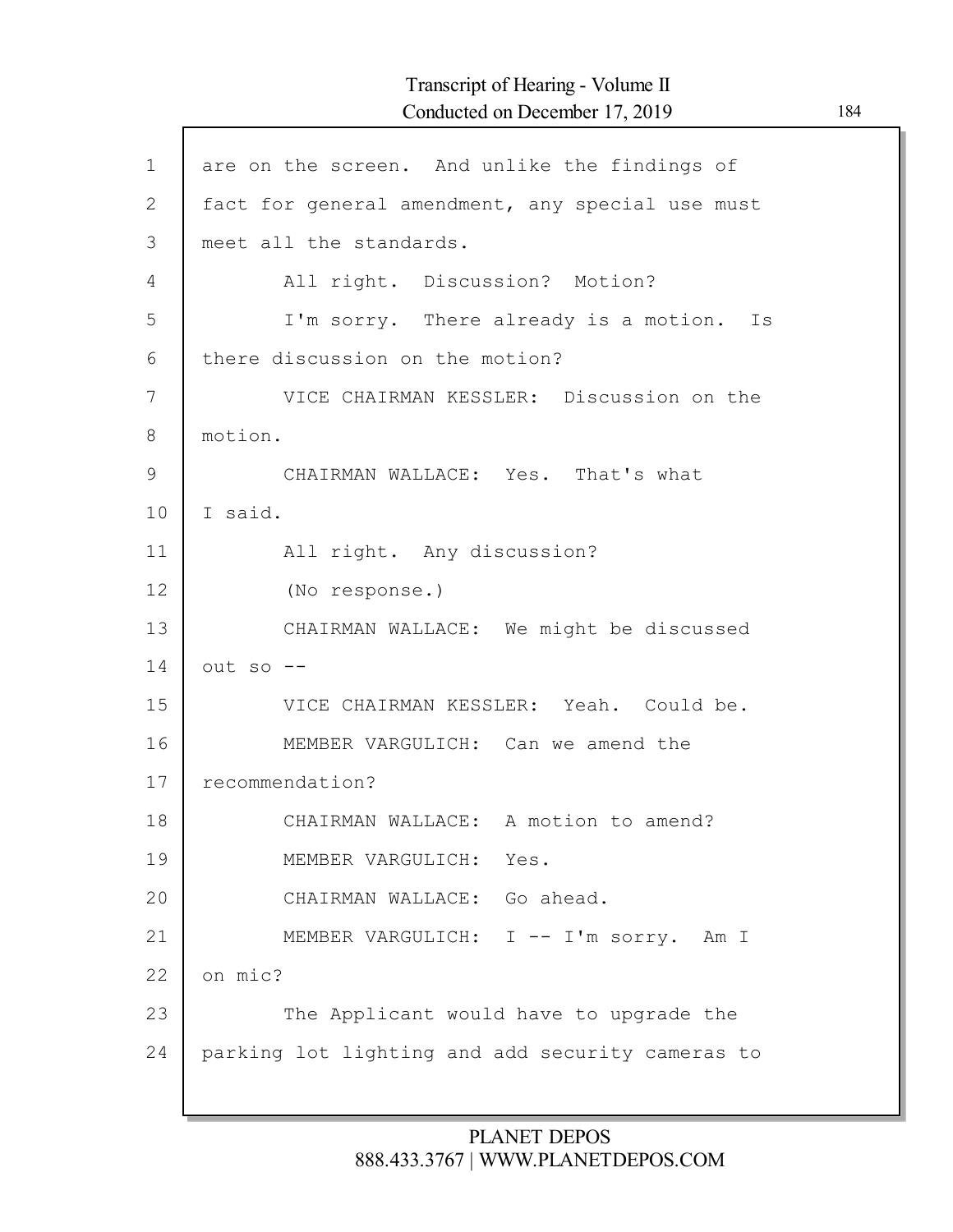$\mathsf{l}$ 

| $\mathbf 1$  | address the -- my earlier stated concerns to avoid |
|--------------|----------------------------------------------------|
| $\mathbf{2}$ | on-site consumption in the parking lot and add the |
| 3            | signage.                                           |
| 4            | Just because it's in the building doesn't          |
| 5            | mean that people are going to pretend like they    |
| 6            | remember it.                                       |
| 7            | So that would be my stipulation.                   |
| 8            | CHAIRMAN WALLACE: Okay. So that's a                |
| 9            | motion to amend the main motion?                   |
| 10           | MEMBER VARGULICH: Correct.                         |
| 11           | CHAIRMAN WALLACE: Is there a second to             |
| 12           | that motion to amend?                              |
| 13           | MEMBER MACKLIN-PURDY: I'll second it.              |
| 14           | CHAIRMAN WALLACE: Okay.                            |
| 15           | So just so we're clear, the motion to              |
| 16           | amend is to recommend approval on the condition    |
| 17           | that the Applicant upgrade signage and lighting in |
| 18           | order to ensure --                                 |
| 19           | VICE CHAIRMAN KESSLER: With lighting and           |
| 20           | security cameras.                                  |
| 21           | CHAIRMAN WALLACE: Oh, I'm sorry.                   |
| 22           | -- lighting and security cameras to ensure         |
| 23           | that there's no on-site consumption.               |
| 24           | Correct?                                           |
|              |                                                    |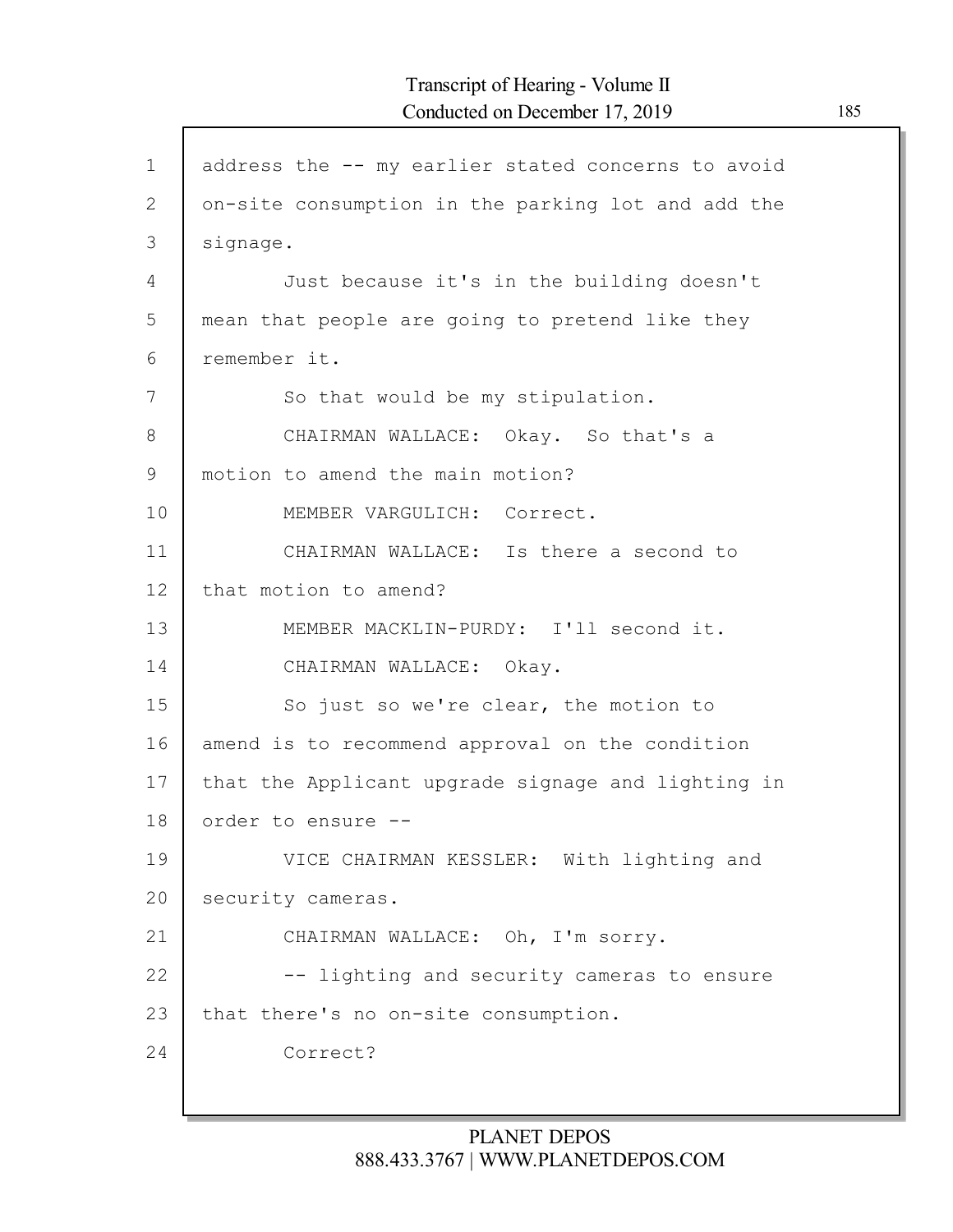| $\mathbf 1$   | MEMBER VARGULICH: Correct.                     |
|---------------|------------------------------------------------|
| $\mathbf{2}$  | CHAIRMAN WALLACE: Okay. Any discussion         |
| 3             | on the motion to amend?                        |
| 4             | MS. JOHNSON: Was signage included in that      |
| 5             | condition?                                     |
| 6             | CHAIRMAN WALLACE: No.                          |
| 7             | MEMBER VARGULICH: Yes.                         |
| $8\,$         | VICE CHAIRMAN KESSLER: You added it?           |
| $\mathcal{G}$ | MEMBER MACKLIN-PURDY: Originally, it           |
| 10            | had it.                                        |
| 11            | CHAIRMAN WALLACE: I think he did say           |
| 12            | signage.                                       |
| 13            | MEMBER VARGULICH: I said signage.              |
| 14            | CHAIRMAN WALLACE: So we're talking about       |
| 15            | lighting, security cameras, and signage --     |
| 16            | MEMBER VARGULICH: Yes.                         |
| 17            | CHAIRMAN WALLACE: -- in order to ensure        |
| 18            | that there's no on-site consumption, which was |
| 19            | covered in the record.                         |
| 20            | And I quess, as a part of the discussion,      |
| 21            | is the Applicant clear on that?                |
| 22            | MR. MANIC: Yes.                                |
| 23            | CHAIRMAN WALLACE: Okay. All right.             |
| 24            | Yeah.                                          |
|               |                                                |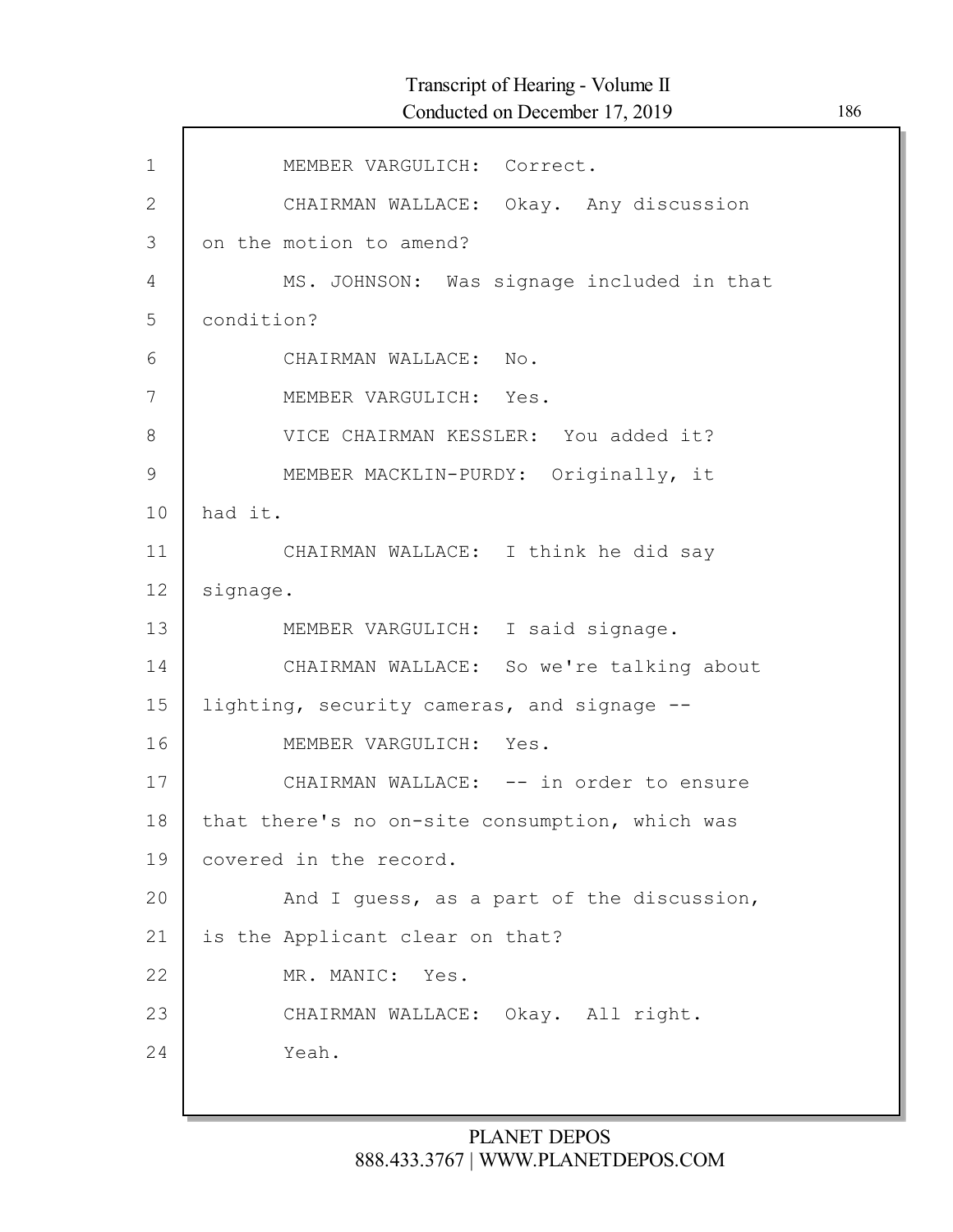| $\mathbf{1}$ | MEMBER BECKER: So if we vote yes on this,          |
|--------------|----------------------------------------------------|
| 2            | it's to amend the motion, not --                   |
| 3            | CHAIRMAN WALLACE: Correct, yeah. This is           |
| 4            | a motion to amend, yeah.                           |
| 5            | He's the Applicant.                                |
| 6            | MR. MARSICO: We're happy to comply with            |
| 7            | all of those, maybe some level of specificity to   |
| 8            | what the expectations are.                         |
| 9            | Signage I think is easy. We would just             |
| 10           | comply with what Illinois mandates with respect to |
| 11           | consumption. Cameras -- camera coverage I think    |
| 12           | is also easy. Lighting, we may just want to be a   |
| 13           | little bit more --                                 |
| 14           | MEMBER VARGULICH: To meet IES standards            |
| 15           | for retail marketing.                              |
| 16           | MR. MARSICO: Okay. That would be -- okay.          |
| 17           | CHAIRMAN WALLACE: Okay.                            |
| 18           | VICE CHAIRMAN KESSLER: Yeah, I have a              |
| 19           | question for staff regarding the specificity of    |
| 20           | any recommendation we might make.                  |
| 21           | We don't have that background to make              |
| 22           | those kind of specific recommendations. So could   |
| 23           | we make it conditional on staff? I mean, you'd be  |
| 24           | responsible -- staff would be responsible for      |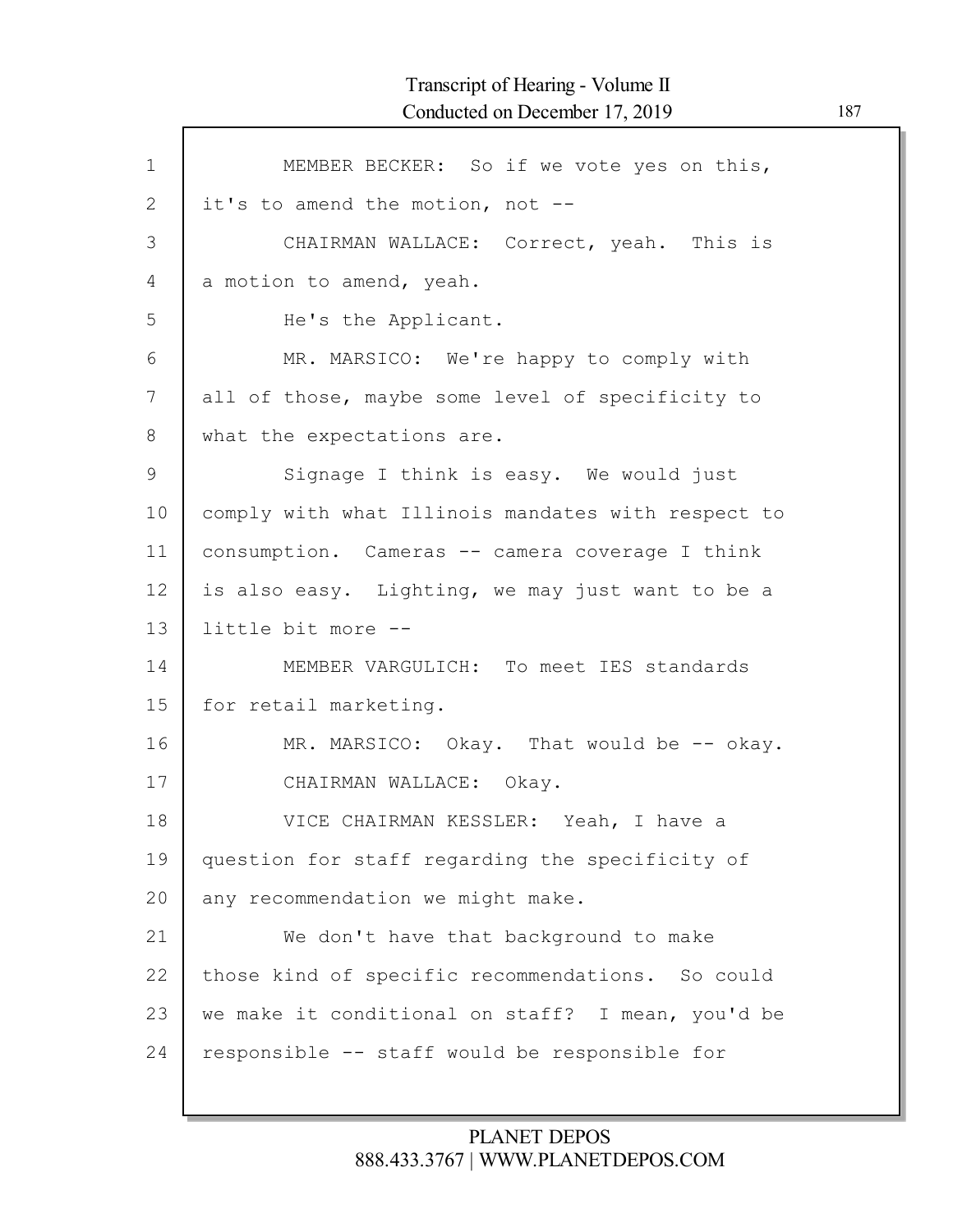| $\mathbf 1$    | creating that standard?                          |
|----------------|--------------------------------------------------|
| $\overline{2}$ | I don't think that's something this body         |
| 3              | has expertise to do.                             |
| 4              | MR. COLBY: We can ensure that the                |
| 5              | standard as stated by the Plan Commission is met |
| 6              | based on plan documents that are submitted.      |
| 7              | I think the technical standard that Commissioner |
| 8              | Vargulich had referenced is something that staff |
| 9              | can apply.                                       |
| 10             | VICE CHAIRMAN KESSLER: Okay. And then            |
| 11             | that would be the extent of our --               |
| 12             | CHAIRMAN WALLACE: All right.                     |
| 13             | All right. Any further discussion from           |
| 14             | the Plan Commission on the motion to amend?      |
| 15             | (No response.)                                   |
| 16             | CHAIRMAN WALLACE: All right.                     |
| 17             | Tim.                                             |
| 18             | VICE CHAIRMAN KESSLER: Becker.                   |
| 19             | MEMBER BECKER: Yes. Yes.                         |
| 20             | CHAIRMAN WALLACE: What was that?                 |
| 21             | MEMBER BECKER: Yes.                              |
| 22             | VICE CHAIRMAN KESSLER: Okay.                     |
| 23             | Funke.                                           |
| 24             | MEMBER FUNKE: No.                                |
|                |                                                  |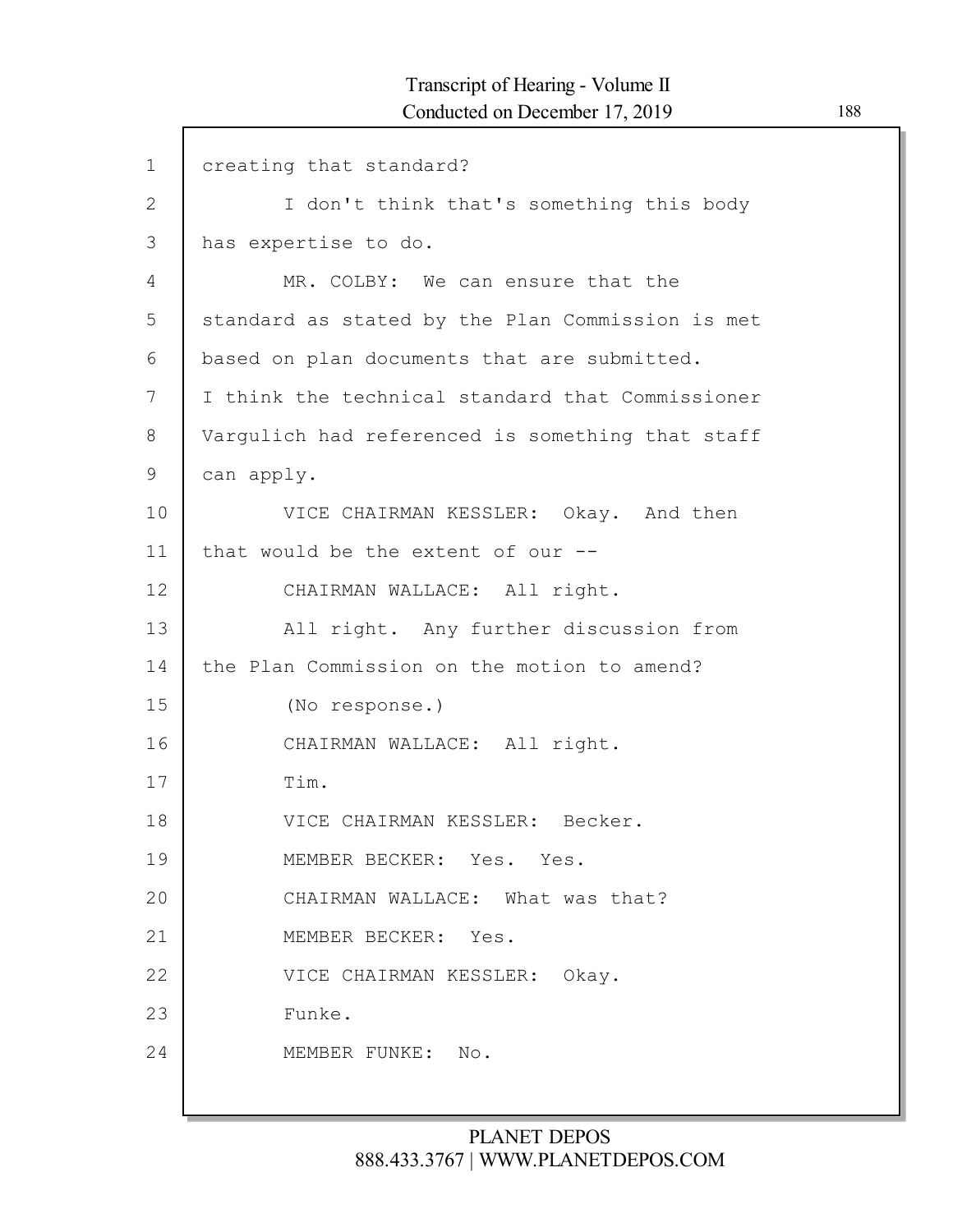$\mathsf{l}$ 

| $\mathbf 1$  | VICE CHAIRMAN KESSLER: Pretz.                      |
|--------------|----------------------------------------------------|
| $\mathbf{2}$ | MEMBER PRETZ: Yes.                                 |
| 3            | VICE CHAIRMAN KESSLER: Holderfield.                |
| 4            | MEMBER HOLDERFIELD: Yes.                           |
| 5            | VICE CHAIRMAN KESSLER: Vargulich.                  |
| $6\,$        | MEMBER VARGULICH: Yes.                             |
| 7            | VICE CHAIRMAN KESSLER: Purdy.                      |
| 8            | MEMBER MACKLIN-PURDY: Yes.                         |
| $\mathsf 9$  | VICE CHAIRMAN KESSLER: Melton.                     |
| 10           | MEMBER MELTON: Yes.                                |
| 11           | VICE CHAIRMAN KESSLER: Wallace.                    |
| 12           | CHAIRMAN WALLACE: Yes.                             |
| 13           | VICE CHAIRMAN KESSLER: Kessler, yes.               |
| 14           | CHAIRMAN WALLACE: All right. The motion            |
| 15           | to amend passes.                                   |
| 16           | Back to the main motion. Any further               |
| 17           | discussion?                                        |
| 18           | MEMBER BECKER: I'd like to just say one            |
| 19           | thing before we take the vote from my two cents.   |
| 20           | I guess, having heard all of this, it's            |
| 21           | just clear to me that, with all the on-site        |
| 22           | conflicts, that introducing this retail use on the |
| 23           | site would most likely -- wouldn't be happening if |
| 24           | we were discussing this special use in a           |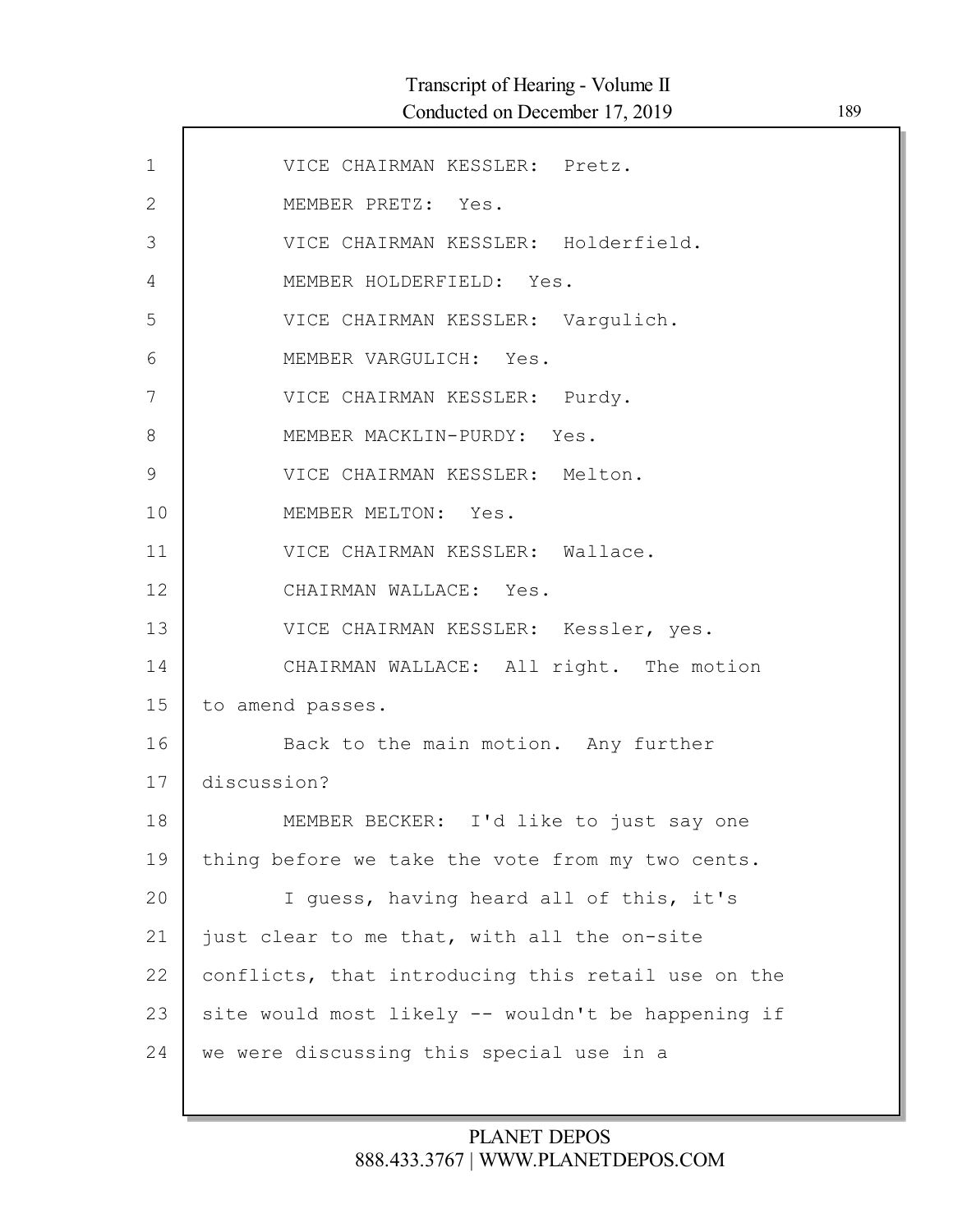$\Gamma$ 

| $\mathbf 1$  | traditional business setting, a larger, more       |
|--------------|----------------------------------------------------|
| $\mathbf{2}$ | cohesive retail area.                              |
| 3            | And so this is the prime reason for me to          |
| 4            | conclude that this particular special use in this  |
| 5            | M-2 District isn't appropriate and it's more       |
| 6            | appropriate in another -- in the original district |
| 7            | that we contemplated.                              |
| 8            | So that's just my opinion on how I'll be           |
| 9            | voting.                                            |
| 10           | CHAIRMAN WALLACE: All right. Any other             |
| 11           | discussion?                                        |
| 12           | MEMBER MELTON: Jennifer, to add to that,           |
| 13           | I guess my question would be -- I mean, I'm        |
| 14           | thinking that we're going to have similar conflict |
| 15           | even in a retail setting -- whether it be by a     |
| 16           | Dunkin' Donuts -- we're going to be having the     |
| 17           | same debate about kids and teenagers hanging out.  |
| 18           | I mean, I'm very conflicted about it.              |
| 19           | I think what's conflicting me, as well, is         |
| 20           | what we've stated, about what one of the space --  |
| 21           | one of the owners of a recreational dispensary has |
| 22           | to have had this medical, you know, experience.    |
| 23           | And, yet, the way it is, you know, in St. Charles  |
| 24           | they can't do that.                                |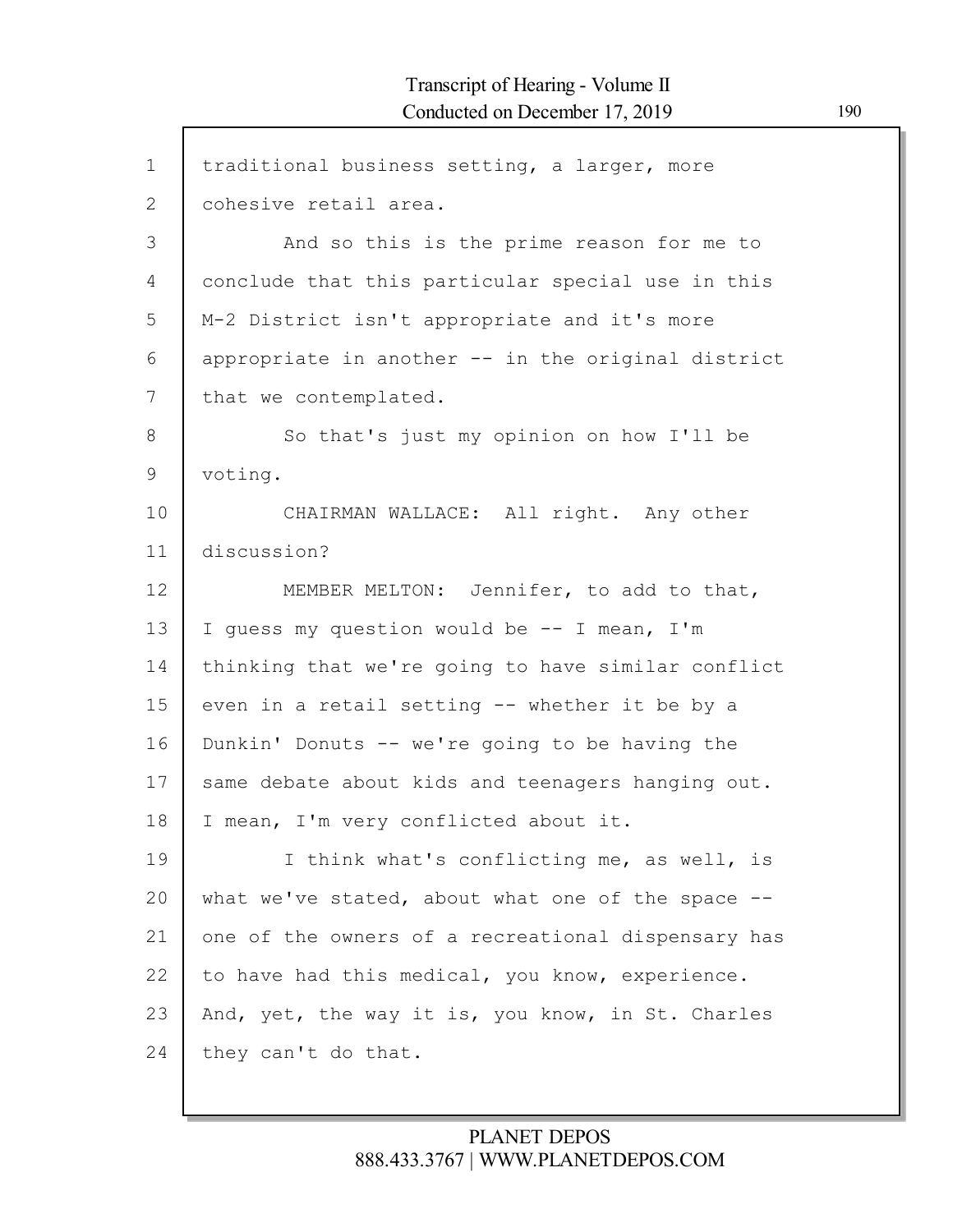# Transcript of Hearing - Volume II Conducted on December 17, 2019 191

| $\mathbf 1$  | So we've literally eliminated -- the two |
|--------------|------------------------------------------|
| $\mathbf{2}$ | things don't -- they're in conflict.     |
| 3            | CHAIRMAN WALLACE: Any other discussion?  |
| 4            | (No response.)                           |
| 5            | CHAIRMAN WALLACE: Anything?              |
| 6            | (No response.)                           |
| 7            | CHAIRMAN WALLACE: No?                    |
| 8            | (No response.)                           |
| $\mathsf 9$  | CHAIRMAN WALLACE: Okay.                  |
| 10           | Tim.                                     |
| 11           | VICE CHAIRMAN KESSLER: Becker.           |
| 12           | MEMBER BECKER: No.                       |
| 13           | VICE CHAIRMAN KESSLER: Funke.            |
| 14           | MEMBER FUNKE: No.                        |
| 15           | VICE CHAIRMAN KESSLER: Pretz.            |
| 16           | MEMBER PRETZ: No.                        |
| 17           | VICE CHAIRMAN KESSLER: Holderfield.      |
| 18           | MEMBER HOLDERFIELD: No.                  |
| 19           | VICE CHAIRMAN KESSLER: Vargulich.        |
| 20           | MEMBER VARGULICH: Yes.                   |
| 21           | VICE CHAIRMAN KESSLER: Purdy.            |
| 22           | MEMBER MACKLIN-PURDY:<br>Yes.            |
| 23           | VICE CHAIRMAN KESSLER: Melton.           |
| 24           | MEMBER MELTON: Yes.                      |
|              |                                          |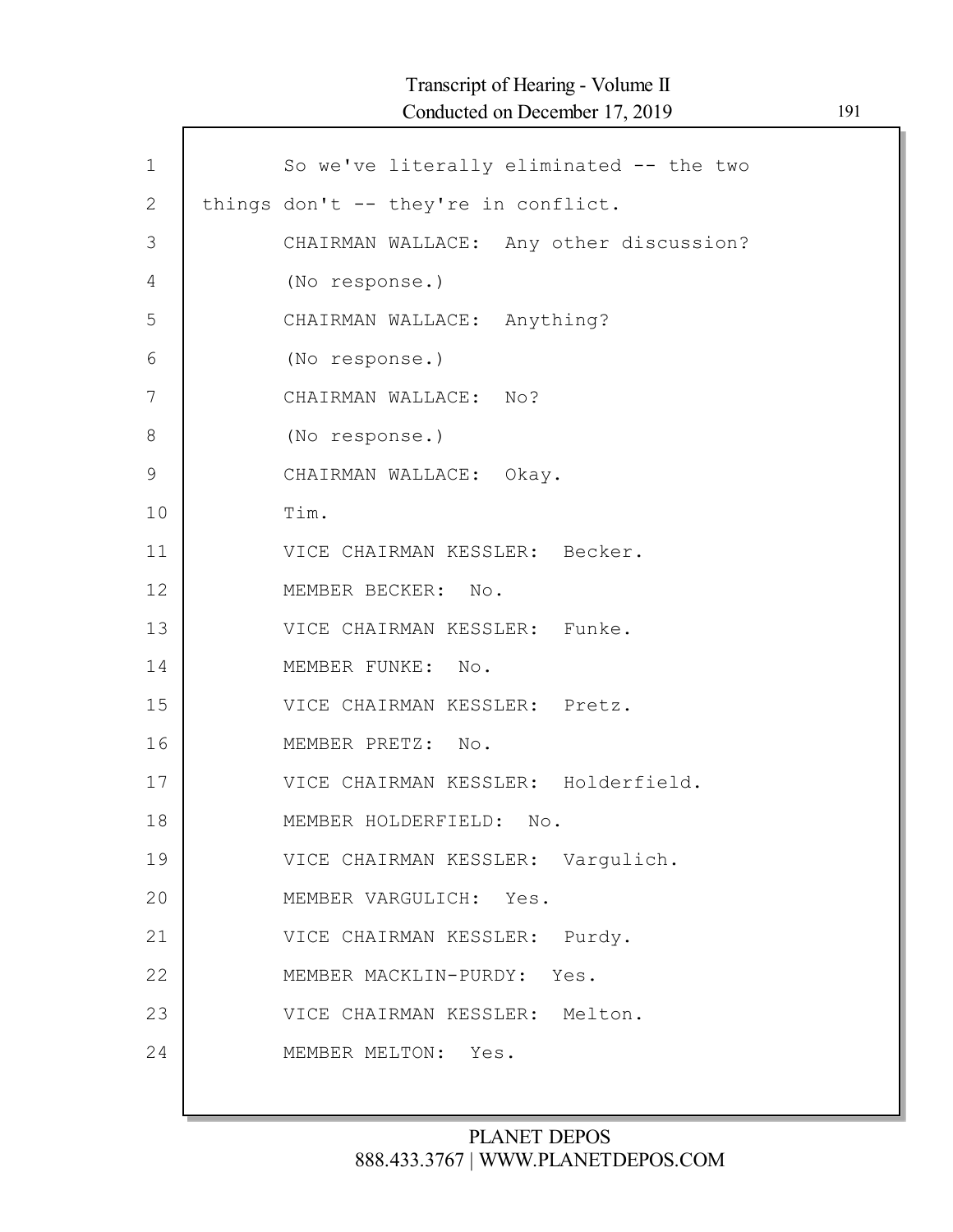| $\mathbf{1}$ | VICE CHAIRMAN KESSLER: Wallace.                   |
|--------------|---------------------------------------------------|
| $\mathbf{2}$ | CHAIRMAN WALLACE: Yes.                            |
| 3            | VICE CHAIRMAN KESSLER: Kessler, yes.              |
| 4            | CHAIRMAN WALLACE: All right. That passes          |
| 5            | by a vote of 5 to 4. That concludes Item No. 6 on |
| 6            | the agenda.                                       |
| 7            | Item 7 on the agenda, any additional              |
| 8            | business from Plan Commission members or staff?   |
| $\mathsf 9$  | (No response.)                                    |
| 10           | CHAIRMAN WALLACE: No?                             |
| 11           | (No response.)                                    |
| 12           | CHAIRMAN WALLACE: Okay. The weekly                |
| 13           | development report.                               |
| 14           | (No response.)                                    |
| 15           | CHAIRMAN WALLACE: We have meeting                 |
| 16           | announcements.                                    |
| 17           | This is our last meeting of the year.<br>So       |
| 18           | we have meetings on January 7th, 21st,            |
| 19           | February 4th.                                     |
| 20           | Any of those meetings do we not have              |
| 21           | items?                                            |
| 22           | MS. JOHNSON: Not sure yet at this point.          |
| 23           | There's a couple items pending that could go on   |
| 24           | January 7th, and I believe we'll have the comp    |
|              |                                                   |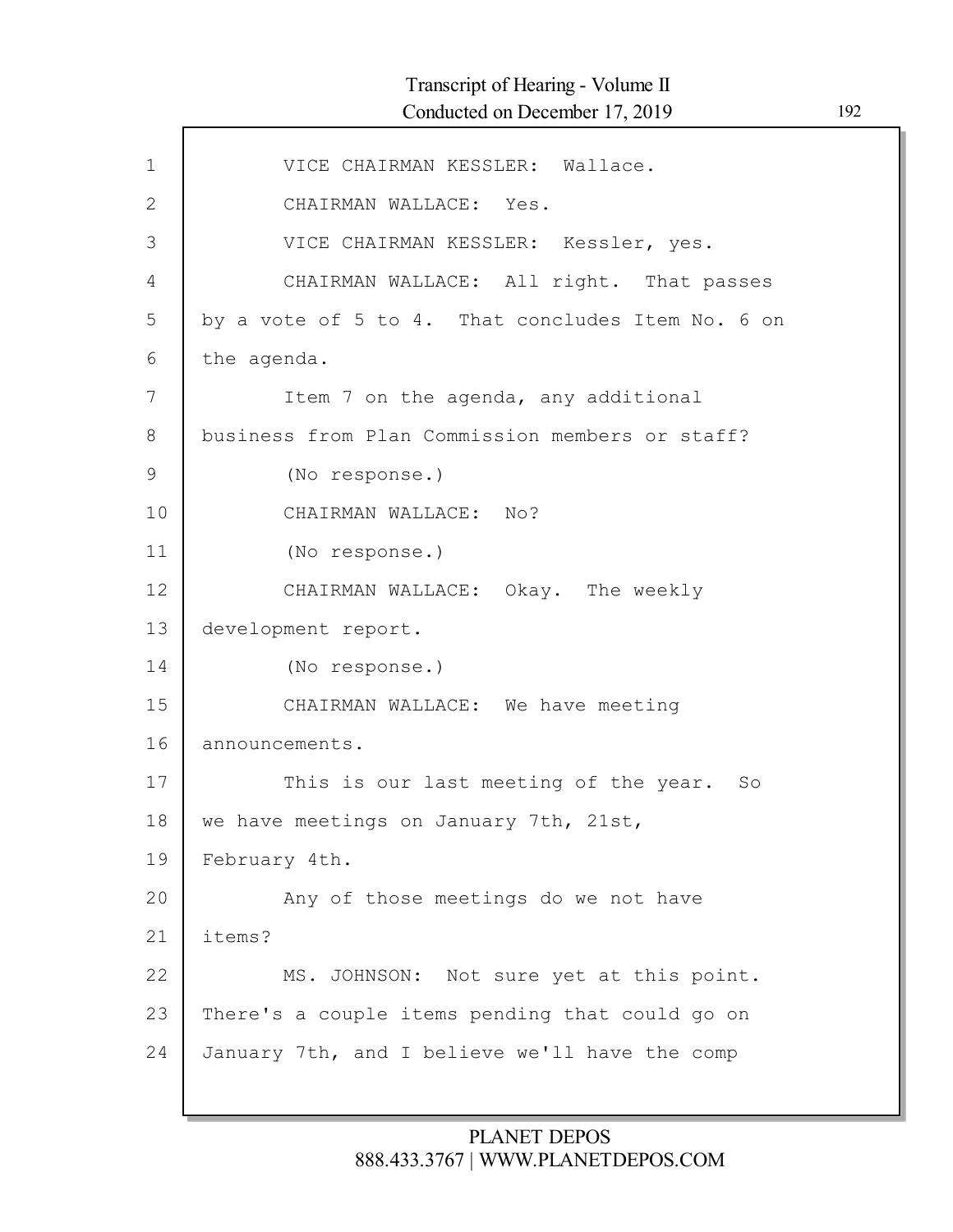1 2 3 4 5 6 7 8 9 10 11 12 13 14 15 16 17 18 19 20 21 22 23 24 plan on that, as well. CHAIRMAN WALLACE: Okay. All right. And so I'm assuming that this will be before the Planning and Development on January 13th. MR. COLBY: That's correct. CHAIRMAN WALLACE: Okay. All right. Any public comment? (No response.) CHAIRMAN WALLACE: The public is gone. All right. Is there a motion to adjourn? VICE CHAIRMAN KESSLER: So moved. MEMBER VARGULICH: Second. CHAIRMAN WALLACE: It's been moved and seconded. All in favor? (Ayes heard.) CHAIRMAN WALLACE: Opposed? (No response.) CHAIRMAN WALLACE: The City of St. Charles Planning Commission is adjourned at 8:50 p.m. (Off the record at 8:50 p.m.)